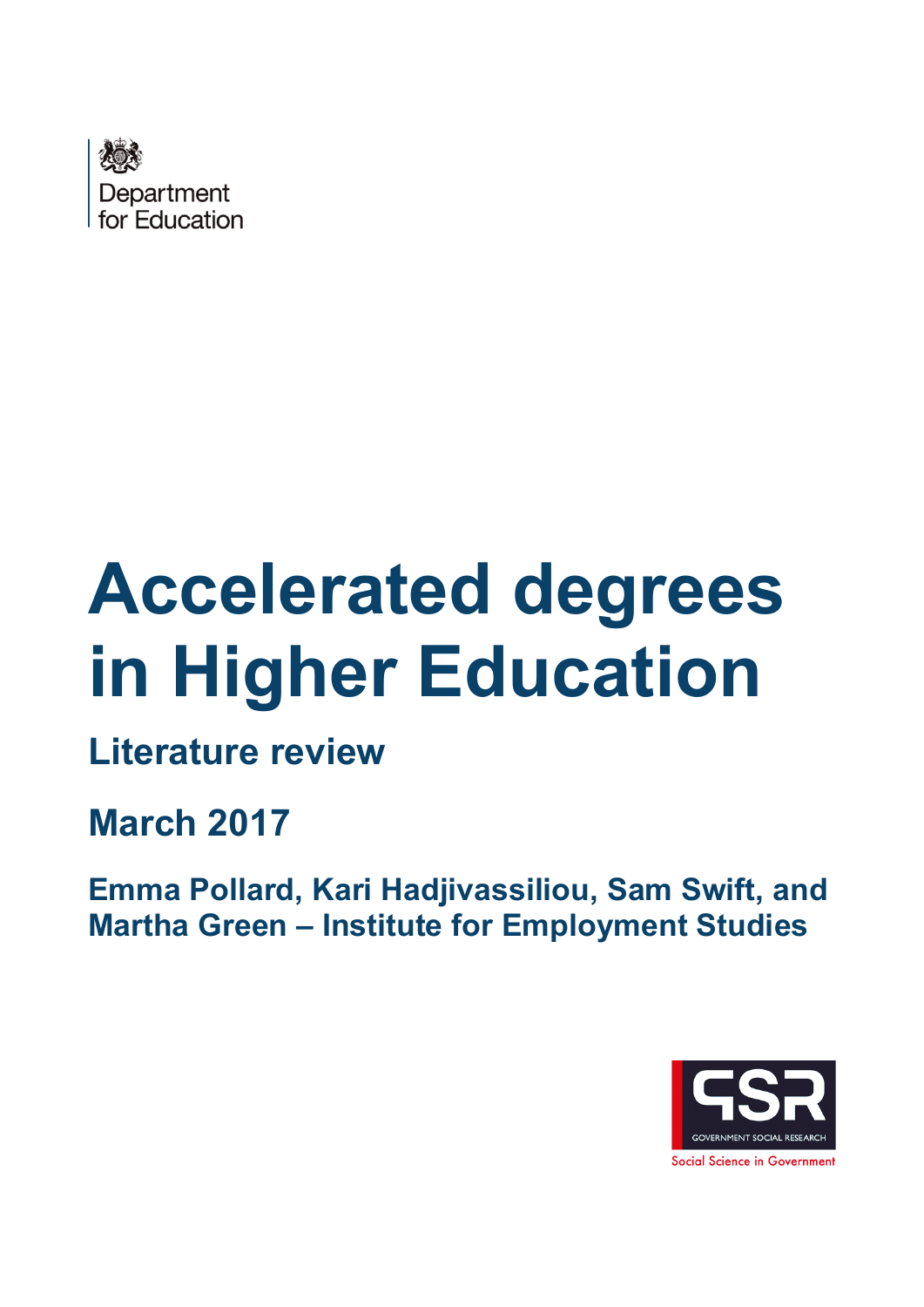#### **Acknowledgements**

The authors would like to thank the project management group, and particularly the Project Manager Rob Haynes, for their support. Thanks and acknowledgements are also extended to the research support team at the Institute for Employment Studies including Gill Brown.

#### **The Institute for Employment Studies**

The Institute for Employment Studies (IES) is an independent, apolitical, international centre of research and consultancy in public employment policy and organisational human resource issues. It works closely with employers in the manufacturing, service and public sectors, government departments, agencies, and professional and employee bodies. For over 40 years the Institute has been a focus of knowledge and practical experience in employment and training policy, the operation of labour markets, and human resource planning and development. IES is a not-for-profit organisation which has over 30 multidisciplinary staff and a network of international associates. IES expertise is available to all organisations through research, consultancy, publications and the Internet. For further details please visit: [www.employment-studies.co.uk](http://www.employment-studies.co.uk/)

This research was commissioned by the Department for Business, Innovation and Skills. Policy responsibility for this topic transferred to the Department for Education. As such, the research is being published by DfE.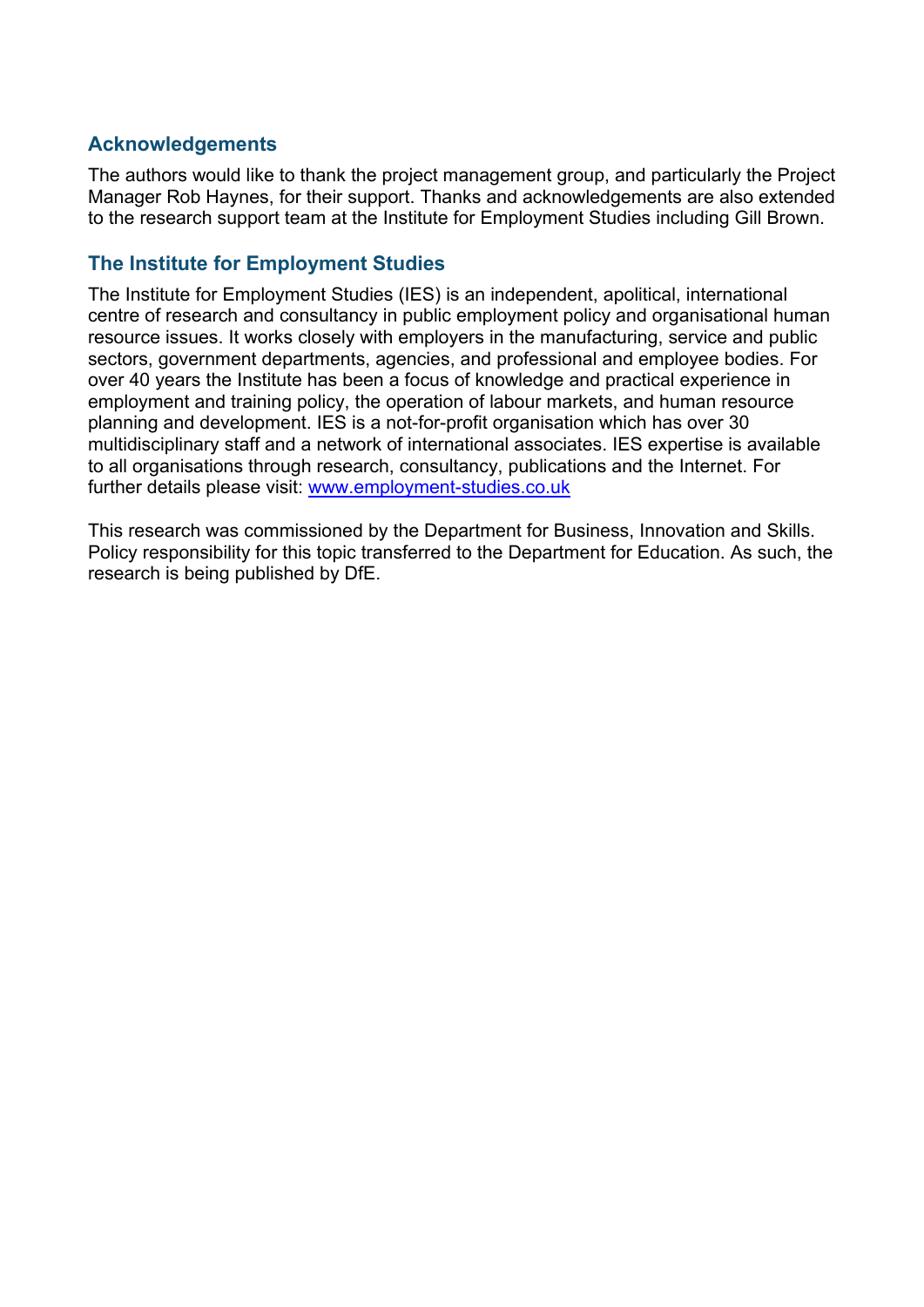# **Contents**

| List of acronyms                                              | 4              |
|---------------------------------------------------------------|----------------|
| Executive summary                                             | 5              |
| Understanding the evidence base                               | 5              |
| Defining accelerated degrees                                  | 6              |
| Concerns, criticisms and challenges                           | 6              |
| Potential benefits to accelerated degrees                     | $\overline{7}$ |
| Moving forward                                                | 8              |
| Chapter 1: Introduction                                       | 10             |
| Research background                                           | 10             |
| Research aims                                                 | 11             |
| Methodology                                                   | 11             |
| Report structure                                              | 16             |
| Chapter 2: Positioning accelerated degrees                    | 18             |
| Accelerated degrees as flexible learning or provision         | 18             |
| Accelerated degrees and the organisation of the academic year | 19             |
| Key developments and policy for accelerated degrees           | 20             |
| Other forms of flexible provision                             | 22             |
| Chapter 3: Take-up of accelerated degrees                     | 26             |
| Understanding the market                                      | 26             |
| What are accelerated degrees?                                 | 28             |
| Who offers accelerated degrees?                               | 30             |
| Who studies accelerated degrees?                              | 34             |
| Chapter 4: Delivery and operation                             | 37             |
| Institutional motivations to offer accelerated study          | 37             |
| How do they work?                                             | 40             |
| Considerations in design                                      | 42             |
| Chapter 5: Barriers and challenges                            | 46             |
| General concerns                                              | 46             |
| Barriers for institutions and staff                           | 50             |
| <b>Barriers for students</b>                                  | 57             |
| Issues for employers                                          | 62             |
| Chapter 6: Benefits                                           | 65             |
| Encouraging take-up                                           | 71             |
| Bibliography                                                  | 74             |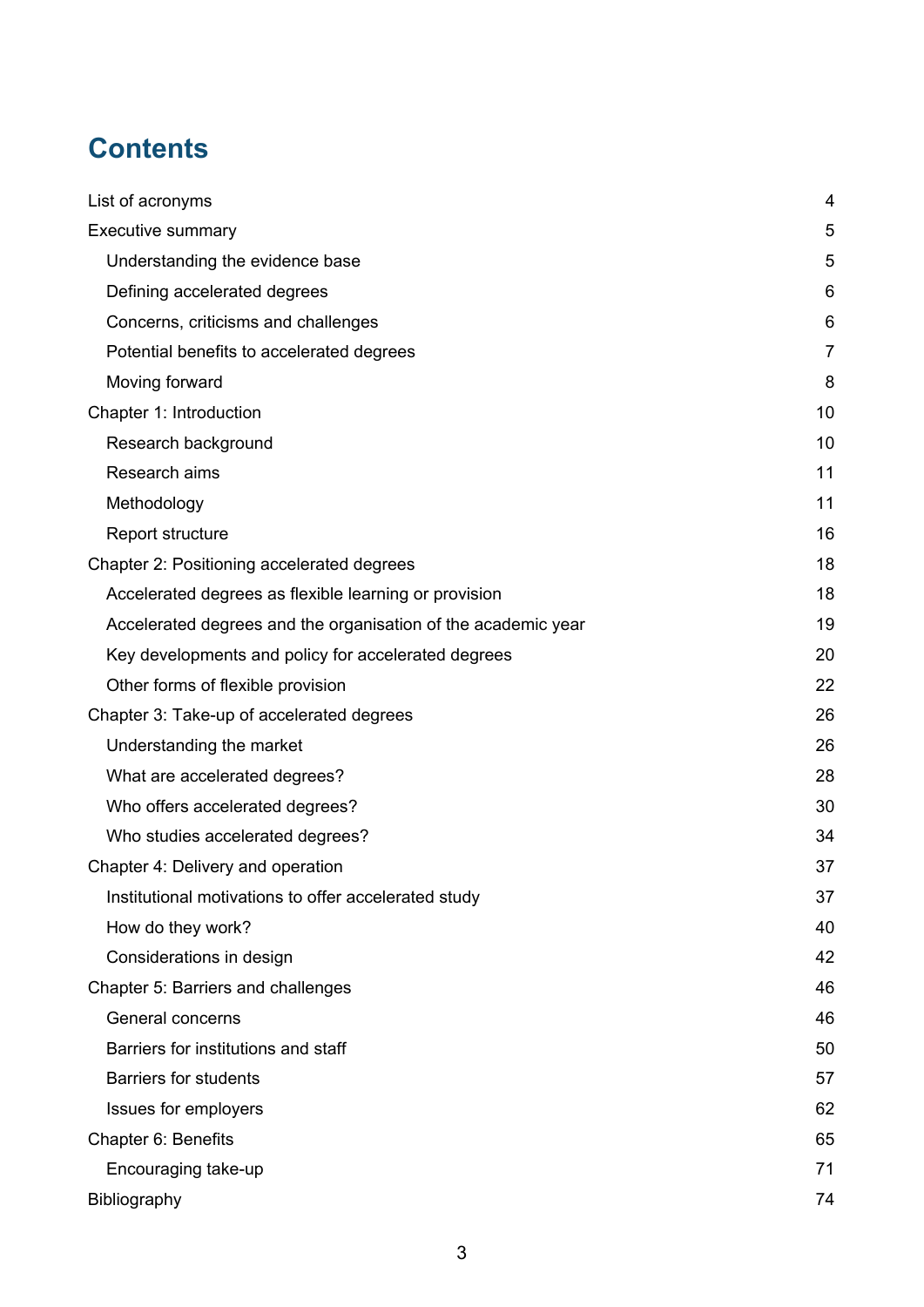# <span id="page-3-0"></span>**List of acronyms**

| <b>ACPU</b>  | <b>Association of Catalan Public Universities</b>             |
|--------------|---------------------------------------------------------------|
| <b>AIRS</b>  | Accelerated and Intensive Routes to HE                        |
| <b>AOC</b>   | <b>Association of Colleges</b>                                |
| <b>APEL</b>  | Accreditation of Prior and Experiential Learning              |
| <b>ARC</b>   | Aimhigher Research and Consultancy                            |
| <b>BEI</b>   | <b>British Education Index</b>                                |
| <b>BIS</b>   | Department for Business, Innovation and Skills                |
| Cedefop      | European Centre for the Development of Vocational Training    |
| <b>CLEP</b>  | <b>College-Level Examination Programme</b>                    |
| <b>DfE</b>   | Department for Education                                      |
| <b>DfES</b>  | Department for Education and Skills (now DfE)                 |
| <b>EADTU</b> | European Association of Distance Teaching Universities        |
| EAY          | <b>Extended Academic Year</b>                                 |
| EC           | <b>European Commission</b>                                    |
| <b>ECTS</b>  | European Credit Transfer System                               |
| <b>ERIC</b>  | <b>Education Resources Information Center</b>                 |
| EU           | <b>European Union</b>                                         |
| <b>EUA</b>   | <b>European Universities Association</b>                      |
| <b>FE</b>    | <b>Further Education</b>                                      |
| <b>HE</b>    | <b>Higher Education</b>                                       |
| <b>HEA</b>   | <b>Higher Education Academy</b>                               |
| <b>HEFCE</b> | Higher Education Funding Council for England                  |
| HEI          | <b>Higher Education Institute</b>                             |
| <b>ICT</b>   | Information and communications technology                     |
| <b>IES</b>   | Institute for Employment Studies                              |
| <b>KPI</b>   | Key Performance Indicator                                     |
| <b>MOOC</b>  | <b>Massive Open Online Courses</b>                            |
| <b>NSSE</b>  | National Survey of Student Engagement                         |
| <b>OECD</b>  | The Organisation for Economic Co-operation and<br>Development |
| <b>OER</b>   | <b>Open Educational Resources</b>                             |
| <b>OFFA</b>  | <b>Office for Fair Access</b>                                 |
| QAA          | <b>Quality Assurance Agency</b>                               |
| <b>REA</b>   | Rapid Evidence Assessment                                     |
| <b>SALT</b>  | <b>Suggestive Accelerated Learning and Teaching</b>           |
| <b>TNE</b>   | <b>Trans-National Education</b>                               |
| <b>UCAS</b>  | Undergraduate Courses At University And College               |
| <b>UCU</b>   | University and College Union                                  |
| <b>URL</b>   | <b>Uniform Resource Locator</b>                               |
| <b>UUK</b>   | <b>Universities UK</b>                                        |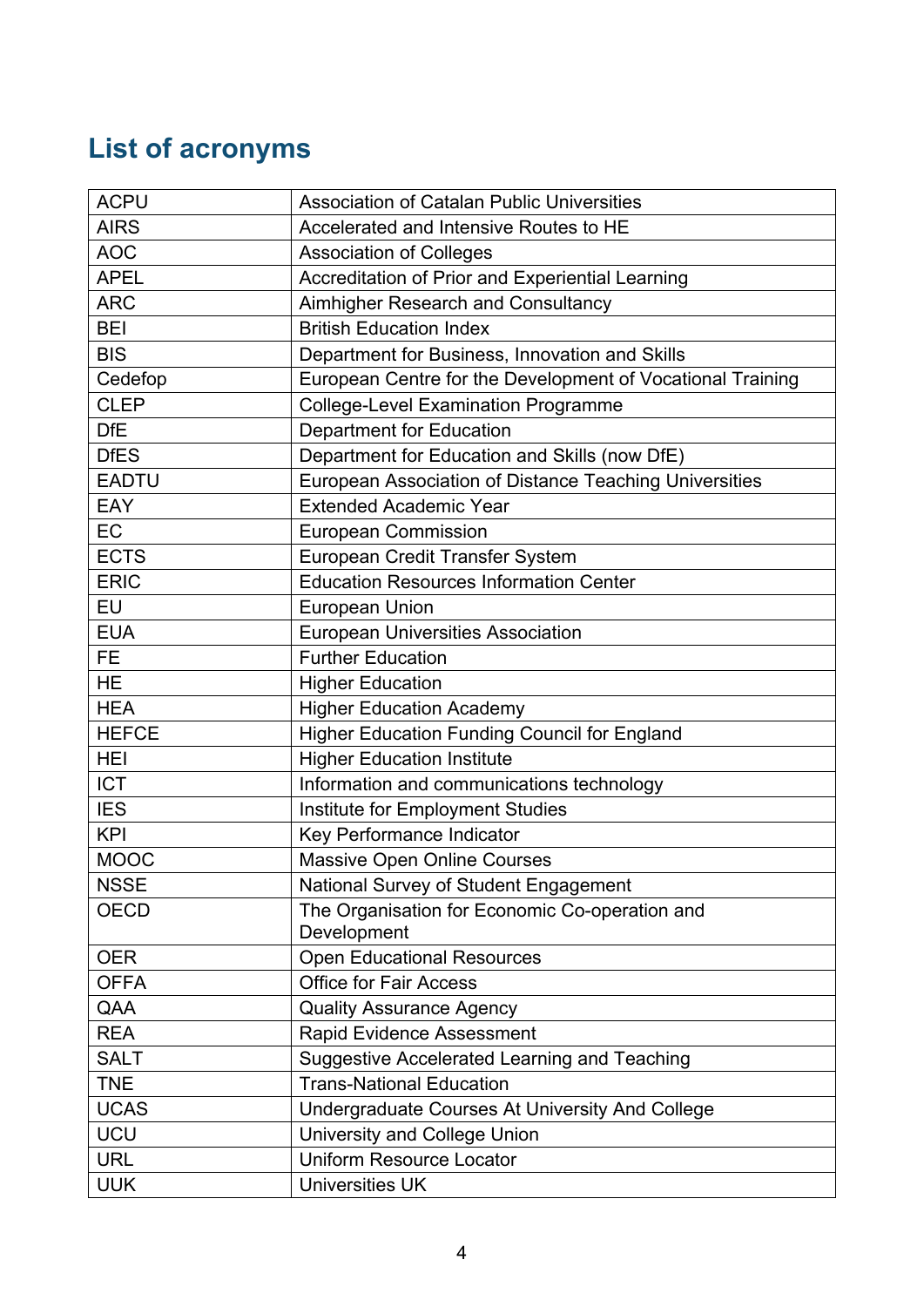# <span id="page-4-0"></span>**Executive summary**

This Rapid Evidence Assessment literature review explores the evidence and current thinking about undergraduate accelerated degrees as an alternative and flexible mode of study.

# <span id="page-4-1"></span>**Understanding the evidence base**

The review indicated that the volume of literature on accelerated degrees is small. Even in the USA, where there is a greater prevalence and history of accelerated programmes, studies have been modest and narrow in focus. The work in the UK has tended to be linked closely to various initiatives or experiments with accelerated degree programmes. The literature that does exist tends to sit within two distinct narratives: accelerated learning as a form of flexible learning – one that delivers flexibility in pace, delivering student choice, widening participation and aiding lifelong learning (key higher education policy goals); and accelerated degrees as a way to bring about efficiencies and reorganise the academic year. There is another strand of literature, which falls outside of the scope this review, found mainly in the USA. This refers to accelerated learning as a methodology or philosophical approach, a new instructional approach.

There are several challenges in identifying evidence relating to accelerated study at degree level:

- a) no consistent terminology;
- b) conflation of acceleration with intensification (a difference in learning approach/methodology);
- c) acceleration can also apply to other levels of education; and
- d) some courses appear accelerated because they allow for alternative entry points/exemptions from part of the course.

In addition, there currently are no standard ways to identify accelerated degrees in the UK national datasets or to identify accelerated degrees in UK national course search tools, both of which make large scale monitoring and evaluation difficult.

Over the years there have been a number of key developments for accelerated degrees: Accelerated and Intensive Routes to HE (AIRS) from 1992 to 1995; Extended Academic Year pilots (EAY) from 1995 to 1998; and the Flexible Learning Pathfinder pilots from 2005 to 2010. These were all funded through special initiative funding and provide the majority of the evidence on accelerated degrees in the UK. There has been very little UK based evidence since these programmes finished. This is despite government's continued (if not renewed) interested in accelerated degrees. They have been explicitly mentioned in HEFCE Grant Letters (2009, 2010), the OFFA and HEFCE national strategy for access and student success (2014) and the Conservative Party Manifesto (2015).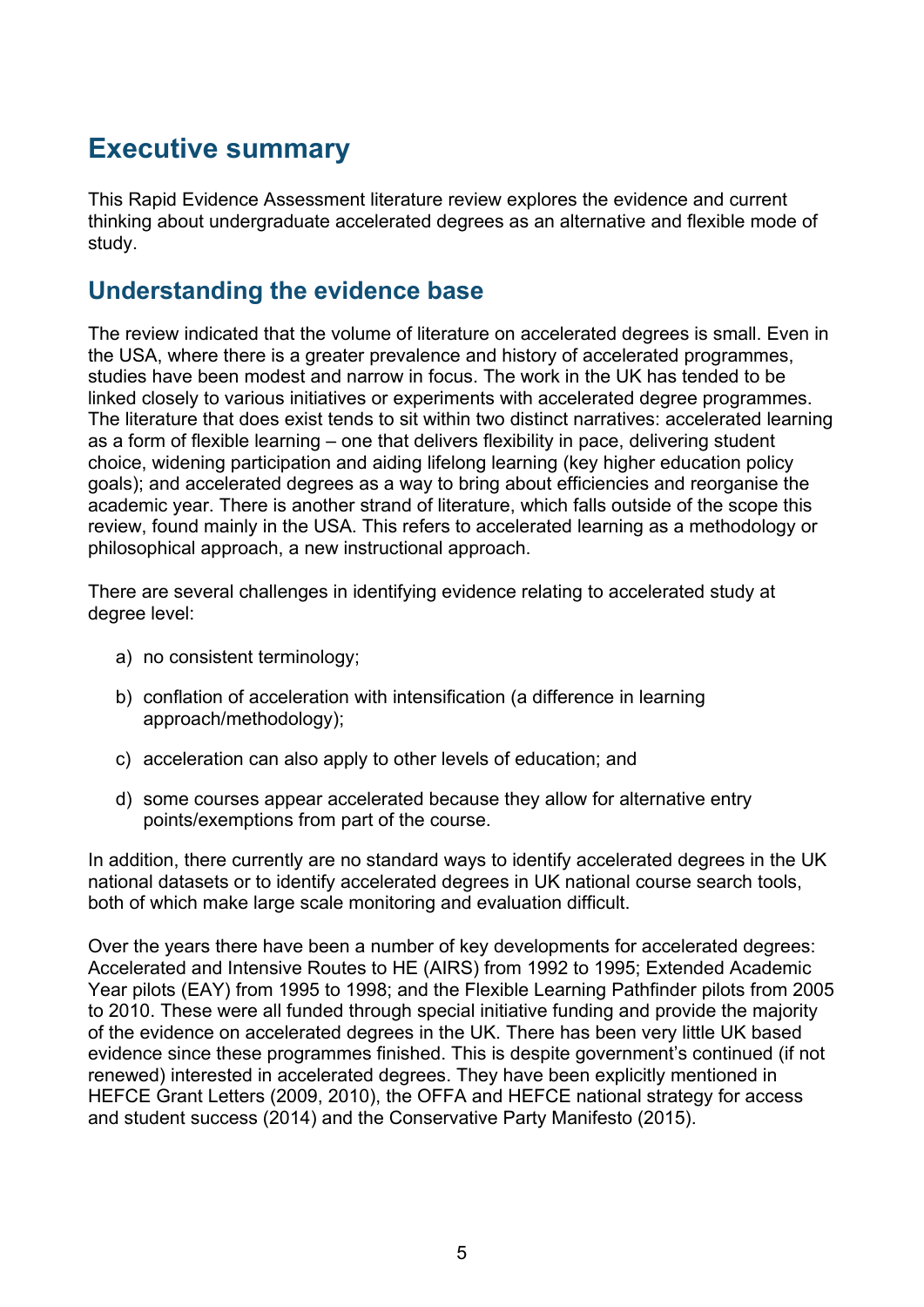# <span id="page-5-0"></span>**Defining accelerated degrees**

Accelerated degrees are one form of flexibility and these are often offered alongside or are built upon other flexibilities, notably: modular study, full- or part-time study, and blended learning. Our working definition of accelerated degrees is taken from HEFCE and involves a number of elements:

- they are structured differently to traditional degrees;
- they deliver the same number of credits (360) as a three-year degree:
- they offer the same number of teaching weeks as a three-year degree, but they are scheduled so they are (or can) be completed in a shorter period. They reduce the overall duration of the course by utilising the traditional summer holiday for teaching and learning; and,
- they effectively reduce full-time study time to two years and part-time study to four years.

The dominant UK model is three 15-week teaching blocks per year, delivering 180 credits per year. However, there are variants in accelerated degrees in how they are structured across the academic year, their use of weekend or evening provision, their relationship to traditional degree programmes (run alongside or in isolation) and their use of other flexibilities such as distance and/or eLearning and range of modules offered. In addition, some models refer to the number of teaching hours, but these tend to move towards intensive forms of acceleration which is more common in the USA.

The limited market research into the demand for accelerated degrees in the UK has largely concluded that the market is niche; currently offered by a modest number of modern universities with a focus on widening participation and a more innovative approach to delivery and private universities not restricted by the tuition fee cap; in a limited number of generally vocational subjects; and taken up by mature students who may be more able, motivated and proactive learners looking for a different kind of HE experience. Accelerated degrees tend to run alongside parent programmes that use a traditional format and pace, and they are not designed to replace traditional degree programmes. This limited market has been linked to little awareness among potential students and their advisors about flexibility of pace, concerns about their value in the market place, and the hegemony of the three-year full-time degree. However, the market for accelerated learning appears more buoyant overseas and has been linked to the growing adult learner market.

# <span id="page-5-1"></span>**Concerns, criticisms and challenges**

There are a number of criticisms levelled at accelerated degrees (and indeed with flexible learning more broadly) and these, along with negative perceptions and concerns that stakeholders have, can all inhibit take-up. These can be felt at sector/policy level, at institutional level, at student level and by employers.

• Common negative perceptions or misconceptions about accelerated degrees are that they are of lower quality, offering lower quality teaching and learning, looser quality assurance and lower outcomes (and this is not helped by their niche position in the sector); and that they do not fit with the Bologna Process of harmonisation of higher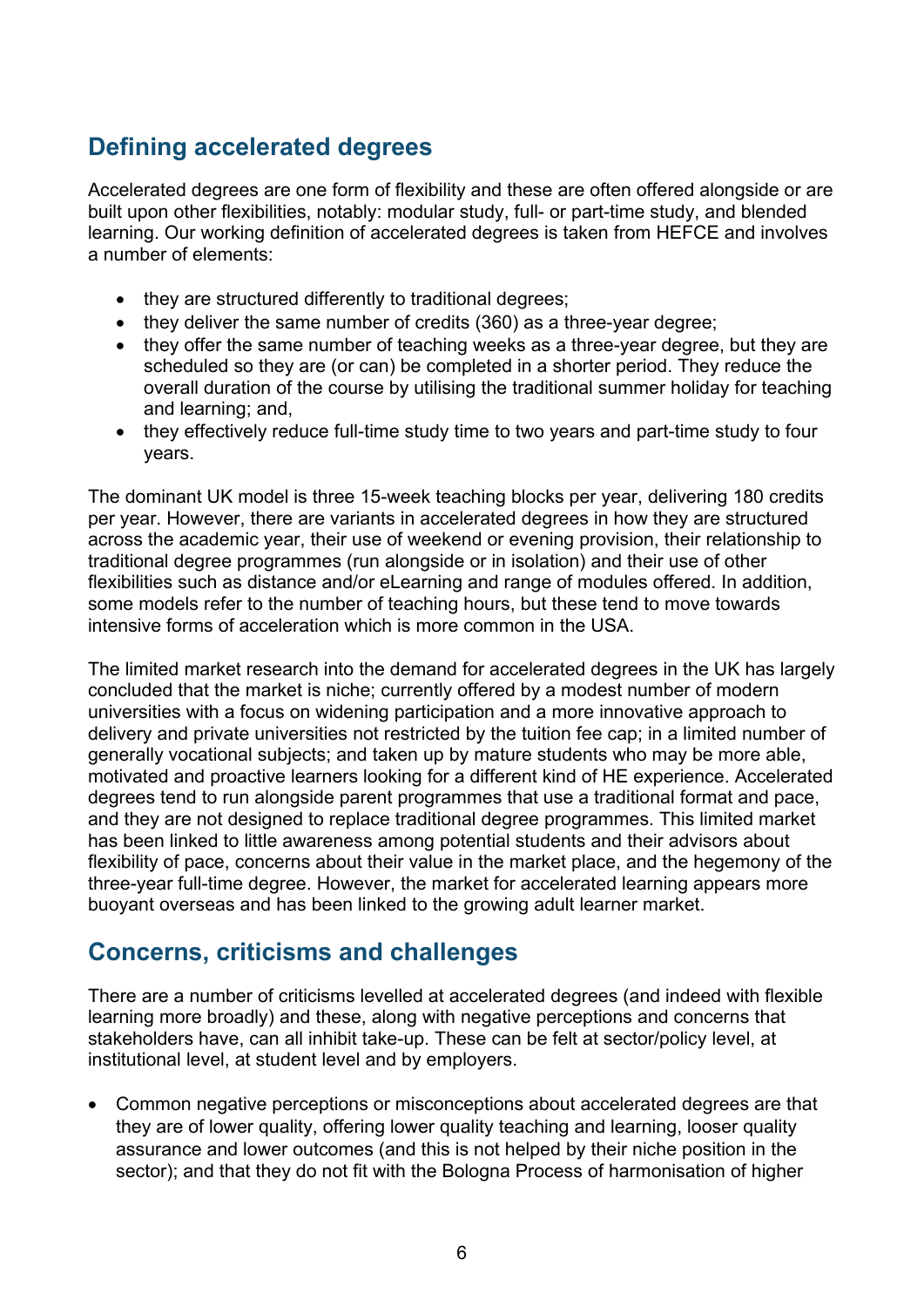education qualifications and standards across Europe. However, the evidence suggests these challenges can be dismissed.

- Barriers for institutions, creating reluctance to develop this form of provision, include: perceptions that they are more costly to develop and deliver and do not fit well within the current funding system (which is predicated on a three-year full-time delivery model); staff concerns about increased workload, lack of time for preparation and wider activities, and worries about contracts; adaptations required to institutional processes (which will be resource intensive); and perceived lack of demand. Again there is evidence to challenge some of these perceptions; and also ideas and suggestions across the sector on how to overcome some of these issues.
- Barriers for students (often cited by staff/other stakeholders and commentators rather than students themselves) are: a lack of awareness of flexible study options, coupled with the strong cultural norm of the three-year full-time Bachelor's degree; concerns about having a less satisfying and more limited student experience; perceptions that it would involve a heavy workload with less time for reflection and deep learning, and lead to lower outcomes; and higher living costs per year (to cover the longer period studying) coupled with less time to do paid work alongside their studies. Again there is evidence that suggests satisfaction and learning outcomes are the same if not better for accelerated degrees/courses/programmes. However, this may be driven by the characteristics, preferences and motivations of the kinds of students attracted to accelerated study.
- Concerns or issues for employers (although again from wider stakeholders not necessarily the employers themselves) are also quality related, and that employers may place less value in these qualifications when recruiting; and additionally that employers lack awareness about accelerated degrees. Real research evidence on employer perspectives is limited. It suggests employers are not concerned about accelerated degrees or duration of course, but are instead more concerned about outcomes and outputs of study.

# <span id="page-6-0"></span>**Potential benefits to accelerated degrees**

Institutional involvement in accelerated degrees may be driven by desires to widen participation in HE in accordance with their mission and values; to meet student demands and employer needs, potentially open up new markets and create a marketing advantage; and to achieve greater efficiencies and bring financial gains. The strength of these drivers appears weak as is the evidence of positive and sustainable impacts for institutions.

There is a scarcity of literature that captures the benefits of accelerated study, particularly of robust studies of accelerated degrees that make comparisons between the outcomes of students on accelerated programmes compared with those on traditional programmes. This reflects the historically low level of engagement with accelerated degrees in higher education in the UK. The literature that exists does suggest that accelerated degrees are seen to offer a range of benefits for students. These include: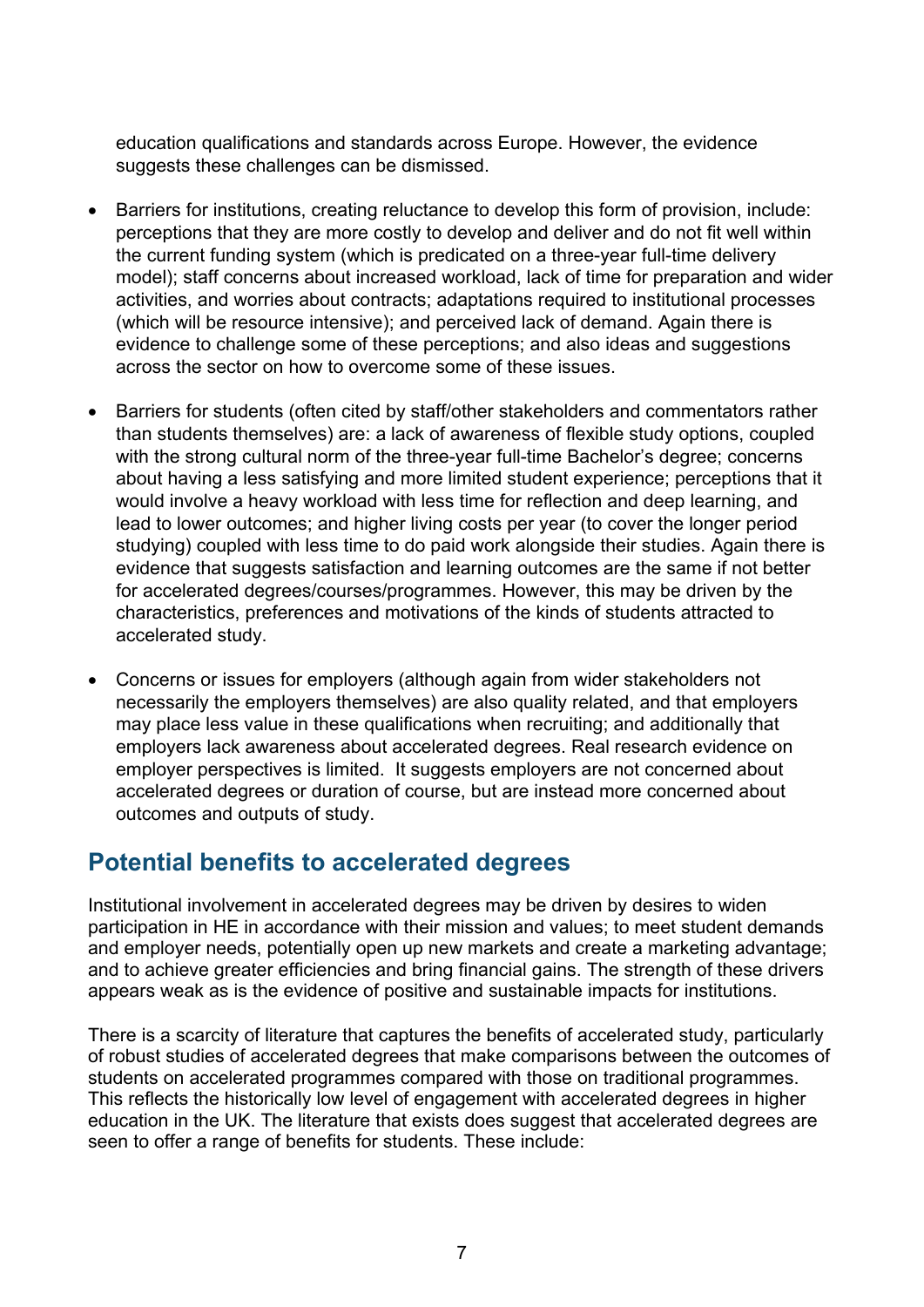- cost saving for students as they only need to cover two years of fees and living costs and can earn an extra year of income from entering the labour market a year earlier (highlighted by most institutions that offer accelerated degrees);
- better learning outcomes (satisfaction, grades, skill development, employment rates and career development); and,
- the potential to stand out from the crowd, and signal certain skills and attributes such as commitment, time management and working under pressure.

These benefits are divined from studies with students, perceptions of staff and analysis of student data.

# <span id="page-7-0"></span>**Moving forward**

There are currently just a few institutions in the UK that have offered and still continue to offer accelerated degrees across a number of disciplines; and these tend to be the institutions that have been involved in the various funded initiatives. However, there appear to be a small number of institutions entering the market trying out new accelerated programmes. There appears to be little sharing of practice, but there is the potential to learn much from the early adopters and sustained deliverers about how to provide accelerated degrees, and do it well. Aspects that appear to be important and require careful consideration in the design of accelerated degrees are: marketing and market research; working with prospective students; programme design; senior level buy-in; staff buy-in and support; effective student support (including building and supporting peer cohorts); and effective administration systems. Additionally, institutions may want to consider taking a different pedagogical approach.

In addition, the literature identifies a number of other potential areas for action to encourage institutions to offer accelerated degrees (increase supply) and encourage potential students to take-up accelerated study (increase demand):

- To agree a common terminology for this type of provision and a definition of a 'standard' accelerated degree (in the UK context).
- Promotion of positive messages about the quality and value of accelerated degrees and evidence of their benefits, through national and local campaigns aimed at potential students and their advisors and employers.
- Monitor information about the real costs of accelerated degrees over the life of the programme – to both institutions and students.
- Continued monitoring of the profile of students on accelerated degrees to understand their experiences and outcomes compared to the experiences and outcomes of those on traditional length programmes. Also to undertake monitoring of students on accelerated degrees over time to test whether a change in the profile of participants and/or the volume of students and programmes impacts negatively on experiences and outcomes. This could be enhanced through changes to national data systems to allow for accelerated degrees to be identified in a standard way.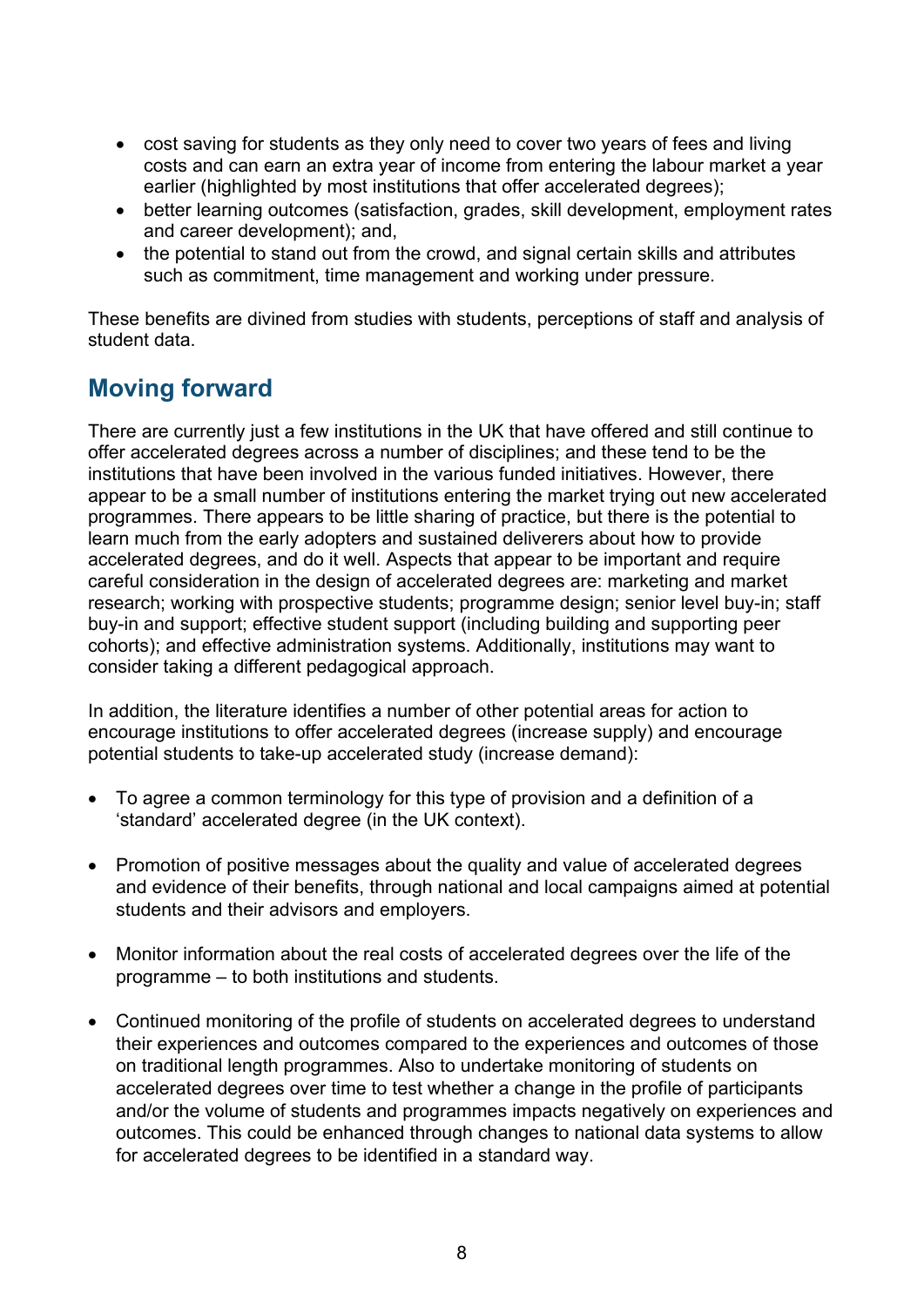- Monitoring staff experiences and feedback to identify problems and concerns, to recognise these concerns and work with staff to involve them in the development of programmes.
- Change the funding system for HE programmes, to consider: credit-based funding; removing the tuition cap for accelerated degrees; and additional and sustained central funding.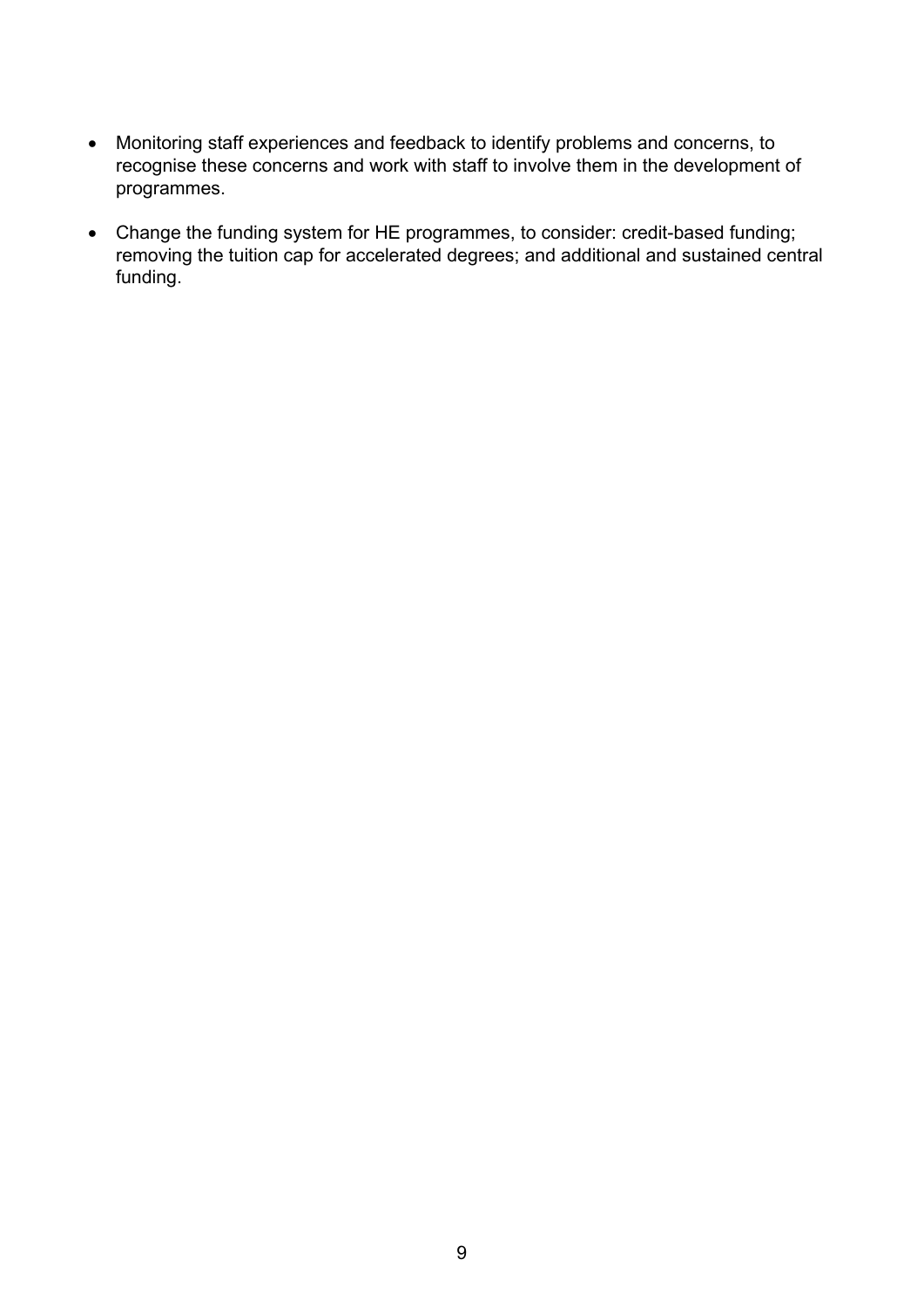# <span id="page-9-0"></span>**Chapter 1: Introduction**

The Institute for Employment Studies (IES) was commissioned by the Higher Education Directorate of the Department for Business, Innovation and Skills (BIS), now part of the Department for Education (DfE), to undertake a literature review. This aimed to provide the Department with a comprehensive picture of the existing evidence base on accelerated degrees as a non-traditional and flexible mode of study delivery in Higher Education (HE).

# <span id="page-9-1"></span>**Research background**

Over past 20 years HE has changed radically in a number of key ways:

- in the way it is funded, moving towards a student loan-backed system with repayment thresholds based on graduate earnings;
- in the volume and profile of those participating in HE, both increasing and widening participation; and
- in the way it is delivered, in terms of study mode, speed of delivery and place of delivery.

All of these factors are inter-related as students are making investment decisions about HE and so want more choice about how, what and where they learn; and as the sector copes with a larger and more diverse group of students yet still needs to deliver a satisfying and beneficial experience (against an increasing array of key performance indicators (KPIs)). The traditional image of HE taking place in large lecture halls, small seminar rooms and laboratories, in a small number of institutions and with programmes in the main spread over three years (with students devoting all their time to their studies or being a student, for 30 weeks in each year) and leading to a Bachelor's degree, is now being challenged.

The policy drive in higher education for many years and across various administrations has been for diversity in delivery, and increased student choice. We now have workplace or work-based learning, HE in FE, privately funded (for-profit) providers, Trans-National Education (TNE), distance learning and eLearning (from MOOCs, which tend to be free of charge, through to more blended learning), part-time study, sub-degree or other undergraduate qualifications, higher level and degree apprenticeships, and accelerated degrees. These are all forms for increasing flexibility in HE, providing flexibility in how, where, when and at what pace learning occurs (Outram, 2011).

Some of these alternative methods of study, learning delivery and engagement are faring better than others. There are significant concerns in the sector about the health of parttime study. For example, the recent UUK report (2015) exploring patterns and trends in HE reports that part-time student numbers continue to fall and now make up just 25 per cent of the student body, and the numbers taking other undergraduate programmes also continues to fall. The Department is particularly interested in accelerated degrees (a particular focus of the Government's manifesto), the take-up and contexts for these forms of flexible delivery, the attitudes to these, and the issues involved in offering them. It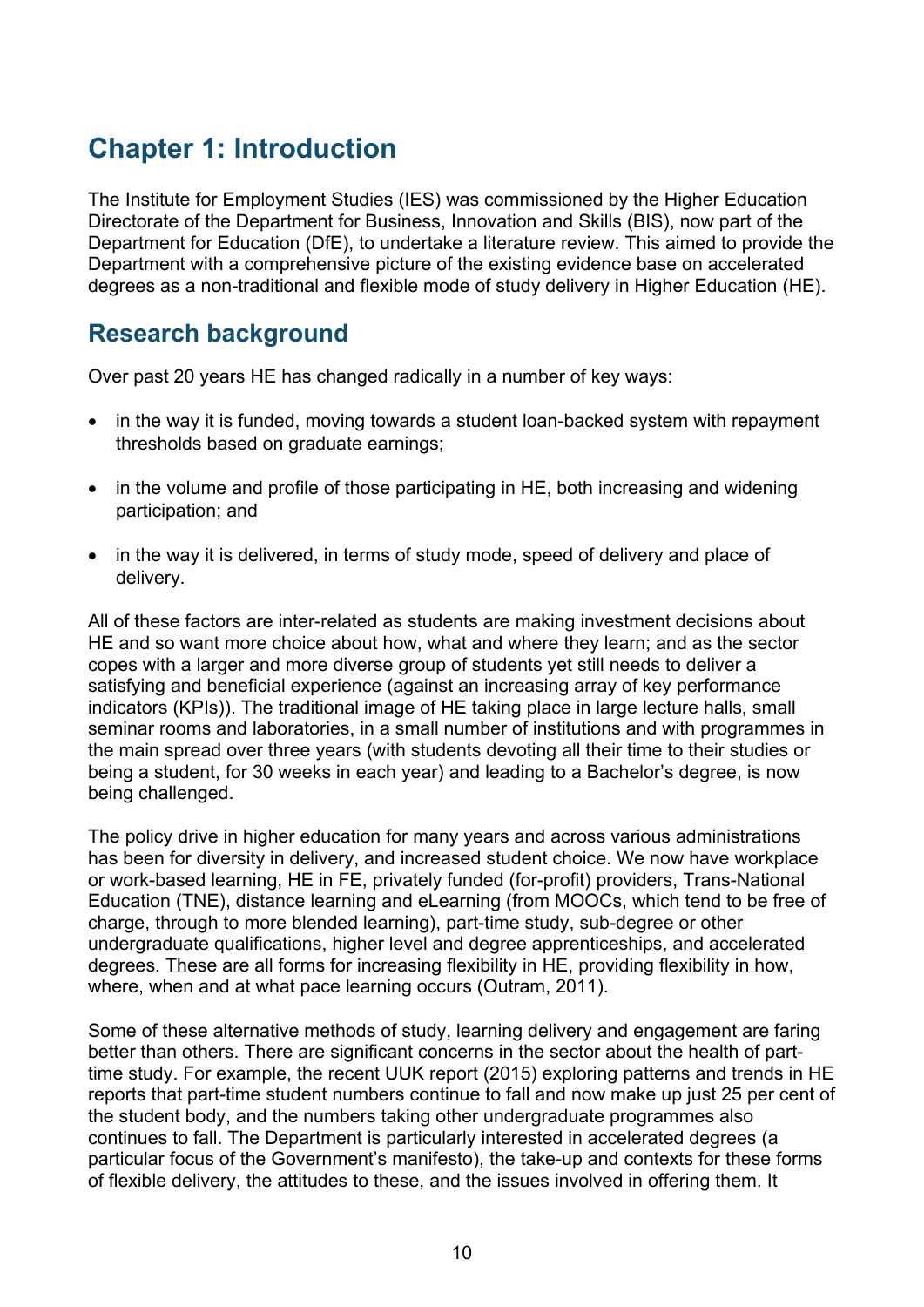should be noted that these are not exclusive forms of flexible delivery and indeed accelerated degrees could be delivered using other flexibilities including blended learning.

# <span id="page-10-0"></span>**Research aims**

The main aim of the research was to use a rapid evidence assessment methodology to identify and review literature in order to provide DfE with the most up-to-date research and current thinking on accelerated degrees as an alternative mode of study in HE that enables a more flexible institutional delivery system. More specifically the research aimed to identify the literature relating to:

- Accelerated or compressed modes of delivery to set this within the range and nature of different non-traditional modes of study, to understand its intended goals, the extent to which accelerated degrees are offered and taken up, and the contexts in which they operate (to understand potential for transfer and scalability).
- The student experience and outcomes of accelerated degrees as an alternative mode of study – to explore the student perspective of this study mode, to understand their preferences for and views on accelerated degrees, their experiences of accelerated degrees, and outcomes achieved.
- Employer perspectives on accelerated degrees as an alternative mode of study to explore employer views of study modes, to understand their preferences for and views on alternative modes of study (both in terms of continuing professional development of their staff, and in assessing suitability of candidates in recruitment), and their engagement with accelerated degrees.
- Good practice to identify HEIs regarded as offering good practices in accelerated degrees. This would help with the second stage of the project (reported separately) to undertake case study research with key stakeholders in a small number of HEIs in order to explore the real and current issues, benefits and challenges, in providing accelerated degrees as an alternative mode of study.

The review sought to identify overarching studies comparing modes of study/learning delivery, studies focusing solely on accelerated degree study, studies from across the sector or set within individual institutions, and research studies from the UK and overseas. It also sought to identify literature that captured a range of perspectives: HE, student, and employer. It was agreed with DfE that if a large volume of material was identified, papers relating to the UK context (for transferability) and material relating to accelerated degrees (to align with the Department's primary interest) would be prioritised.

# <span id="page-10-1"></span>**Methodology**

#### **Rapid Evidence Assessment literature review**

A Rapid Evidence Assessment (REA) approach was taken to conduct the literature search and review. This approach allows a 'map' of the literature to be undertaken with limited time resource. Rapid evidence assessments: identify relevant materials by constraining the research questions and the search process (with variants agreed at the outset), but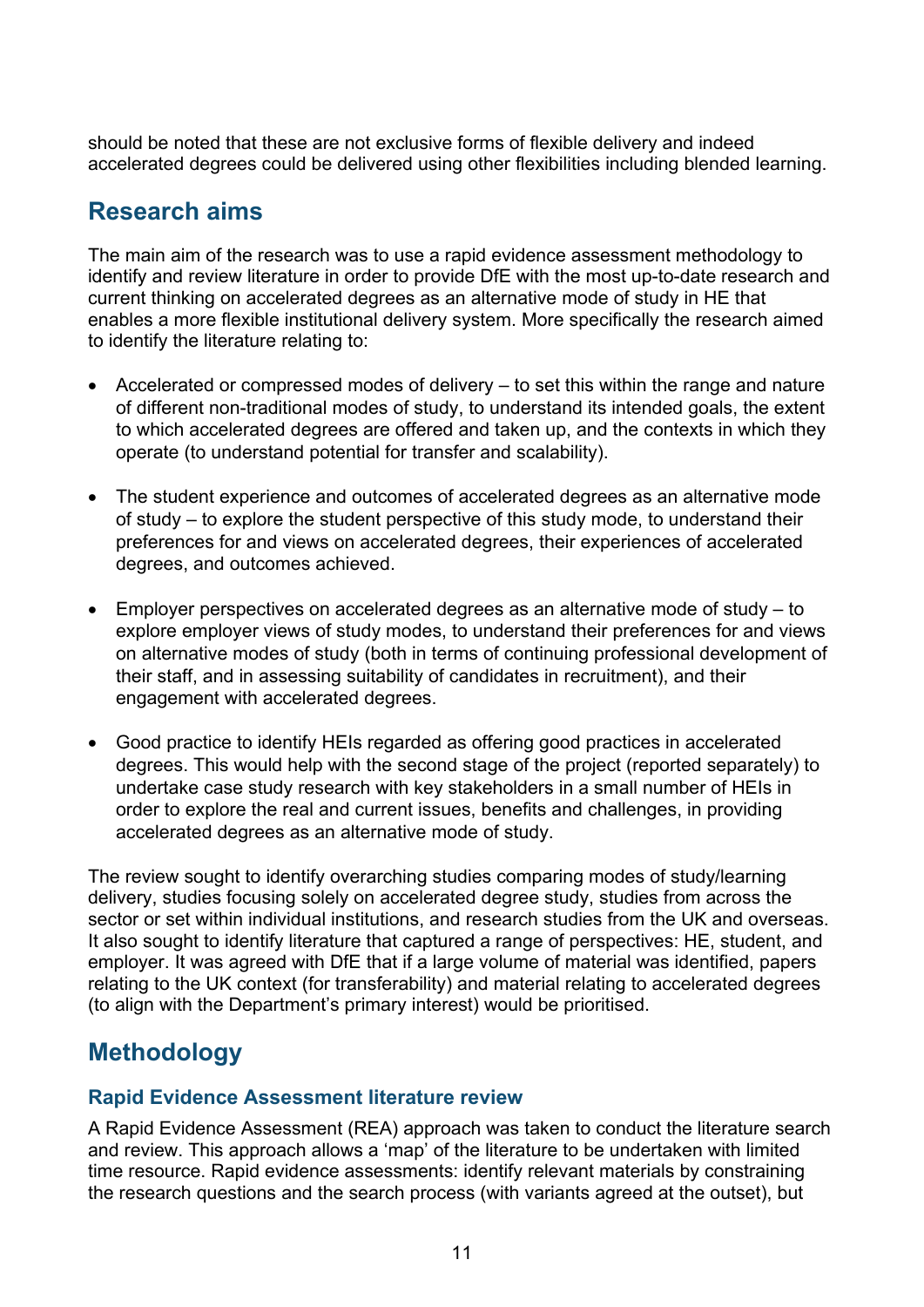allow for grey as well as published policy and academic sources to be included; use a gradual and iterative sift process to narrow materials down to a manageable shortlist of sufficient quality and relevance; and then use a standardised approach to extract relevant evidence from the key materials and provide a simple quality assessment. For REAs to work effectively, there needs to be a realistic approach to scale (i.e. limit the search to key databases, websites and publications); an appropriate search process; and to apply sifting to an initial abstract-based assessment against a set of robust and transparent criteria to determine relevance in order to ensure that only the most relevant, informative studies are reviewed in full. This then focuses researcher time on extracting key information from the 'best' examples of evidence. Development of the search parameters and sift criteria are governed by an analytical framework derived from the research objectives and questions.

#### **Literature search**

At the start of the project, the search process was agreed with the Department. This included: a) the core research questions and the analytic framework; b) the scope and boundaries of the project as the existing evidence base on flexible learning and alternative/non-traditional study is large; and c) the search locations/key sources and search terms. This ensured the review would remain focused on the key aims of the Department (as noted above).

#### **Core research questions and analytic framework**

The Department confirmed that their primary focus was accelerated/compressed degrees as an alternative mode of study. They were particularly interested in the perspectives of: i) employers; ii) students, and iii) institutions; and were less interested in the pedagogy of compressed/accelerated degrees, and the detailed aspects of setting up a programme. The key areas of focus were agreed as:

- 1. The take-up of accelerated degrees
- 2. Delivery and operation of accelerated degrees
- 3. Barriers and challenges for accelerated degrees, and
- 4. Benefits to accelerated degrees.

These were developed further to form the analytic framework guiding the research, see Table 1.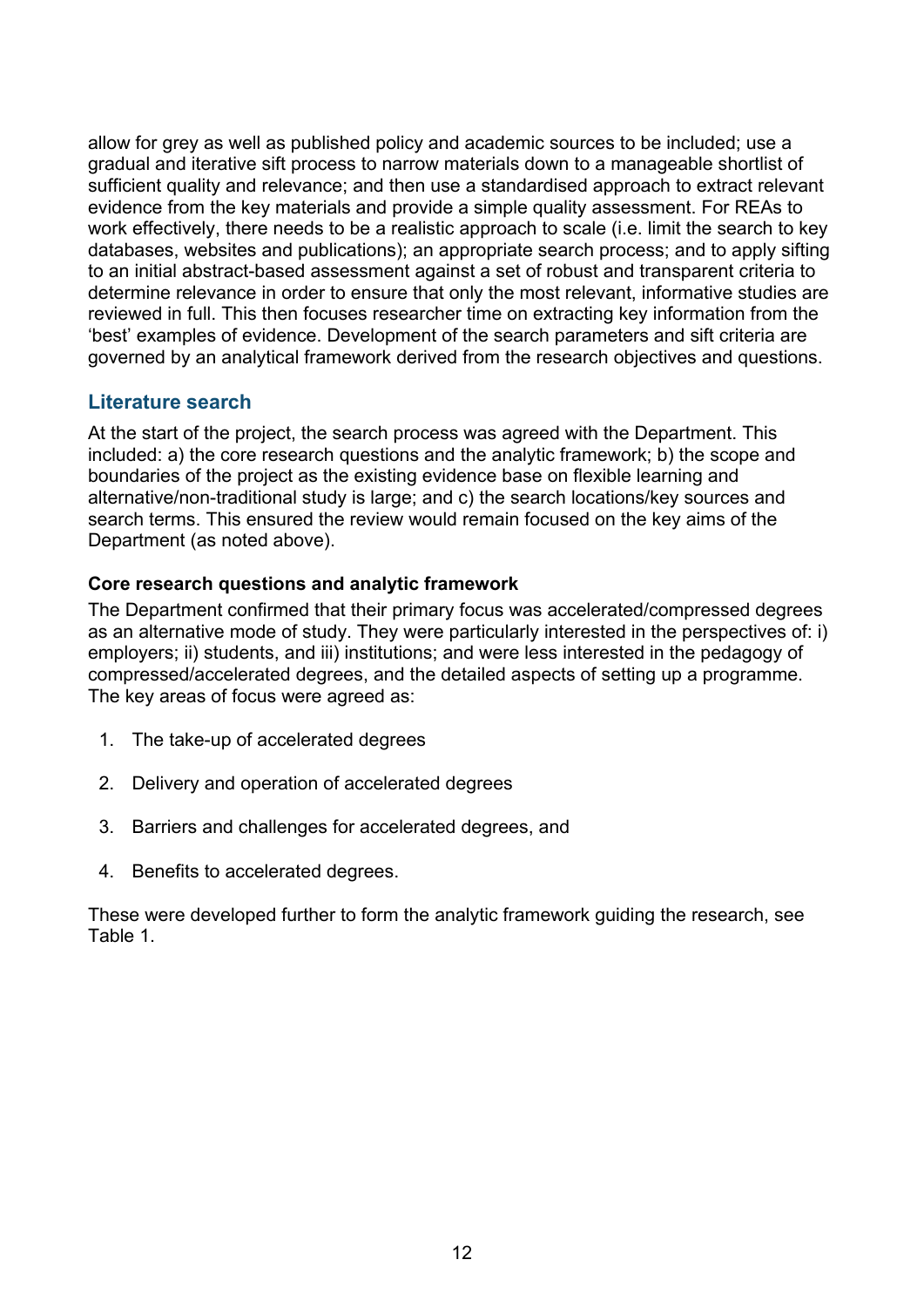#### **Table 1: Analytic framework**

|                | <b>Research</b><br>theme          | <b>Questions and issues</b>                                                                                                                                                                                                                                                                                                                                                                                                                                                                                                                             | Cross-<br>cutting<br>themes                                                                    |
|----------------|-----------------------------------|---------------------------------------------------------------------------------------------------------------------------------------------------------------------------------------------------------------------------------------------------------------------------------------------------------------------------------------------------------------------------------------------------------------------------------------------------------------------------------------------------------------------------------------------------------|------------------------------------------------------------------------------------------------|
|                | Take-up                           | What is the extent of accelerated degree programmes in the sector?                                                                                                                                                                                                                                                                                                                                                                                                                                                                                      |                                                                                                |
|                | (demand and<br>supply)            | How prevalent are accelerated degrees? What types of institutions offer accelerated degrees? Which<br>subject areas offer accelerated degrees? Which students take-up or are attracted to accelerated degrees?<br>Any trends or changes over time? What other options are there for alternative study modes? By what other<br>methods can degrees be delivered (including blended learning, part-time learning and distance learning)?<br>What is the extent of flexible delivery modes (particularly accelerated degrees) of study in other countries? | and                                                                                            |
| $\overline{2}$ | Delivery and<br>operation         | How do accelerated degrees compare to traditional modes of delivery? Are there any examples of<br>good practice?                                                                                                                                                                                                                                                                                                                                                                                                                                        | perceptions of: i) institutions, ii) students, and iii) employers?<br>experiences<br>attitudes |
|                | (practical<br>application)        | What motivates institutions to offer accelerated degrees? How do accelerated degrees work? What does a<br>good accelerated degree programme look like? What exemplifies good practice? How do you do it well?<br>Where are the examples of good practice? Which institutions do it well? What is the spread of good<br>practice?                                                                                                                                                                                                                        |                                                                                                |
| 3              | <b>Barriers and</b><br>challenges | What are the issues stopping an expansion of alternative modes of study, particularly accelerated<br>degrees?                                                                                                                                                                                                                                                                                                                                                                                                                                           |                                                                                                |
|                |                                   | What are the concerns expressed around accelerated degrees? What are the factors and issues that inhibit<br>expansion of accelerated degrees, and how do they affect perceptions and actions in the sector? What<br>would promote or inhibit the transfer of good practices to other parts of the sector? How are accelerated<br>degrees perceived in relation to traditional study delivery?                                                                                                                                                           | the<br>$\supseteq$ .<br>differences                                                            |
| 4              | <b>Benefits</b>                   | What benefits do accelerated degrees offer - to institutions, students and employers?                                                                                                                                                                                                                                                                                                                                                                                                                                                                   |                                                                                                |
|                |                                   | What are the real and perceived benefits to accelerated degrees to institutions? What are the real and<br>perceived benefits to accelerated degrees to students? How are accelerated degrees (and alternative/non-<br>traditional) modes of study viewed? What are the experiences and outcomes for students from accelerated<br>degree programmes? How could accelerated degrees be encouraged, developed, promoted and shared?                                                                                                                        | Are there                                                                                      |

Source: IES, 2016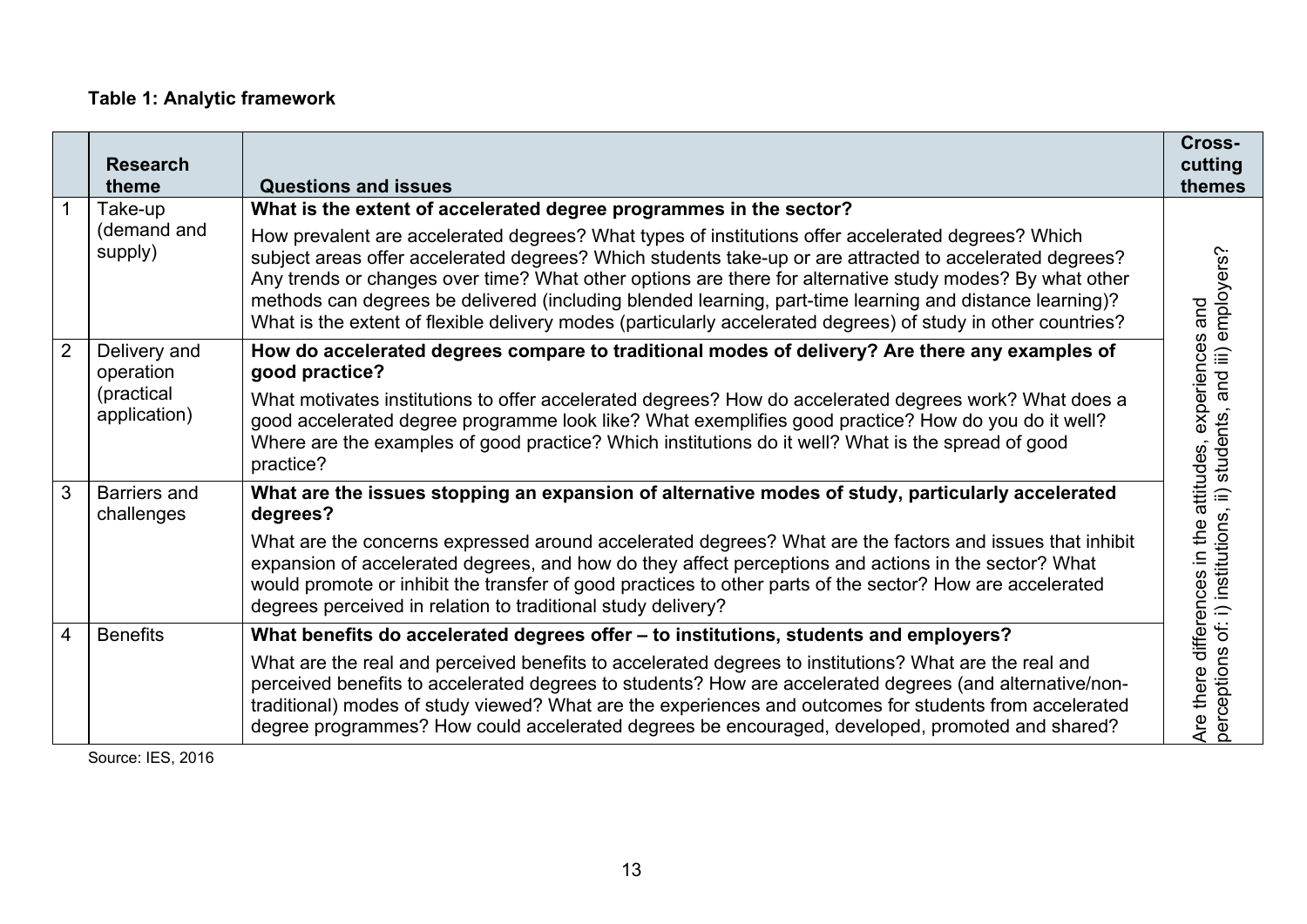#### **Scope and search**

The search was limited to evidence readily accessible online since the vast majority of publications are now routinely made available online. It was initially limited to material published from 2010 onwards (in the past five/six years), as the pace of change in the HE sector has been particularly rapid in this period. However, key developments in policy and practice around accelerated degrees took place before 2010, such as the HEFCE Flexible Learning Pathfinder pilots which were introduced in 2005/06, so some older papers were included from this key period. The search prioritised English language articles and UK based/focused materials, plus materials from countries with comparable approaches to HE (Europe, New Zealand, Australia, Canada and USA).

The search focused on a restricted number of relevant databases and on key sector and research focused websites. Databases and meta-trawlers searched were: Google Scholar, SCOPUS, Science Direct, JSTOR, British Education Index (BEI), and the Education Resources Information Center (ERIC) in the USA. Other search locations included: Higher Education Funding Council for England (HEFCE), Higher Education Academy (HEA) and Universities UK (UUK); as well as BIS, Quality Assurance Agency (QAA), and European bodies such as OECD, EC and Cedefop.

A filter term was applied to all searches of 'Higher Education' to ensure the search located materials relating to HE rather than other phases of learning, and thus develop the evidence base specific to the sector. A primary set of search terms were then used to identify core material relating to accelerated study – accelerated, compressed, fast-track, 2 year – and searches were also undertaken to identify additional materials relating to blended learning. Then combinations of key secondary search terms were used:

- Alternative *plus delivery, mode or study*;
- Flexible *plus delivery, learning or study*;
- Blended *plus learning*;
- Study *plus delivery or mode*; and
- Non-traditional *plus delivery, study or mode*.

A tertiary set of search terms were used to identify materials relating to employer attitudes, experiences and demand; and student attitudes, experiences and satisfaction.

The initial search identified 1,293 papers: 383 from BEI; 293 from Google Scholar; 231 from Science Direct; and 174 from SCOPUS. Smaller numbers were identified from JSTOR (70), Web of Science (5) and ERIC (74).

Key details of all identified materials were stored in an EndNote database: author, year, title, publication, given keywords, abstract, URL and search source. This is a flexible database designed to manage bibliographic references. It allows for a wide range of search options, has various import or export facilities which facilitates references to be directly imported from databases, allows for the categorisation of references (e.g. into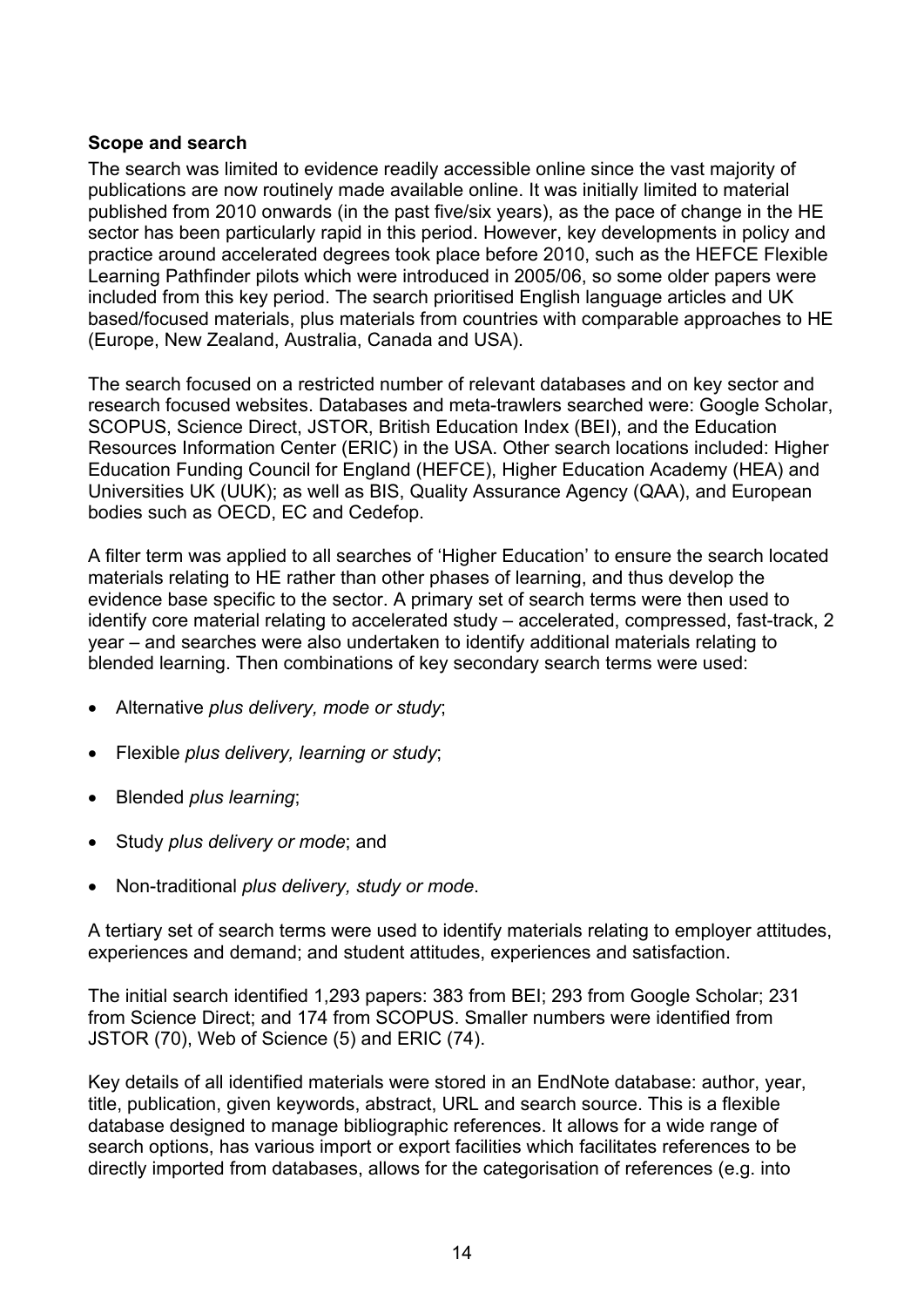types of papers, categories of quality weighting) and addition of researchers own key words, and offers viewing filters.

#### **Sift approach**

The search process produced a long list of materials. To narrow these down to produce a shortlist of approximately 50 papers, a clear set of criteria for inclusion was developed and agreed with the Department. These criteria were applied initially to the titles of the materials and, as the sift process progressed, then applied to the abstracts. In essence the sift process involved a number of iterative steps applying a successive set of inclusion or exclusion criteria. At each stage the materials excluded were recorded in separate bibliographic 'libraries' (so could be retrieved at a later stage if necessary).

Stage one: The papers were checked for duplicates. Duplicate references can occur as multiple search locations and search terms are used, so the same paper can be identified from different sites.

Stage two: The papers were then sifted using title and abstract. The sift criteria adopted were:

- Date removing material published before 2010 as the Department was keen to understand the latest thinking.
- Geography removing material with a known research focus in a country deemed to have a non-comparable or transferable HE system (so excluding countries other than: UK, Canada, USA, Australia, NZ, European states).
- Relevance removing material clearly irrelevant to the research topic.

The material was doubled sifted, so the references were sifted twice, but by different members of the research team. This double sift reduced the material by two-thirds, to achieve a list of 345 articles.

Stage three: This next stage involved using the abstracts to prioritise the materials of greatest relevance to the four core research themes, a 'select in' approach. This was to ensure that only the best materials moved forward to full review. Each paper was assessed and the highest priority papers were those deemed to be related to:

- Accelerated, fast-track, two-year or compressed degrees
- Flexible or alternative study based in the UK (any UK nation)
- Student and/or employer perspectives.

This provided a **final shortlist of 55 papers**. This was slightly higher than estimated. The full papers were then retrieved ready for full review.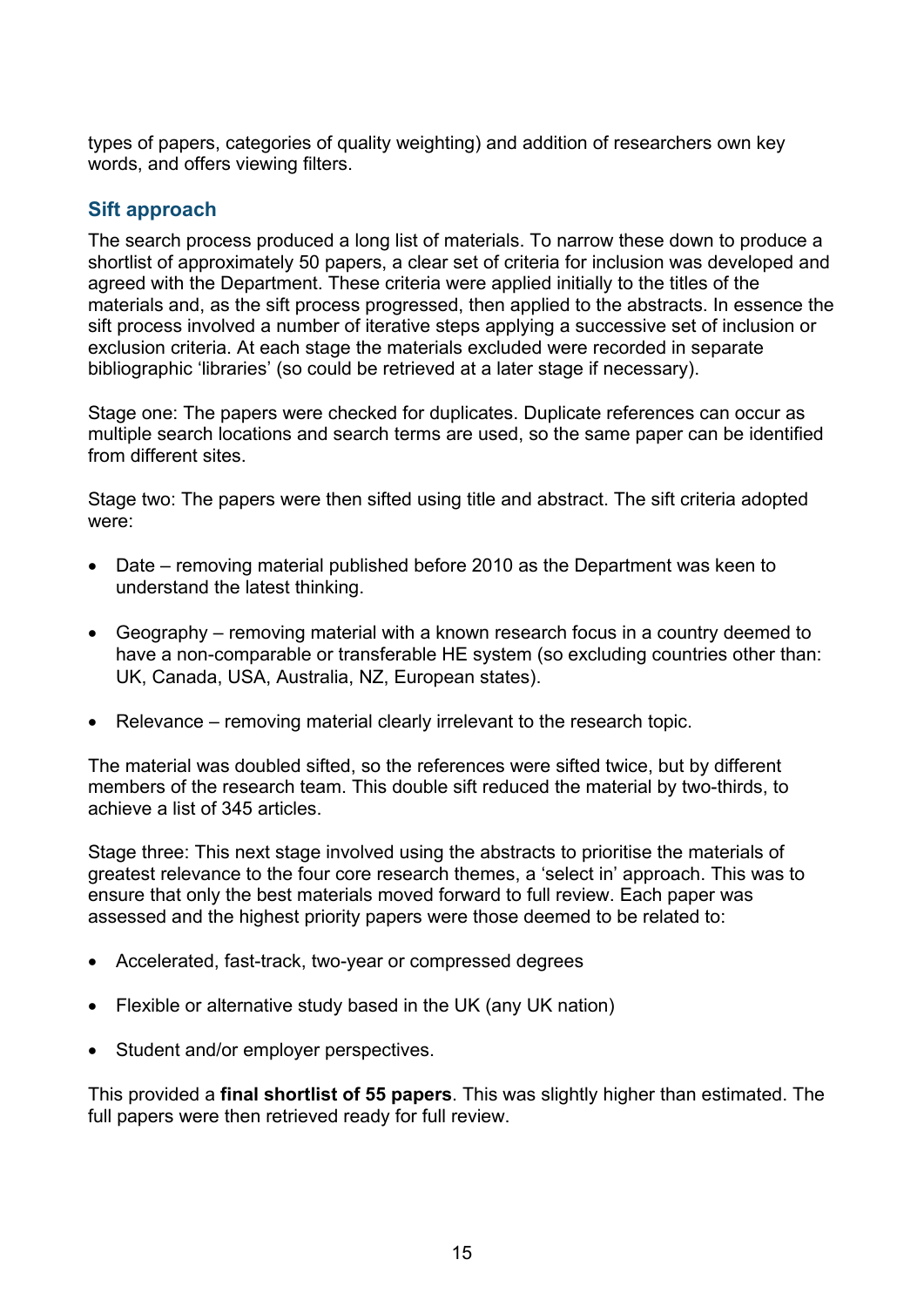#### **Review and analysis**

The final stage involved full review and extraction of relevant findings and conclusions. During this stage, the papers were also assessed for methodological quality alongside focus, perspective and coverage. Papers were assessed as highest quality (++) where the methodology was explicit, appropriate and robust; papers with less detailed methodologies or more niche approaches yet still providing relevant findings were assessed as acceptable quality (+); and papers with limited explanation of approach and/or comment or think pieces with little supporting evidence were deemed of lower quality (-).This essentially provides a weight for each paper which can be used to gauge the relative confidence that a reader may have in each study. However, it should be noted that a (-) rating did not preclude the paper from inclusion, but rather indicated interesting findings that were either not of complete relevance to the research questions, or were less methodologically robust. Nevertheless, they highlighted current thinking and provided context to the report as a whole

A standardised pro-forma structured around the key research questions and the analytic framework was used to extract evidence from the materials and record the assessed quality of the materials. This ensured consistency of approach in reviewing the literature and extraction of evidence across the research team.

The extracted evidence was then synthesised against the review questions in order to outline the current thinking and landscape with regards to accelerated degrees as an alternative mode of learning delivery. The synthesis process also allowed for areas where the evidence or commentary was weak, limited or outdated to be identified, highlighting areas which could require further dedicated research.

It should be noted that during full review some papers, particularly those relating to accelerated degrees or learning, were found to be outside of the main focus for the review. These papers tended to: lack comparison to traditional programmes or were too narrow in scope i.e. relating to just one aspect of the accelerated experience or outcome such as computer literacy; or related to acceleration in other contexts (secondary or tertiary education, postgraduate education, or programmes aimed at graduates); or acceleration learning techniques as an educational methodology or approach. To replace some of these papers a backwards and forwards citation search was undertaken. A citation search was undertaken to identify key materials that the authors of relevant papers used in this review drew from; similarly, some of the early papers relating to the key initiatives or experiments with accelerated degrees in the UK were investigated to identify more recent material that have cited these sources. Again, once these were identified they were assessed for relevance and quality and evidence was extracted using the same proforma.

# <span id="page-15-0"></span>**Report structure**

This report draws together and syntheses the available evidence from the review of current literature on accelerated degrees with some contextual findings on other flexible delivery modes such as blended learning and wider debates about flexible learning and alternative modes of study.

• Chapter 2 introduces the flexible learning debate and identifies where accelerated degrees are cited in the literature and in policy, it also introduces other (often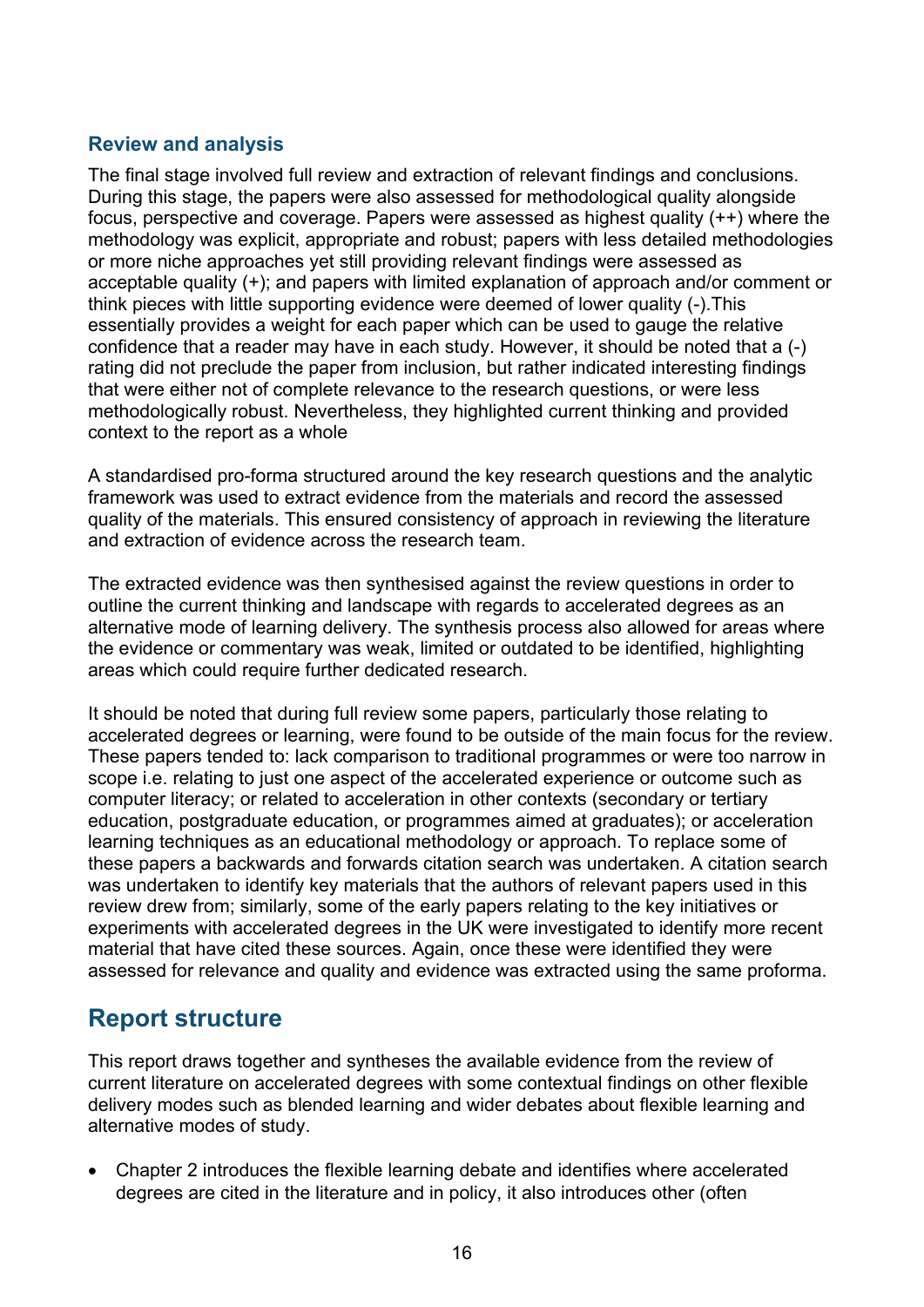companion) forms of flexible provision that have received greater attention in recent years.

- Chapter 3 explores the prevalence of accelerated degrees in the UK and overseas, and looks at the market for accelerated degrees including the institutions providing these courses, the subjects that have been accelerated and the types of students attracted to accelerated degrees. It also notes the difficulties encountered when looking for evidence about accelerated degrees.
- Chapter 4 covers delivery and operational issues, including institutional drivers to offer accelerated degrees, how accelerated degrees work in practice, and considerations for institutions when designing accelerated programmes.
- Chapter 5 examines the concerns stakeholders have about accelerated degrees as an alternative and flexible study mode, as these can act as factors inhibiting take-up. These potential barriers can be felt at sector level, institution level and individual student level.
- Chapter 6 focuses on the real and perceived benefits of accelerated degrees and finishes with some suggestions for encouraging greater provision and greater take-up of accelerated degrees.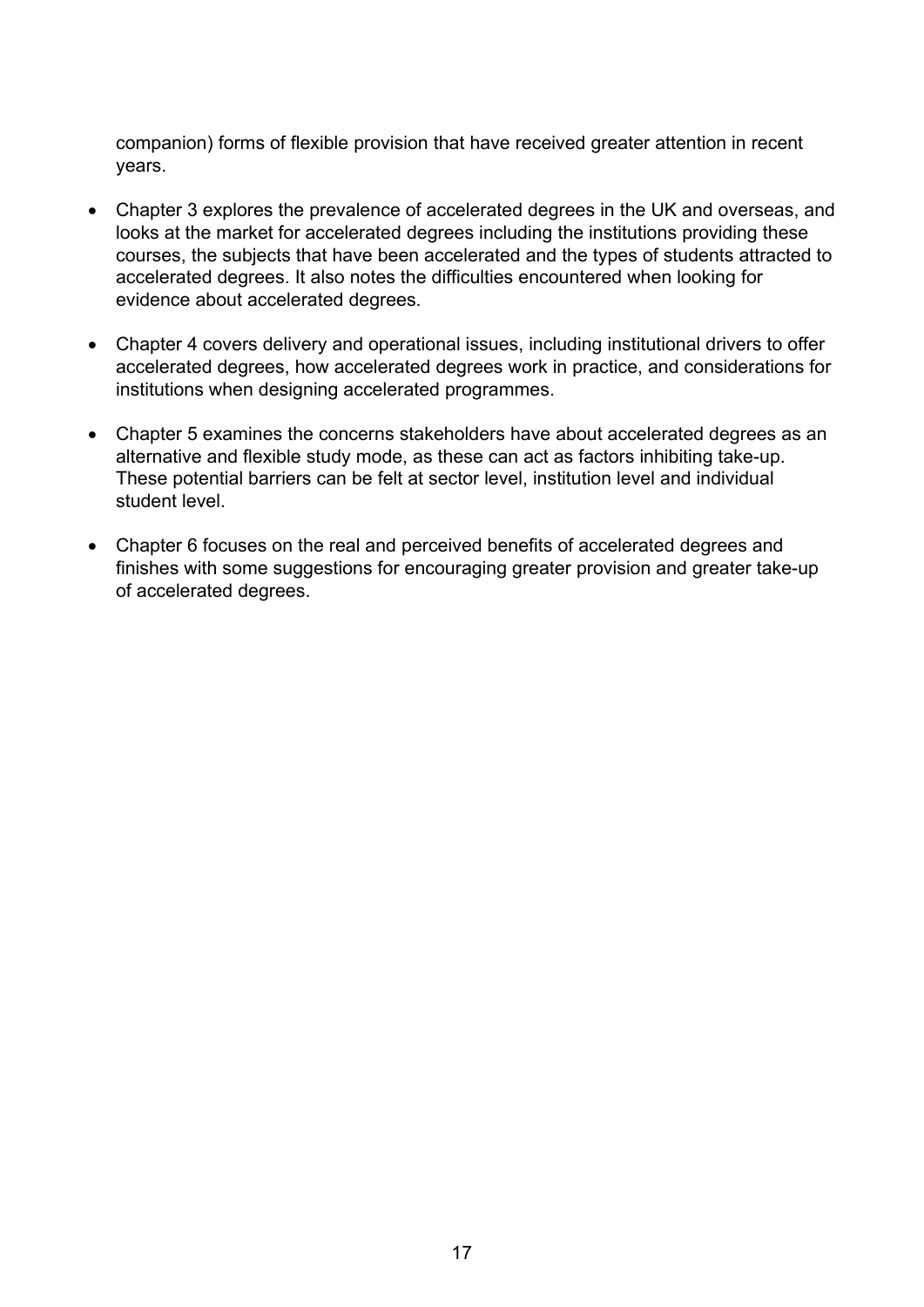# <span id="page-17-0"></span>**Chapter 2: Positioning accelerated degrees**

This chapter introduces the flexible learning debate and alternative study modes, and identifies where accelerated degrees are cited in the literature. It then outlines where accelerated degrees are situated in government and HE sector policy, and how this has developed over time.

In reviewing the literature on accelerated degrees, it became evident that the volume of material was small. Indeed, Wlodkowski (2003) writing about accelerated learning in the USA, where there is greater prevalence and history of accelerated programmes than in the UK, noted that the studies in the field were modest and many were unpublished or doctoral dissertations. Our search revealed that the literature was found in two key places. It was found primarily in discussions about flexible learning provision which in turn was part of the literature relating to student choice, lifelong learning and widening participation (or adult education in the USA) – all key policy themes in HE over the past 20 years. It was also found in the literature relating to the organisation of the academic year, a much smaller body of work primarily focused on internal arrangements of HEIs to offer 'year round' study and to produce efficiencies in the use of resources.

There was also a body of (overlapping) literature relating to Accelerated Learning within the field of training and development as a methodology or philosophical approach rather than a process or an organising or structuring of learning. Much of this work stems from the USA and was developed from the work of Georgi Lozanov and the theory of 'suggestology' or 'Suggestopedia', and is sometimes referred to as Suggestive Accelerated Learning and Teaching or SALT. This body of literature refers not to acceleration or shortening of the duration of the learning process, but to a special area of learning or instructional approach that is based on a demechanised philosophy of learning and/or that uses knowledge about the workings of the brain and applies it to classroom practice (Imel, 2002; Tatum, 2010; Serdyukov, 2008; Muetz & Frush, 2007; Boyd, 2004). This literature was not considered to be the focus of this current review.

# <span id="page-17-1"></span>**Accelerated degrees as flexible learning or provision**

*'Paths beckon towards educational provision that is less bounded by timeframes, less located in particular places and with more open relationships between teacher and taught' (Barnett, 2014, p.24)*

The literature indicates an increasing interest in and pressure towards flexibility in HE as the sector grows with increasing and widening of participation and provision, and as central funding shrinks. Flexibility has been the focus of a key programme of study, and suite of reports, by the Higher Education Academy (HEA) who recognise it to be a topical theme. They argue it has been driven by multiple stakeholders – students, teachers, institutional leaders and managers, employers, national bodies and government – but caution that these stakeholders may have conflicting viewpoints and agendas (Barnett, 2014). Through their work, the HEA define flexibility in broad terms as *'the transition away from a traditional production-led model to a more dynamic and responsive model of learning, a model in which the processes of learning and the associated institutional structures are driven by the requirements and preferences of learners or sponsors of learning'* (Tallantyre, 2013, p.4). With a strong focus on the learner this cites flexibility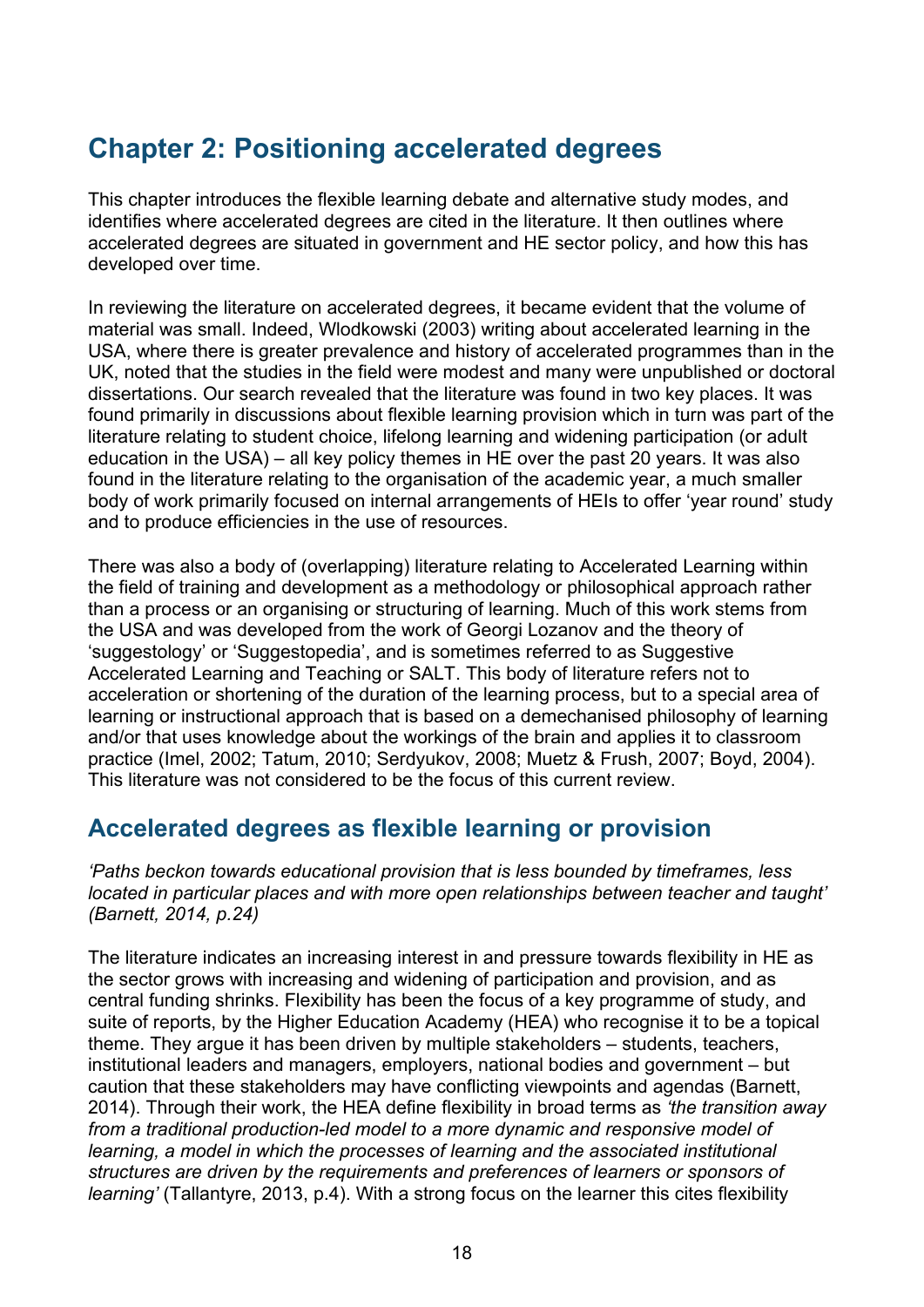within debates around enhancing student choice and student experiences*: 'at the heart of the flexible learning agenda is the notion of student choice in how, when, where, what and at what pace they learn'* (Barnett, 2014, p.26).

The HEA programme asserts that flexibility is important for HE, as it has the potential to not only enhance student learning, but also widen opportunities for participation in HE and develop graduates who are equipped to contribute to a fast-changing world. This therefore also cites flexibility within debates around widening participation (Barnett, 2014, see also Osbourne & Young, 2006, who define flexible provision as that concerned with making the curriculum more accessible through changes in its structure, and in form, place and timing of delivery, p6). Work undertaken for OFFA and HEFCE to inform the national strategy for access and student success by the Aimhigher Research and Consultancy (ARC) Network also locates flexible provision within the widening participation narrative, as a way to increase student diversity. This study reviewed the research literature into widening participation and looked at flexible provision as a mechanism for widening participation (Moore et al, 2013).

Flexibility, however, is a multifaceted concept with inter-connected aspects or manifestations and is thus a disputed term. Indeed, the HEA programme of work defines four 'levels' of flexibility, three 'concepts' of flexibility, and also several 'dimensions' of flexibility. These dimensions of flexibility include: pace, place and mode. Flexibility in place includes work-based learning, but also private provision, HE in further education and transnational education. Flexibility in mode includes distance learning, e-learning and blended learning. However, it is flexibility in pace, which is of key interest to this review, and this includes accelerated and de-accelerated degrees but also part-time learning, Accreditation of Prior and Experiential Learning (APEL), and modularity and credit frameworks (Tallantyre, 2013). Similarly the Arc Network report (Moore et al, 2013) points to flexibility in modes of study, in time and place and through different media, and notes how flexible provision, sometimes referred to as alternative provision to mainstream traditional full-time campus based HE, implies 'elasticity of timetable and length of study' as well as different admissions, curricula and delivery structures, and different locations for study (Moore et al, 2013).They also add foundation degrees as another structural form of flexible learning. Discussions of flexibility in HE are a not new topic but, until recently, this has tended to be synonymous with part-time study and with e-learning, both of which have a large literature, leaving little room for exploration of other forms of flexibility. This means there has been little commentary and research in the UK specifically focused on flexibility in pace and on accelerated degrees. There are dangers that – with the recent dramatic fall in part-time student numbers (see UUK, 2015), and similarly with the recent policy focus on higher level and degree apprenticeships – accelerated degrees will fail to garner much attention as an alternative form of flexibility.

# <span id="page-18-0"></span>**Accelerated degrees and the organisation of the academic year**

There is some literature which looks at how universities could make better use of the structure of the academic year, and stems largely from efficiency drives but also notions of flexibility (and future proofing). Some of the material here are individual HEI internal discussion and policy documents. In the UK this literature has tended to focus on moves to semesterisation (shifting from three terms to two semesters) and changing the lengths and dates for semesters within the existing parameters of the academic year, but in the 1990s the Flowers Committee report did look at extending the academic year into the summer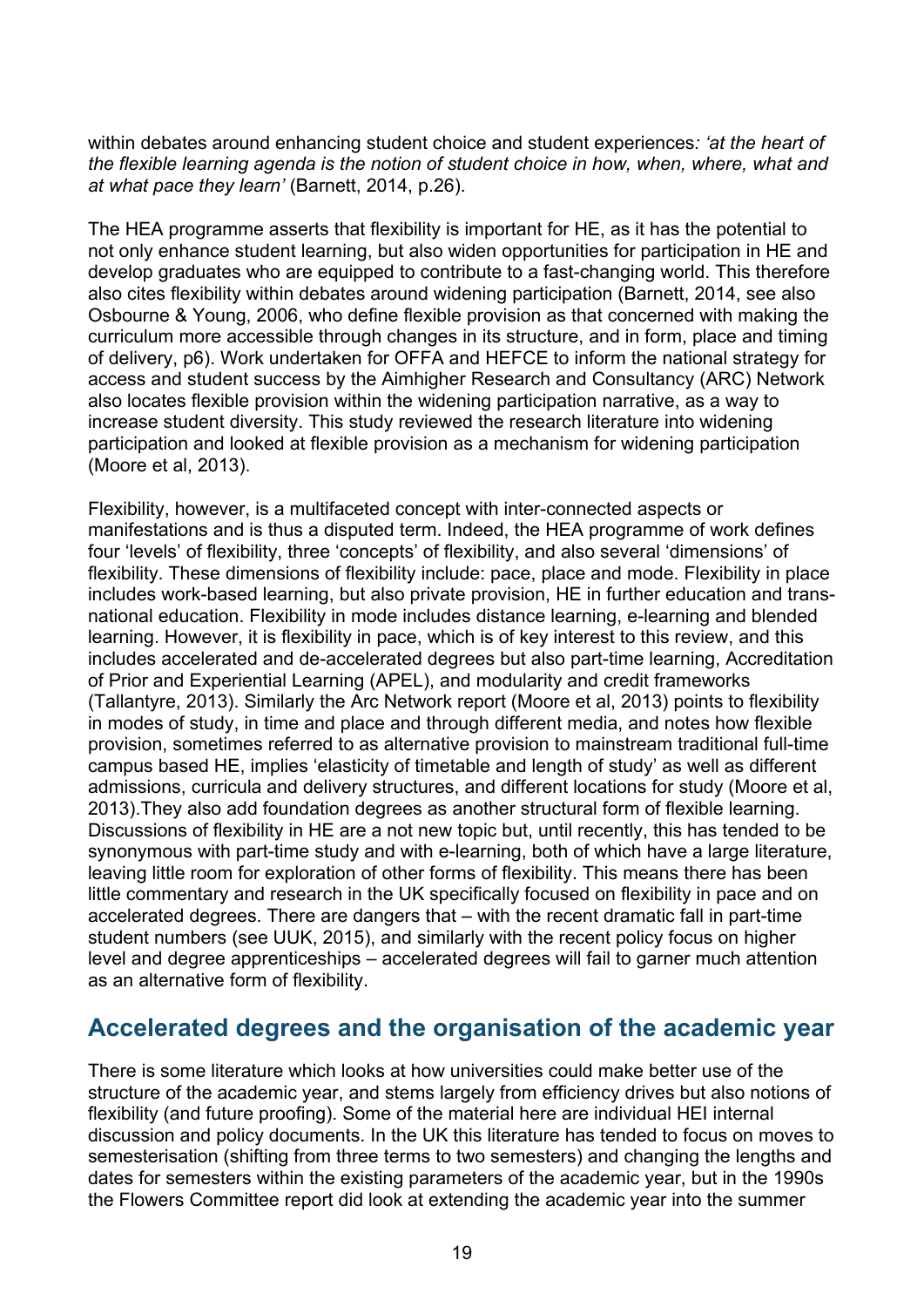period in the UK. In other countries, particularly the USA in the 1960s and 1970s and more recently in Australia, discussions have more explicitly linked reorganisation of the academic year to 'trimester' and 'year-round' teaching. This offers the potential for summer teaching sessions (or winter in the case of Australia) and accelerated degrees, fits with modular approaches, and also offers the potential for entry and exit at multiple points. Baldwin and McInnis (2002) undertook a review of the literature and found moves to extend the academic year were driven by the desire to achieve greater efficiency in the use of expensive infrastructure and ease crowding during the regular academic year, and also to meet a perceived demand from students for flexibility in their study schedules. Whereas Collins et al (2013) also writing in Australia noted how extending the academic year had once been seen as a method to allow failing students to repeat units, but that it is now seen as a marketing tool to attract more students. Baldwin and McInnis recognised that summer sessions had not been a significant part of mainstream HE in the UK, but had been gaining interest although for a niche market of students and institutions.

# <span id="page-19-0"></span>**Key developments and policy for accelerated degrees**

*'Flexibility is one of the most fashionable words in higher education in the '90s'* (Sims and Woodrow, 1996)

As Barnett (2014) notes, in his meta-paper drawing on the suite of research undertaken by the HEA on flexibility in HE, flexibility is not new. Indeed, thoughts of how best to utilise the academic year had been a consideration for the higher education sector across the globe for some time. There are discussions dating back to the end of the Second World War with returning service personnel being offered two-year degree courses (HEFCE, 2011); and then bursts of debate in the 1960s and 1970s.

More recent key developments for accelerated study included the 1991 White Paper 'Higher Education: A New Framework' which encouraged a review of traditional three/fouryear degree courses and called for the development of different, flexible approaches and better use of buildings and equipment. This was set against an increasing interest in efficiency gains in HE and ideas about 'economies of time' (HEFCE, 1999). This then led to the enquiry in 1993 to examine the organisation of the academic year and to challenge the 'no teaching in the summer' tradition (known as the Flowers Committee Report). This recommended that universities consider extending the teaching year by using the summer period (Fallows & Symon, 1999), although the committee recommended that accelerated programmes should be specially designed and use new teaching methods rather than just schedule current courses over three terms a year (a similar finding to a review commissioned in Australia by Richmond and Warren Piper, 1991 reported in Baldwin and McInnis, 2002).

This push from policy led to the Accelerated and Intensive Routes to HE (AIRS) which ran from 1992 to 1995. The AIRS initiative typically involved a 45 week teaching year, with a term scheduled during the summer vacation and other holiday periods reduced, which enabled students to complete courses in a year less than usual. It was an initiative to help widen access and increase participation among under-represented groups. Eleven AIRS courses, typically completed in two years, were piloted in 10 HEIs. Again key evidence on the success, benefits and challenges of such programmes was provided by the evaluation report of the pilots (Sims & Woodrow,1996; Baldwin & McInnis, 2002). Notably, after the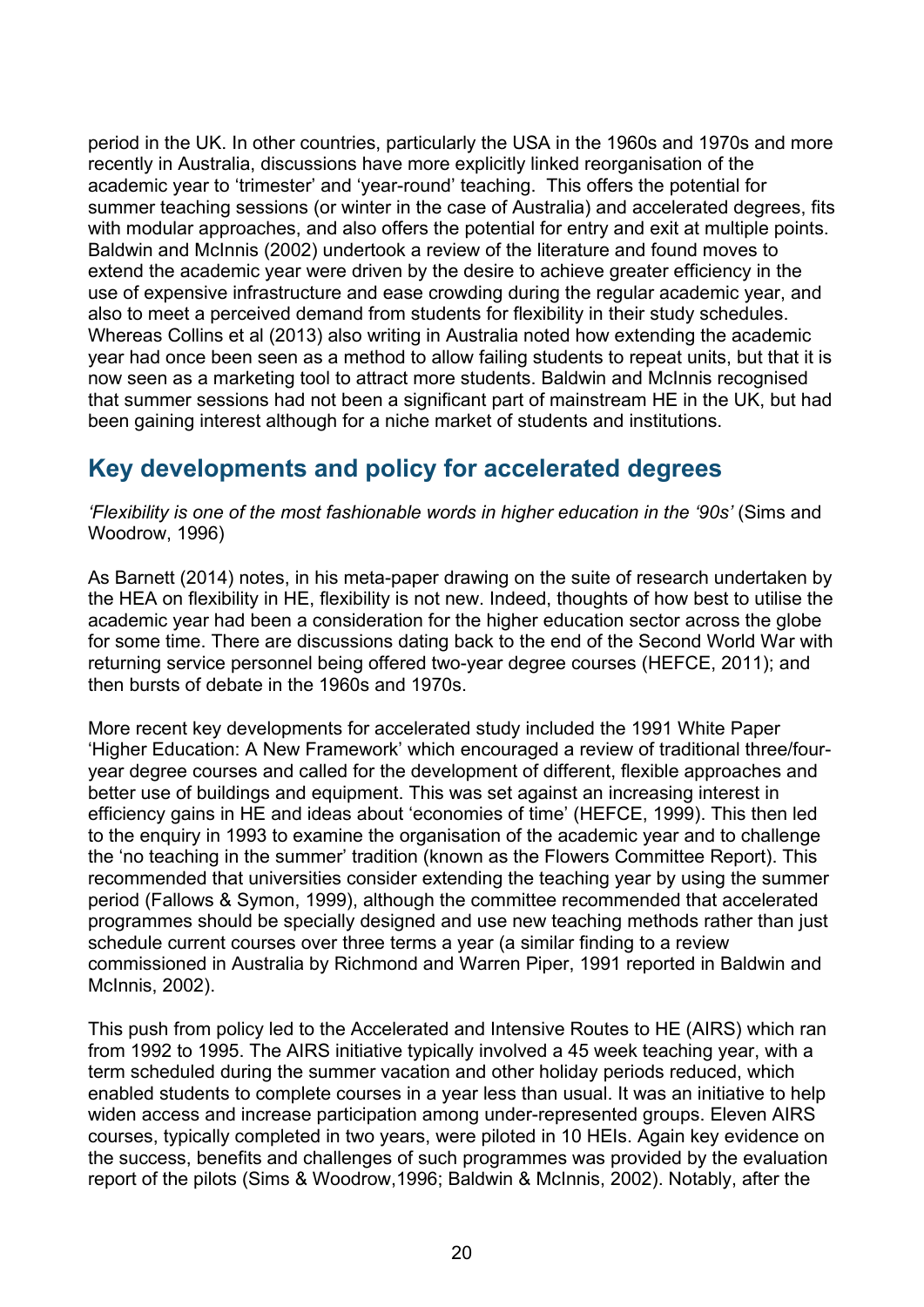funding only half of the providers intended to carry on with the programmes and none intended to increase their intake.

Another key programme was the Academic Year Pilots or Extended Year Pilots (EAY). This programme was funded by HEFCE from 1995 to 1998 to test the feasibility of a third semester during the summer period, and to investigate the costs, benefits and implications of an extended academic year. In England, this involved La Sainte Union College of HE (now part of the University of Southampton); and the University of Luton (now University of Bedfordshire), where it built on the year-round learning already offered in nursing study. The EAY programme also involved institutions in Scotland: the University of Paisley, the University of Stirling and Robert Gordon University; and the University of Ulster. A key piece of evidence from this programme was an evaluation conducted by the University of Luton (Fallows & Symons, 1999) plus an evaluation undertaken by SQW for HEFCE in 1999.

Flexibility was a key theme of the HE white paper published in 2003 (DfES, 2003) and was linked to expansion of HE and to lifelong learning, the continual development of skills throughout life. The government felt that in order to continue to expand HE, it needed to be opened up to different learners and different learning, with new qualifications such as Foundation Degrees and improved choices for flexible study including part-time study, elearning and compressed two-year honours degrees:

*'further possible flexible form of provision is the compressed two-year honours degree, with a different pattern of terms and shorter holidays. This may suit those who would have difficulty spending a full three years in full-time education, but who have the enthusiasm and the drive to complete a higher education degree. The Flowers report considered the extension of the teaching year by using the summer as a third semester. This would allow students to complete degrees over two years, and also allow more flexible work patterns. Again, funding patterns do not currently support this sort of provision particularly well, but we will establish a pilot to encourage institutions to try out two-year honours degrees, and evaluate them carefully' (The Future of Higher Education, DfES, 2003, p65).*

In response to this, HEFCE funded (via the Strategic Development Fund) a pilot and evaluation programme of two-year honours degrees as models of flexible provision in eight higher education institutions. The programme known as the 'Flexible Learning Pathfinder' ran from 2005 to 2010, and within the period was extended to pilot other forms of flexible delivery alongside the accelerated honours degrees, including four-year 'extended' degrees (intensive part-time degrees), accelerated foundation degrees, blended learning delivery, work-related learning, and continuing professional development. Each of the pathfinder institutions received a minimum of £250,000 development funding; and towards the end of the programme, in 2008/09 there were 390 students enrolled on 20 accelerated degree courses. At the end of the pilot period, development funding came to an end, but it was hoped that if flexible provision were felt to be viable, it would be sustainable and institutions would continue to offer and increase it. Key evidence from this programme came from the interim evaluation in 2009 and the final evaluation in 2011 (reported in Outram, 2011), and from individual institutional evaluations (such as Davies et al, 2009; Rodway-Dyer et al, 2008); and these reports have been used heavily to provide evidence about accelerated degrees in the UK. This can make interpreting the literature on accelerated degrees difficult as numerous papers actually refer to the same evaluation.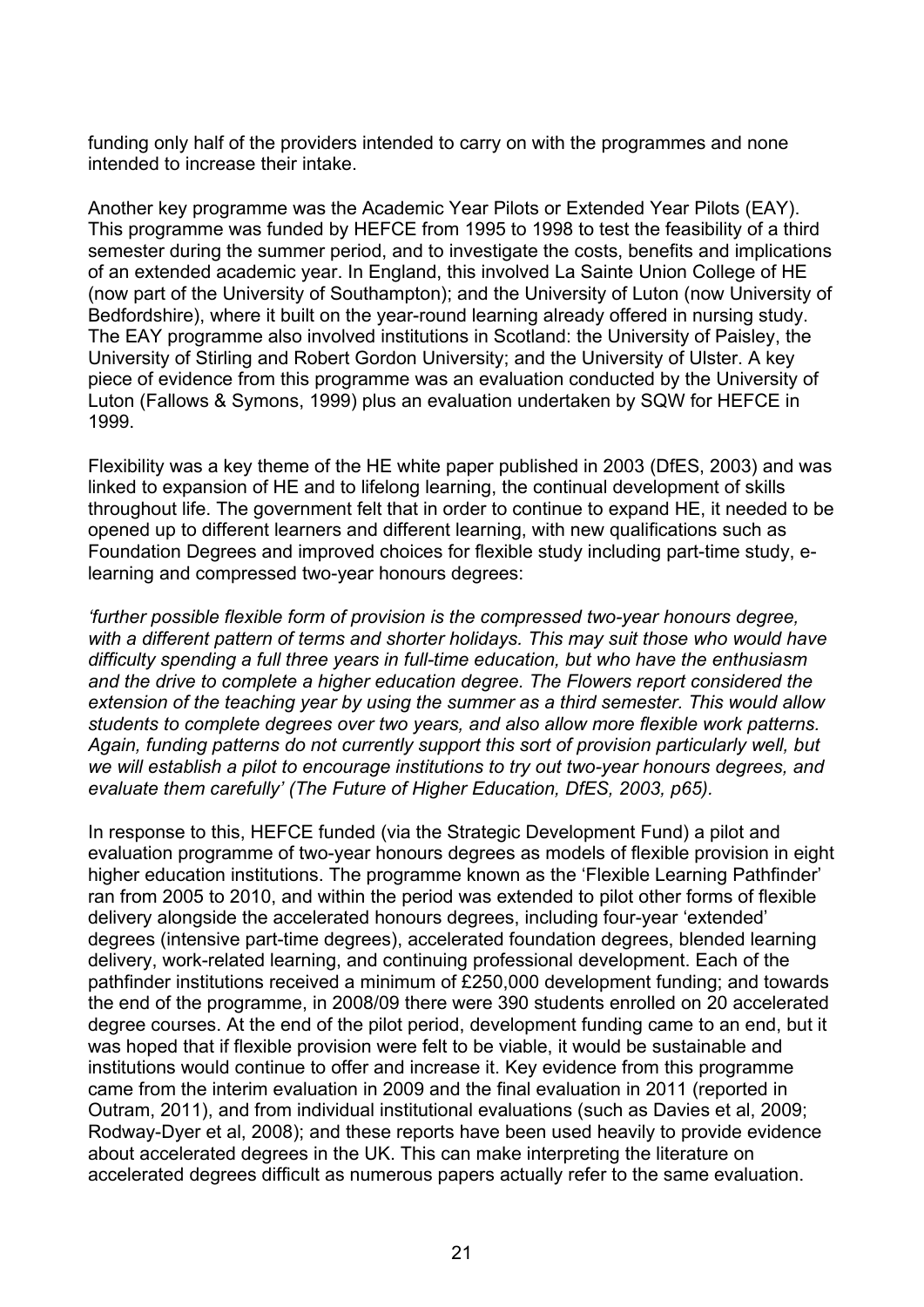In the late 2000s, attention again turned to flexible study. Flexible study was mentioned in the policy paper Higher Ambitions (BIS, 2009a) in the context of widening opportunities. The Grant Letter to HEFCE in 2009 on the priorities and finances for the 2010/11 academic year set out the Government's commitment to variety in undergraduate provision, as part of goals to widen access to higher education. In this letter, BIS asked the Council to consider whether further models for different modes of provision were needed, particularly whether provision should become available throughout the year:

*'We want to see more programmes that are taken flexibly and part-time and that a learner can access with ease alongside their other commitments. We also wish to see more programmes, such as foundation and fast-track degrees, that can be completed full-time in two years. The underlying theme is providing for diversity. Over the next spending review period, we will want some shift away from full-time three year places and towards a wider variety of provision. I would like you to assess current trends in demand; to lead a debate on how diverse provision can be encouraged; and to give me initial advice by summer 2010' (BIS, 2009, paragraph 4)* 

In response to the 2009 Grant Letter, HEFCE undertook research for BIS in 2010 to explore and provide advice on the options and challenges for diverse provision in HE – specifically to assess current trends in demand and provide advice on how diverse provision could be encouraged. The study explored foundation degrees, accelerated degrees and part-time provision, and drew heavily on the findings of the Flexible Learning Pathfinders programme (HEFCE, 2011).

Two year degrees were again mentioned in the 2010 HEFCE Grant letter for the 2011/12 academic year (from the newly formed coalition government). Here two year degrees, as a form of flexible and innovative provision, were regarded as a way for HEIs to be responsive to the changing demands of students and employers for high level skills and employability.

Flexible provision, and accelerated degrees as one manifestation of this, continues to be topical and important to debates about the future direction of the sector. Flexible provision is an important strand of the sector's current national strategy for access and student success, specifically as part of the strategy for improving access to HE. The strategy recognises the importance of flexible provision and study options to meet the diverse needs of potential HE learners and their sponsors, and OFFA and HEFCE pledge to support the development of flexible and inclusive study options, and also to develop their knowledge of economic and market conditions for flexible study (OFFA & HEFCE, 2014). Most recently the current Government in their election manifesto stressed their ambition to ensure universities deliver value for money to students which included encouraging universities to offer more two-year courses (The Conservative Party Manifesto 2015, p35). However, there was no mention of this in the recent higher education green paper (Teaching Excellence, Social Mobility and Student Choice, 2015, BIS)

# <span id="page-21-0"></span>**Other forms of flexible provision**

*'Accelerated learning and fast-track progression can be seen as just one aspect of a much larger series of changes within higher education that are providing flexible and distributed learning' (McCaig et al, 2007)*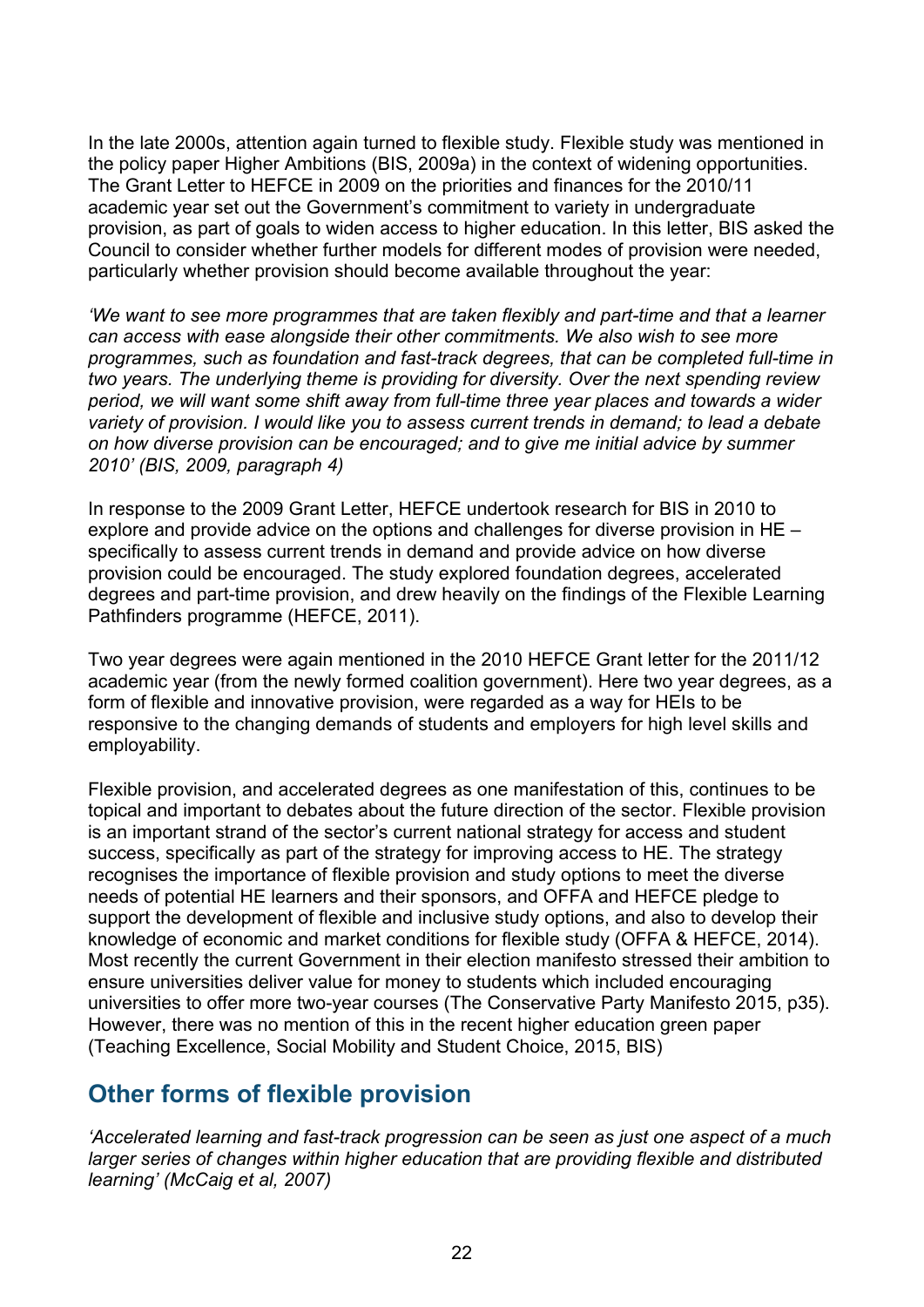As the policy and research literature indicates, flexibility in HE and flexible provision is much broader than accelerated study, and covers a wide range of alternatives to the traditional full-time three-year campus based programme. A key form of flexible provision that has a wide body of literature is that of e-learning and blended learning, and more recently, Massive Open Online Courses (MOOCs) have added to the flexibility of HE provision.

As a result of technological innovations in the last two decades, notably digital technology (as well as the ubiquitous Internet), the UK and indeed EU's HE landscape is undergoing significant change in terms of both pedagogy and modes of delivery. Indeed, a profound change in HE concerns the use of new delivery options, either through the expansion of traditional distance learning with digital technology, or the offer of teaching alternatives such as MOOCs and Open Educational Resources (OER) (European Commission, 2013a, 2013b and 2015c; HLG on the Modernisation of HE, 2014).

#### **Blended learning**

Blended learning appears to have evolved from distance learning and is synonymous with a student-centred learning approach. It has been brought about by changes in technology allowing new delivery options and (personalised) ways of learning particularly more online learning, and new ways of assessment. It combines elements of traditional pedagogy with ICT to allow for cost-efficiency and reach, opening HE study to new markets (Kinash et al, 2015). An EU-wide review of new modes of learning and teaching used by HEIs, identified blended learning as one of three models. Here, conventional HEIs offer programmes and courses on campus that make use of online technologies and pedagogies within courses and programmes (HLG on the Modernisation of HE, 2014). Similarly, Garrison and Vaughan (2007) note how *'the blended learning approach embraces the traditional values of face-to-face teaching and integrates the best practices of online learning. This approach has proven to both enhance and expand the effectiveness and efficiency of teaching and learning in higher education across disciplines'*. Dzuiban (2004) also emphasises the hybrid approach of blended learning, and how it is a combination of learning modalities involving face-to-face instruction and Web-based learning delivery, and leverages the strengths of each so that when implemented effectively*, 'a blended learning program can make better use of instructional resources and facilities, and increase class availability thus speeding up the pathway to graduation for students'* (Dzuiban et al, 2004). Research has indicated that students can have a positive attitude to ICT-based learning, but still have a preference for instruction and lectures (Osgerby, 2013). A blended approach combining online and face-to-face instruction thus enables a diversification of communication channels and delivery of materials, can enable ease of study, but also reduce isolation that can accompany distance and/or online study, and improve student motivation and engagement and the efficacy of learning (Hampel & de los Arcos, 2013; Bradford, 2011; European Commission, 2013a, 2013b).

There is mixed evidence on the ubiquity of eLearning and blended learning across the sector. In the wider European Community including the UK, there appears to be a concerted effort to promote and support various forms of distance learning including eLearning and blended learning as a way to modernise education. However, there are concerns that HEIs are not ready for this mixed provision, and that blended learning is still considered somewhat new and thus requiring further impact assessment and research (HLG on the Modernisation of HE, 2014; European Commission, 2013a, 2013b). Although most European HEIs are reported to provide regular online learning, it was found that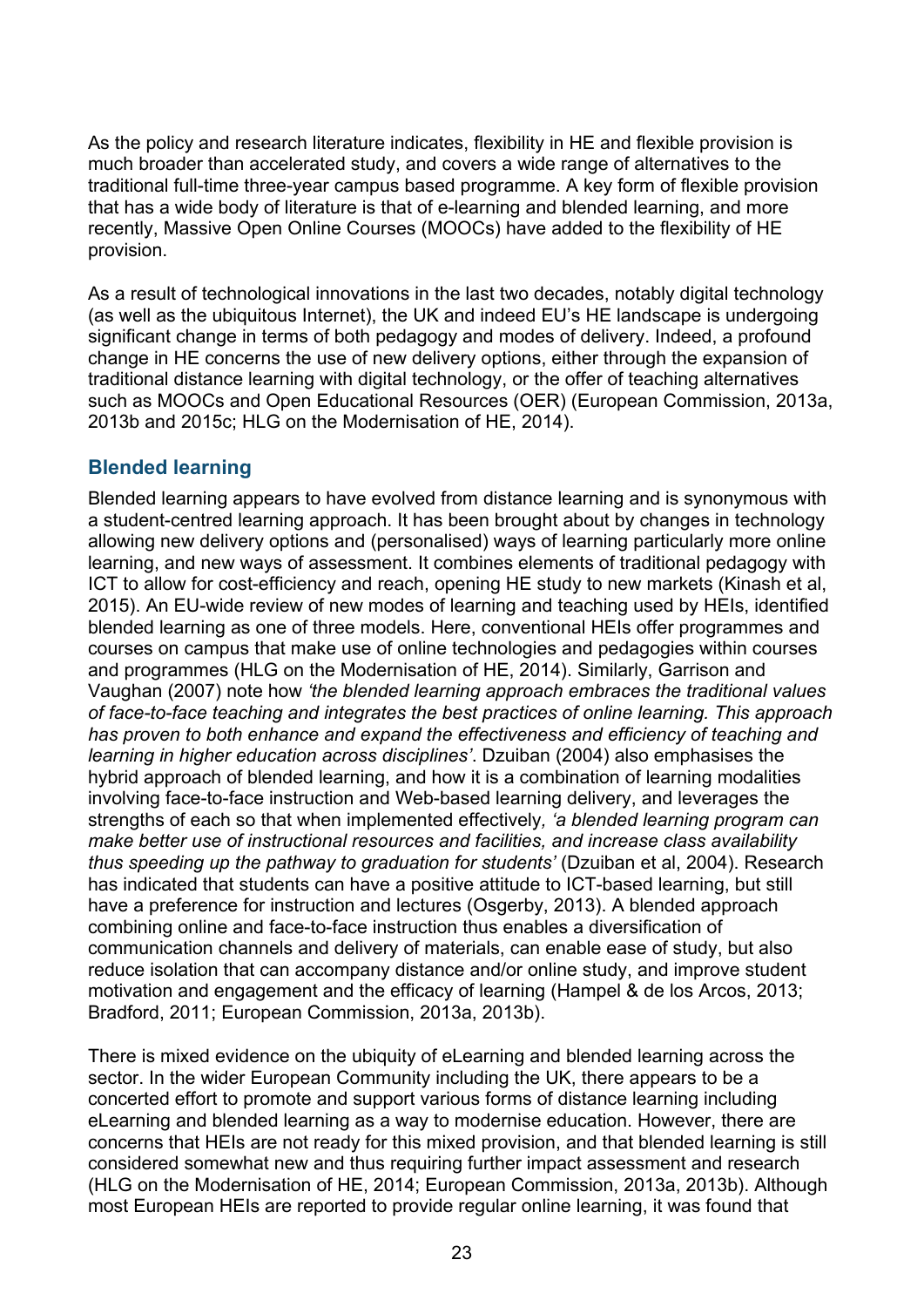relatively few HEIs have mainstreamed e-learning, while for many 'blended learning may just be synonymous with conventional classroom learning, sprinkled with a bit of ICT (EUA, 2014). Research has indicated there are marked differences, on how and to what extent individual HEIs approach and implement e-learning and/or blended learning. The reasons for this are not clear, but they may be related to HEI's (i) specific profile and mission; (ii) available resources and access to additional funding; (iii) focus on certain subject areas; (iv) type/profile of students; (v) stage of experience in e-learning and degree of technology adoption; (vi) staff's attitudes, openness and particular skills in relation to elearning (EUA, 2014).

Similarly, although Blass et al (2010) envisioned a future for the UK HE sector, with newer universities offering diverse study options and blended learning becoming commonplace to support multi-site teaching, this may yet be somewhat far off. Indeed, the UUK report (2012) Futures for Higher Education: Analysing Trends reported that:

*'The role of technology in the delivery of teaching has long been discussed, but has had only limited impact on mainstream usage to date… early predictions that online provision would claim a high proportion of market share have not yet been borne out.'* 

The report found more online provision for short stand-alone modules, heavily biased towards business oriented provision, and in transnational education (TNE) delivery.

#### **Massive Open Online Courses (MOOCs)**

MOOCs are part of the move towards Open Educational Resources (OER) and are a newer type of provision for HE which some HEIs use as part of their blended learning. They have been defined as:

*'online courses designed for large numbers of participants, that can be accessed by anyone anywhere as long as they have an internet connection, are open to everyone without entry qualifications, and offer a full/complete course experience online for free' (EADTU, 2015; Jansen et al, 2015).*

Since first making headlines in 2011 they have experienced a massive expansion at the same time as being heavily debated across the world. MOOCs originated in North America, while their rise to prominence was largely driven by service providers such as Udacity, Coursera and EdX. In the EU, MOOC-related activity started in earnest in 2013, when the pan-European initiative OpenupEd and different (regional) MOOC platforms became available (e.g., the UK's FutureLearn, Germany's Iversity France's FUN Spain's UNEDcoma and Miríada X; EADTU, 2015; Jansen et al, 2015). At the same time, the European Commission launched in September 2013 the 'Opening Up Education' initiative whose main aim was to stimulate ways of learning and teaching through ICTs and digital content, mainly through the development and availability of OER, including MOOCs (European Commission, 2013a and 2013b). Analysis indicates that there are more than 3,000 MOOCs globally, of which more than 1,500 have been produced by European HEIs or other organisations; and the MOOC field is clearly dominated by HEIs from Western and Southern Europe (European Commission, 2015c). They are viewed by the European Commission as a part of a wave of innovations which affect both pedagogy and modes of delivery in HE; and new types of short, focused online courses are emerging. Many HEIs are getting involved in MOOCs and are driven by desires to enhance their international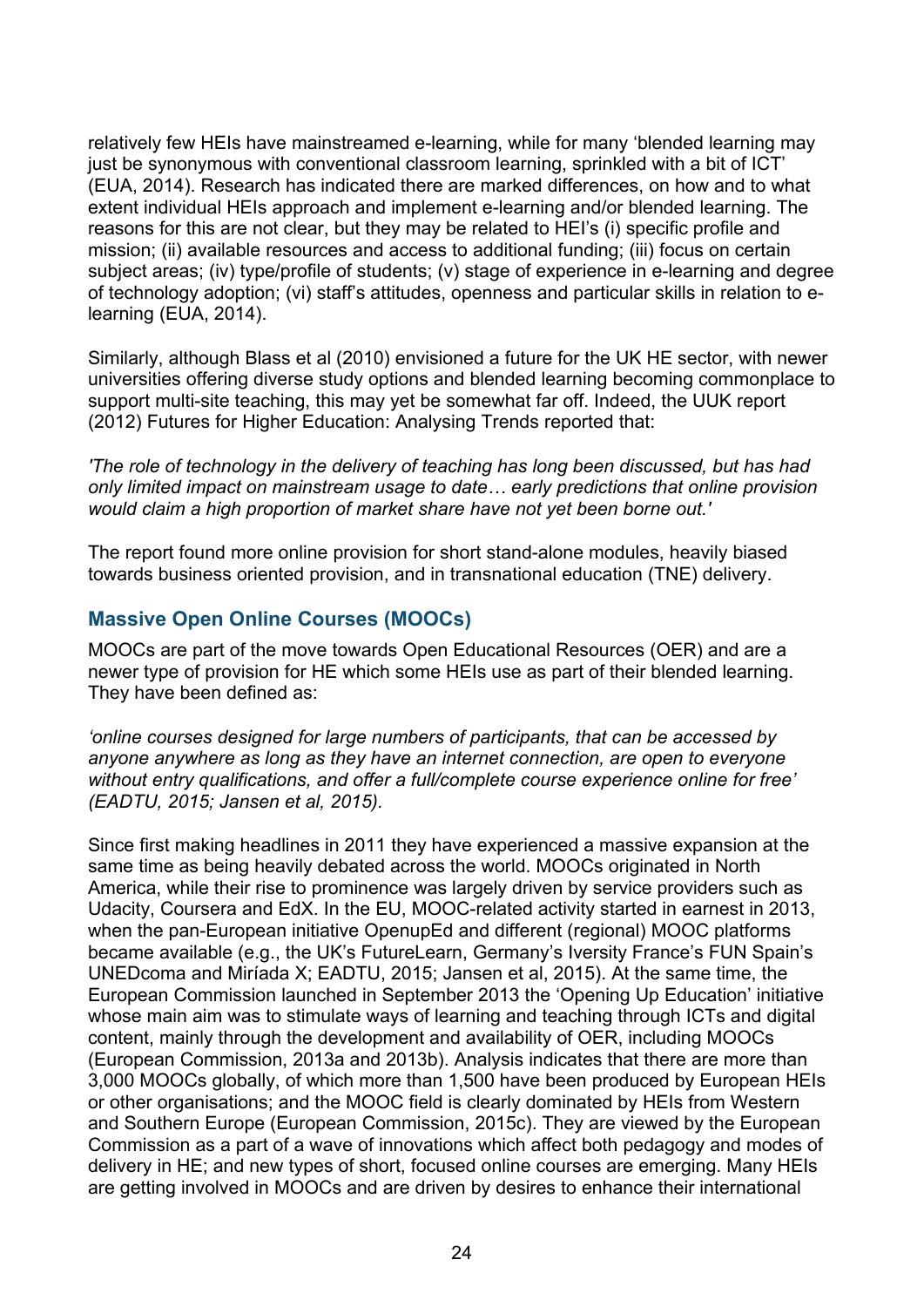visibility and reputation (especially among European HEIs), to increase student recruitment and reach new target groups, to offer greater flexibility for their current students, and for innovation (rather than to reduce costs or increase incomes, EUA, 2014; EADTU, 2015; Jansen et al, 2015).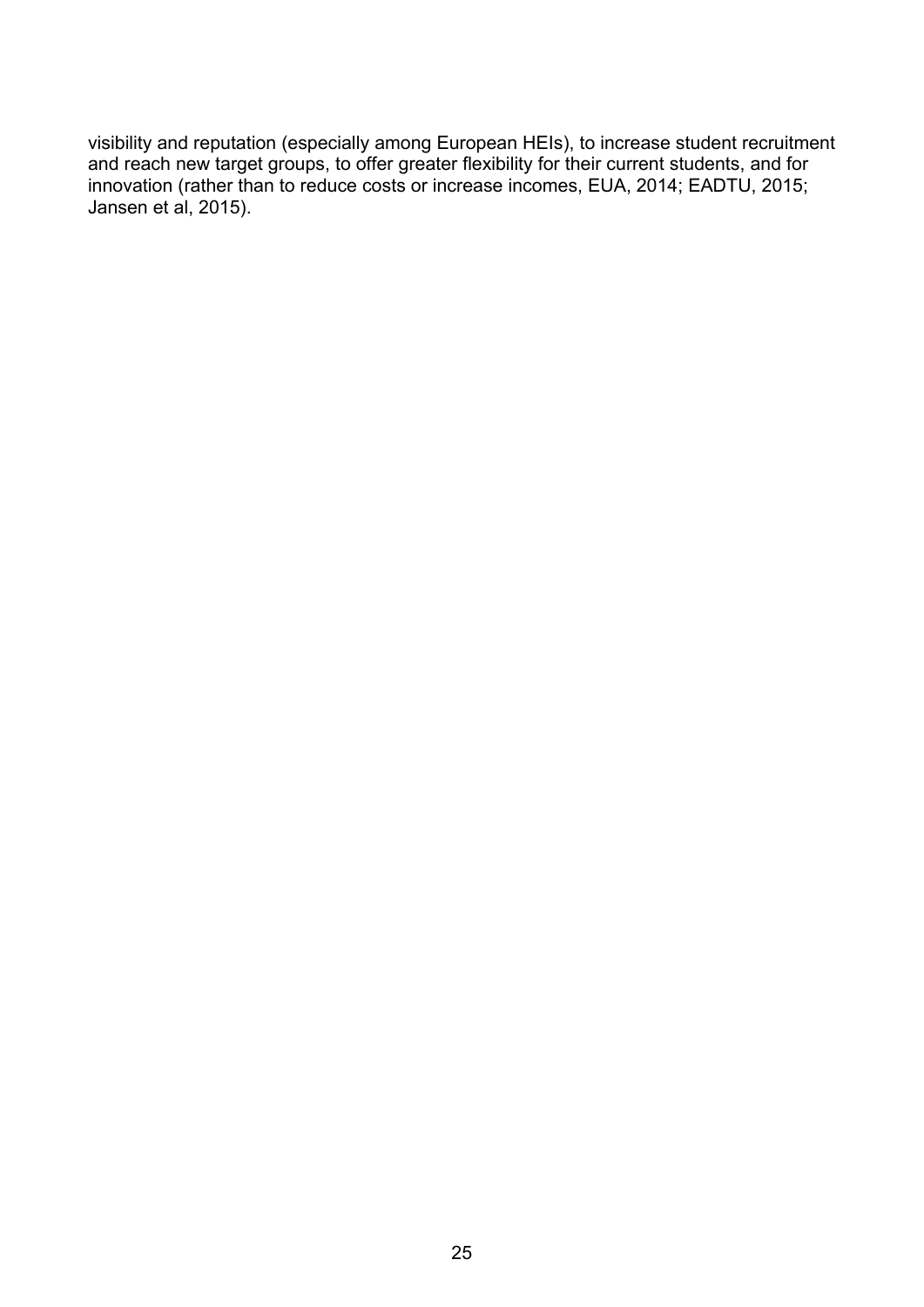# <span id="page-25-0"></span>**Chapter 3: Take-up of accelerated degrees**

This chapter examines the extent/prevalence of accelerated degrees in the UK and overseas, and looks at the coverage of accelerated degrees in terms of the types of institutions offering accelerated degrees, the subjects that can be accelerated and the types of students who are attracted to and take-up accelerated degrees.

# <span id="page-25-1"></span>**Understanding the market**

*'Accelerated learning occurs in many formats, at many levels and in many countries' (McCaig et al, 2007)*

Understanding the extent and nature of provision and take-up of accelerated degrees and potential demand for accelerated degrees (essentially the market for accelerated study) appears to be difficult. However, understanding the market is regarded as a key to success for accelerated programmes (Baldwin and McInnis, 2002) and this appears as a recommendation and action from recent policy (OFFA/HEFCE, 2014).

There has been relatively little market research into the demand for accelerated degrees in the UK, and instead demand appears to have been largely inferred through take-up of programmes. The work that has explored demand in the UK includes a large qualitative study by SQW/TNS for HEFCE published in 2006; a review of literature, secondary data and fieldwork with employers, professional bodies and HEIs by McCaig et al in 2007; research undertaken by participating institutions in the Flexible Learning Pathfinder pilot (e.g. Davies et al, 2009; Rodway-Dyer et al, 2008, but much of this not published); plus analysis of take-up using data from these pilot initiatives. These market research studies are useful and insightful, but can produce conflicting conclusions. Davies et al (2009) note it can be difficult to interpret results from studies which tend to be small in scale and relate to a *'product which is largely unfamiliar to the individuals whose views are being solicited'* (p31).

The work that has been undertaken in the UK has largely concluded that the market for accelerated degrees has been regarded as niche, that the number of institutions and students involved is small, and that accelerated degrees are not designed to replace existing traditional degree programmes, but instead to add to the options available to students. However, it is agreed that there is very limited awareness of accelerated study which can dampen demand.

The SQW/TNS research (2006) found very little evidence on the demand for accelerated degrees nor indeed existence of provision, little awareness of flexibility of pace and very limited interest in accelerated two-year degrees among potential and current students. Work by Davies et al, (2009) also noted problems recruiting to pilot accelerated degrees at the University of Northampton (one of the Flexible Learning Pathfinder pilots). Similarly, the HEFCE report to BIS (2011) looking at diverse provision and again drawing on the findings from the Flexible Learning Pathfinder pilots (where there was limited take-up) concluded that there is little unmet demand from students, accelerated degrees were not regarded a replacement for three year degrees and that accelerated degrees were likely to remain a niche market, perhaps consisting largely of newer universities offering vocational subjects to older students. Although HEFCE did acknowledge that low take-up of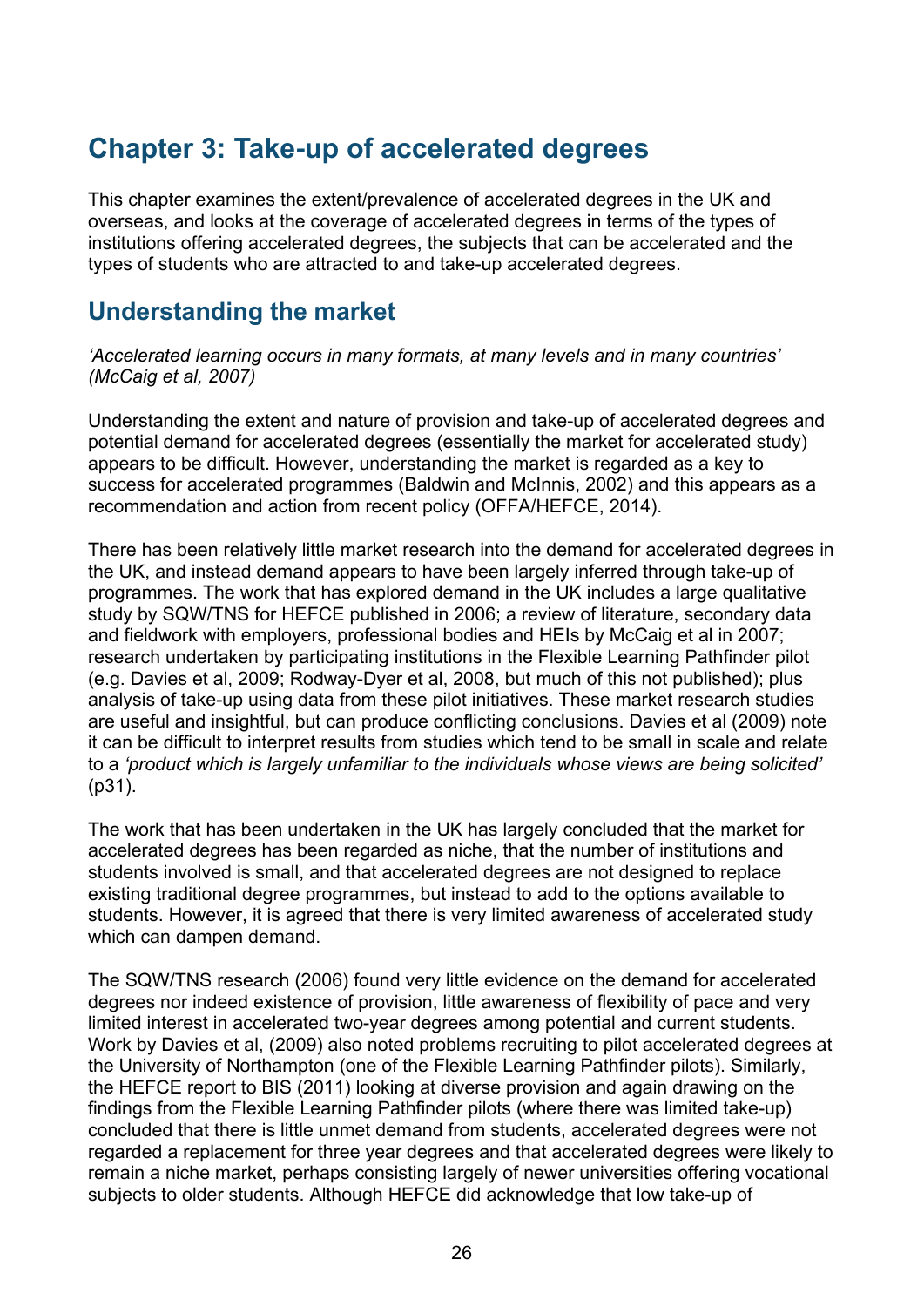accelerated degrees could be, in part, due to a lack of information about this alternative form of study. This same report indicated the numbers of students involved that they could identify were small: with 390 students enrolled on 20 accelerated programmes in 2008/09 across the pilot institutions. Other providers could offer students accelerated degrees, but HEFCE did not collect data on this through their usual mechanisms (institutions annual monitoring returns), and the lack of specific monitoring of accelerated programmes continues to date. The University and College Union (UCU) in their policy statement also reported scepticism about whether there was demand for a two-year degree, and were concerned that the flexible learning agenda of government was 'driven by economic rather than simply educational objectives' (UCU, 2010).

However, work by McCaig et al (2007) undertaken earlier on in the process of designing and developing the Flexible Learning Pathfinder pilots found an interest in fast-track degrees among existing students in four universities surveyed. Market research conducted at the University of Plymouth with a small group of current and potential students led researchers to conclude there was a demand for fast-track programmes – more so among current students than potential students - although a significant marketing campaign would be required both nationally and locally to ensure a good take-up (Rodway-Dyer, 2008). Similarly work by Outram (2011) at the end of the pilots noted that anecdotal evidence of switching from traditional to accelerated programmes suggested there could be a wider market for accelerated degrees if there were greater awareness and that changes to higher education funding could stimulate demand:

*'The provision of more flexible forms of delivery may increase as higher education institutions seek new ways of providing cost-effective, high quality learning. In the case of accelerated programmes, their future would seem to be poised to either remain at the level of small-scale 'niche' initiatives or to be adopted more strategically by an institution or institutions that see such engagement as a vision for the future. If demand for higher education places falls off as a result of the increase in fees, institutions may look for new ways of attracting students. If the total fees for an accelerated degree remain lower than the cost of a traditional degree, students may be attracted to them to in order to reduce debt' (Outram, 2011, p37)*

The market for accelerated learning appears much more buoyant overseas, particularly in the USA where it has been linked to the large and growing adult learner market (Marques, 2012; Tatum, 2010; Wlodkowski, 2003). Accelerated programmes in the USA have been heralded as one of the 'fastest-growing transformations in higher education' (Marques, 2012, p101), but again are one of a number of flexible or non-traditional learning formats which also include online and blended learning (Muetz & Frush, 2007).

What is lacking, particularly in the UK, but also in other countries (Wlodkowski, 2003), is an understanding of the potential to expand accelerated degrees to traditional HE students – those 18 year olds leaving school or college and with limited work experience – as an alternative to the traditional HE study model. Similarly, as most of the market research in the UK to-date took place before the changes in the student finance system (notably increases in undergraduate tuition fees, removal of the Maintenance Grant, and extension of student loans for tuition fees to many part-time students all introduced since 2012/13[1](#page-26-0))

 $\overline{a}$ 

<span id="page-26-0"></span> $1$  These changes were introduced as part of the government's plan to reform the HE sector in order to ensure financial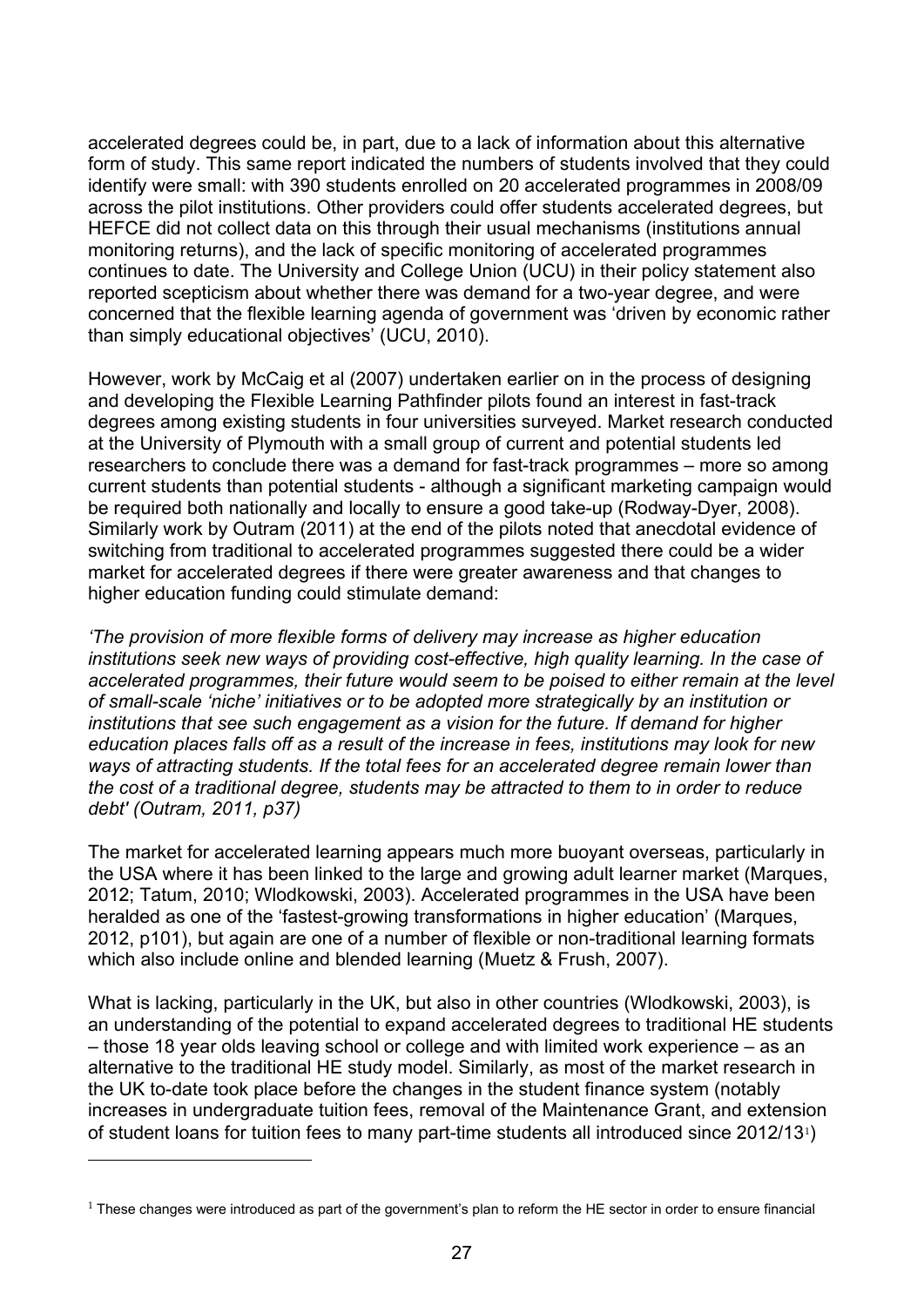and the removal of caps on student places in England, there is a need to understand how this current context has impacted upon potential student demand in both the mature student market and the traditional student market.

# <span id="page-27-0"></span>**What are accelerated degrees?**

 $\overline{a}$ 

*'it is evident from the literature there is an absence of consistent terminology and a shared conceptual understanding of the accelerated mode of study'* (Collins et al, 2013).

A review of the literature indicates several challenges that make it difficult to search for, and also home in on, evidence relating to accelerated study at degree level.

Firstly, there is no consistent terminology for accelerated degrees. They are variously referred to as accelerated, fast-track and two-year degrees (probably the most commonly used terms in the UK); and also compressed, time-compressed, condensed, and intensive degrees or programmes. 'Intensive' however, appears to be a contentious term as some commentators, particularly in the USA, maintain there are distinct differences between accelerated and intensive learning: both have shorter duration than traditional courses, but intensive courses are more likely to involve different instructional techniques and models of learning (and a shift towards andragogy – the teaching of adults rather than pedagogy – the teaching of children) with the aim to increase the productivity of learning:

*'whereas accelerated learning pursues only the goal of compressing the duration of the course by shortening the course format through scheduling that is a quantitative change, intensive learning also attempts to achieve greater efficiency of learning though both compressing instructional time and applying effective instructional tools and strategies … both quantitative and qualitative change' (Serdyukov, 2008).*

*'There is a general misnomer that accelerated courses are normal courses squeezed in a compact format which basically entails that there is no change in approach. Just an increase of speed with the same structure. …the most essential strategy in these courses is to shift from lecturing to facilitating. In other words, engaging in an accelerated course format requires a paradigm shift for instructors as well as students' (Marques, 2012, p103)*

The confused use of terminology and particularly conflation of acceleration with intensification in the USA literature can make it difficult to interpret and distil relevant aspects of research findings and their applicability to the UK context. For example, it can be difficult to disentangle evidence relating to the outcomes of programmes – and understanding whether these are attributable to acceleration/change in duration (of key interest to the Department) or intensification/change in learning approach.

Secondly, accelerated as a term in the HE context can also apply to sub-degree programmes, postgraduate degree programmes, and short-courses (often professional development); and indeed there appears to be more of history (and perhaps acceptance) of fast-track or compressed study at these levels. McCaig et al (2007) note how in the USA

stability and increase efficiency at a time of national public spending cuts; whilst also placing more control in the hands of students. It forms part of a trend initiated in the 1990s of a graduate shift from the state towards individual beneficiaries i.e. students contributing to the costs of HE delivery coupled with targeted support for those with low incomes or at risk of financial hardship.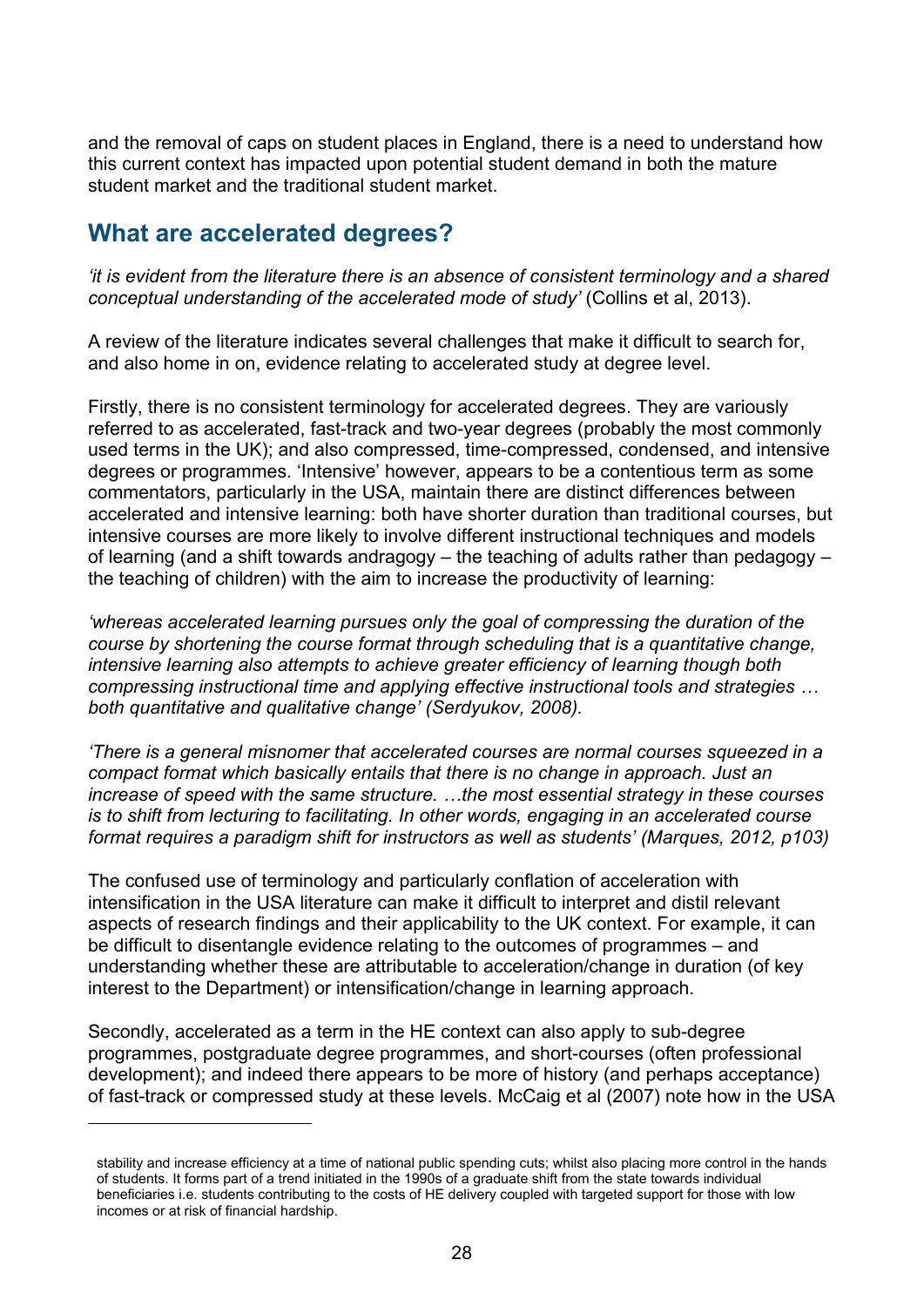accelerated courses are often short-cycle courses taken over weekends and blocks of time to suit the needs of mature, professional individuals with wider commitments; although the country also has a history spanning over 25 years of accelerated degrees. Similarly, Tatum (2010) in a literature review of accelerated learning (mainly in the USA) reports on a wide range of work which has evaluated short accelerated courses within wider (often degree) programmes, rather than evaluated whole accelerated degrees. Also, much of the research in wider Europe focuses on acceleration of sub-degree programmes, referring to short-cycle programmes as intermediate qualifications *within* the first-cycle of HE (Bachelor's degree). These have tended to be vocational in focus and act to prepare students for employment or to progress to a full Bachelor's award (Slantcheva-Durst, 2010, 2015; QAA, 2014). The issue in Europe is further confused given that the English model for Bachelor's degree study of three-years full-time study is already shorter than the four years of study in many European states (Dunkel, 2009; JISC Info NET, 2007). Also acceleration is found in other education contexts such as tertiary education (see Wilkins et al, 2010, for research on accelerated A-level study programmes).

Thirdly, as noted above, acceleration in the educational context can also refer to a type of learning methodology involving brain-based techniques, philosophical approaches to intelligence, and classroom dynamics (which is outside the scope of this review). This is more common in corporate training rather than higher education.

Finally, some degree programmes appear to be accelerated because they accept individuals with higher qualifications than required for standard entry, and this provides them with exemption from parts of the programme (via Accreditation of Prior and Experiential Learning or APEL in the UK) and thus progress more quickly than their peers. An example is the group of second degree programmes aimed at graduates to retrain (such as nurses, McCaig, 2007). However, these are arguably not true accelerated programmes, just standard programmes with an alternative entry point. The equivalent in the USA appears to be 'degree completion' programmes which are designed for nontraditional students to account for credits previous earned and then complete at an accelerated pace or flexible schedule; with prior experience assessed via the College-Level Examination Programme or CLEP and use of portfolios (Rood, [2](#page-28-0)011; Wikipedia<sup>2</sup>, 2016).

Accelerated degrees are regarded as a form of flexible provision, but not an exclusive form of flexible provision, as accelerated programmes can coincide with (or indeed build from and are enabled by) other forms of flexibility – including mode of study, size of study elements and place of study. Accelerated degrees can be taken in full-time or part-time study mode, they often involve some degree of distance or e-learning they can involve varied start dates, and generally involve modular study; but are full degree-level programmes rather than sub-degree or short cycle programmes.

All these issues indicate the importance of identifying or developing a clear definition of what we mean – in the context of this review – by accelerated degrees. The HEFCE definition appears to be the clearest definition, and most closely aligns with the Department's interpretation of accelerated degrees.

 $\overline{a}$ 

<span id="page-28-0"></span><sup>&</sup>lt;sup>2</sup> https://en.wikipedia.org/wiki/Degree\_completion\_program, retrieved April 2016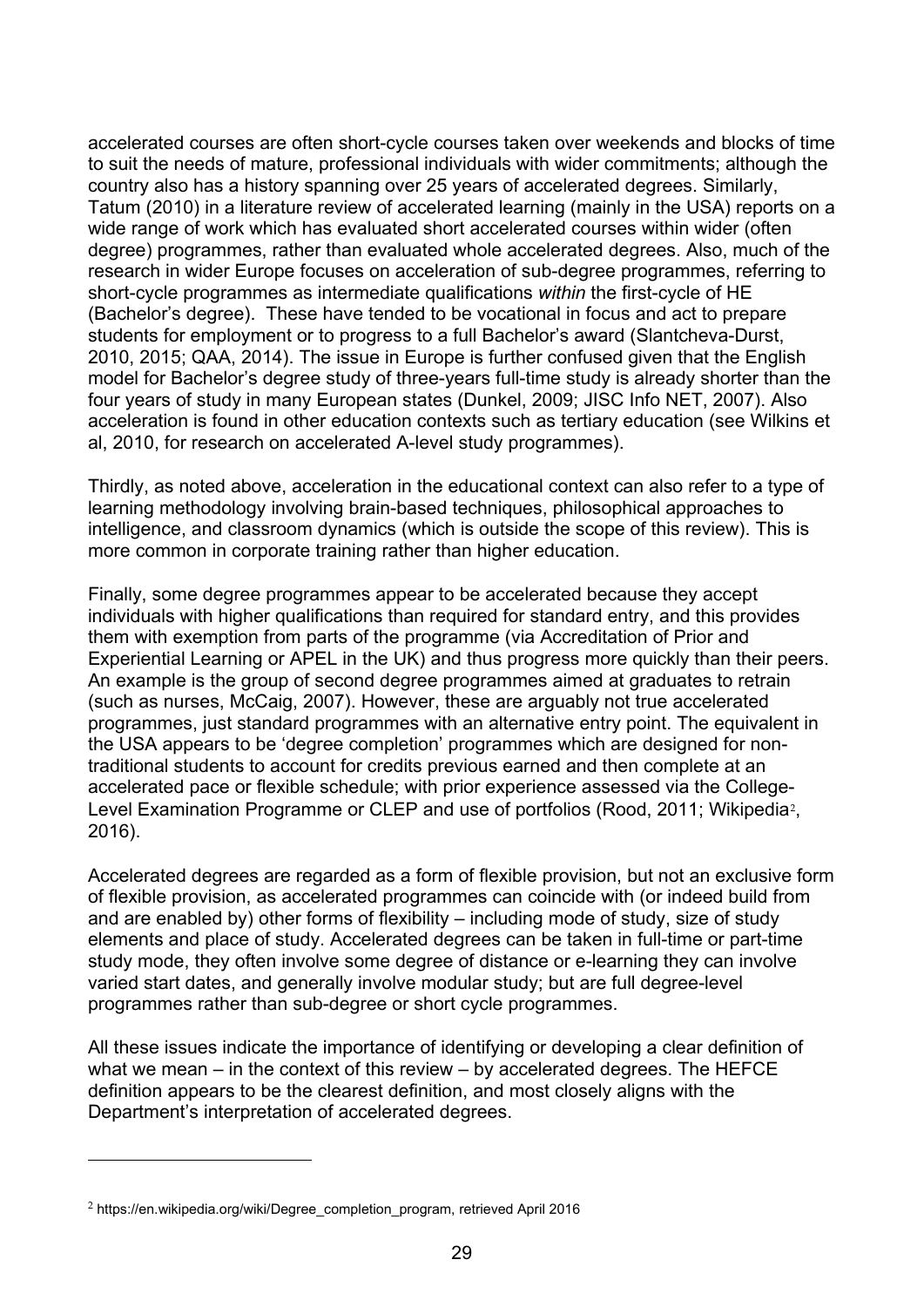HEFCE defines accelerated degrees in relation to standard programmes. They note how flexible provision courses, including accelerated degrees, are structured differently to a standard, campus-based full-time model. Accelerated degrees are expected to cover the same curriculum and content, and to deliver the same number of credits (360) as a threeyear degree. They just reduce (or compress) the duration of the course as they are delivered over three semesters a year instead of two, or four terms instead of three, by utilising the traditional summer holiday period for teaching and learning (HEFCE, 2011; OFFA/HEFCE, 2014). The academic year is extended and teaching takes place year round which allows for a full-time course to be effectively reduced to two years and a parttime course to four years (see also Chapter 4: Delivery and operation for a discussion of the types of accelerated delivery).

Similar definitions can be found in the USA literature:

*'a specially organised short-term course in which the same learning outcomes can be achieved in the same number of class hours as in a traditional course but delivered in a shorter course duration…It does not necessarily imply the use of special accelerated techniques. It is usually taught in longer and more frequent sessions… Also called a compressed course (the major characteristics signify a quantitative change)'* (Serdyukov, 2008).

### <span id="page-29-0"></span>**Who offers accelerated degrees?**

It is difficult to identify the full extent of provision in the UK HE sector, including the number and range of institutions offering accelerated, compressed or fast-track degrees, as there is no standard way to refer to and therefore identify and document accelerated degrees. Similarly, course finding applications/tools available on the internet (such as the UCAS search tool) rarely allow one to search by duration of programme. The key sources of national level statistical data on HE students and HE institutions are UCAS and HEFCE and they do not collect data to identify and analyse the extent of accelerated programmes. UCAS do not have course length in their analytical data so cannot undertake any monitoring. Similarly, whilst HEFCE collected data on the Flexible Learning Pathfinder pilots as a special initiative there is no standard way of identifying and recording accelerated provision in the data they collect. It would require bringing together a large number of variables with no guarantee of being able to differentiate accelerated provision from top-up courses or other shorter courses.

#### **Which countries?**

 $\overline{a}$ 

The literature, however, does indicate that provision in the UK is not widespread – neither across the sector nor within individual institutions. Other countries such as USA, Australia and New Zealand have far more accelerated programmes on offer (McCaig et al, 2007; Wlodkowski, 2003; Muetz & Frush, 2007); and countries such as Puerto Rico, Philippines, Ireland, and Germany are noted in the literature as 'early contenders' in accelerated learning (Marques, 2012). McCaig et al (2007) note that accelerated learning occurs in many countries and in many formats, but is generally more prevalent in countries where students pay tuition fees, which is a relatively more recent situation in the UK<sup>[3](#page-29-1)</sup>.

<span id="page-29-1"></span><sup>&</sup>lt;sup>3</sup> And there are differences within the UK in terms of when fees were introduced and amounts of fees charged.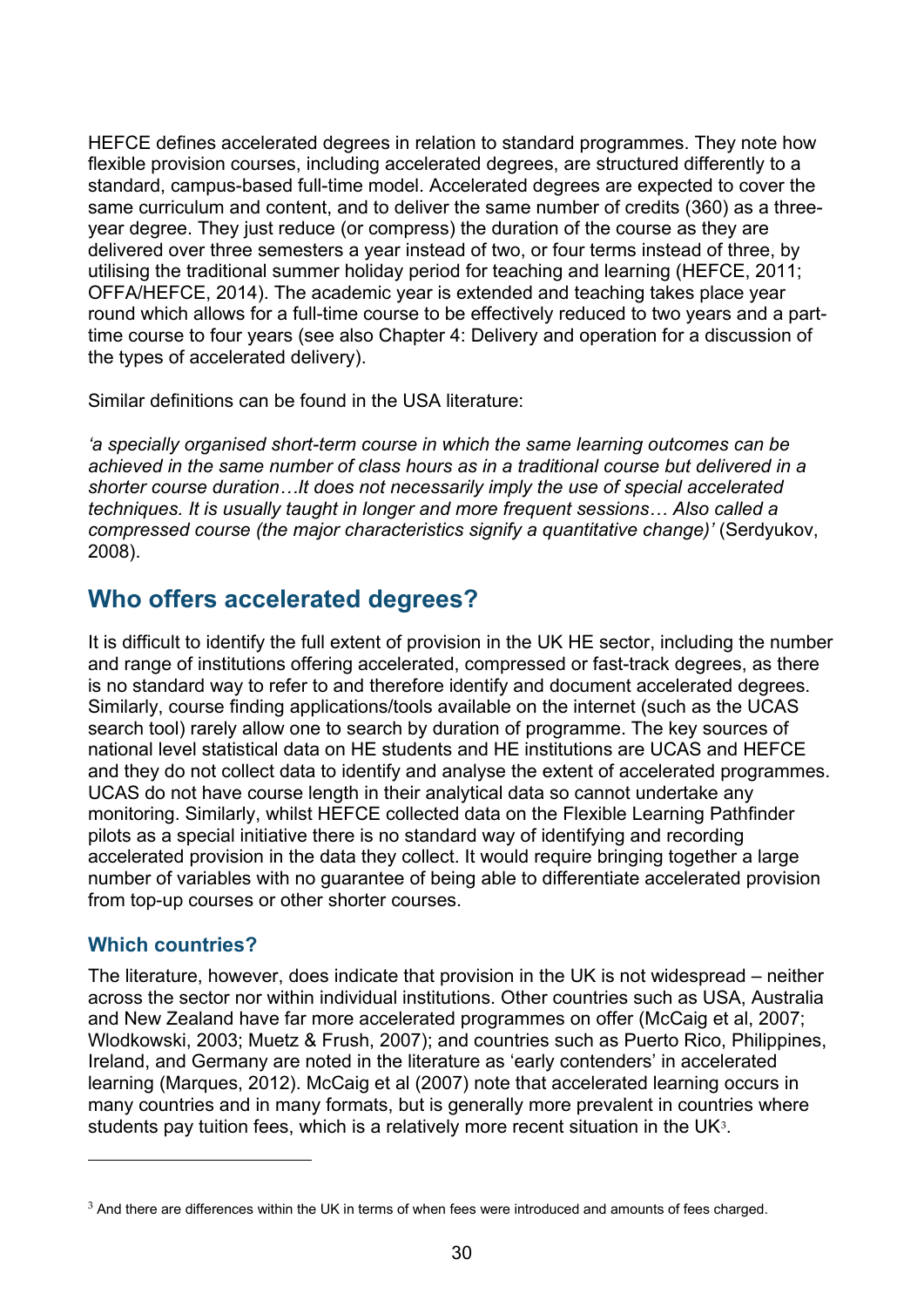Widespread provision of accelerated courses in the USA has been linked to the growing adult education market in order to fit with their needs to save time and expense, and their 'hectic lifestyles'; and also to fit with institutions' needs to reduce the costs of education provision (cost efficiency drives) and to compete for students (increase market share, see Chapter 4). Figures cited in the literature – although several years old now – are that: 217 out of 424 colleges and universities surveyed were offering intensive formats (not necessarily whole programmes, Marques, 2012 citing Daniel, 2000); as many as 800 colleges and universities in the USA are offering accelerated courses (again not necessarily whole programmes), and some colleges have totally accelerated curricula (Serdyukov, 2008 citing Council for Accelerated Programmes data from 2006). Also that 89 per cent of colleges are running a year-round operation to carry out accelerated programmes (again Serdyukov, 2008, citing figures from the Association of Colleges (AoC) for 2007).

#### **Which universities?**

In the UK there is an almost exclusive bias in accelerated degrees towards new universities. These are universities that are most concerned with teaching rather than research, recruiting rather than selecting institutions, and are those with a more pronounced widening participation ethos. Davies et al (2009) evaluating the Flexible Learning Pathfinder pilots noted:

*'There is an inverse relationship between overall ease of undergraduate recruitment and institutional interest in Fast-track degrees. However, it is also clear that this inverse relationship is a produce of current structures of government subsidy (through HEFCE) and tuition fees' (Davies et al, 2009, p 40)*

Million+ and NUS (2012) note that modern universities offer a range of flexible study options to students with non-traditional qualifications *'reflecting openness to alternative pathways to higher education, widening participation admission strategies and a real commitment to social mobility'* (p12). HEFCE (2011) posits that these institutions may be more willing to try out innovative forms of provision and an example of the University of Plymouth's Corporate Plan would substantiate this. The plan commits the university to widening access, the design of innovative courses and increasing the flexibility of the institution's programme in mode, place, time and access (Rodway-Dyer et al, 2008). Accelerated degrees are also offered by private institutions. Indeed, a number of institutions in the private sector offer accelerated degrees and have a history of doing so, most notably the University of Buckingham. The University's website notes how they pioneered the two-year honours degree and have offered accelerated degrees since their inception in 1976.

It is noticeable that participation in the pilot programmes funded by HEFCE including AIRS (see above) in the 1990s and the Flexible Learning Pathfinders in the 2000s was limited to university colleges and newer universities, generally those offering a wider range of flexible provision and institutions that placed high importance on student choice. The Pathfinder pilot institutions were: University of Derby, Leeds Metropolitan University, University of Northampton, Staffordshire University, and the Medway Partnership of the University of Kent, University of Greenwich and Canterbury Christ Church University (initial phase); and Anglia Ruskin University, the University of Gloucestershire and Plymouth University. The bias was also noted in the earlier Flowers Committee report, where it was suggested that not all institutions would want to offer accelerated degrees, particularly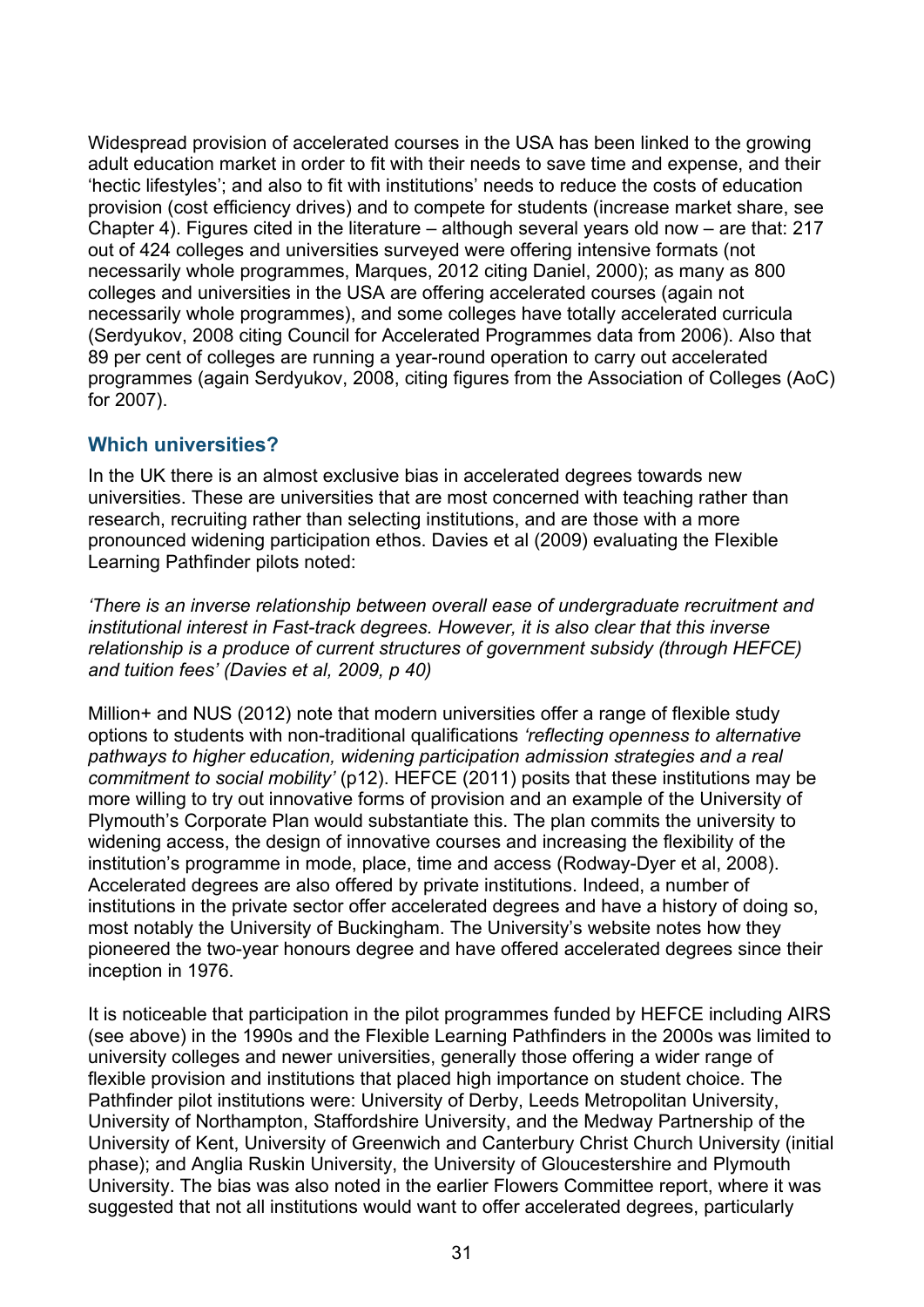research intensive institutions; and only a small minority of undergraduate students would want them (Baldwin & McInnis, 2002). Similarly, a literature review in Australia identified that trends in the early 2000s towards 'trimesterisation' and teaching throughout the year were largely of piecemeal adoption – with initiatives taken by departments or faculties within some institutions (Baldwin & McInnis, 2002).

An online search (March 2016) by the research team indicates that some form of accelerated degree level programmes (whether full or part-time) are offered at the following English universities: Anglia Ruskin, Bedfordshire, Birmingham City, Chester (Warrington School of Management), City, Derby, Gloucestershire (working with South Gloucestershire and Stroud College), Greenwich, Hertfordshire, Kingston, Leeds Beckett, Leeds Trinity, Manchester Metropolitan (working with CIMA), Middlesex, Newman, Northampton, Northumbria, Plymouth (with Greenwich School of Management), Salford (from 2016), Southampton Solent, St Mark and St John, and Staffordshire. In addition, accelerated degree programmes are offered in the Universities of Abertay, and Queen Margaret, Edinburgh in Scotland<sup>[4](#page-31-0)</sup> and Glyndwr in Wales. This corroborates and updates the literature, highlighting that provision of accelerated degrees is limited to new(er) universities.

Feedback to the research team provided by the Head of Policy and Research at MillionPlus (the mission group representing modern universities) outlines their views on accelerate degrees.

MillionPlus recognise that accelerated provision appears to be limited to modern universities as is the case for the whole sector. Modern universities are interested in different forms of provision that support their 'raison d'etre' - to extend opportunities and take a learner-centred approach – and so they obviously have a willingness to adapt and plan different pathways. However, little has happened since the Flexible Learning Pathfinder pilots, and the sector in general is perhaps somewhat cautious about accelerated degrees. They are considered very niche, have limited awareness and demand, and operate with a model that is not transferable to the rest of the university experience.

MillionPlus recognise that cost is an issue for institutions with accelerated degrees. Funding is felt to be limited (e.g. a maximum of two years of tuition fee even if costs are more akin to 2.5 or 2.75 the cost of a three-year degree) and based on a certain definition of a student year of study, but the investment cost is not inconsequential: requiring investment in different working patterns, different curriculum and modules, and different student support arrangements (including ability to transfer to standard programmes). Cost is also an issue for students as, on accelerated degrees, they will have a higher cost of living and less opportunity to work alongside their studies in each year. In addition, there is a strong demand for three-year 'traditional' programmes (even if credit-based) from students, and strong support from staff who feel three years is required to cover the programme content and allow for revisiting key aspects (see also Chapter 5).

Flexibility is considered important and most MillionPlus institutions offer flexibility in their provision, however, the feeling is that there are different ways (other than accelerated

 $\overline{a}$ 

<span id="page-31-0"></span><sup>4</sup> Although in Scotland, accelerated degrees would take three years instead of four years.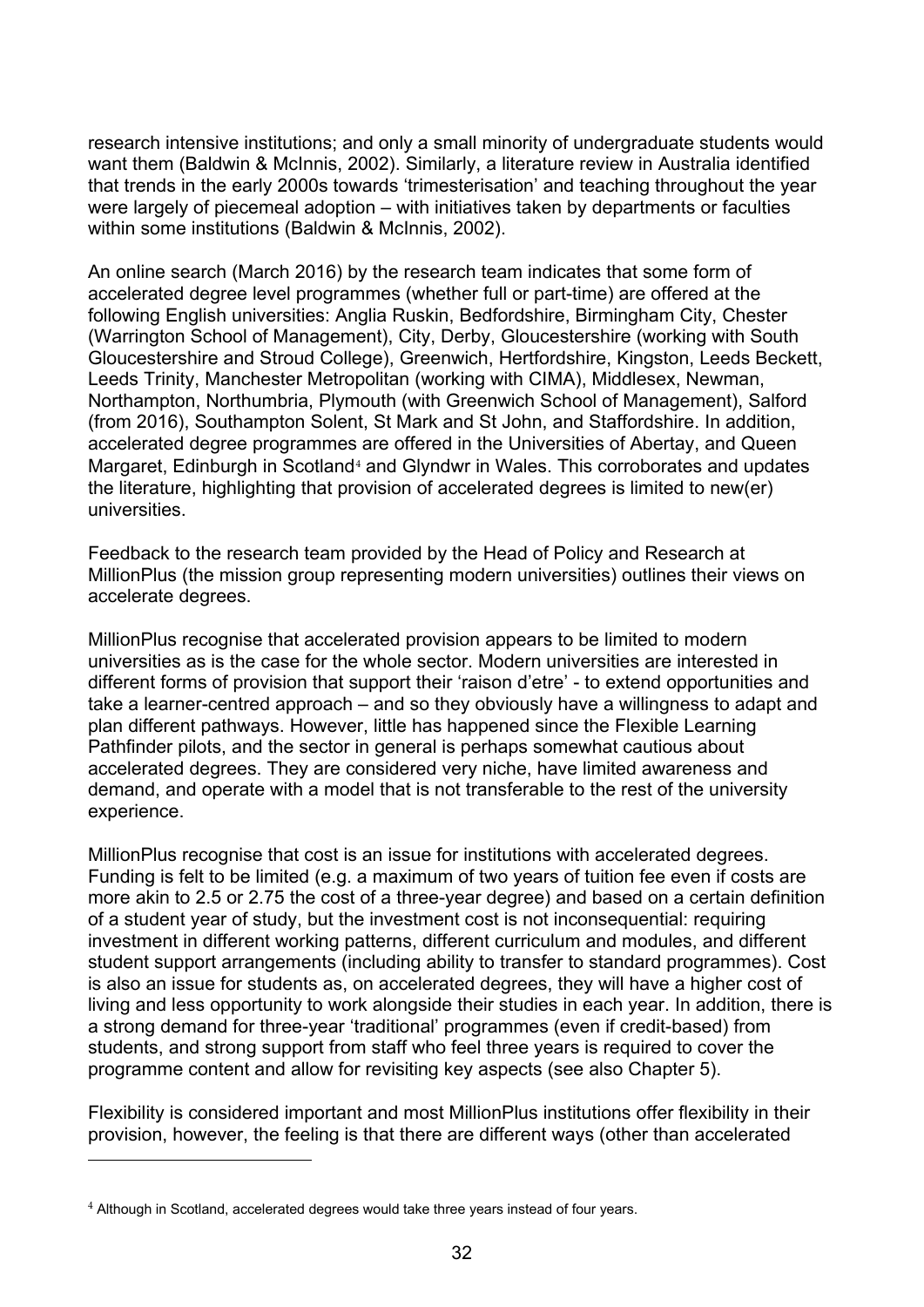degrees) to offer flexibility such as rolling starts, part-time study, employer sponsored degrees and higher level apprenticeships.

Feedback from the Russell Group (the mission group representing research-led universities) in 2010 in response to a speech by the (then) Minister for Business on higher education reform, indicates that they felt two-year accelerated degrees, while appropriate for some courses*, 'are unlikely to work well for many of the courses offered by Russell Group universities, which are academically intensive and in many cases laboratory-based'.* They also note concerns about using the summer period for accelerated degrees as this time is generally used by academic staff for research (Russell Group, 2010).

#### **In which subjects?**

 $\overline{a}$ 

The literature indicates that accelerated degrees also seem to be limited to certain types of programmes or subjects. HEFCE (2011) noted how accelerated degrees might not be appropriate subjects where knowledge acquisition is cumulative and where learning cannot be broken down into modules that can be organised according to students' choices (such as sciences). This is corroborated by feedback noted above from the Russell Group and also from the Institute of Physics (reported in McCaig et al, 2007):

*'The Institute does not believe that the compressed 2-year honours degree proposal will be appropriate for physics. Physics is a hierarchical subject where advanced teaching builds on traditional 3-4 year degrees, providing sufficient time for the difficult physical concepts to be introduced and re-visited as the student progresses in maturity' (McCaig et al, 2007, p27).*

HEFCE also reported that accelerated degrees might not be appropriate for subjects where the summer period is an important time for 'practice' such as creative writing or sports-related subjects; or subjects where during the summer period it is expected that students prepare for the coming year or write dissertations (HEFCE, 2011)

Similarly evidence from across the EU is that shorter 'accelerated' programmes are more popular among certain types of disciplines (Outram, 2011). The types of courses piloted by the Flexible Learning Pathfinder institutions tended to be vocational in orientation, often entailing professional study, and in subjects such as business (accounting for the largest number of students), law (accounting for the second largest number of students, and where demand appeared buoyant<sup> $5$ </sup>), accounting and finance, and hospitality/tourism. Wlodkowski (2003) posits that business management programmes are a popular form of accelerated degree in the USA because the adult market for business courses is large, and the business curriculum is relatively uncomplicated so can be broken into modules. Other popular subjects for acceleration in the USA include teacher education, nursing and computer science (Marques, 2012).

In England other, more academic, programmes were trialled as part of the Flexible Learning Pathfinder pilots such as English and Philosophy, but these were found to be unsuitable for accelerated delivery or delivery over the summer period or were not

<span id="page-32-0"></span><sup>5</sup>For instance, Staffordshire University was heavily oversubscribed with applications for its law course, but had to limit its intake due to a Law Society stipulation as a condition of its recognition of the law degree (HEFCE, 2011)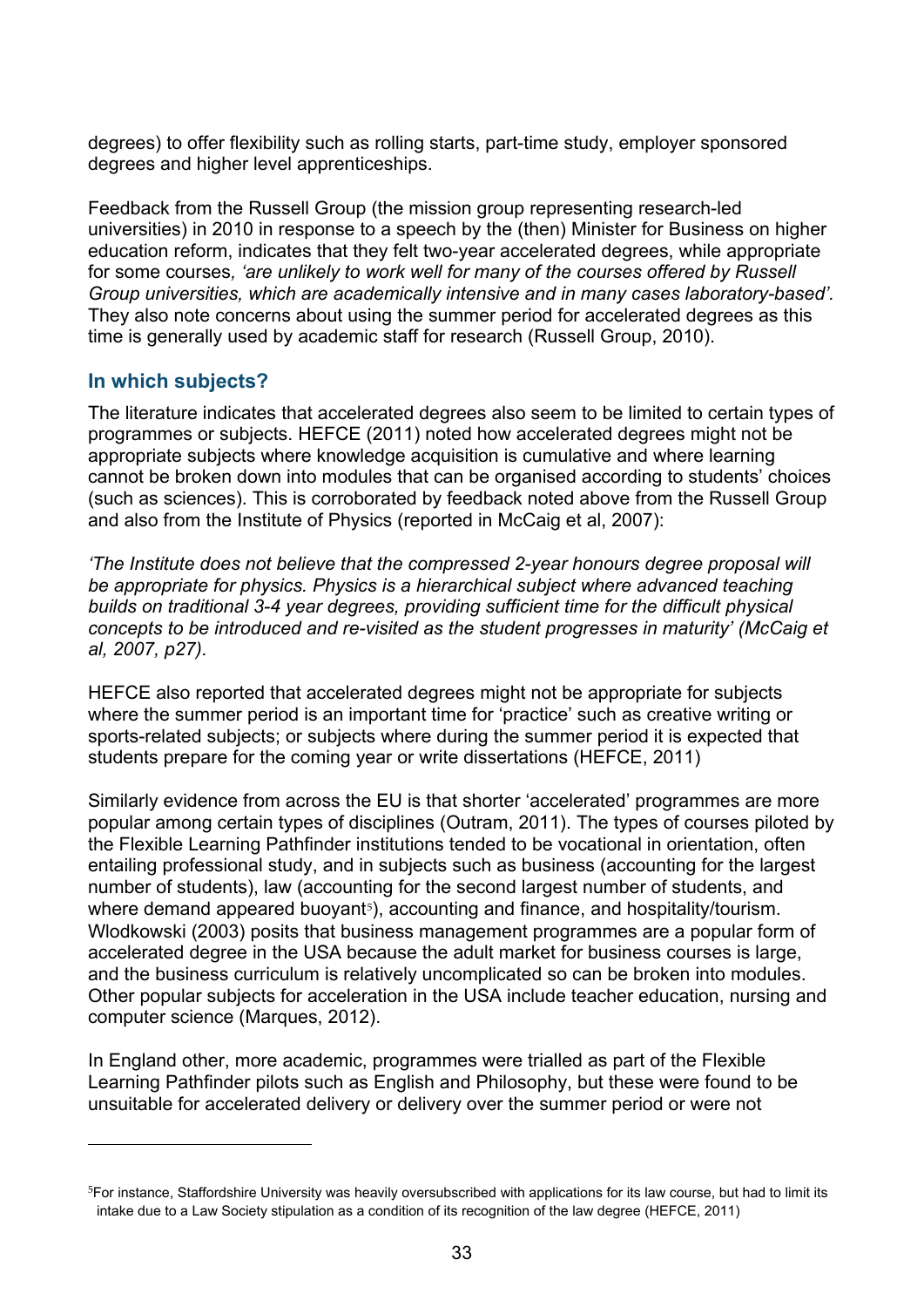attractive to students, did not meet recruitment targets, and so were subsequently dropped (HEFCE 2011; Outram, 2011). Nursing however, appears to be an interesting case, as it has, in effect, been leading the field with regards to accelerated study and there is a small and separate body of literature relating to nursing programmes. This largely stems in the UK from retaining year-round teaching schedules when nursing education moved into HE from being governed by the NHS (Fallows & Symon, 1999), but also moves in the USA to respond to shortages of qualified nurses with the development of accelerated second degrees for existing graduates (McCaig et al, 2007). Another interesting case is presented by the feasibility study of establishing a two-year honours degree in biological monitoring and ecological surveying at the University of Plymouth. The University felt there was a mismatch between the academic year and the biological/ecological field season, and that in order to give students sufficient fieldwork experience in the UK (something valued by employers) fieldwork would need to be conducted during the growing season between May and September, thus providing opportunities to offer a fast-track intensive honours degree with strong fieldwork ethos (Rodway-Dyer et al, 2008). However, it is unclear whether the programme was developed and maintained.

Again an online search (March 2016) by the research team found current or recently offered undergraduate accelerated degree programmes in a wide variety of subject areas, but these still tended to be vocationally focused. Most commonly courses were offered in: business, management and leadership; law; accounting and finance; hospitality management; education; and IT and digital media. Accelerated courses were also offered in: marketing, advertising and PR; nursing; music; journalism; sports science; and some sciences (biological rather than physical sciences). Some of these included significant built-in work experience, and so involve three-year accelerated study as opposed to fouryear study.

# <span id="page-33-0"></span>**Who studies accelerated degrees?**

The literature focused on the UK indicates that it is only a small sub-group of potential HE students who would be attracted to accelerated study and indeed study on accelerated degree programmes: these are generally:

- Mature students with some work experience, and possibly some prior experience of HE, who are looking to improve their employability and/or change career, and return the labour market quickly (HEFCE, 2011, Davies et al, 2009). Indeed flexible study options are one of the most important factors determining mature students choice of HE (Million+/NUS, 2012).
- International students (Baldwin and McInnis, 2002).
- More able, more motivated, proactive learners and high achieving students who could cope with the pace of learning (Dutch research identified in McCaig et al, 2007; USA research reported in Wlodkowski, 2003, and in Marques, 2012; Outram, 2011; Australian research in Collins et al, 2013).
- Late starters or developers on the academic front (ie with lower GCSE grades, Davies et al, 2009).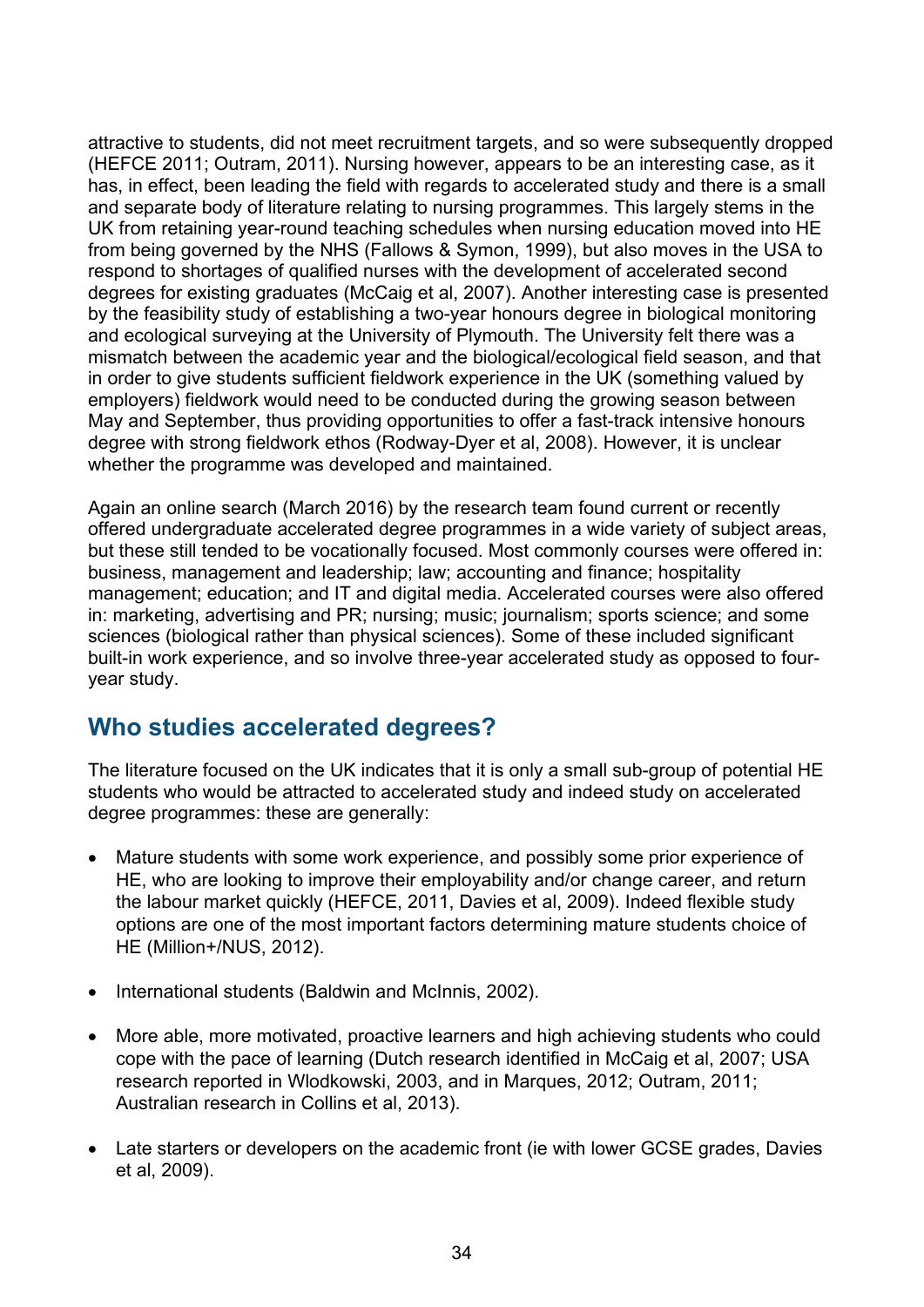The various initiatives in the UK with accelerated degrees have indeed been aimed at and taken up by older students. The AIRS evaluation noted how AIRs courses were specifically aimed at employees looking to improve their career prospects, women looking to re-enter the labour market, mature students with on the job experience, and people facing redundancy or major career change (Sims & Woodrow, 1996). AIRS participants were indeed mature age students and their courses were considered most suited to mature aged students who were highly motivated wishing to return to education and build on work experience, and those used to taking only a short summer break (rather than younger undergraduates, Baldwin & McInnis, 2002). Similarly, the Extended Academic Year experiment, which almost exclusively involved part-time provision, was largely taken up by mature individuals (26 and older) and also women (HEFCE, 1999).

The Flexible Learning Pathfinder accelerated degrees also seemed to be targeted towards and designed for mature students, those who may want to change or progress in their career (McCaig et al, 2007). HEFCE noted how anecdotal evidence from the Flexible Learning Pathfinders suggested that accelerated degrees may appeal, in particular, to students who are particularly confident of their abilities (HEFCE, 2011). More robust evidence was gathered from the interim evaluation of the Flexible Learning Pathfinders (for the 2008/09 year). This found that of the 390 students on full-time two-year accelerated honours first degree programmes, the majority were mature (63 per cent, though still early in their career i.e. 21 to 30), male (51 per cent), and UK-domiciled (77 per cent); and a large proportion (42 per cent) entered with A-level or equivalent qualifications (HEFCE, 2011, 2011a).

It is perhaps also worth noting that accelerated provision in the USA is common, but that the vast majority of these courses are designed to serve working adult students, and thus form an important part of adult learning, and the growing market for adult education in the USA. Research in the USA suggests that adults may perceive accelerated degrees as more appropriate for them than traditional courses which are arguably designed for young students (Wlodkowski, 2003). Indeed, a figure quoted in the literature is that 13 per cent of adult students, those over 25, studying for degrees are enrolled in accelerated programmes (as at 2003) and this was predicted to rise to 25 per cent within 10 years (Wlodkowski, 2003; also reported in McCaig et al, 2007).

However, the number of students undertaking accelerated degrees in the UK is low (where they can be identified) and they are not necessarily from key target widening participation groups or those for whom HE is difficult to access. Most of the students are mature, and widening participation policy in more recent years has shifted to focus on individuals from low participation neighbourhoods, those from black and minority ethnic backgrounds, and young white males from lower socio-economic backgrounds (BIS, 2015). Yet much of the impetus behind encouraging accelerated degree provision was to help widen participation, reduce social exclusion and increase social mobility. Davies et al (2009) notes that this notion assumes that students from lower social class groups would be more likely to suffer from debt aversion and have weaker access to capital, so find the reduced financial commitment with fast-track degrees attractive; and that students from lower social class groups would place less emphasis on the social aspects of HE ('consumption benefits'), but conclude evidence to support these assumptions is thin.

In terms of widening participation, the evaluation of the Extended Academic Year programme found no real evidence that social exclusion from HE was reduced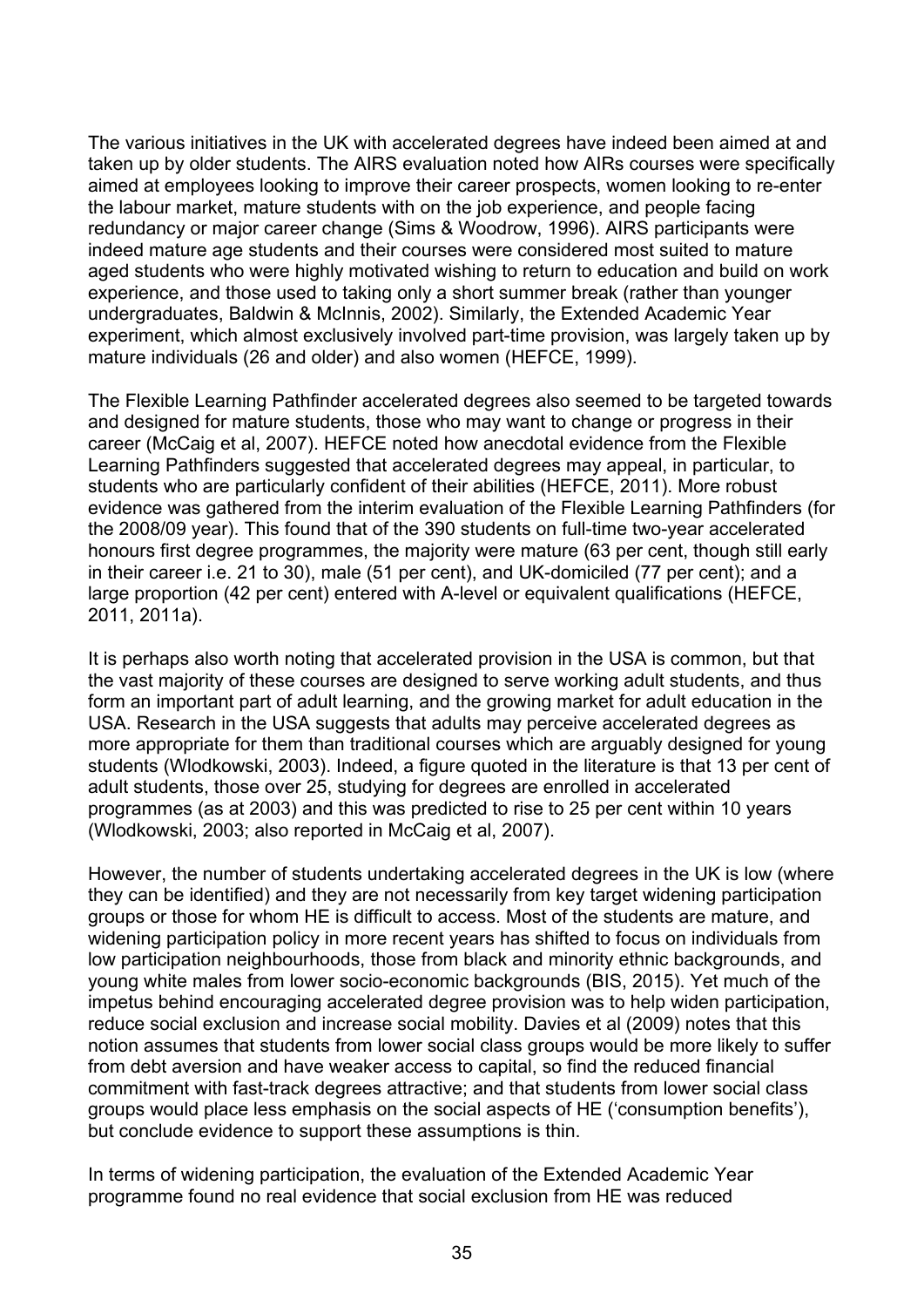(HEFCE,1999). The Flexible Learning Pathfinder pilots found that although mature students were substantially over-represented on accelerated programmes compared to three year programmes, as were those from minority ethnic backgrounds (41 per cent); they were no more likely to have come from neighbourhoods with low participation in HE (41 per cent), and were less likely to report themselves as disabled (six per cent) when compared to adjusted<sup>[6](#page-35-0)</sup> figures for the population on three-year courses. Thus HEFCE concluded that the evidence regarding the contribution of accelerated degrees towards widening participation is complicated, and at best indirect as they attract older students who are more likely to display widening participation characteristics (HEFCE, 2011a; HEFCE, 2011). Similarly, a review of the literature relating to widening participation in HE reported that the characteristics of students attracted to flexible provision including, but not limited to accelerated learning may often overlap with those of students targeted under widening participation policy. (Moore et al, 2013). More recently, the OFFA and HEFCE National Strategy for Access and Student Success in Higher Education (2014) acknowledge that 'it is difficult to assess whether the flexible study options offered by HE providers are adequate for the diverse needs of potential HE learners'.

 $\overline{a}$ 

<span id="page-35-0"></span> $6$  Figures were adjusted to allow for comparisons, adjustments were made for age (as older students are more likely to come from lower-participation neighbourhoods and to enter higher education without A-levels, regardless of whether they are following an accelerated route), subject and institution.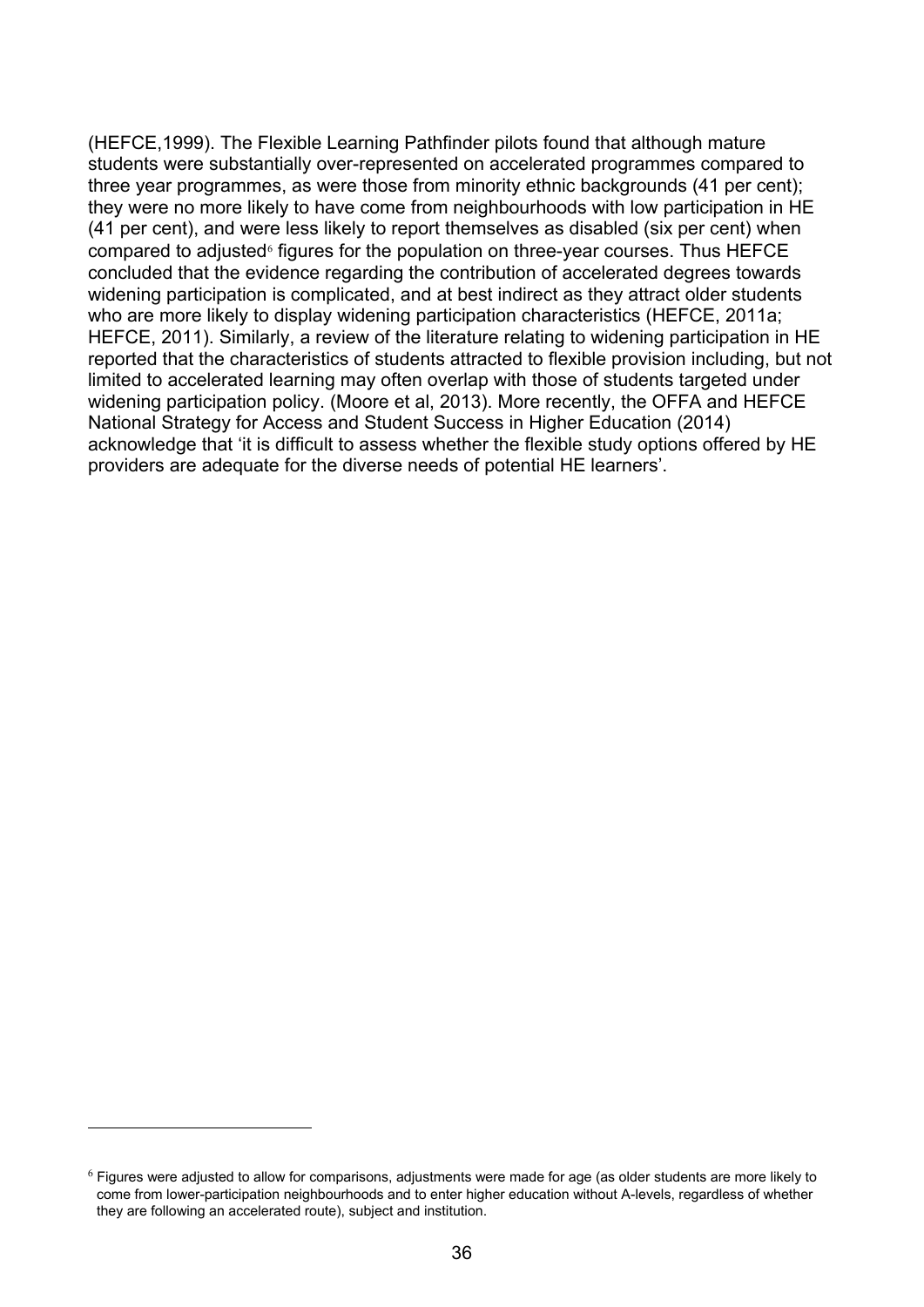# **Chapter 4: Delivery and operation**

This chapter explores institutional motivations or drivers to offer accelerated degrees. It then looks at how accelerated degrees work in comparison to traditional study modes/methods and the types of accelerated programmes before moving on highlight issues that need to be considered in the design of accelerated programmes (many of which seek to address potential barriers which are discussed in the following chapter).

# **Institutional motivations to offer accelerated study**

Before looking at how accelerated degrees work in practice it is interesting to understand the potential benefits and thus drivers for institutions to offer these types of programmes. As noted in Chapter 3, few HEIs in the UK offer accelerated degrees and these tend to be newer or modern universities.

A literature review in the USA notes how accelerated learning can bring institutional benefits such as financial gains, meeting student demands, and greater compatibility with overseas calendars (Marques, 2012). The literature in the UK tends to identify institutional drivers to accelerated degrees as: a) responding to policy desires to widen participation which fits with institutional mission; and b) to meet student and employer needs (respond to the market) and open up new markets. However, the strength of these drivers appears weak, as is the evidence of positive impacts for institutions.

# **Responding to policy and mission**

 $\overline{a}$ 

*'We are keen to see institutions encourage wider access by responding to the different needs and circumstances of potential students. This includes offering flexible routes into higher education, and innovative and responsive ways of studying – for example, two-year accelerated honours degrees' (OFFA website[7](#page-36-0), 2016)*

As noted earlier (Chapter 2) there has been a significant level of interest from government over the years in flexible provision and also accelerated degrees as one form of flexibility. This has led to several waves of funded initiatives, the most recent of which was the Flexible Learning Pathfinder pilots. Here institutions were able to bid for seed funding to support the development and delivery of accelerated degrees which may have encouraged some to explore this form of flexibility. However, for some institutions these accelerated degree programmes did not continue (much) beyond the funding period.

Arguably much of the policy interest in accelerated learning and a greater variety in provision - shifting away from full-time three year degrees - has been driven by desires to widen participation in HE to under-represented groups, which is often a goal of individual universities, and also to respond the needs of employers for employable graduates and skilled employees, and to provide value for money (HEFCE, 2011). Indeed, the characteristics of students attracted to flexible provision are those some universities hope to target with their widening participation policies (Moore et al, 2013) so developing

<span id="page-36-0"></span><sup>7</sup> [https://www.offa.org.uk/universities-and-colleges/guidance-and-useful-information/accelerated-degreesflexible](https://www.offa.org.uk/universities-and-colleges/guidance-and-useful-information/accelerated-degreesflexible-provision/)[provision/](https://www.offa.org.uk/universities-and-colleges/guidance-and-useful-information/accelerated-degreesflexible-provision/) (retrieved April 2016)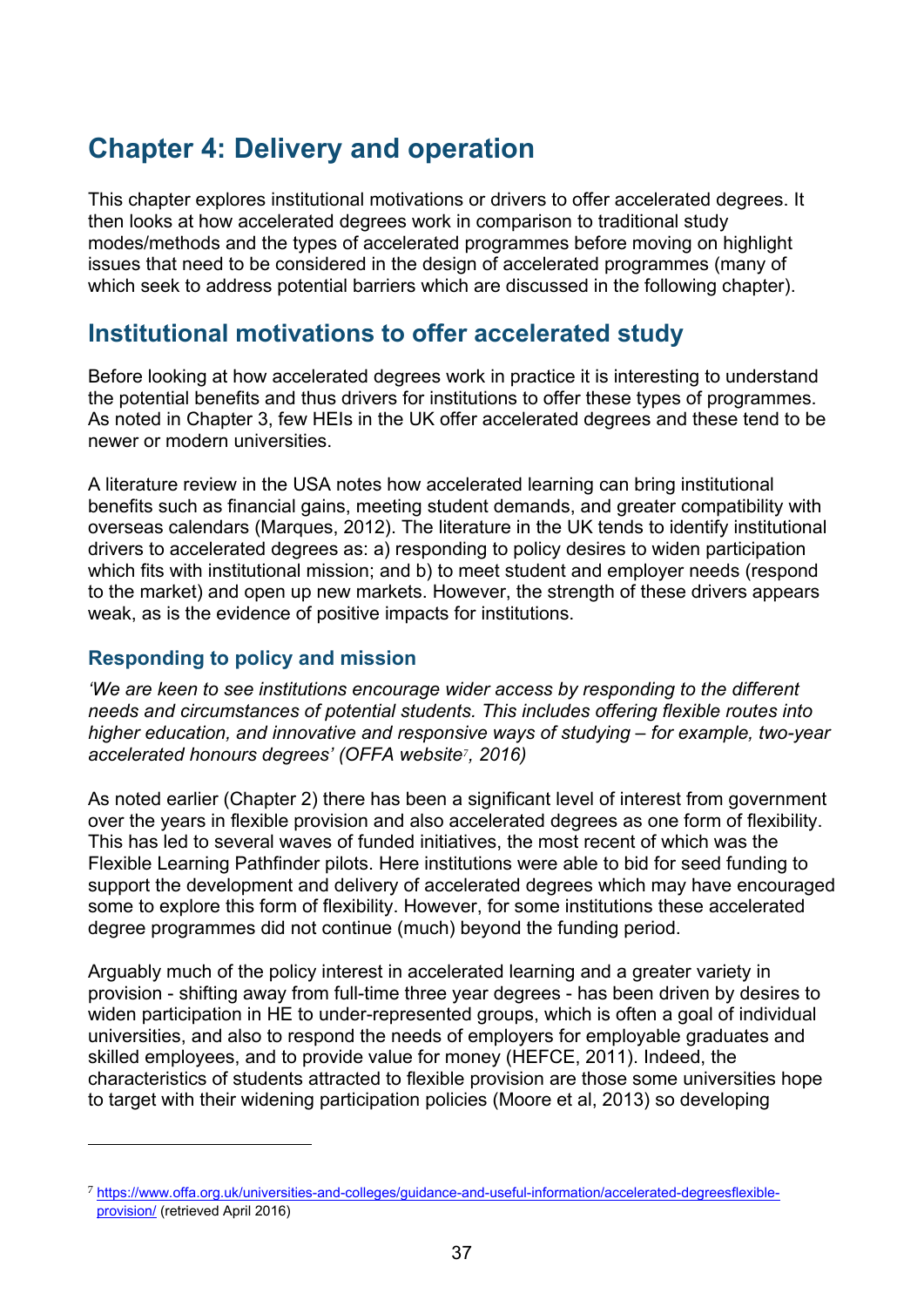accelerated learning can fit with their missions. The evaluation of the Extended Academic Year (EAY) experiment found some hints that access was improved with the new provision (although this was almost exclusively part-time) particularly among mature and female students, but no real evidence that social exclusion from HE was reduced (HEFCE, 1999). Similarly, in their evaluation of the Flexible Learning Pathfinder pilots, Davies et al (2009) noted how senior staff can associate accelerated degrees with widening participation, as well as widening recruitment through increased flexibilities. However, their evidence did not suggest that accelerated degrees did widen participation, beyond mature students. Also Moore et al (2013) note how institutions have experimented with short-cycle, accelerated or decelerated degrees and weekend and summer programmes, but felt these were rarely underpinned by a strong widening participation logic.

# **Responding to the mature student market**

Perhaps a stronger motivation for offering accelerated degrees and other flexibilities, such as HE in FE, part-time study and evening and weekend courses as well as summer programmes, is to provide students with greater choice and thus respond to and open up new markets. A Million+/NUS study (2012) found that one of the most important factors in determining mature students' choices of university or college was the availability of flexible study options (alongside contents of the course, and proximity of the institution to their home). Institutions may seek to provide HE that responds to the realities of students' lives, many of whom do not transition directly from school or college to university, have nontraditional qualifications, have wider commitments and who work whilst studying. Indeed, the HEA work on flexibility in HE in the UK, asserts that moves towards greater flexibility are being conditioned by, amongst other factors, what they refer to as the marketisation of HE – the deliberate creation of markets, the increase in private providers and the emergence of students as consumers with heightened expectations particularly as they are paying a substantial level of fee. However, institutions are responding differently to these drivers and thus developing different forms and profiles of flexibility (Barnett, 2014), and it would appear that acceleration is not common.

Accelerated degrees could provide institutions with a marketing advantage: a way for universities to compete for students (Serdyukov, 2008) and attract new students (HEFCE, 2011). Evaluators of the Extended Academic Year (EAY) experiment in the UK felt accelerated programmes as a flexible offering could offer institutions a marketing advantage and a way to differentiate themselves in the marketplace (HEFCE, 1999). However, research on the Flexible Learning Pathfinders highlights a market where demand outstrips supply – where institutions can recruit to target on standard courses – *'they have less motivation to try out innovative, and more risky, provision'* such as accelerated degrees. Also some of the pathfinders commented that they suspect that rather than reaching out to a new market, accelerated degrees attract students who would otherwise have undertaken three-year degrees at the same institution (HEFCE, 2011).

However, in the USA, the literature indicates that there is a large market for accelerated or intensive study, which has developed in response to the needs of non-traditional students, generally adult learners. The numbers of mature students/working adult learners has grown substantially and these students want to upgrade their skills and complete their studies as quickly as possible to save time and expense; and want programmes that fit with their fast pace of life, and their work, family and social responsibilities. These working adults may not be able to afford long-term full-time learning, and cost and time efficiency may be a decisive factor in choosing a course and staying on a course (Tatum, 2010;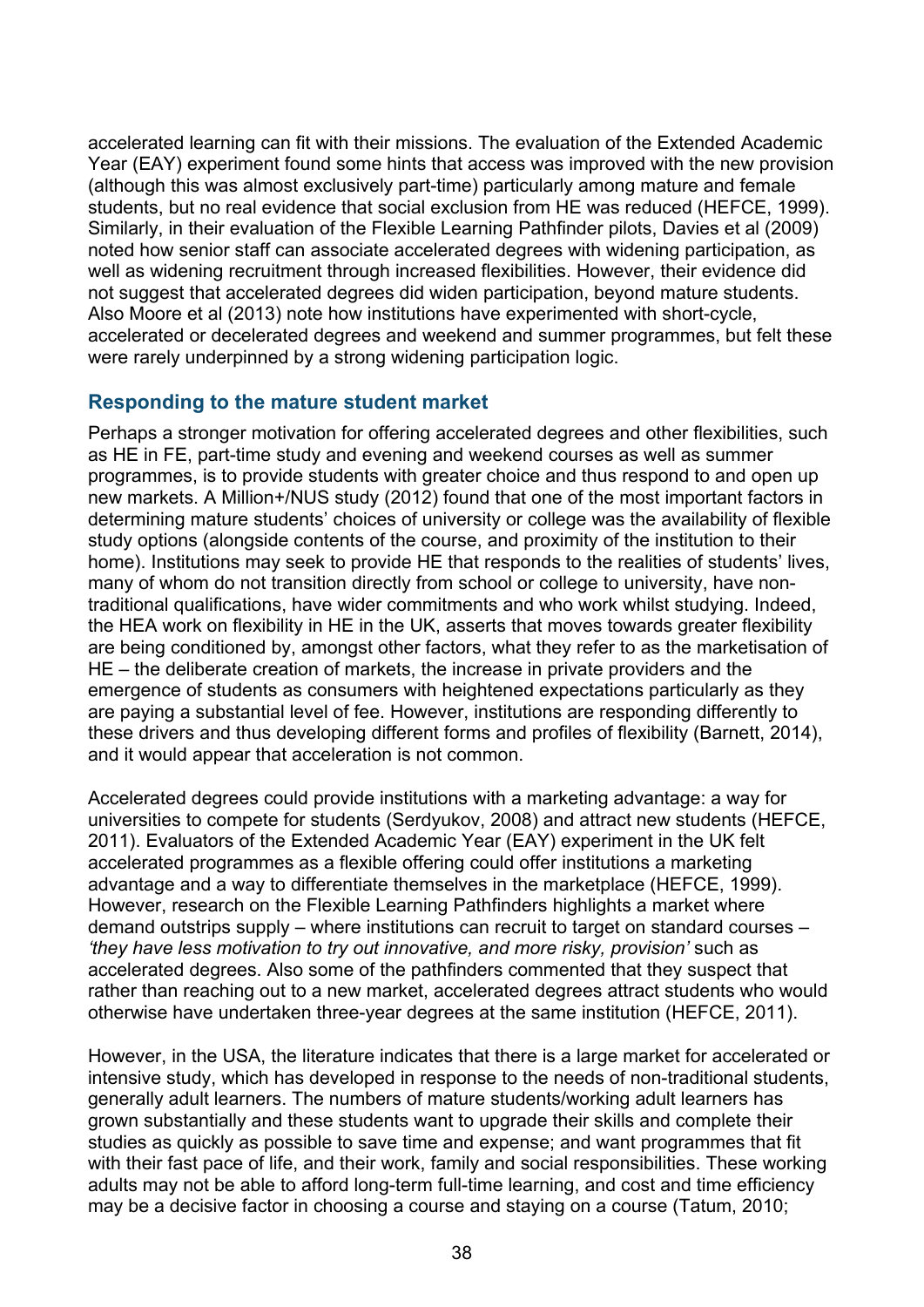Serdyukov, 2008). This has seen many institutions including traditional institutions moving into accelerated learning to serve this market (Marques, 2012).

Similarly, work in Australia recognises the change in the profile of HE students, with higher numbers of mature-age students who want flexibility of study to balance work, study and home life as well as cost efficiency. Collins et al (2013) exploring an accelerated programme for pre-service teachers at the University of Canberra notes how *'new paradigms for tertiary education delivery, such as intensive delivery modes providing the flexibility for accelerated course completion and depletion'* have emerged, and that these have been driven, at least in part, by market demands and changing student demands and expectations (Collins et al, 2013, p1).

# **Responding to pressures to reduce costs**

Another potential motivator is potential cost savings, although the evidence here is weak. One study in the UK indicated there could be cost advantages to the institutions in providing accelerated degrees, but this notes how institutions would need a supporting infrastructure and a change in working practices which would in turn be costly. The research was undertaken at a time when fees were low and the authors felt accelerated degrees could only be financially feasible for institutions if annual fees were raised significantly (SQW/TNS, 2006). John Denham speaking at the Royal Society of Arts in 2014[8](#page-38-0) on the cost of higher education calculated that a two year intensive degree of 39 weeks study a year would cost 20 per cent less to deliver than a three year degree (but the supporting evidence was not provided). However, much of the UK research evidence, particularly that concerned with the most recent initiatives in accelerated degrees, suggests that accelerated degrees are more costly to deliver than traditional programmes (see Chapter 5).

Cost saving as a driver for accelerated degrees or at least accelerated courses is more strongly advocated in the literature in the USA, but again with little evidence of financial calculations. Here institutions can view accelerated degrees as a cost-effective instructional approach, a way to both deal with the escalating costs of education and decrease their expenditures whilst also striving to increase enrolment:

*'Raising the efficiency of education at all levels has become a critical goal because society needs more and more qualified specialists with advanced college degrees prepared in a short time…Accelerated Learning systems can potentially hold both college expenses and student tuition fees within mutually acceptable ranges which may help to increase enrolment' (Serdyukov, 2008).* 

However, the context in the USA is somewhat different to the English context which has had until recently caps on student numbers and continues to have a cap on annual fees that can be charged to undergraduate students regardless of whether an accelerated or traditional programme. Collins et al (2013) in Australia also noted how extending the academic year could be driven by desires to achieve financial benefits for the university

 $\overline{a}$ 

<span id="page-38-0"></span><sup>8</sup> https://johndenham.wordpress.com/articles-speeches-and-essays/rsa-lecture-the-cost-of-higher-education/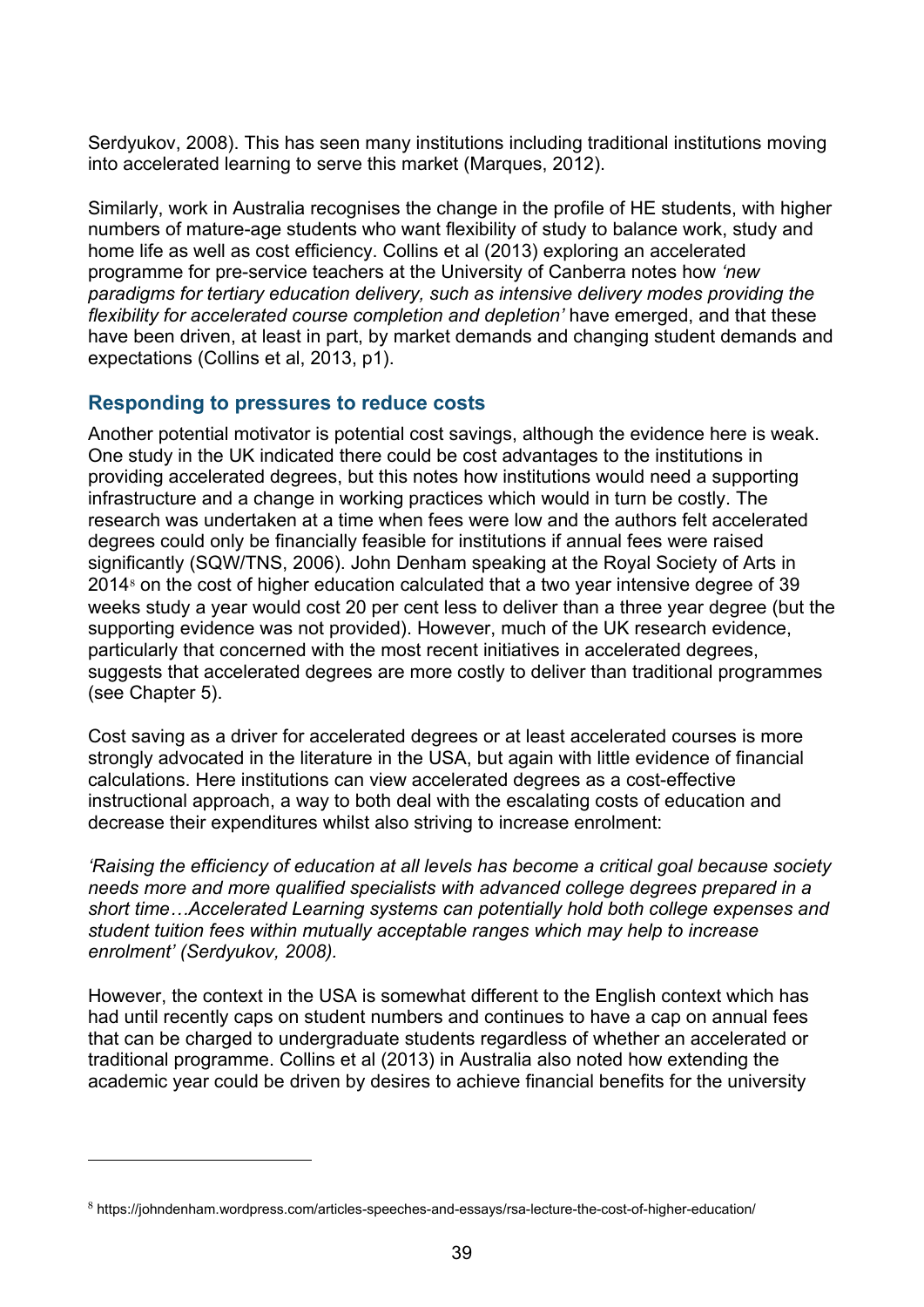# **How do they work?**

In the UK there appear to be three key variants to accelerated degrees: a) how they are structured across the academic year; b) how they relate to other standard courses; and c) how they are delivered (notably extent of other flexibilities utilised and offered).

# **How they are structured across the academic year?**

In general, accelerated programmes offer the same number of teaching weeks as regular courses, but are scheduled so they are completed in a shorter period. Most accelerated undergraduate degrees are made possible by using the traditional summer holiday period as a third Semester or fourth term. This approach essentially extends the teaching year by 10 weeks. Davies et al (2009) describe the approach at the University of Staffordshire – where students study three rather than two semesters, and complete modules during the summer that students on the traditional three-year degree would be taking the following year. Rodway-Dyer et al (2008) describe a similar structure for their proposed programme at the University of Plymouth. This was planned to have a three term year, making use of the existing spring and autumn terms but add another term in the summer. McCaig et al (2007) note how accelerated undergraduate degrees can either involve a full third semester across the summer (referred to as 'trimesterisation', and common in Australia and New Zealand) or elongating the existing semesters in autumn and spring with a shorter summer session. Collins et al (2013) describe an accelerated programme for preservice teachers at the University of Canberra which involved a new winter term as an additional teaching period to provide greater flexibility around timetabling and accelerated course completion (allowing Bachelor degree course completion in three and a half years instead of four).

Baldwin and McInnis (2002), writing in Australia, also differentiate between approaches to scheduling programmes across the year. One approach, which they felt was fairly uncommon, was scheduling programmes equally across the three semesters, so the summer teaching period is equivalent to the other semesters. The more common approach however, was developing a summer school programme within existing calendars, which they referred to as the American 'summer session model'. They note how the summer session model is the most attractive and efficient option, as it offers students the potential to accelerate their learning by taking electives, does not risk financial losses for institutions by attempting to offer a full programme equal to other terms, and does not require major changes to the academic calendar. Collins et al (2013) in Australia note how, although the additional summer session (the 'winter term') can enable learners to complete their degree sooner, it can also be used to spread study across a longer period rather than compress it. A key issue discussed in the work of Baldwin and McInnis in looking at trends in Australia, such as whether the summer semester is different from or the same as the other semesters; for different students, for different courses (modules) and for different modes of study such as distance mode.

Tatum (2010) and Serdyukov (2008) writing in the USA note how accelerated (and potentially intensive) scheduling – although largely of courses rather than entire programmes – can involve summer semesters and weekend provision and provision during regular terms alongside regular courses. Tatum notes how summer schools are embedded between Spring and Fall (Autumn) semesters to offer accelerated classes to special groups of learners (2010).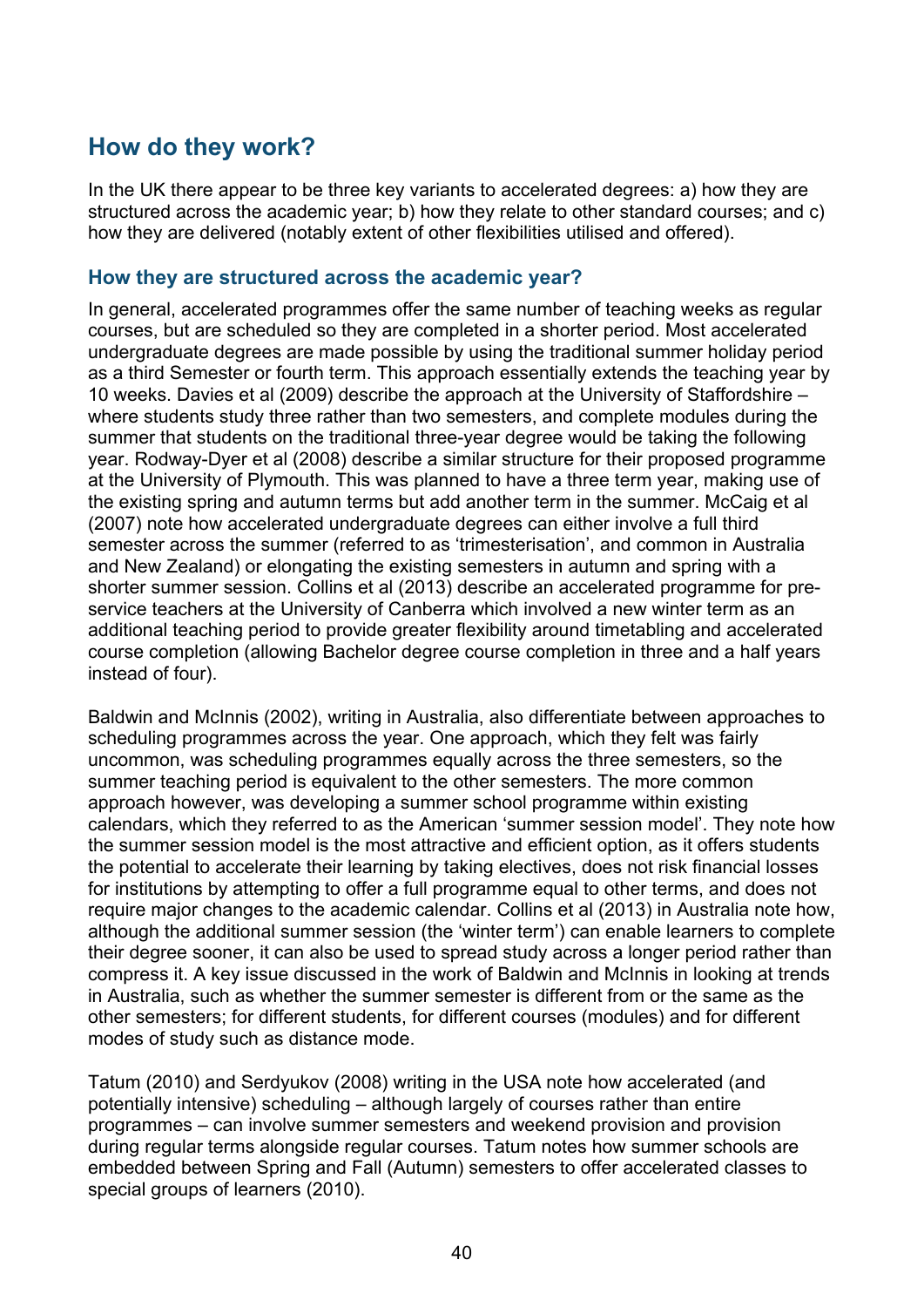# **Relationship to wider provision**

In terms of their relationship to wider provision, accelerated programmes can either run in isolation and/or only as fast-track options, or they can run alongside traditional three-year programmes. The latter is most common in the UK. Indeed, the Flexible Learning Pathfinder pilot programmes in England tended to have three-year (traditional) counterparts or parent programmes, and thus followed the same curricula and core modules, but with generally less choice of optional modules because of timetabling constraints. These programmes were often small in scale. Where run alongside, fast-track students separate from their peers on the standard three-year programme to pursue modules over the summer (McCaig et al, 2007), but do form a cohesive fast-track group of students studying together which is important for retention. Also when run alongside traditional or 'parent' programmes, students can more easily transfer onto the corresponding faster or slower track (see below).

# **How are they delivered and what other flexibilities are involved?**

Outram (2011) refers to this as social organisation of learning. Delivery of fast-track or accelerated programmes, when running alongside traditional programmes, follow the same delivery mode and pattern as the traditional course, but can differ in approach with the summer session. Some accelerated programmes combine face to face learning with distance learning through the summer session (such as the proposed accelerated degree at the University of Plymouth, Rodway-Dyer, 2008). This is essentially blended learning, which is another form of flexible learning. Other accelerated programmes provide only distance learning in the summer session.

Most programmes involve modularisation, but some programmes in other countries (e.g. Norway, Australia and New Zealand) can be fully modularised allowing students to take more modules per year than the norm, and thus timetable permitting, dictate the duration of their degrees (McCaig et al, 2007). Some programmes, particularly in the USA can involve condensed periods of study including weekend, evening classes and workplace programmes (Wlodkowski, 2003). Outram (2011) notes additional dimensions of flexibility, which can be combined with accelerated study to allow for different variants, such as flexible start and end times; flexible moments of assessment; tailored sequencing of modules and topics covered, but concludes that in the UK there is limited adoption of models that introduce significant flexibility into the student learning experience.

# **The dominant UK model**

Accelerated undergraduate degrees as they are conceived in the UK are expected to have the same number of teaching weeks as a conventional degree, but to be delivered in two years rather than in three years (or three years rather than four years in Scotland). HEFCE note that the general structure of the academic year for accelerated degrees is therefore three 15-week teaching blocks (totalling 45 weeks) per year with a total of 90 weeks for the whole degree. This is the same total as for most conventional three-year degrees, where there are 30 teaching weeks per year over three years. The 'acceleration' therefore is not in the length of the course in weeks but in years of study. Accelerated degrees also give the same credits (360) as the traditional degree, but deliver 180 per year rather than 120 (HEFCE 2011).

Some models refer to the number of teaching hours rather than teaching weeks, and these models tend to move towards 'intensive' forms of acceleration rather than the UK model of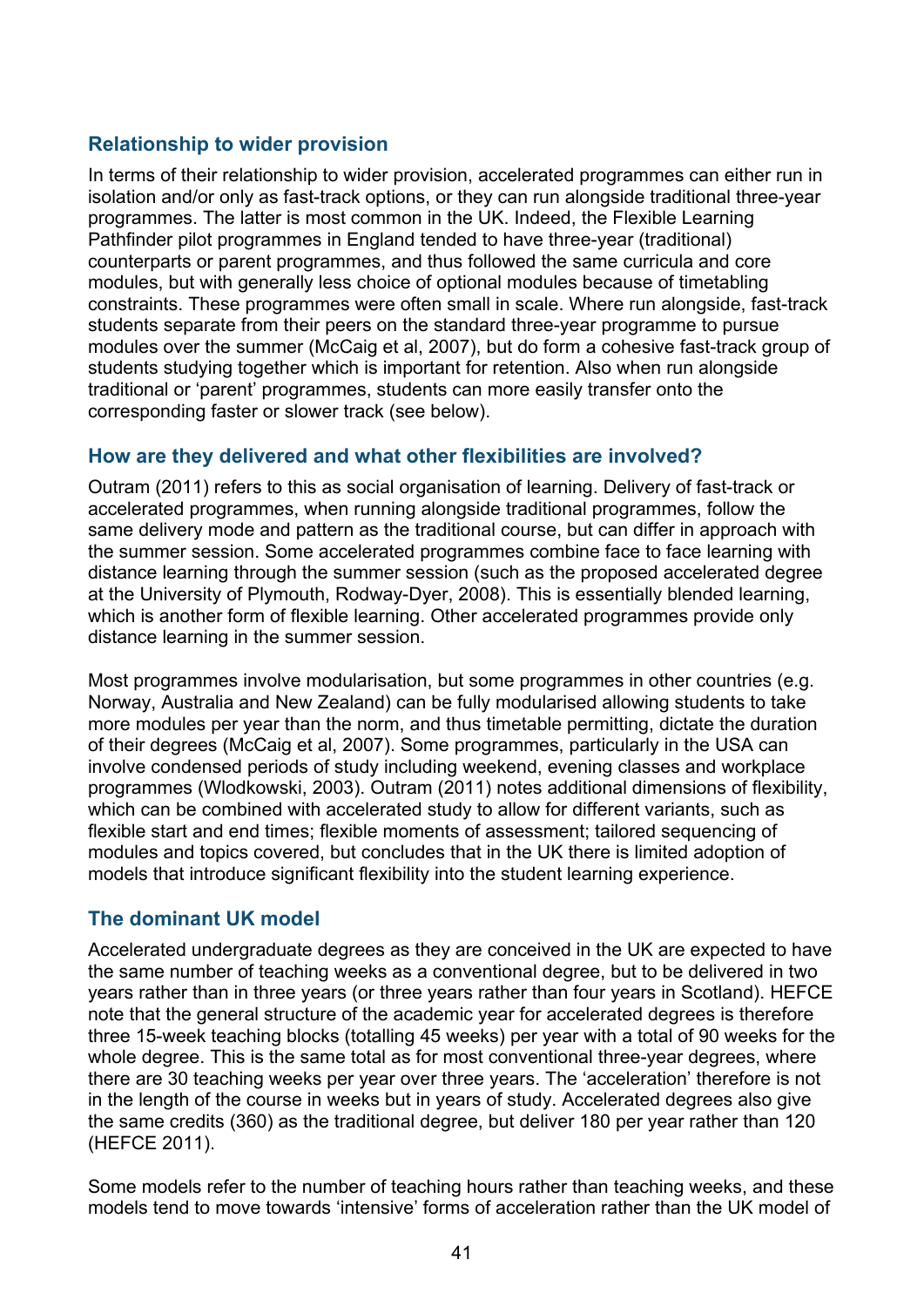acceleration. For example, Tatum (2010) notes how accelerated education in the USA can mean shortening the duration of a course without changing the number of contact hours in the classroom, but that it can also mean compressing the duration whilst also reducing the contact hours which he refers to as 'intensive' learning. Serdyukov (2008) notes how intensive learning leads to cost saving and a reduction of the overall duration of the learning process, but also crucially time saving as the fewer hours are spent studying/teaching.

McCaig et al (2007), in their extensive review of accelerated degrees, found a greater degree of variability in their structure than suggested by HEFCE (2011). They noted the elements of variability led them to identify 13 different types of accelerated programmes (in the UK and beyond), although admittedly not all of these were at undergraduate level. However, they also noted how many programmes share similar elements, highlighting how the Flexible Learning Pathfinder pilot programmes operating in the late 2000s tended to: a) be part of wider plans for flexible provision and often built on existing flexibilities such as modularisation or credit transfer; and b) adapt existing programmes and modules rather than developing new and different provision.

# **Considerations in design**

The accelerated degree initiatives including the earlier Extended Academic Year (EAY) pilots as well as the more recent Flexible Learning Pathfinder pilots were concerned with exploring the practical and logistical challenges with running accelerated degree courses and particularly operating across the summer. These can therefore provide insights into considerations for the design and delivery of accelerated degrees and start to identify areas for good practice (HEFCE, 1999; McCaig et al, 2007; Rodway-Dyer et al, 2008). Similarly, the work of the HEA in the UK has identified a number of practical enablers, which are often the converse of the barriers, for flexible learning more broadly (Tallantyre, 2013). Whilst work in the USA and Australia has also identified learning points for designing accelerated learning (Wlodkowski, 2003; Collins et al, 2013; Baldwin & McInnis, 2002).

These can be grouped into the following areas.

**Marketing and market research:** Strong and targeted marketing is required to reach out to the student market and raise awareness. Marketing messages can include the unique selling points of accelerated degrees, case studies of students, and alumni testimony which can help to tap into or increase demand for accelerated degrees (Tallantyre, 2013). Activities here can also include building effective relationships with schools, colleges and careers advisers, as well as employers, professional bodies and sector skills bodies to raise awareness, and be aware of and ready to counter any potentially negative perceptions (Tallantyre, 2013). Market research is also required, and Collins et al (2013) note the importance of reviewing market demands and student experiences in planning and revising accelerated programmes. Rigorous monitoring and collecting of robust evidence of academic standards, learning outcomes, student satisfaction, student destinations and career development is also an important aspect for marketing and market research, and can help to counter negative perceptions of the quality of accelerated degrees (Tallantyre, 2013; Baldwin & McInnis, 2002). Similarly, Baldwin and McInnis (2002) note the key to success of accelerated programmes is to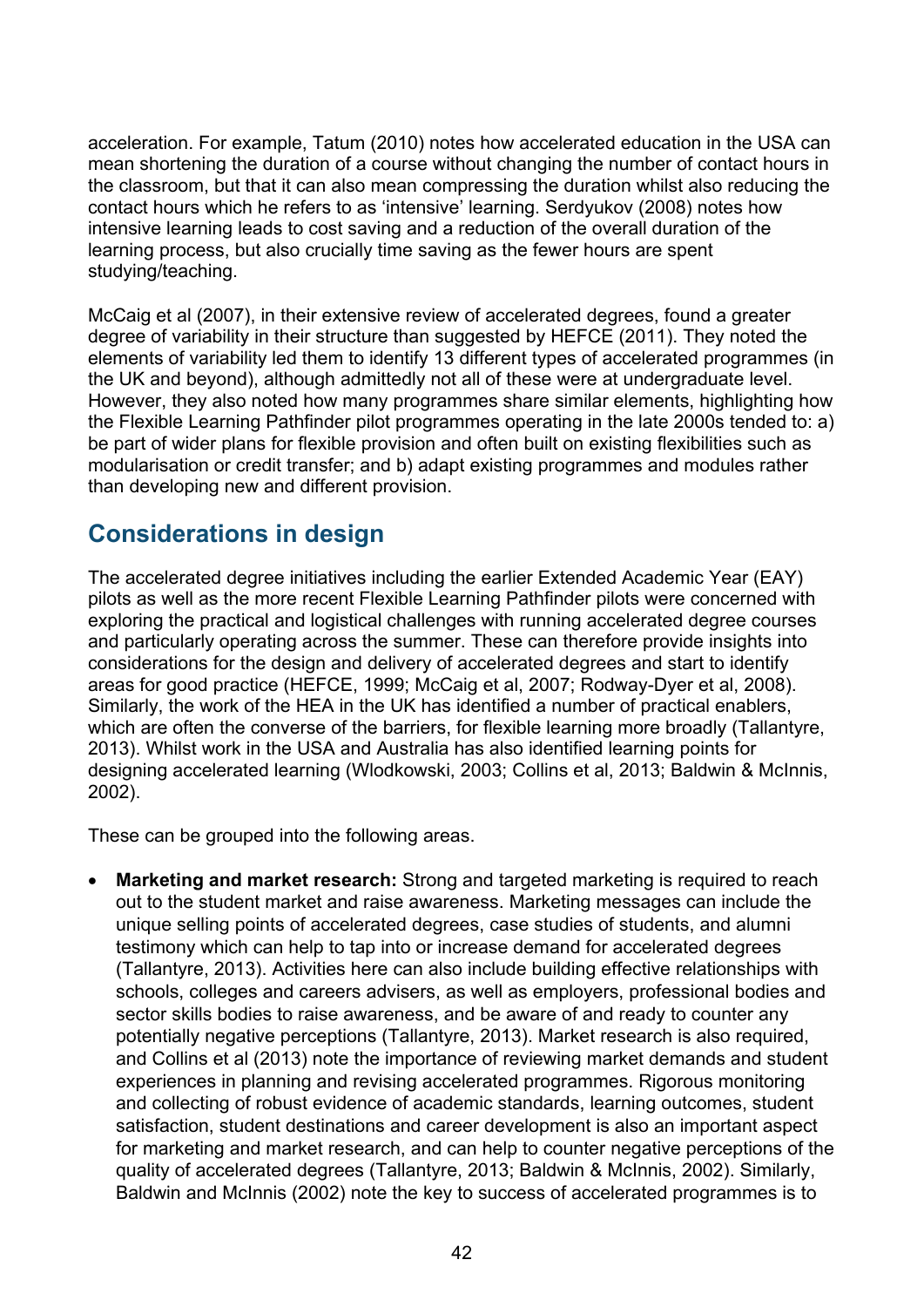identify demand from the groups most likely to be interested, and then careful differentiation of student client groups and their diverse motives, interests and needs.

- **Working with prospective students:** This goes beyond marketing and involves communication with and potentially screening of prospective students to ensure they are clear about the nature of study and amount of effort and commitment required (Tallantyre, 2013; McCaig et al, 2007; Lee and Horsfall, 2010; Collins et al, 2013). This can also involve good guidance and advice particularly around course selection and sequencing in very flexible programmes (Wlodkowski, 2003); and support to switch between learning pathways/modes if appropriate (see below).
- **Programme design:** Many of the programmes described involved modular learning. Work on the design of a Flexible Learning Pathfinder pilot at the University of Plymouth noted how there was to be a clear hierarchy of modules taken as the programme progressed, this was an issue raised by McCaig et al (2007) and also Baldwin and McInnis (2002) who noted that consideration should be given to the nature of learning in different disciplines, particularly the extent to which knowledge and skills must be developed sequentially (and thus requiring sequential learning structures). The Plymouth feasibility study also aimed to share modules across programmes for cost sharing, in order to limit the cost of summer teaching and the number of staff to be deployed (Rodway-Dyer, 2008). Some of the literature noted how students could switch or transfer from traditional study mode to accelerated mode or vice versa, this is another level of flexibility that institutions can offer. Switching appears to allow more able students to accelerate their studies, or, for those who are struggling, to decelerate their studies and return to a more traditional study pattern. Thus clear transfer routes and appropriate transfer points to and from existing three-year programmes are also important, particularly for students who wish subsequently transfer to the three-year route<sup>[9](#page-42-0)</sup> (Rodway-Dyer, 2008; McCaig et al, 2007; Davies et al, 2009). However, switching can make evaluation of programmes difficult as students may not remain on the same track throughout their studies. Other aspects for consideration in programme design are: exploiting commonalities with existing provision; module credit rating, assessment timing strategy and sound assessment practices, extent and nature of work placement activity; and potential for a different start date rather than the traditional September start (Rodway-Dyer et al, 2008, Baldwin & McInnis, 2002). The importance of the timing of assessment was also noted by Lee and Horsfall (2010) in their research at one Australian university. Students suggested that assessment needed to be planned more carefully to suit the accelerated timeframe, particularly aligning assessment tasks with class work and pacing tasks so that they were not overlapping or concentrated at the end of the term.

 $\overline{a}$ 

<span id="page-42-0"></span><sup>9</sup> For example the University of Abertay in Scotland, offers students on relevant courses the fast-track option at the beginning of their second year. If students choose to do so they then move onto the accelerated programme at the end of their second year – taking on additional term and then three terms in their third (and final year). [\(http://www.abertay.ac.uk/discover/news/news-archive/2014/name,26674,en.html,](http://www.abertay.ac.uk/discover/news/news-archive/2014/name,26674,en.html) accessed November 2016)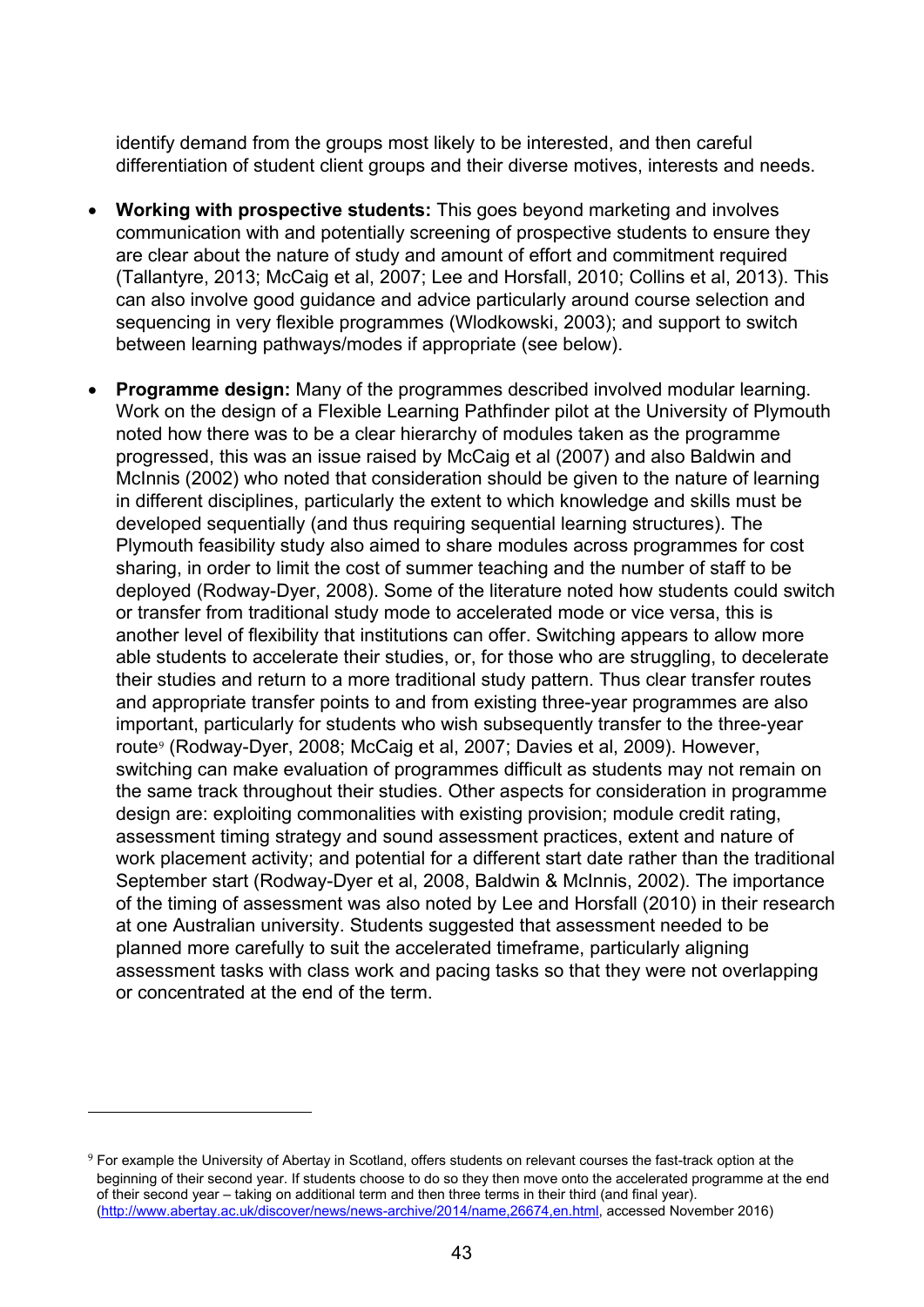- **Senior level support buy-in:** Support from senior management is important to provide strategic overview and clear institutional commitment, and ensure coherence with mission and strategy (Tallantyre, 2013; SQW/TNS, 2006).
- **Staff buy-in and support:** Working to support staff, recognising their concerns and enabling them to feel confident about accelerated degrees is also important. This requires reviewing staff workloads and well-being, protecting staff research opportunities, providing training and development where appropriate, and utilising the strengths and talents of existing staff – both academic and professional support staff in designing programmes (Collins et al, 2013; SQW/TNS, 2006; Baldwin & McInnis, 2002). Tallantyre (2013) recommends developing communities of practice, discipline buddies and faculty champions. Work here might also require development of new or hybrid staff contracts and effective staff workload planning – recognising the range of responsibilities involved with accelerated degrees and the development time required. Indeed, allowing appropriate lead time to prepare for new teaching periods was mentioned in several papers (Tallantyre, 2013; Colins et al, 2013).
- **Effective student support:** Support for students on accelerated degrees may be different to that required by students on traditional programmes, not least because this may be needed outside of traditional timetabling. Students on these programmes have a different profile and may be learning in a different way. Support includes tutorial support, peer support, advice and guidance, careful timetabling (spacing out of deadlines) as and financial support (McCaig et al, 2007). McCaig et al (2007) found that student support ensured students could cope with the potential added pressure of accelerated programmes. Wlodkowski (2003) noted how peer support is seen as particularly important for retention: '*Deepening positive involvement with peers and faculty continues to encourage adult students to persist… peer cohorts and support programmes have been instrumental in significantly improving retention in schools with accelerated programmes'* (Wlodkowski, 2003, p11). This was also reflected in Baldwin and McInnis's (2002) and Lee and Horsfall (2010) in Australia. Baldwin and McInnis felt extending the teaching period needed to be underpinned by a series of principles including social interaction supported in all teaching periods and cohort formation supported by administrative structures. Similarly, Lee and Horsfall reported that close and supportive peer relationships were important to motivation and learning. Team cohesiveness was important. Students needed to have close relationships with fellow students during accelerated courses and they formed a sense of responsibility to their peers and to the learning itself; students tended to feel it was easier to develop friendships/peer support in the accelerated format.
- **Effective administrative systems:** Accelerated degree programmes need additional administrative support for new systems such as different fee structures, operation of credits and APEL, and tracking students; and also for keeping usual systems such as ICT, timetabling and room allocation, and quality control in operation throughout the summer period (Collins et al, 2013; SQW/TNS, 2006).
- **Potentially a different pedagogical approach**. The ideas here tend to come from the literature in the USA and Australia, and are related to the intensification rather than just acceleration of programmes. Wlodkowski (2003) in the USA suggests factors that could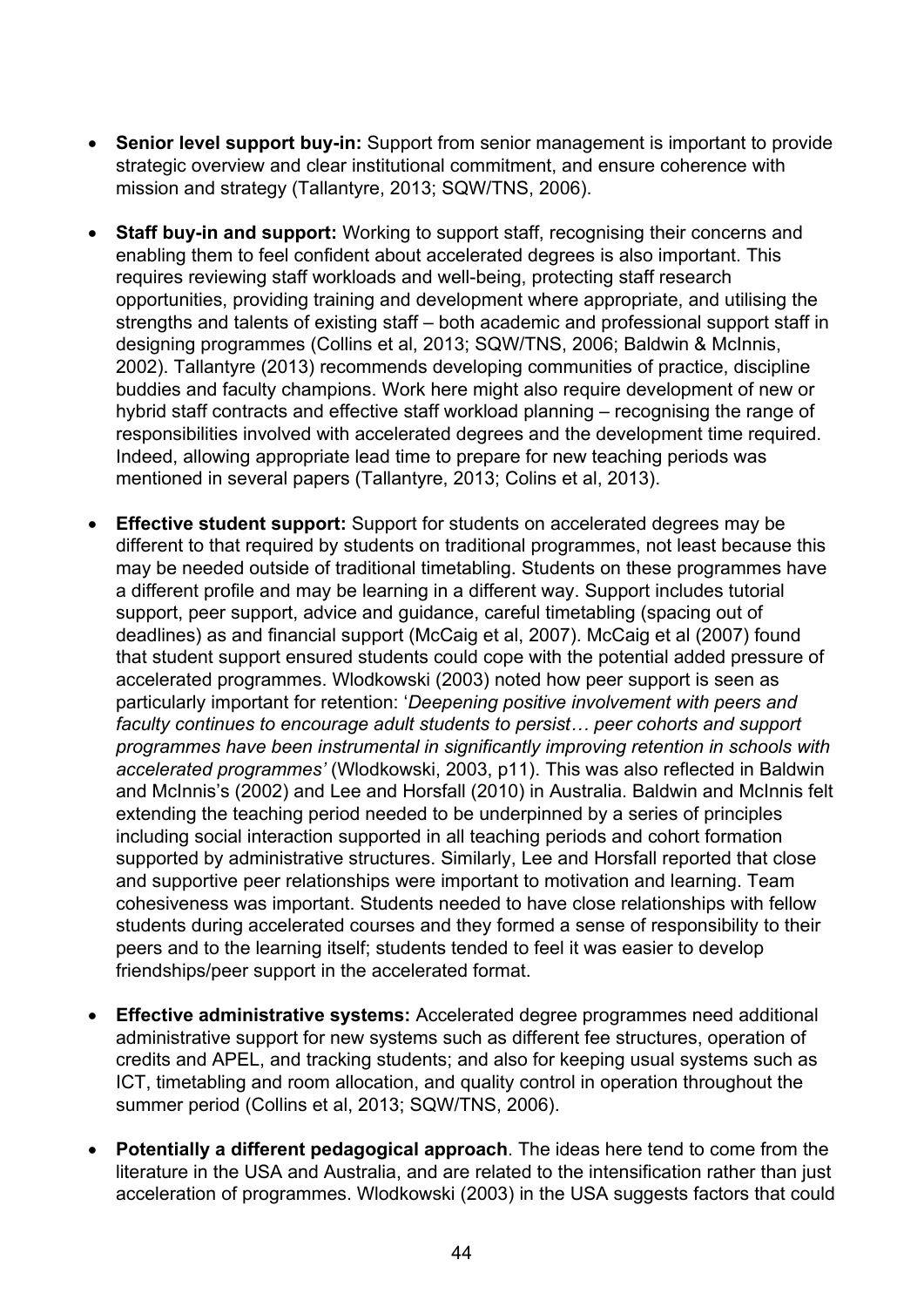be considered in the design of effective accelerated programmes are: a) instructor enthusiasm and expertise; b) active learning; c) classroom interaction; d) good course organisation; e) student input; f) collegial classroom atmosphere; and g) a relaxed learning environment. Collins et al (2013) in their literature review also note ideas for restructuring content and processes to fit into reduced time frames. Suggestions included: involving enthusiastic, knowledgeable and experienced teachers; outcome based rather than content delivery approaches; engaging and creative active learning techniques; a focus on depth rather breadth of content; relaxed and comfortable classroom environment; and sufficient and timely feedback.

Another enabler noted by Tallantyre (2013) goes beyond the individual institution and relates to the **funding system**. Tallantyre notes how mainstream funding mechanisms need to incentivise flexible learning through the use of credit based funding rather than year based funding; and changes to student support mechanisms (such as extending eligibility to the student loan for tuition fees to part-time students) could help to break the hegemony of traditional study model. This is discussed further in the next chapter.

Tallantyre (2013) reporting on the HEA summit on flexible learning noted how all stakeholders including potential students need to be better informed about what flexible learning is, including accelerated degrees, and how it can be done well. This indicates a need to share and celebrate good practice. Indeed, a recommendation from the summit was that a guide for institutions setting out good practice principles and practical advice for developing flexible learning including accelerated learning was produced (Recommendation 7). Yet at present there appears to be little sharing of good practice across the sector, and indeed very little interest in this form of flexibility from large parts of the sector; and limited sharing of practice is also found in the USA despite the rapid expansion of accelerated programmes (Marques, 2012).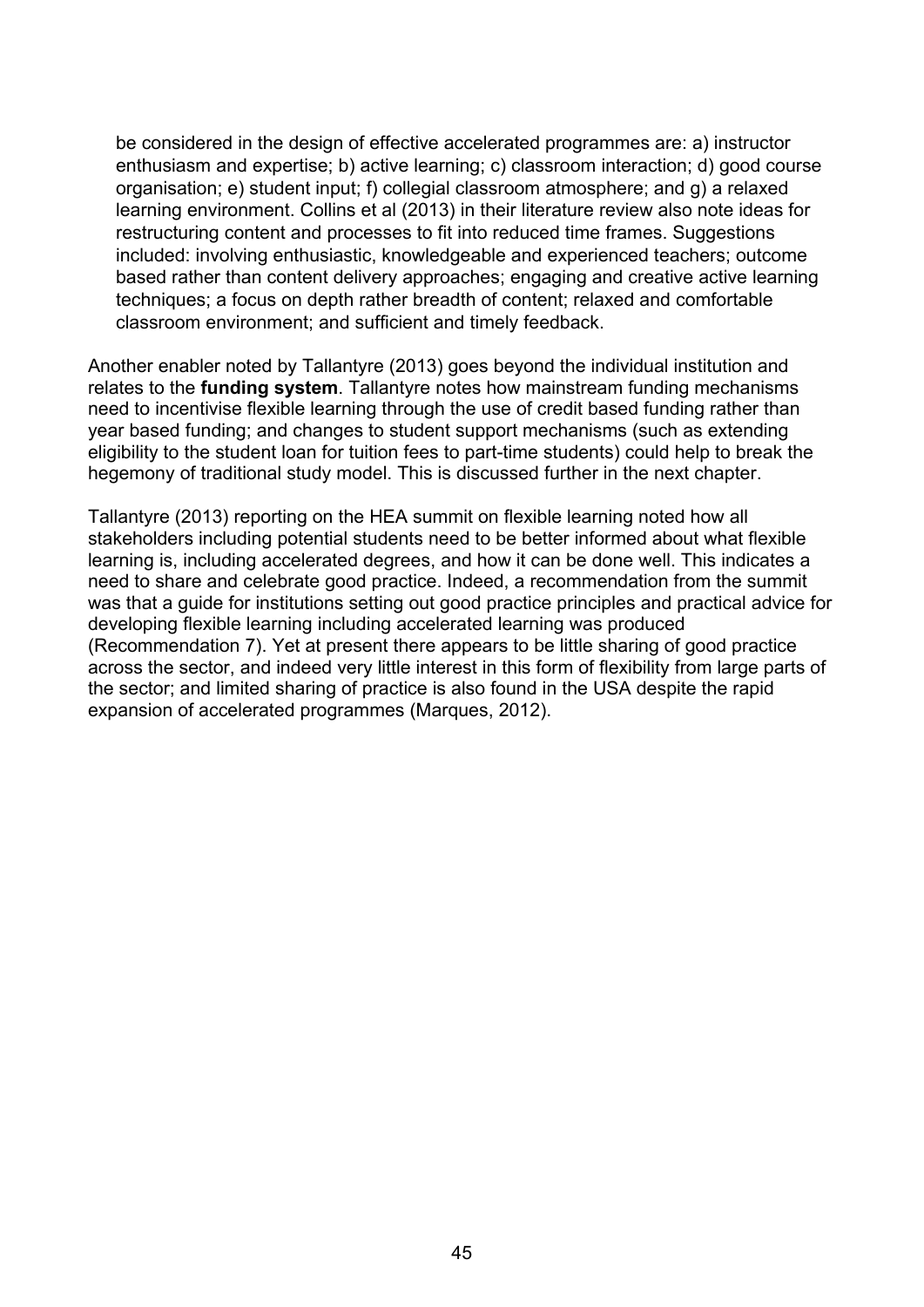# **Chapter 5: Barriers and challenges**

This chapter explores the concerns about accelerated degrees as a flexible and/or alternative study mode, factors inhibiting take-up, and the negative perceptions of accelerated degrees.

Much of the literature relating to accelerated degrees or flexible learning more broadly focuses on the concerns about alternatives to traditional study modes, and the perceived barriers and challenges for stakeholders in engaging with accelerated study; although some of this work then provides evidence to contradict negative perceptions. What is clear, however, is that there are numerous perceived barriers and these can be felt at sector/policy level, at institutional level, at student level and also by employers. For example, work by the HEA identified a number of barriers to flexible learning, including accelerated degrees, as: false perceptions of quality and of demand for flexible learning; concerns about 'brand; the apparent hegemony of full-time undergraduate study; lack of buy-in from wider sector and HEI senior management, and contradiction to institutional mission; clashing staff cultures and narrow employment contracts; and inflexible funding systems and unrealistic costing and pricing systems (Tallantyre, 2013). Another example is the UCU policy paper on two-year degrees written in 2010 which generally paints a negative picture *'that there are significant educational and employment-related problems with two-year 'fast-track' undergraduate degrees'.* This raises concerns about working conditions of staff, compatibility with the Bologna process, students' experiences and learning, the potential for really widening participation, the size of the market, and the financial viability for providers (UCU, 2010). These themes are explored below.

# **General concerns**

# **Quality**

The literature indicates that concerns around quality of accelerated degrees relate to the potential for lower standards or looser quality assurance, lower quality of teaching and learning, and reduced quality of outputs/outcomes (see also below).

HEFCE note how there have been concerns expressed in the media that accelerated degrees would lead to a lower quality of outcomes (2011). The work of the HEA highlights the dangers to standards and quality of the (broader) flexibility agenda. Although generally positive about flexibility, the HEA research and commentary suggests that too much flexibility can lead to a lack of internal integrity and fragmentation, and could risk lowering standards and falling quality. This was also raised by Baldwin and McInnis (2002) in relation to acceleration and modularisation and the proliferation of short courses in Australia to allow students more choice, particularly in humanities and social sciences. This led to concerns about the fragmentation of the undergraduate curriculum, lack of coherence to learning experiences and a move away from planned sequential courses that build upon one another. The HEA go on to acknowledge concerns that increased flexibility could damage reputations and 'brand' for individual institutions, but also for UK HE, and so concerns about brand, image and fit with institutional mission could act as a barrier to flexible learning (Tallantyre, 2013; Barnett, 2014).

McCaig et al (2007) in their extensive review of accelerated degrees, which involved data analysis from accelerated programmes and interviews with HE staff, employers and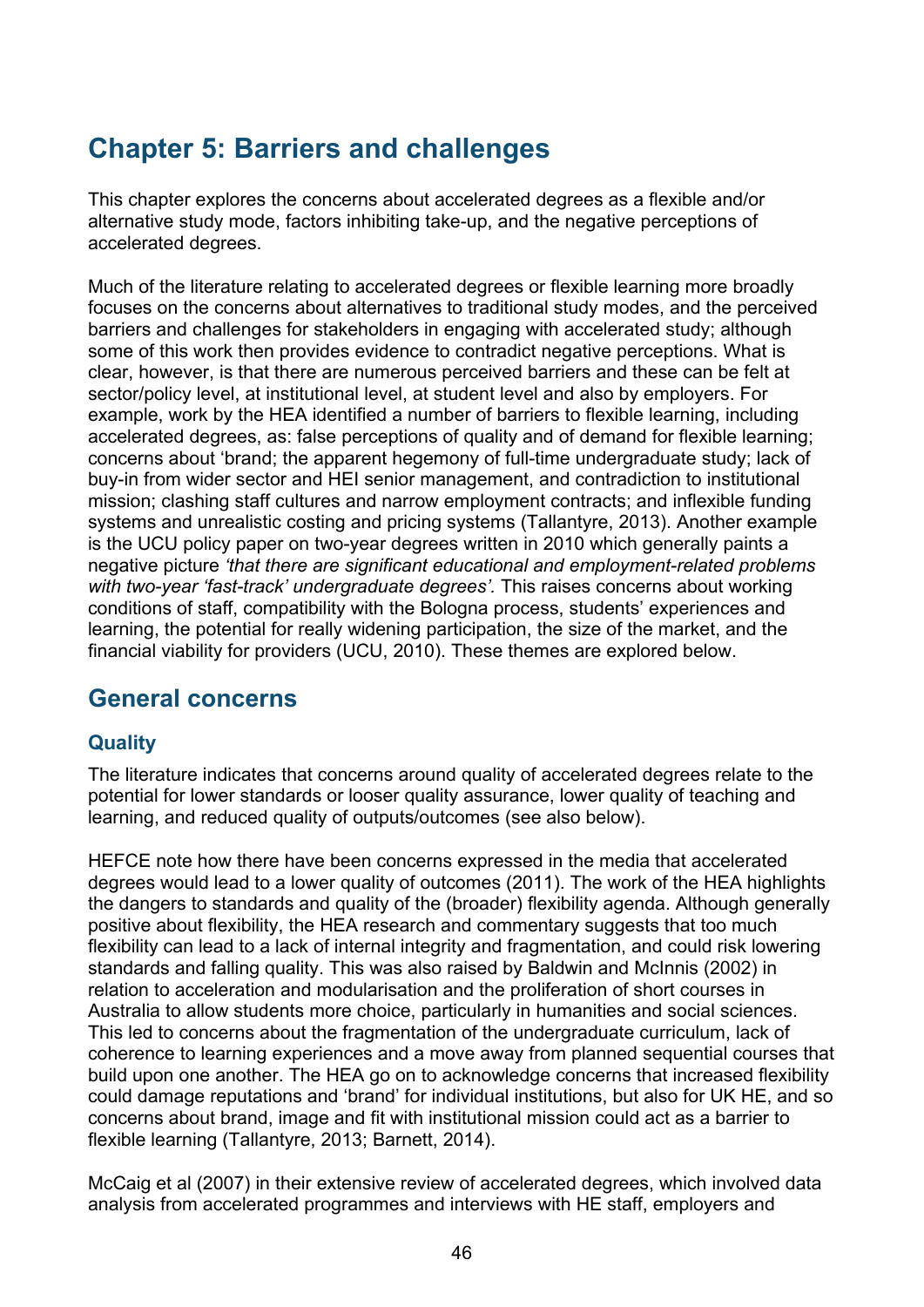professional bodies, also note that one of the major issues raised by accelerated degrees in the UK are concerns around quality, particularly standards, substance and rigour. They note how degrees that are part of the national accreditation framework are defined in terms of level of learning outcomes and number of estimated learning hours to achieve them. The concern then for accelerated degrees is how well the notional number of learning hours can be accommodated, and there are issues for assuring the quality of a programme that purports to achieve the same learning outcomes, but in a shorter period of time.

A literature review in the USA notes how accelerated learning (including intensive learning formats so moving beyond our perspective of acceleration) elicits an interesting dynamic, that students tend to love them, but that faculty have mixed feelings and are concerned about their validity. Faculty are worried about: lowering academic standards to meet time constraints; lack of clarity on how to structure these courses; the unsuitability of some topics for accelerated formats; narrower margin of error requiring regular monitoring of instruction and outcomes; and screening of suitable students prior to enrolment (Marques, 2012).

Wlodkowski (2003) also writing about accelerated (and potentially intensive) learning in the USA noted how critics question how well instructors can cover the appropriate amount of content in a shortened period of time, and that courses can be too compressed to produce consistent educational value – these critics have referred to universities using accelerated formats as 'McEducation'. He identifies four barometers of quality that can be applied to accelerated learning, which indicate the importance of collecting outcomes data and feedback from participants (students and staff):

- Accreditation whether learning is accredited by official accrediting bodies and meets acceptable academic standards;
- Learning whether learning is achieved;
- Student attitudes whether students have positive attitudes to their programmes, and report satisfaction; and
- Alumni attitudes their hindsight viewpoints on the value of their studies for employment.

Interestingly a study by Collins et al (2013) of pre-service teachers in the University of Canberra on accelerated programmes, found that these students had high expectations and were aware of the study requirements and expectations from academic staff and were willing to overload their study to complete sooner, but in turn expected that standards may be softened in assessments to compensate.

However, perceptions of lower quality or standards appear to have been unfounded. Wlodkowski (2003) found initial evidence against each of his four barometers that accelerated programmes perform well, but acknowledges this could relate to the characteristics of the students that self-select onto these programmes. HEFCE (2011) note how accelerated degrees are subject to the same quality assurance processes as other provision, including the audit of the management of academic standards and the quality of learning opportunities. Similarly, research undertaken by McCaig and colleagues (2007)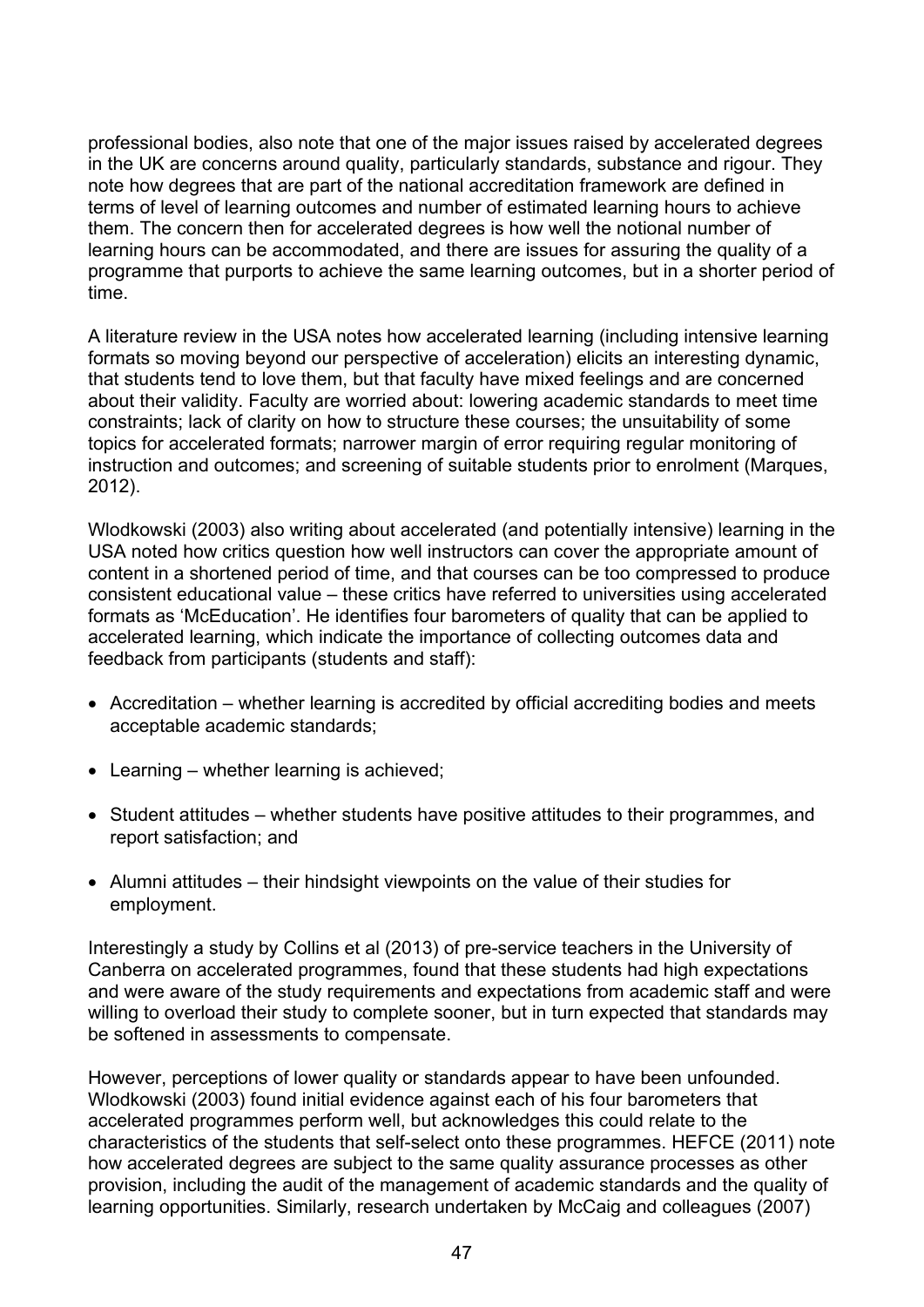found no significant concerns about quality and standards among the stakeholders they consulted, as they felt assured that accelerated degree programmes have the same validation processes as standard degrees. The researchers gathered views on quality and validation from professional bodies, sector skills councils and graduate recruiter representatives thus covering a range of professions. They found that in general these organisations supported the principle of acceleration as long as standards were not compromised, recognised there was a demand for accelerated learning (the exception was the Institute of Physics which did not countenance fast-track degrees), and recognised accelerated programmes as part of their accreditation qualifying process, thus did not feel that quality assurance was an issue (see also Barriers for Students). HEFCE (2011) also report findings from the Flexible Learning Pathfinder pilots and the AIRS pilot and conclude there is no evidence of lower quality outcomes from accelerated degrees.

## **Bologna process**

Another issue of interest for policy and across the sector is a consideration of how accelerated degrees fit into the Bologna process and into the European qualifications framework, and whether these programmes are perceived to differ from the shorter diploma level (or short cycle) courses.

Short or short-cycle programmes, defined as less than three years, have been the subject of discussion since the beginning of the Bologna Process (European Commission/EACEA/Eurydice, 2015). This process was launched in 1999, and is currently implemented in 48 states, including the UK. In general, the Bologna Process sought to introduce a more comparable, compatible and coherent system for European HE, including academic degrees that are easily recognisable and comparable; easier recognition of qualifications and periods of study; Europe-wide co-operation to strengthen HE-related quality assurance; and to promote the mobility of students, teachers and researchers across Europe (European Commission, 2015a). One of its major changes and best-known outcomes was the introduction of the three-cycle degree system (Bachelor's/Master's/Doctorate), adopted by all HEIs across the EU since 2010; plus the introduction of the credit system, the European Credit Transfer System (ECTS), to promote student mobility and/or lifelong learning. These cycles are defined by the Qualifications Framework and credit system, and the First Cycle typically involves 180– 240 ECTS credits, and comprises a minimum of three years study for a Bachelor's degree. This first cycle represented a major change for some countries, such as Germany and Italy whose HE system has traditionally involved lengthier degrees designed to prepare students for academic work or very specific professions. For such countries complying with the new degree structure resulted in shorter, compressed Bachelor's degrees involving either simply making the programme shorter or compressing the same amount of learning into a tighter timeframe (EUA, 2010; Enders et al, 2011; Curaj et al, 2012; Dunkel, 2009; JISC Info NET, 2007).This has led to concerns about: curricula becoming more rigid and compressed with less space for creativity and innovation (EUA, 2010); employability, with concern over their academic content and adequacy, as well as their ability to actually equip students with the skills and knowledge required by the labour market; and greater stress and less flexibility for students with work and family obligations (ACUP, 2015). Acceptance by all of the shorter Bachelor's degree has been problematic (EUA, 2010; ACUP, 2015).

The Bologna Process's first-cycle of HE can also include short-cycle qualifications that comprise less than 180 credits – typically 120 credits – and lead to a degree recognised at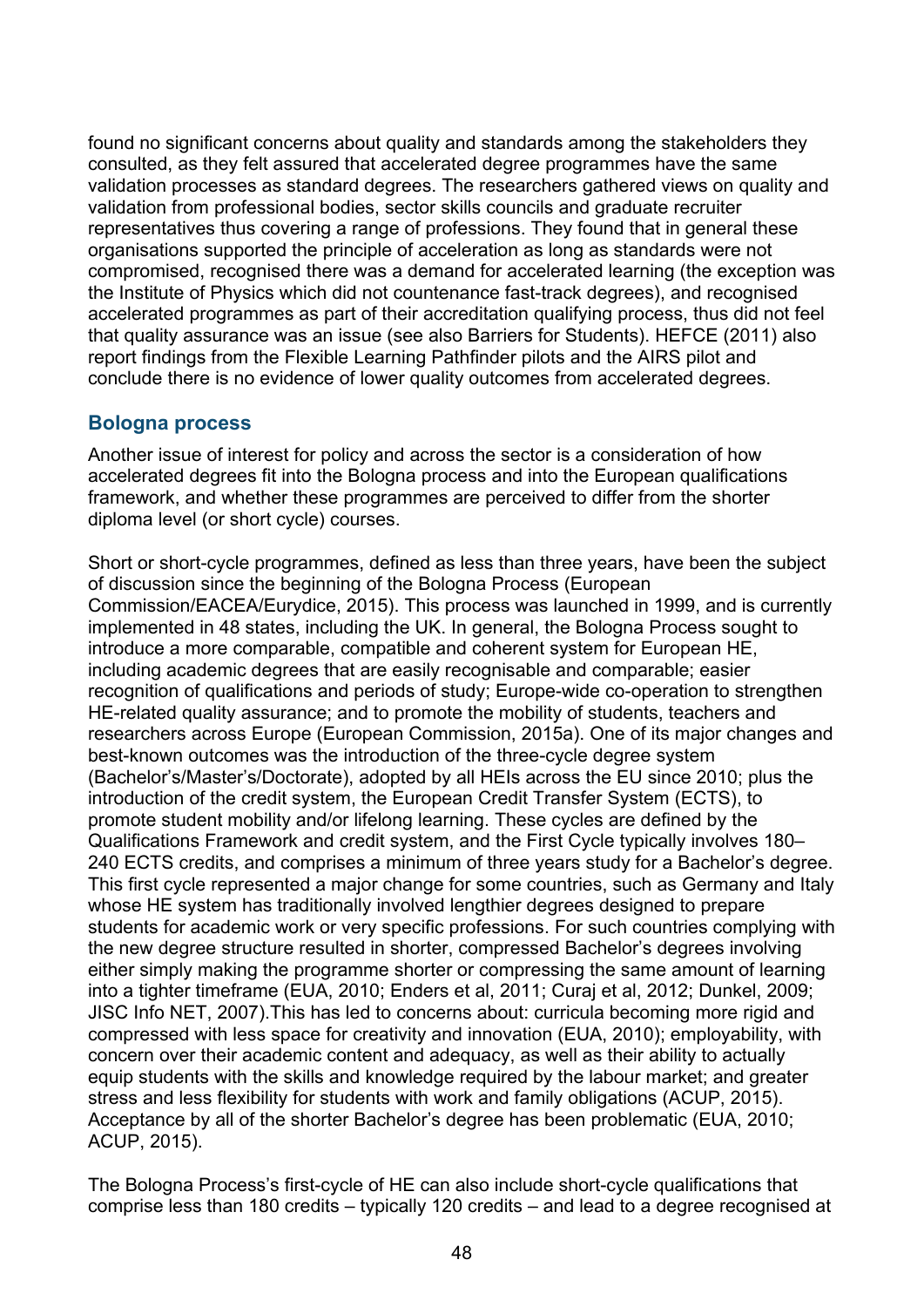a lower level than a Bachelor's degree (e.g. Foundation Degree); although this can be 'topped up' to a full degree with additional study. These short cycle programmes are, in the main, regarded as providing intermediate qualifications, but have increased in popularity since 2003. They are seen as a way to: provide flexible pathways into and within HE, improve efficiency of public finances, and improve student retention and completion rates (Kirsch et al, 2011; Slantcheva-Durst, 2015; QAA, 2014; European Commission/EACEA/ Eurydice, 2014; European Commission/EACEA/Eurydice, 2015; European Commission, 2015b; ACUP, 2015). In general, most countries still express the workload related to the short-cycle HE in years and recognise that this typically involves two-year full-time study. There is a great deal of variation in short-cycle qualifications and they are situated differently in national education systems and qualifications frameworks which gives rise to comparability and equivalence issues.

Given the concerns around compression of Bachelor's degrees to three years and the proliferation of two-year short-cycle sub-degree programmes in Europe, accelerated first cycle degrees taking two years could conceivably be challenging, and commentators have noted that it is not clear how these are Bologna compliant (Sweeny, 2010).

This issue is echoed in the UK literature relating to the Flexible Learning Pathfinder pilots, as these took place within the Bologna Process timeframe. McCaig et al (2007) in their review of accelerated degrees also noted how the UK standard three-year programme is already considered short in the European context, as the norm in many European countries has been for four-year undergraduate programmes. Thus accelerated programmes in an even shorter time span may raise concerns and issues around acceptability of the qualification (also noted by Sims and Woodrow, 1996, in their evaluation of the earlier AIRS initiative). Davies et al (2009) also note the concerns related to the Bologna process, that fast-track degrees may appear to be out of line with the wider context for Higher Education. Outram (2011) in his final evaluation of the HEFCE funded Flexible Learning Pathfinder projects noted the concerns about the status of accelerated programmes in relation to harmonisation of provision across Europe. Also the University and College Union (UCU) policy paper on accelerated degrees notes that *'significant expansion of two-year honours degrees is also likely to be incompatible with the UK's commitments under the Bologna Process'* (UCU, 2010). HEFCE (2011) also notes the Bologna Process defines first cycle (Bachelor's) degrees as lasting for three years and this has often been cited by institutions as a barrier to the uptake of accelerated degrees by students. They note that institutions are concerned that prospective students may worry about the acceptability of accelerated degrees to European institutions and employers, and that they could be viewed as 'lightweight', given that some countries have significantly reduced the length of first degrees to comply with the Bologna norm.

However, McCaig at el (2007) argue that fast-track degrees do not contravene the principles of the Bologna Declaration and instead that they support the Bologna process objectives of a common system for credit rating of courses for lifelong learning by emphasising hours of learning rather than time period over which these hours are accumulated. More specifically, accelerated degrees (at least within the Flexible Learning Pathfinders pilots) actively deliver on action line 3 (establishment of a system of credits), 4 (promotion of mobility) and 7 (focus on lifelong learning and social cohesion and equal opportunities) – particularly as most are dependent on a system of transferable credit. Also HEFCE note how there were only a few instances in the early days of the Flexible Learning Pathfinders of European students not taking up places on accelerated degrees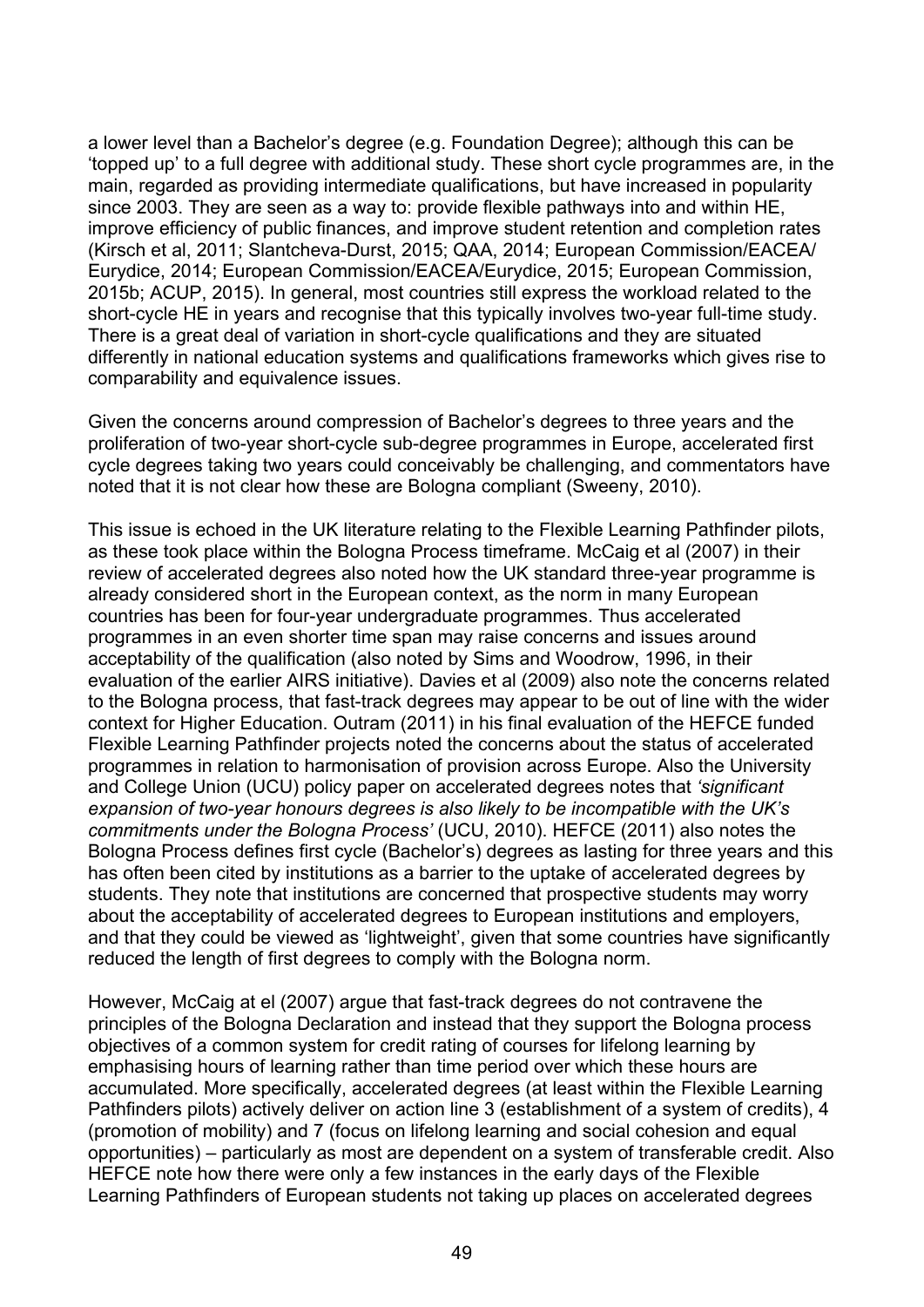because of the worry about recognition, and as the programmes bedded in there were significant numbers of EU and overseas students on many of the pathfinders' accelerated programmes (HEFCE, 2011). Outram (2011) concluded that action is needed to demonstrate that accelerated degrees do not contradict the Bologna Process expectations and do deliver the same outcomes and achievements for students as traditional degrees, which would counter concerns about the acceptability of accelerated degrees.

# **Barriers for institutions and staff**

Research on the accelerated degree initiatives (e.g. EAY, AIRS and Flexible Learning Pathfinder pilots) highlights the practical and logistical challenges for institutions with running accelerated degree courses in the UK and in operating across the summer. These issues are often echoed in the wider literature from the USA and Australia where accelerated courses and programmes are common. This notes how accelerated programmes can present challenges as they can upset the status quo, redefine academic structures including the number of instruction hours, and the need for faculty tenure; and how they tend to suffer from substandard treatment in academe (Marques, 2012).

The key areas of challenge for institutions are centred on: finance (a particular issue in the UK); staff and resourcing; institutional processes and administration; and size of the market.

# **Costs**

Costs and financial sustainability of flexible study and accelerated degrees in particular are a common theme in the literature as a barrier; and, despite some research indicating that acceleration could potentially produce cost savings for institutions (SQW/TNS, 2006; Serdyukov, 2008; Collins et al, 2013; John Denham, 2014 see above; Foster et al, 2011), the majority of those researching or commenting on accelerated degrees assert that they are more costly to deliver than traditional programmes. This is particularly problematic in the UK context where, at least currently, fees for undergraduate programmes are capped per year – they are not linked to credits accumulated or to delivery of the whole course. However, it should be noted that much of the research which identifies cost as an issue was undertaken before the increase in full-time fees which from September 2012 can rise to a maximum of £9,000 per year. Thus the problem with costs appears to be two-fold: firstly, accelerated degrees are considered to be more costly to deliver; and secondly, the funding system for HE in England is felt to restrain the ability of institutions to recoup these additional costs.

## **Too costly to develop and deliver?**

Cost was a critical factor noted in the final evaluation report of the Flexible Learning Pathfinder pilots (Outram, 2011) and work by Foster et al (2011); and accelerated programmes (under the funding system in operation at that time) were perceived as uneconomical to develop and run. Indeed, HEFCE (2011) noted how all of the Flexible Learning Pathfinder pilot institutions cited cost as the main disincentive for offering accelerated degrees. Similarly, the earlier EAY experiment found with they were more costly to deliver (HEFCE, 1999); and the SQW/TNS report (2006) on demand for flexible HE identified the higher institutional costs associated with student support and IT systems as a barrier to flexibility including accelerated degrees.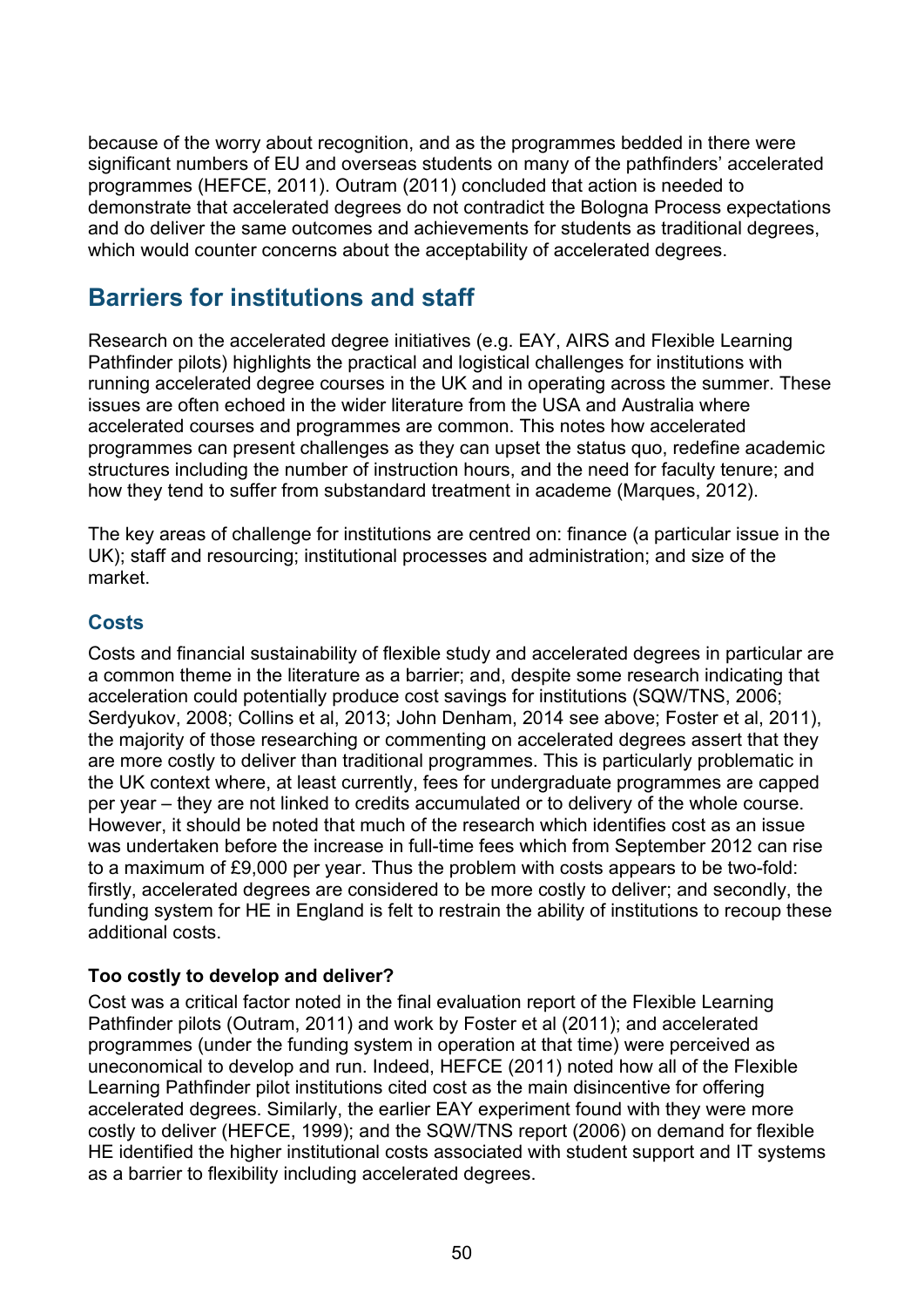HEFCE felt there was insufficient evidence on the actual costs of accelerated degrees – the start-up costs and the running costs, so they commissioned additional research. This study (Foster et al, 2011) used quantitative data from the Flexible Learning Pathfinder pilots to establish the actual cost for three-year programmes and estimate relative additional costs for delivering two-year programmes; along with qualitative feedback on impacts on course costs and scenario modelling. It conceived accelerated programmes as having three phases: a) planning and development (policy and principles, structure and design and market research); b) investment for maintenance (marketing and promotion, administration, estates and facilities, student support); and c) delivery and operations (academic activities, institutional administration such as timetabling, estates and facilities and student support). They found that accelerated two-year degrees resulted in cost pressures mainly due to the additional third semester delivery costs, and indeed that the delivery and operations phase was the most significant area overall in terms of cost impact. Whereas cost pressures on indirect costs such as estates, IT, library and central services were seen as marginal. They calculated that although large-scale adoption of accelerated degrees could present cost savings to institutions (of up to 26 per cent due to absorption of indirect costs and increased throughput of students), it would require a change in institutional procedures, processes and perceptions – all of which are currently aligned with the three-year model. They also found the strongly held views that accelerated degrees were not cost effective. They concluded:

*'there is some evidence that a growth in two-year accelerated honours degrees would generate potentially significant one-off costs to re-engineer administrative systems and processes to make them fit for purpose. Indeed the proposal that teaching should continue for the twelve-week summer period was strongly rejected as unsustainable and is a longterm potential major cost impact on academic contact time' (p31)*

## **A problem of the funding system?**

However, it is the funding system that is felt to dampen institutions' enthusiasm for accelerated degrees and damage the financial sustainability of existing accelerated programmes. Also, it is asserted that accelerated degree initiatives would not have been possible without seed funding from HEFCE, and from the goodwill of staff (academic and administrative), both of which were unsustainable (HEFCE, 2011; Foster et al, 2011). The Flexible Learning Pathfinder pilot institutions received a minimum grant of £250,000 each which represented approximately 25 per cent of their core funding allocation for the year (HEFCE, 2011)

Tallantyre (2013) reporting on the HEA summit exploring flexible learning notes how the general funding for teaching can inhibit flexibility and that funding for undergraduate study needs rethinking and that it should not be time based, but instead should be credit based. She also noted that another barrier to flexible learning is unrealistic costing and pricing systems. The SQW/TNS (2006) report also felt that the funding environment did not support the additional costs involved in flexible learning. Davies et al (2009) exploring the viability of accelerated degrees in the UK at the end of the 2000's felt the policy push to accelerated learning expected there to be a long term viable basis for such programmes, but there had been no real detailed financial analysis (e.g. actual revenues and costs of operating fast-track programmes) to make such judgements. The Flexible Learning Pathfinder pilots had suggested the funding regime in place provided insufficient incentives for HEIs, despite a 25 per cent subsidy from HEFCE. The authors concluded that with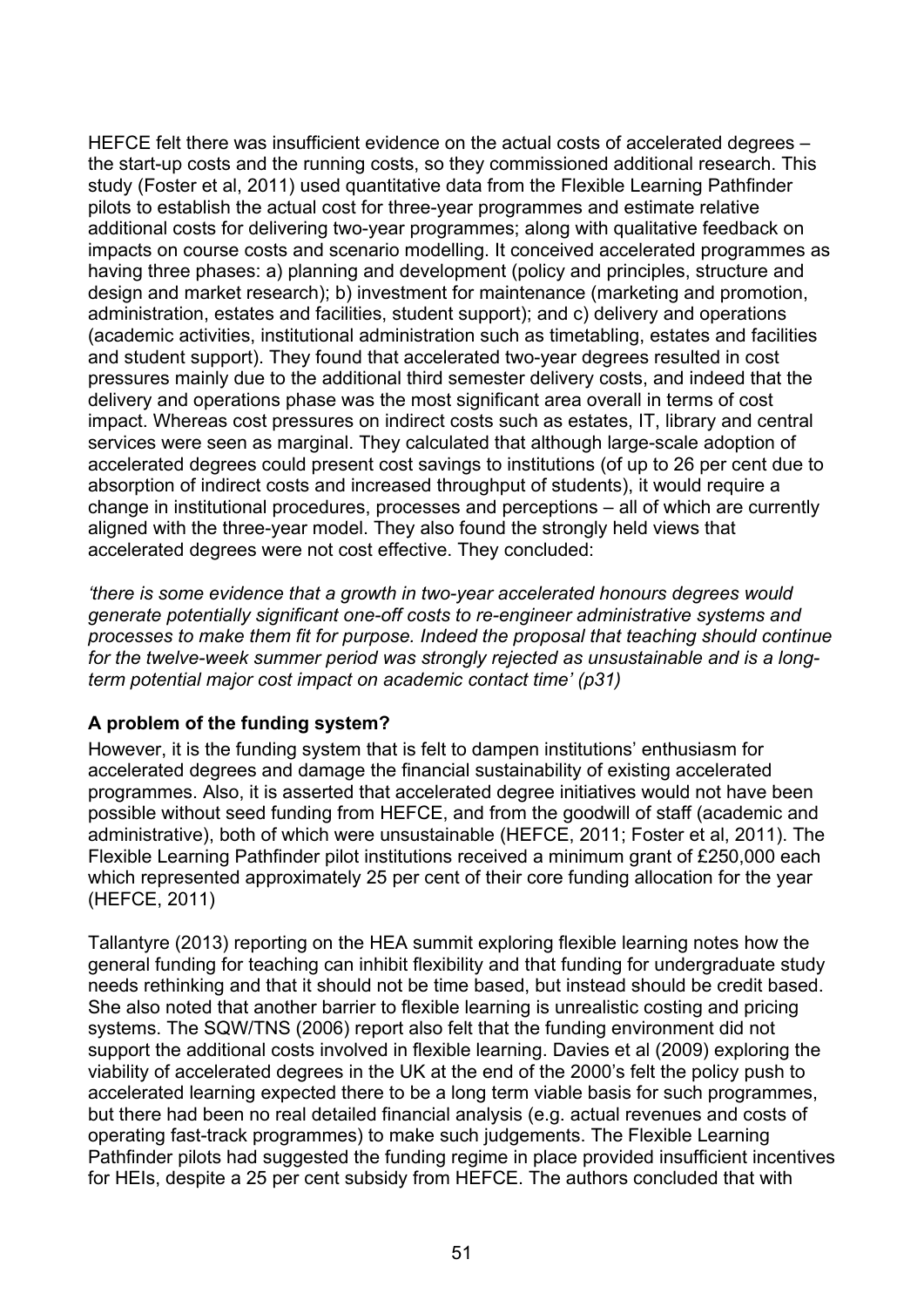caps on student recruitment in England which were in place at the time of their study, it would not be financially viable for a university to offer fast-track places.

*'Senior members of staff in each of the institutions participating in this study expressed deep concerns about the implications of the current funding model for sustaining the financial viability of Fast-Track degrees. It is a fairly straightforward matter to read the current distribution of net financial benefits of Fast-Track degrees as unbalanced. Students are financially much better off… in the longer-term, there is a benefit for government finances because the government contribution to the cost of a degree is reduced by one sixth... in the meantime the net benefit for HEIs depends heavily on: (1) whether students recruited on a Fast-Track degree would otherwise have enrolled on a three year degree; and (2) the number of students they attract to each Fast-Track degree' (p40)*

HEFCE (2011) too noted how the Flexible Learning Pathfinder pilot institutions felt their courses would not be financially viable without the start-up funding from HEFCE's Strategic Development Fund, but that this was still not enough, and that some expressed concern about the sustainability of the provision when their development funding came to an end:

*'The general view of the pilot institutions seems to be that this [the grant] is inadequate, and that it would be more appropriate for accelerated degrees to receive three years' worth of standard HEFCE funding over two years (in effect, a premium of 50 per cent)' (HEFCE, 2011)*

Foster et al (2011) in their research into the costs of accelerated degrees concluded that the three-year model appears to underpin the operations of some higher education institutions, and that this is reinforced by the funding provided by HEFCE: *'There was, however, a clear view from some institutions that the perceived nature of the funding provision tended to make institutions risk-averse'*. Although they felt some of these issues would be less relevant in the future when funding could come primarily from student fees (Foster et al, 2011).

The wider HE sector stakeholders were also concerned about costs and the impact of the funding system. UCU in their policy statement on accelerated degrees (written in response to the Government's Higher Ambitions paper) note *'we are sceptical about the financial viability of the current two-year degree programmes. Recent initiatives (for example, the HEFCE 'flexible learning pathfinders') are dependent upon additional public funding'* (UCU, 2010). Whereas Million+ and the NUS noted:

*'That the current full-time and part-time fee regulations prevent universities from charging fees on a pro-rata basis will act as a barrier to the promotion of flexible learning opportunities that would benefit students including in respect of accelerated degrees. If the Government and Funding Council offered a more flexible funding package to institutions in England, the quid pro quo is likely to be that institutions would offer more flexible learning opportunities to students*. (Million+/NUS, 2012, p40)

The difficulties presented by the funding system have also been recognised by government. The HE white paper in the mid-2000s (The Future of Higher Education, DfES, 2003) recognised that funding patterns did not support compressed two-year degrees. John Denham speaking at the Royal Society of Arts in 2014 on the cost of higher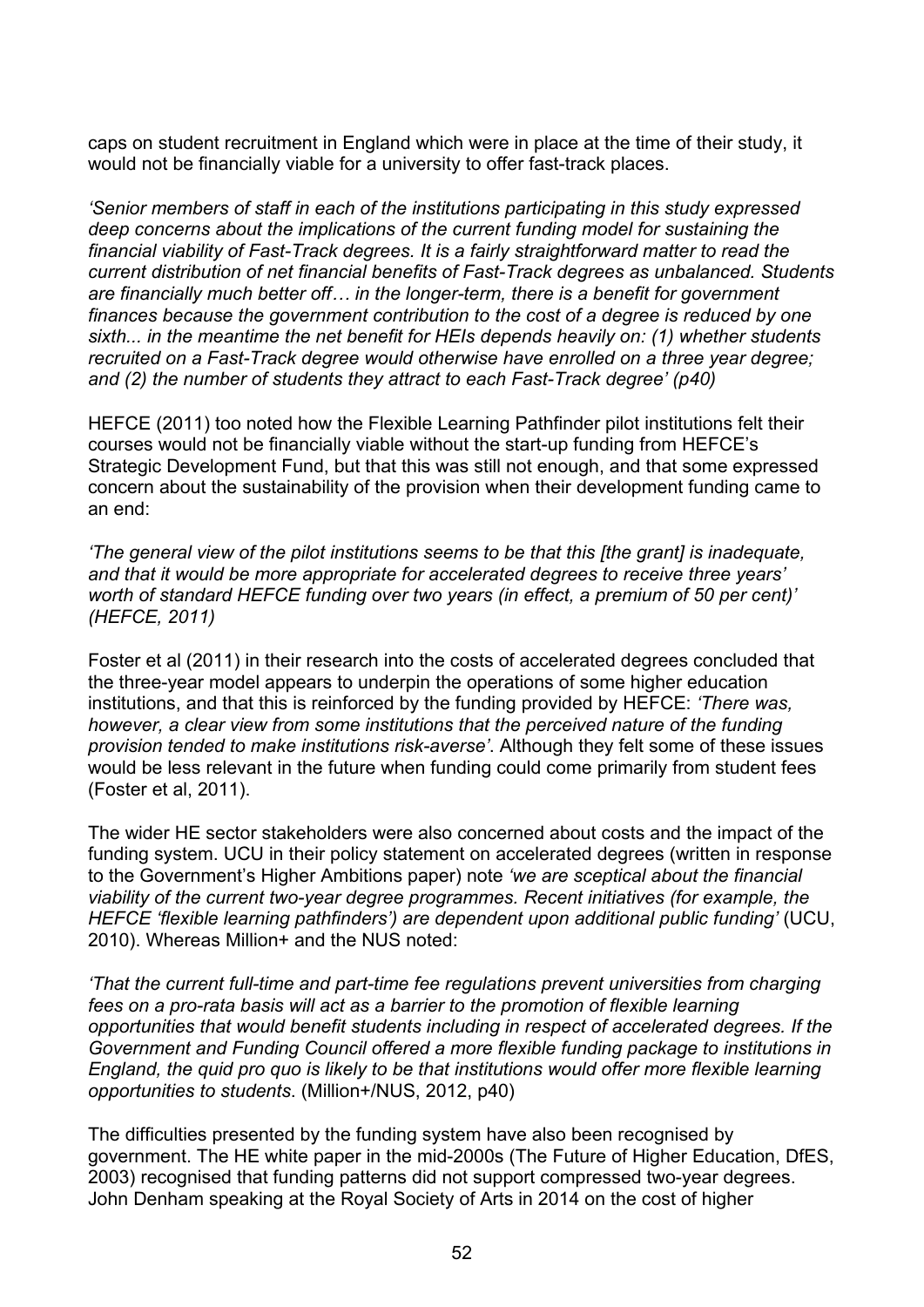education, talked about how the 'current financial rules' make it hard for public universities to offer two-year degrees even though there could be an untapped market.

#### **Ideas to overcome cost barriers**

Some of the literature does present ideas to overcome cost concerns and these tend to involve: charging additional fees and/or changing the basis for fee charges, gaining additional central funding support, allowing institutions to recruit without limits on student numbers, and looking for cost efficiencies within institutions.

The SQW/TNS report (2006) felt accelerated degrees could only be financially feasible for institutions if annual fees were raised significantly. Similarly, Outram (2011), writing about the Flexible Learning Pathfinder pilots, suggested that enabling institutions to charge fees according to credits rather than by year could help encourage institutions to develop accelerated programmes (also noted in Foster et al, 2011). However, he acknowledged that an increase in fees alone (which were later introduced in 2012/13) was not felt sufficient to create sustainable flexible learning provision. Davies et al (2009) felt that financial viability would be improved if: caps on student recruitment were removed, at least for accelerated courses (which is now the case in England<sup>[10](#page-52-0)</sup>); and universities could charge higher maximum fees for accelerated programmes than for traditional programmes. They noted how charging higher fees would reflect the fact that the financial benefits to accelerated degrees accrue mostly for students rather than institutions, however, students would need to be willing to pay extra for accelerated degrees so they perhaps should be advocated as a premier route. Also, financial viability and attraction for institutions would still depend on institutions' abilities to attract new students rather than those substituting traditional study for accelerated study. Foster et al (2011) suggested that assistance with development costs – the cost of realigning processes and systems, to make them more appropriate for accelerated honours degrees and other forms of flexible learning – could encourage some institutions to reconsider their negative position on the cost effectiveness of accelerated degrees (targeted funding as a way to encourage more diverse provision was also note by HEFCE, 2011). However, financial viability would depend on institutions' abilities to increase numbers so they could deliver more with the same level of resource.

Outram (2011) also suggest sharing the delivery of modules across schools, faculties or partner institutions (which appears rare) or sharing across programmes (more common) to help to achieve economies of scale and share the expense of their creation; but acknowledges that this would require some element of cultural and institutional change (a shift to holistic, whole-campus approach to delivering flexible learning and a shift in values).

# **Staff attitudes, contracts and workload**

 $\overline{a}$ 

Another often mentioned barrier for institutional involvement in accelerated degrees are staff concerns. The challenges tend to relate to resourcing teaching activity during an additional summer term, and can be grouped into the following inter-related areas: a) lack of time for staff to undertake wider activities; b) increased workflow and work pressures; c)

<span id="page-52-0"></span> $10$  There is still a control on student numbers in Scotland for fully-funded places for Scottish domiciled and EU students, and in certain subject areas (medicine and dentistry, nursing, midwifery and teaching). In Wales and Northern Ireland, funding for subsidised tuition fee costs is limited which can impact on numbers of places for home-domiciled students.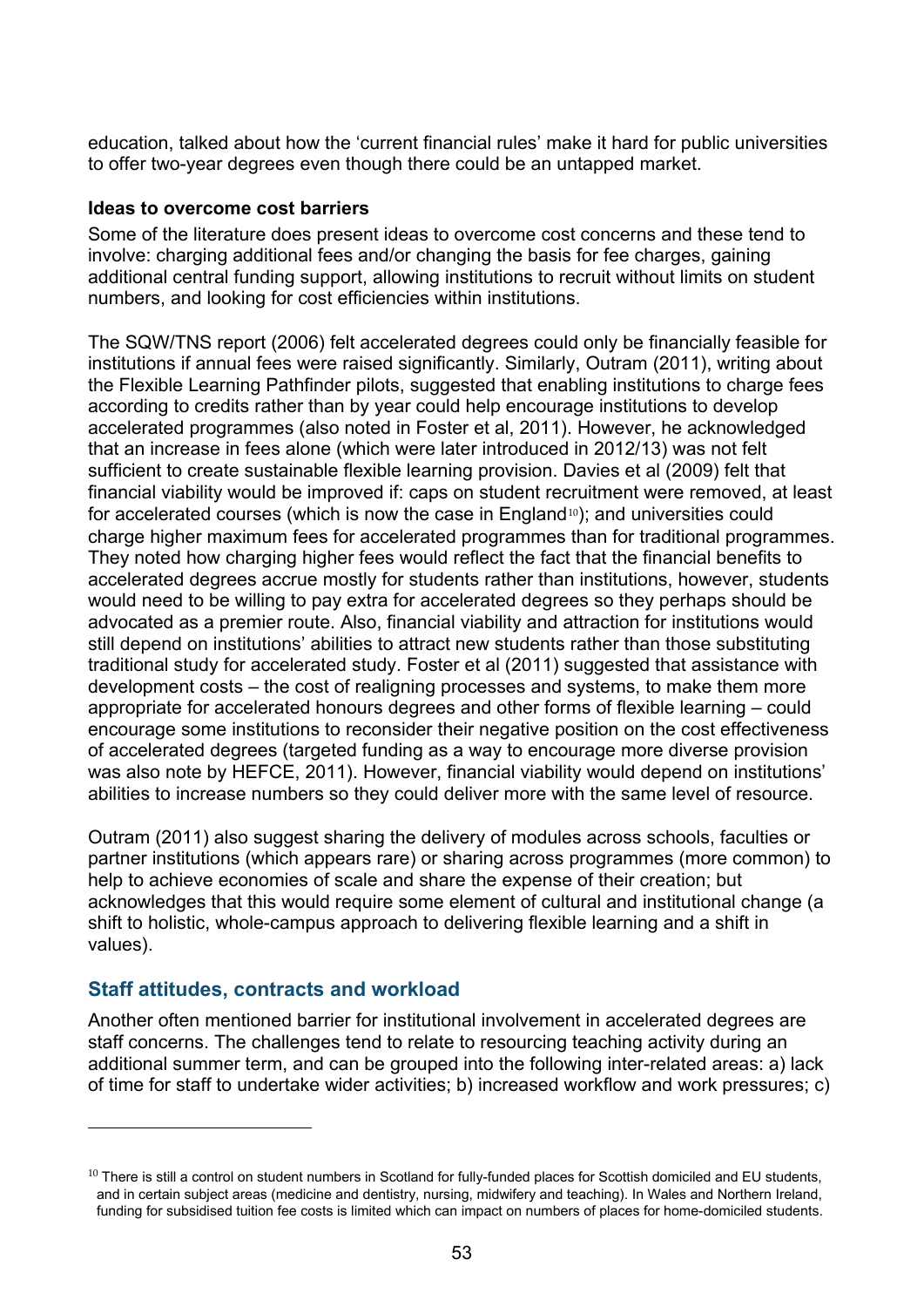lack of staff; d) narrow employment contracts and entrenched working patterns, creating restrictions; and e) generally negative attitudes.

Fallows and Symon (1999) in their evaluation of EAY pilots concluded:

*'the three-year experiment has highlighted the fact that a significant proportion of the academic staff have fears that the extension of teaching into the summer months will impose unacceptable workload burdens. It is widely believed that this will lead to a diminution of time available for research, publication and general academic updating. Any shift to year-round teaching will require a significant culture change amongst the academic staff that will only be achieved through careful human relations (p22).* 

Fallows and Symon (1999) found that the staff actually involved in EAY pilot did not experience any difficulties with reduced time to deliver content or undertake student assessment, but did find research and scholarly activity suffered owing to the loss of the summer break for teaching and so were concerned that any extension to the EAY pilot would increase workloads. This was also noted by HEFCE in their report on the EAY pilot (HEFCE, 1999). Similarly, Baldwin and McInnis (2002) commenting on the AIRS programmes reported how these encountered staff reluctance and apprehension. Staff were concerned that such programmes would lead to cuts in funding and a division in the sector with non-research universities being the sole providers of the two-year track

The loss of research time was noted by Baldwin and McInnis (2002) as a challenge for year-round teaching in the USA and Australia. This was also recently echoed in a policy statement by the UCU:

*'Additional teaching requirements in the summer are likely to have a detrimental impact on staff workloads. For the majority of academics, postgraduate teaching and supervision, updating courses and reading lists for the next academic year, and dealing with relentless bureaucracy. Recent studies by UCU of occupational stress in HE have consistently shown workloads of 50 plus hours a week for full-time academic staff' (UCU, 2010)*

Davies et al (2009) in their largely positive report, also note how demands on teaching staff can act as a limiting factor for the expansion of accelerated degrees. Similarly, McCaig and colleagues (2007) in their comprehensive review of accelerated degrees, noted how staffing issues, particularly relating to the availability and expertise of staff, could be problematic for institutions. This was something shared by the Flexible Learning Pathfinder pilot institutions. Difficulties identified here were: adapting staff levels quickly to allow for new developments, freeing staff up from other duties, and noting how staff may have training needs. They also noted how accelerated degrees could require culture change, notably: changes to staff working practices for year-long working, addressing entrenched working practices (not working weekends or during the summer period), and responding to worries about workflow. In one institution this led to the revision of the academic calendar to allow for weekend and block provision and summer working. Foster et al (2011) in their review of the costs of accelerated degrees acknowledged that delivery of these programmes often depended on the enthusiasm or goodwill of staff, who established 'workarounds' to enable the degrees to function; and that the administrative staff in academic schools and faculties also undertook a considerable amount of additional work; something that is not perhaps sustainable beyond the short-term.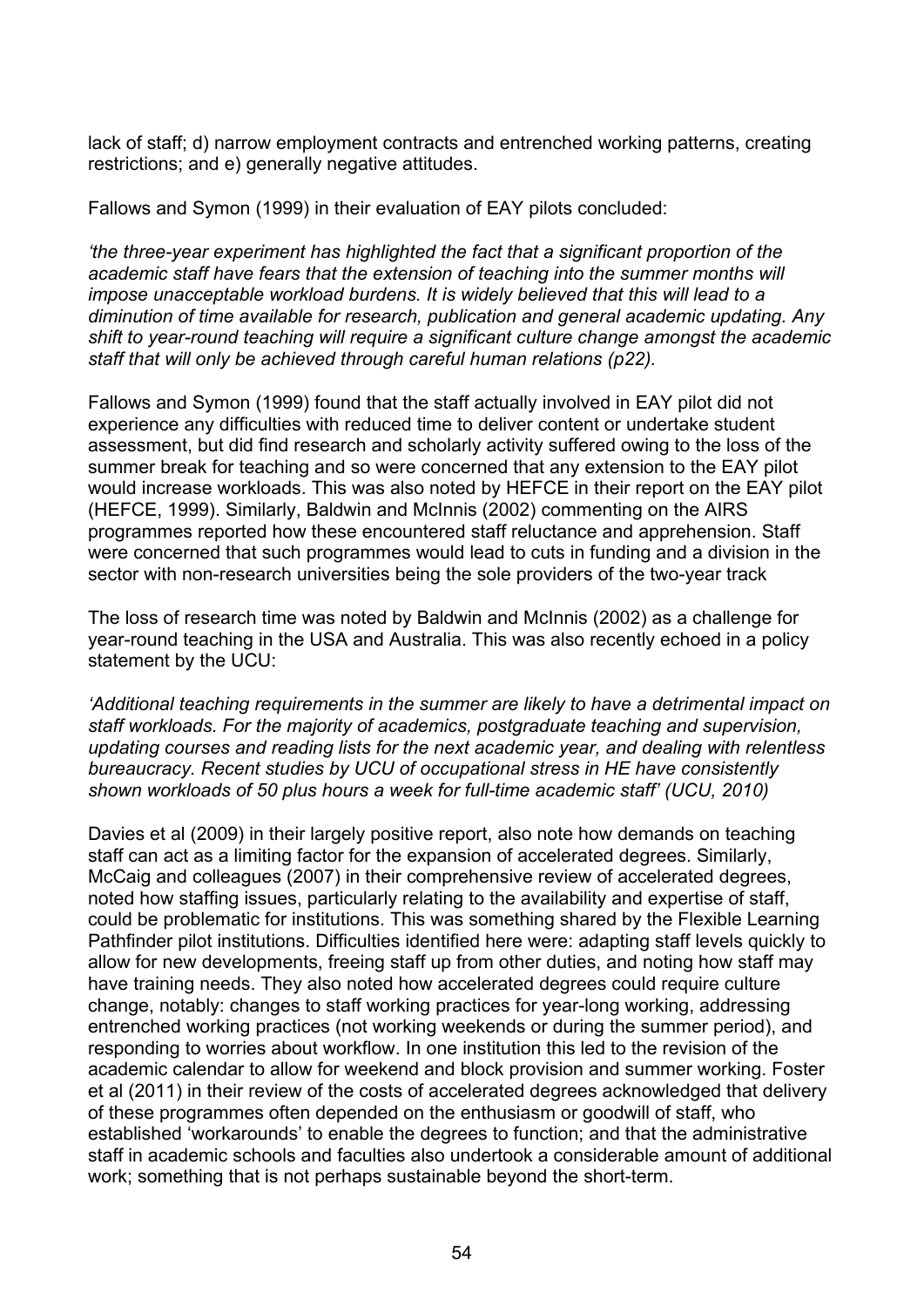Similarly, HEFCE reflect how in the early days of the Flexible Learning Pathfinder pilots, there were concerns about staffing, particularly in relation to staff contracts and working practices. However, they report that staff could be receptive to pedagogic change and changing working practices particularly if they are involved in the development of new approaches; and changing practices can also offer staff flexibility to take breaks for research outside of the traditional holiday time (HEFCE, 2011). Recent work by the HEA also highlights how staff structures and staff attitudes can be a barrier to flexible learning, particularly lack of buy-in from staff in HEIs, clashing staff cultures and narrow employment contracts (Tallantyre, 2013).

These concerns are also found in the wider literature, beyond the UK experience. Baldwin and McInnis (2002) writing in Australia, highlight challenges for extending the teaching year as: staff concerns about tight schedules, loss of quieter period for administration and maintenance, worries about loss of time for research/pursue own academic interests (especially for early and mid-career academics), and extra workloads. Although they note how this tends not to be an issue in the USA as this would count as additional/extra employment beyond their standard nine month contracts. They felt that these concerns could indirectly affect recruitment and potentially lead to a shift towards teaching only positions to staff the accelerated programmes (Baldwin & McInnis, 2002). Whereas Lee and Horsfall (2010), also in Australia, reported faculty concerns with an accelerated term that they had insufficient time to prepare courses, a process they noted would normally occur between semesters.

Johnson and Rose (2015), writing in the USA, undertook qualitative research with faculty members to gain their perspectives from working both in accelerated and traditional learning formats. They found staff felt lonely and isolated from the rest of the university community when teaching accelerated courses (working when campus offices were closed and/or when others were not working), and they felt out of sync with their colleagues and as if they neither belonged to the institution nor their department. The authors report a sense of loss and marginalisation, and lack of connection to the university; as well as collegial disapproval and little administrative support. However, they also reported how staff found teaching accelerated courses a rewarding experience that gave them new perspectives (and chance to reflect) on their work as teachers and on their material, leading them to place more emphasis on the students' role in the learning process. Wlodkowski's (2003) writing about accelerated learning in the USA also noted how accelerated programmes can rely on affiliate or adjunct faculty. While there appears to be little evidence on this type of practice in the UK, it has been raised by the UCU:

*'as a trade union we continue to have concerns about the employment consequences of 'fast-track' degrees, including the employment of casual staff to teach on 'third semesters'. (UCU, 2010)*

## **Adaptations to Institutional processes**

The adaptions required to institutional working practices and processes are also noted in the literature as a potential barrier for institutions to offering accelerated degrees, as they can incur costs, expend resources and challenge the status quo. Much of the feedback here comes from the Flexible Learning Pathfinder pilot activity and relates to discussions around the potential to expand provision.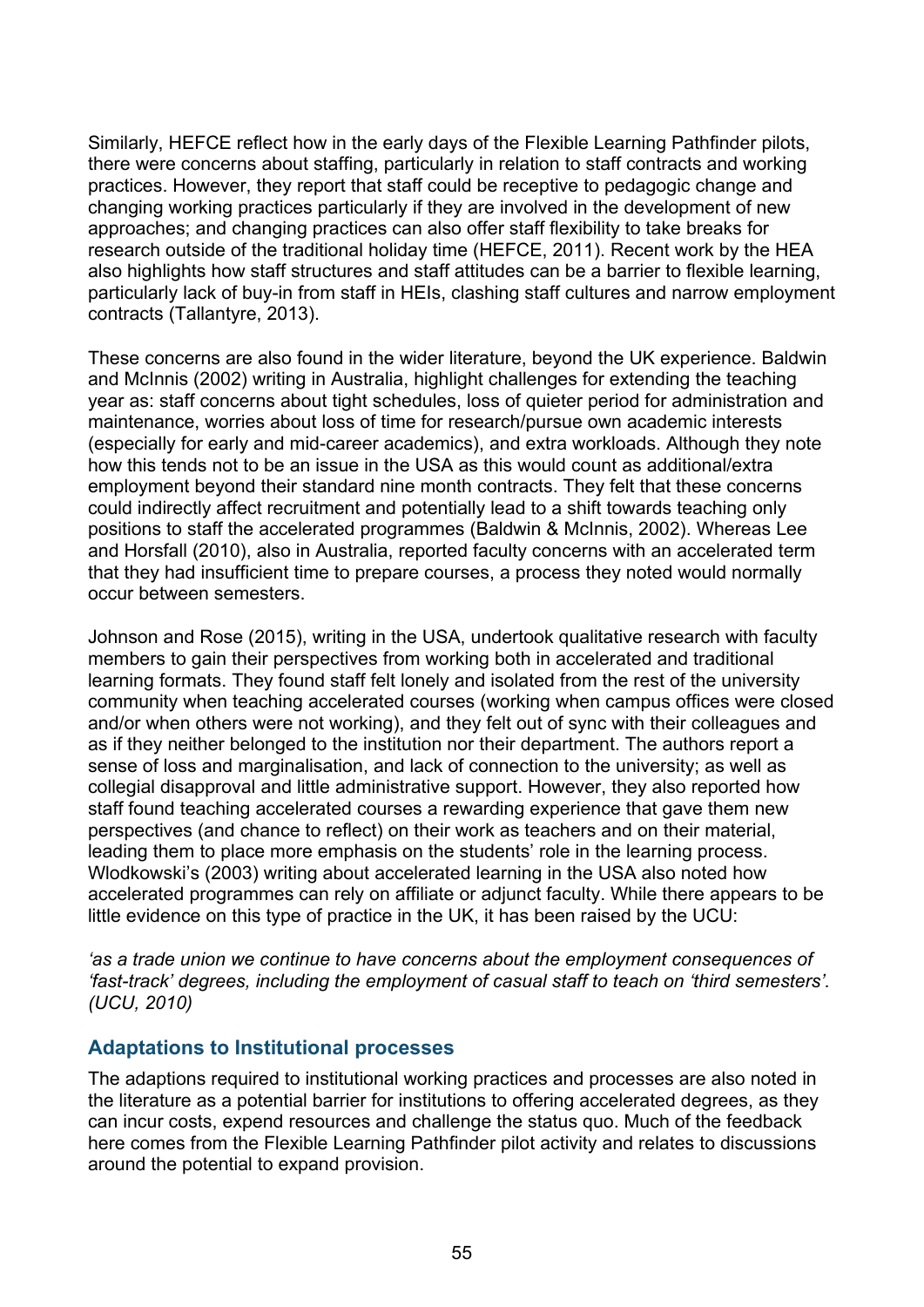McCaig et al, 2007 noted how the Flexible Learning Pathfinder pilots recognised the need for institutional processes to be adapted, but this was challenging and needed to be achieved without losing quality. These were wide ranging, and areas for change or adaption included: administrative systems (e.g. for different fee payment, for APEL, for tracking students etc.), ICT infrastructures and technical support, pricing models, assessment regulations, staff contracts and working patterns. Baldwin and McInnis (2002) also highlighted the importance of tighter schedules for assessment, finalisation of results and enrolments. Similarly, Outram (2011) in his final evaluation of Flexible Learning Pathfinder projects, reported that for effective adoption and delivery of accelerated degrees, changes would need to be made to institutional processes and systems, and that this would need not just institutional support, but wider sector level support. He concluded that the pilot provision was designed to fit around existing institutional administrative and academic processes and culture so was only sustainable because it was small scale; thus larger scale provision would require changes to institutional processes to allow for yearround delivery which Foster et al (2011) reported could represent a significant cost.

Foster et al (2011) also noted how student support needed to be maintained during the summer months; they recognised that IT and library services do now tend to function normally during the summer months, but felt these would need to expand to support larger numbers of students. Institutions would also need to provide facilities (estates and facilities), and teaching and examination spaces that would support year round operations and dual cohorts of students. This could prove challenging as the summer months are often used for essential maintenance and refurbishment work on university buildings, or the institutions make use of university buildings and facilities for alternative income generation e.g. running conferences and short courses (Foster et al, 2011; HEFCE, 1999).

## **Too niche**

As noted above (Chapter 3), the general consensus in the literature is that the market for accelerated degrees in the UK is, or at least has been, small and niche; with a bias towards new universities and more vocational/professionally oriented subjects, and these programmes are more attractive to mature students who are perhaps looking for a different HE experience and able to cope with a more rigorous workload (Baldwin and McInnis, 2002, SQW/TNS, 2006; McCaig et al, 2007; Davies et al, 2009; HEFCE, 2011; UCU, 2010). Although some felt that this small (limited) market was sustainable (Outram, 2011), the perceived lack of demand could act as a strong barrier or disincentive for new institutions to provide accelerated degrees or for existing providers to offer more accelerated degrees – particularly in the context where demand for HE outstrips supply (HEFCE, 2011). HEA note how the apparent hegemony of full-time undergraduate study also acts as a barrier to all forms of flexible learning (Tallantyre, 2013). This was also a finding of the IES research into the market for part-time HE (Pollard et al, 2012). It can be difficult to get potential students to think about alternative ways to study in HE, and would therefore require a cultural shift in the way people think about routes to HE (HEFCE, 2011).

Davies et al (2009) interviewed staff across three institutions offering accelerated degrees and found staff were anxious about the perceived market value of fast-track degrees (see also below, Barrier for Students), and felt there was a danger that accelerated degrees would fail to get established in the sector. They note how, at the time of their study, fasttrack degrees were only offered at teaching intensive universities, as these institutions face greater incentives to explore innovative undergraduate programmes, and as research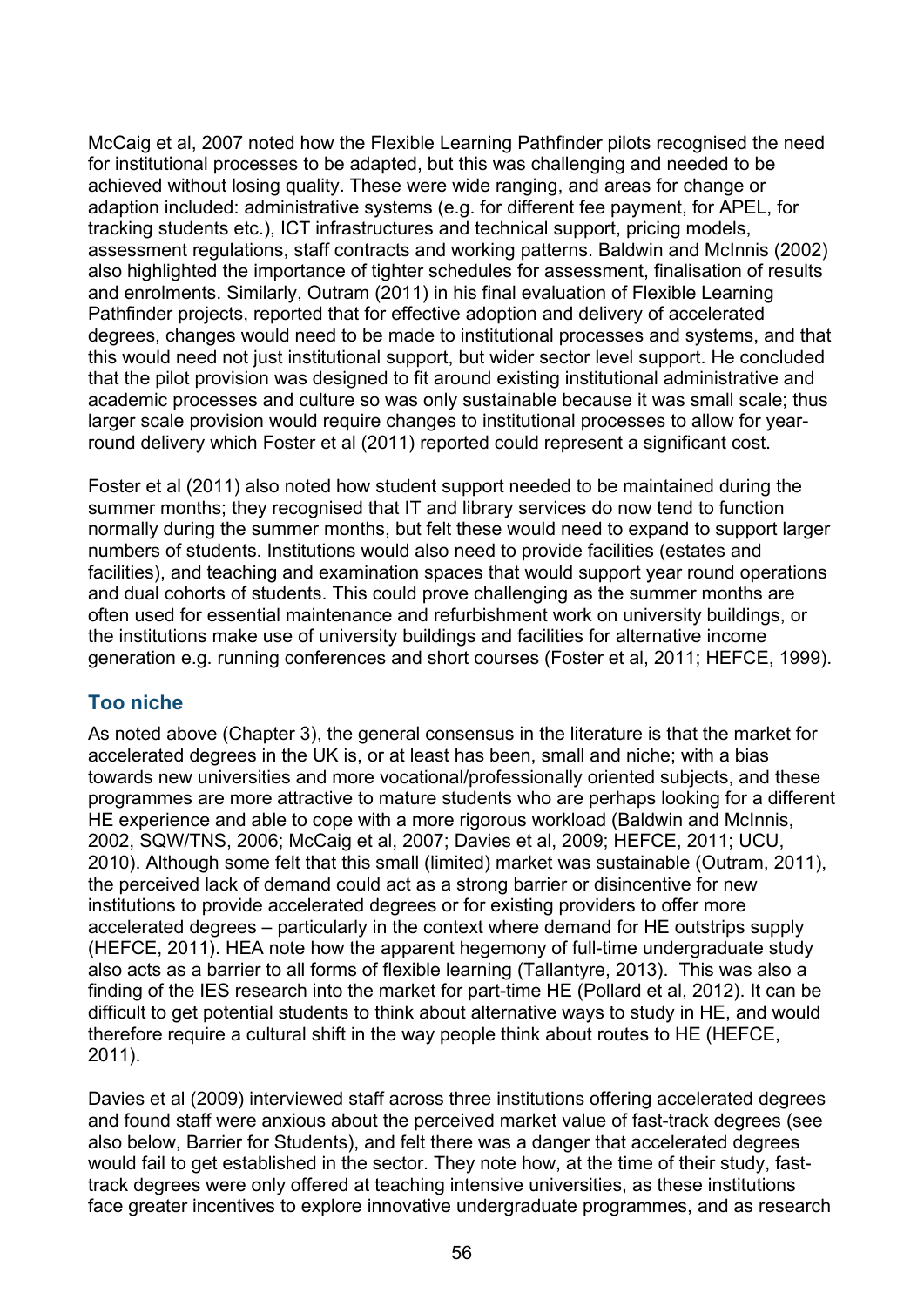intensive institutions could be concerned about the impact of additional staff workload during summer months on research activity.

*'There are, therefore, reasons for expecting Fast-Track degrees to remain exclusive to 'teaching intensive' universities. Given the association between the perceptions of 'quality of degree' and 'research intensity' this might limit the scope for Fast-Track degrees to establish their credentials in the eyes of students' (Davies et al, 2009, p39)*

However, they felt there was an opportunity to market fast-track degrees as a superior or premier route within the teaching intensive sector, as these programmes are associated with high outcomes, could allow students to differentiate themselves by their aptitude and commitment to learning and are (referring to work by McCaig et al, 2007) not perceived negatively by employers (Davies et al, 2009).

HEFCE (2011) also felt there was potential for growth within the niche which would be aided by a centrally coordinated information campaign as many students do not know this route exists. They concluded:

*'although we could, within limits, encourage institutions to provide more diverse forms of provision, the real challenge will be changing the demands and expectations of students, many of whom see a full-time, first degree programme as the natural progression from school or college. This change might be encouraged by appropriate financial incentives (for instance, changes to the student support regulations). But it would also require the sort of cultural shift that comes about slowly, and which it is difficult for policy-makers to prompt (HEFCE, 2011, p7)* 

A related issue is the degree to which accelerated degrees can attract new learners, who would not otherwise engage in HE, rather than just encourage those predisposed to HE to switch from traditional programmes to accelerated programmes; HEFCE refer to this as the displacement effect (HEFCE, 1999). Again there are concerns about the ability of accelerated degrees to develop a new market rather than encourage a shift in the existing market.

# **Barriers for students**

Research not only indicates barriers for institutions in developing and offering accelerated degrees, but also potential barriers for students in taking up accelerated degrees. The key barriers are: a lack of awareness and the strong cultural norm of three-year full-time degrees; a perceived limited and less satisfying student experience; 'cramming' which is felt to lead to lower outcomes; and greater costs (per year of study).

## **Lack of awareness**

Linked to the general perception that the market for accelerated degrees was small, was an acknowledgement that there was limited awareness among potential and also current HE students of this type of study, and a strong cultural norm that a Bachelor's degree takes three years full-time; and these could act as a barrier to take-up of accelerated degrees.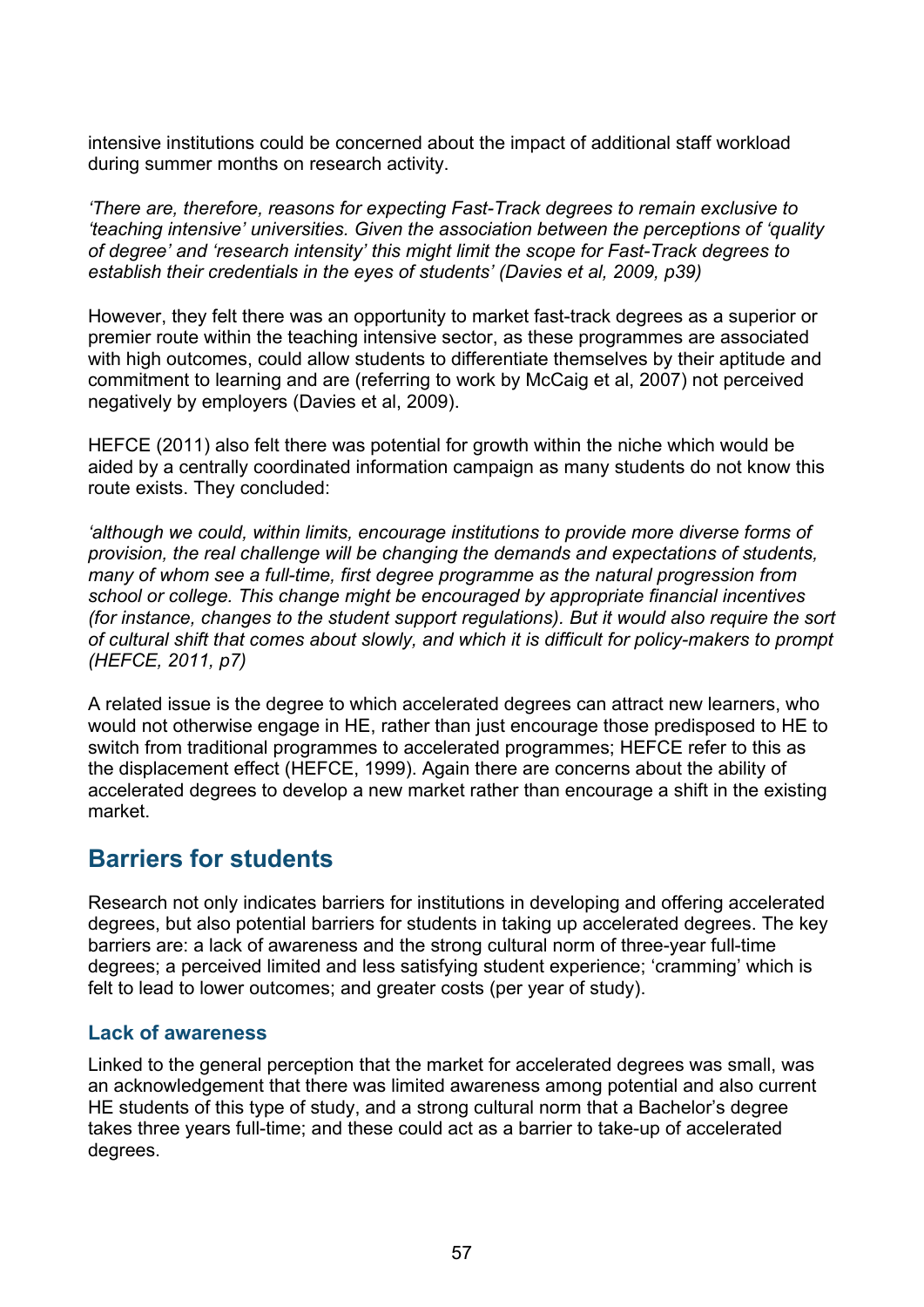The SQW/TNS (2006) report on demand for flexible learning found a lack of awareness about accelerated degrees. Their focus groups with year 12 students and current HE students found a three-year degree was considered the norm and students were surprised that there were alternatives; they had poor awareness of the flexibility in pace offered in some institutions and the existence of blended modes. The authors felt the quality of advice and guidance about HE opportunities was inadequate. Similarly research on the Flexible Learning Pathfinder pilots in the 2000s found limited take-up and felt this could be, in part, due to a lack of information about this option. Outram (2011) in his final evaluation of the pilot projects noted how to support further initiatives with accelerated learning there needed to be a publicity campaign so that potential students, their families, HE staff, employers and professional bodies could understand what accelerated degrees really are and what they are not (i.e. not intensive programmes with shortened study time), and to emphasise the high standards of these programmes. Outram felt that raising awareness could have a positive impact on demand. This was also reflected in the HEFCE report to BIS on diverse provision. In this report HEFCE concluded there could be a wider market for accelerated degrees, but that this would require more central publicity and awarenessraising rather than the limited and local marketing that tended to be the case:

*'The only publicity for these degrees at present (other than in the press and in Ministerial speeches) seems to be on institutions' web-sites and through other marketing events they run, but this may not reach all the students who might wish to take advantage of the benefits of this provision' (HEFCE, 2011, p24).*

More recently the HEA summit on flexible learning reported how all stakeholders including potential students need to be better informed about what flexible learning is, and it was suggested that a guide should be produced for students setting out options for flexible learning and case study examples, and also endorsements from employers (Tallantyre, 2013).

# **Potential for lower satisfaction and a different student experience**

Higher education is purported to offer students not only increased employability, but also social experiences, 'life beyond the classroom' (Baldwin & McInnis, 2002). These social experiences are sometimes referred to as consumption benefits. There are concerns that with accelerated study, these consumption benefits may be reduced (Davies et al, 2009), and students will have a much more limited and less satisfying HE experience. Indeed, a study of students on accelerated programmes at the University of Staffordshire found these students did spend much less time socialising and instead spent more time attending lectures, in independent learning and travelling to university (Davies et al, 2009). Baldwin and McInnis (2002) writing in Australia about accelerated degrees raise the importance of the social experience of HE. They note how student success is dependent on other factors besides classroom instruction such as: social experiences, extent and content of interactions with staff and peers, integration into campus life, engagement with studies and a supportive, but also challenging, climate. They conclude that the social dimensions of learning are important especially for young full-time time undergraduates; but do also acknowledge that the relationship between HE and students is changing, with more students having a more instrumental view of HE, and less attachment and commitment to a range of aspects of university life.

The main concerns outlined in the literature about student experiences, from staff and the students themselves relate to: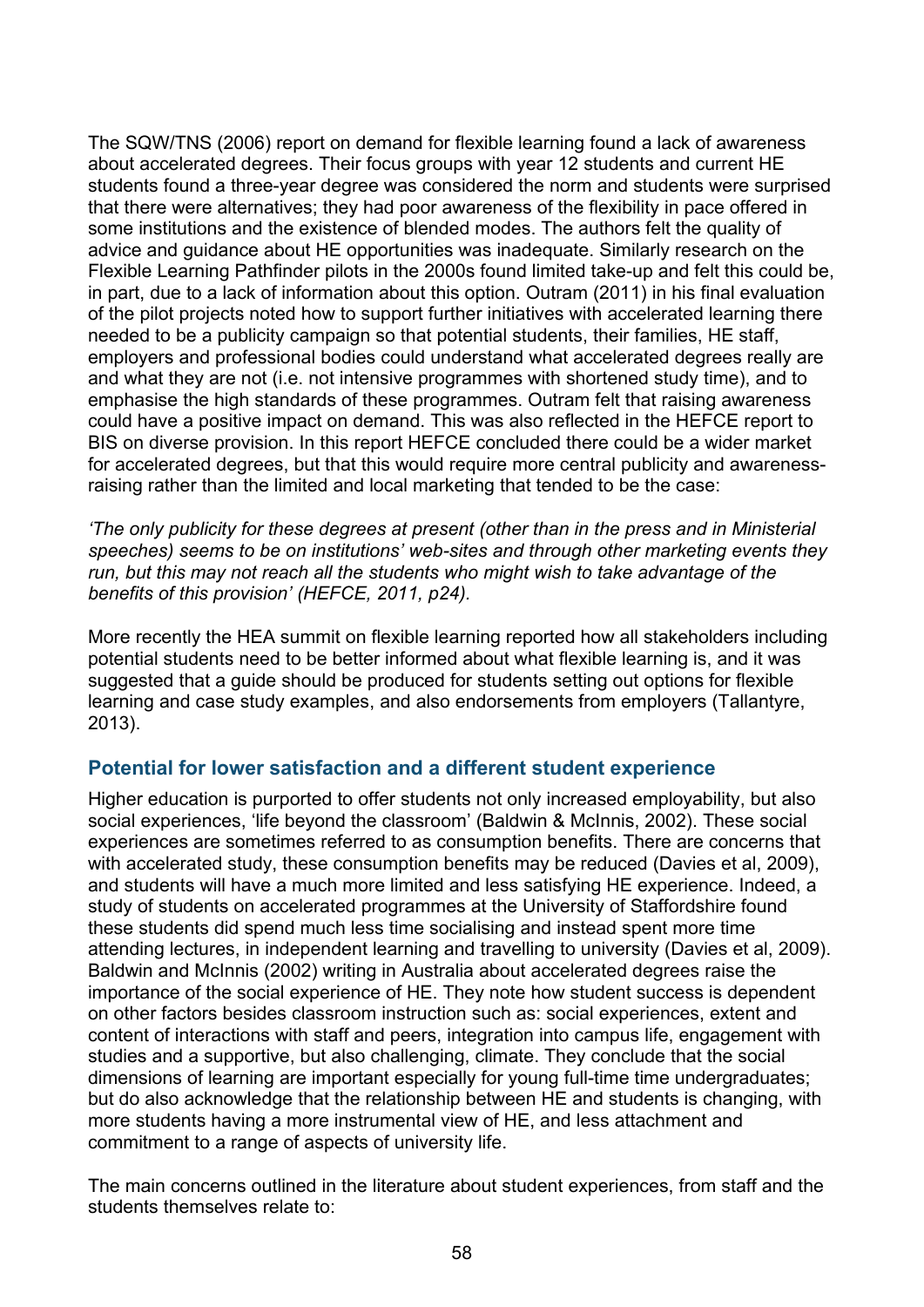- Lower satisfaction due to time conflicts between job and/or family and studies (Wlodkowski, 2003, in the USA), time required for study which could impact on personal circumstances causing financial hardship (see below), high stress, and pressures on personal relationships (Sims & Woodrow, 1996), and less time for socialising (Carroll, 2006, reported in McCaig, 2007).
- Fewer opportunities to interact with other students, and build networks and friendships because accelerated students may be starting and studying at different times from their peers (Sims & Woodrow, 1996; Rodway-Dyer et al, 2008). Student cohorts are argued by Baldwin and McInnis (2002) to be important, they can reduce the sense of isolation and alienation; and *'belonging to a group is a vital ingredient to student engagement'*; and were reported by Lee and Horsfall (2010) to be important to motivation and learning.
- Limited real choice of modules due to resource and timetabling constraints of institutions (Sims & Woodrow, 1996; McCaig, 2007).
- Lack of opportunities to gain work experience/undertake internships during the summer break or undertake temporary work whilst studying (Sims & Woodrow, 1996; Fallows & Symon, 1999; Baldwin & McInnis, 2002, citing the Flowers Committee report findings; SQW/TNS, 2006; Davies et al, 2009). This was something raised in the press by the NUS who were concerned that with accelerated study, students would not be able to undertake part-time paid work, which for some was an essential means to manage study costs.
- Less opportunity to engage in wider activities. Staff surveyed as part of Fallows and Symons evaluation of the Extended Academic Year pilot at the University of Luton were concerned about the impact of summer teaching on students. They were worried that EAY may diminish the overall educational experience – with less chance to experience the world during the summer and reduced opportunity for other academic activity such as preparatory reading (Fallows & Symon, 1999). The HEA work on flexibility questions whether students' desire for greater flexibility to meet their wants comes at the expense of their educational needs and their broader developmental interests (Barnett, 2014).

The research findings here are somewhat confusing and contradictory. This may be in part due to the different profile, motivations and preferences of students on accelerated programmes. Indeed, Fallows and Symons evaluation of the Extended Academic Year pilot at the University of Luton noted how staff were concerned about the impact of summer teaching on students, but seemed to be addressing their negative comments on the student experience solely within the context of traditional, immediately post-school, 18 year-old entrants rather than the actual participants in the pilot programmes.

HEFCE analysis of the Flexible Learning Pathfinder programmes (HEFCE, 2011a) found that students on accelerated programmes compared with those on standard programmes had lower satisfaction scores for their course in the National Student Survey (74 per cent compared with 81 per cent). However, work by Fallows and Symon (1999) focusing on the University of Luton found a higher degree of satisfaction with the perceived quality of the course among students in the Extended Academic Year pilot. Evaluation of the Flexible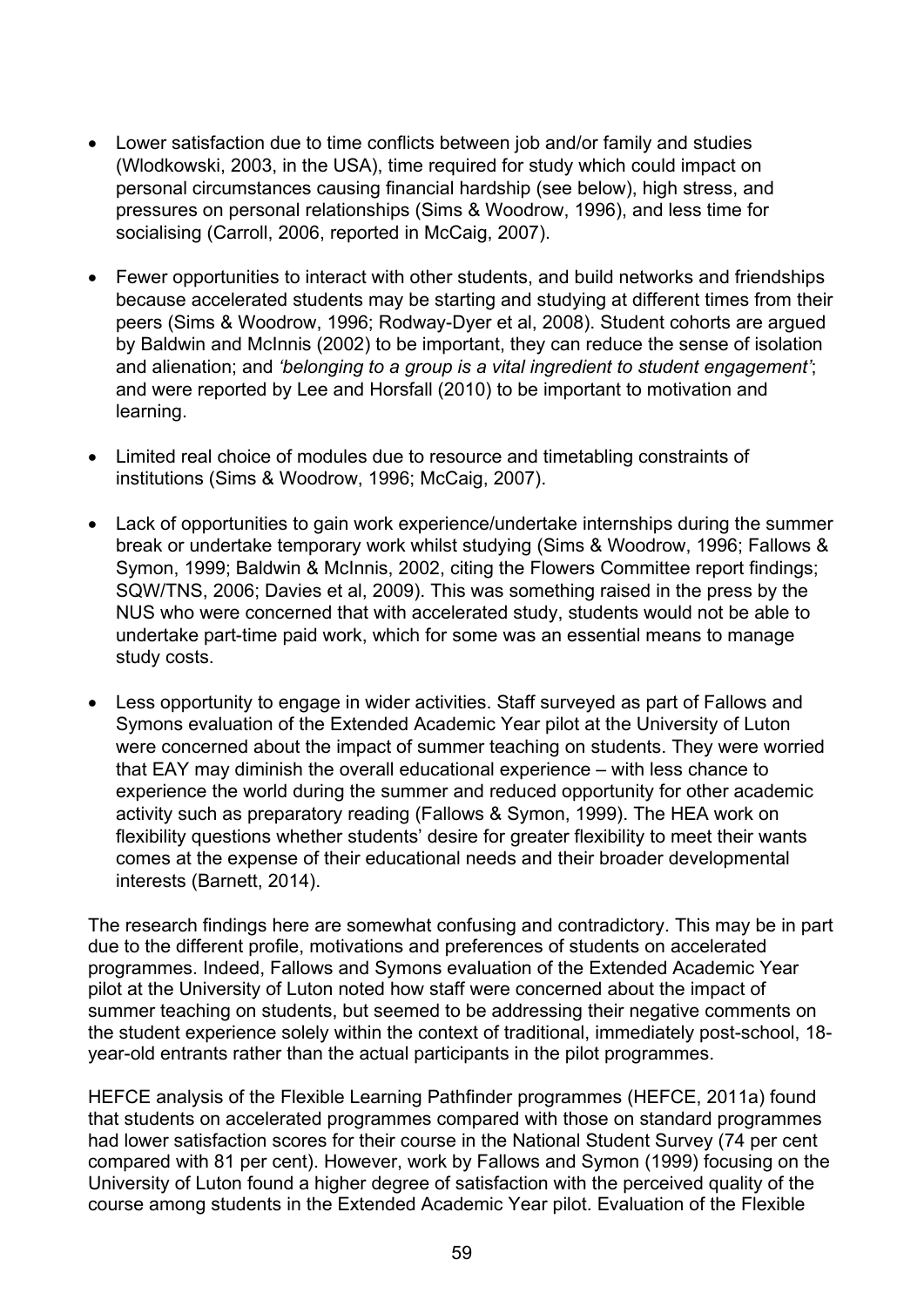Learning Pathfinders pilots conducted by HEA (Outram, 2011) found positive attitudes to compressed degrees, although the author acknowledged that accelerated degrees were more attractive to certain types of students who were perhaps looking for a different HE experience and were able to cope with a more rigorous workload. Similarly, analysis of satisfaction among students participating in the earlier AIRs programmes (which were largely part-time) found students were more satisfied with their courses – specifically in terms of the level of support and resources provided – than those on equivalent three-year courses (McCaig, 2007).

Work in Australia found students on accelerated learning reported positive experiences, a higher proportion felt more confident than felt less confident in their knowledge of material on an accelerated term than on a regular term (Lee & Horsfall, 2010), and there was a substantial self-reported increase in effort and motivation. However, the authors reported that team cohesiveness was important, students needed to have close relationships with fellow students during accelerated courses. Similarly research in the USA (Hicks, 2014) found students following an accelerated course format reported positive experiences.

Other findings were that that although accelerated degrees were developed to allow flexibility in the pace of learning, once embarked on programmes, students often had little flexibility to vary pace, but this did not appear to concern students (Outram, 2011; McCaig et al, 2007). Also that there appeared to be no real difference in the level of part-time work undertaken during the summer period between those on accelerated programmes and those on traditional programmes (Davies et al, 2009).

## **Heavy workload, less time for reflection and lower outcomes**

The most commonly cited concern for and among students in the literature relates to the heavy workload associated with compression of programme length and the reduced time allowed for true reflection which was felt could lead to lower outcomes and increased dropout.

The evaluation report (Sims & Woodrow, 1996) of the early AIRS initiatives with accelerated degrees found slightly higher withdrawal and transfer rates to standard duration programmes, and concerns about completion rates especially for Engineering and STEM programmes, which interestingly were subjects not found in later trials with accelerated degrees. The authors argued that this indicated a need for a more rigorous selection procedure to accelerated programmes. Their work also found students felt they had limited time and space to consolidate and reflect on their studies which, at that time was a concern also raised by professional bodies; and limited time to complete assignments which meant they were not able to reach their highest potential. McCaig et al, (2007) noted how concerns about quality of accelerated degrees could relate to students' ability to handle the additional workload of an accelerated programme and their relative outcomes. They report the student perspective from research with student participants of the Accelerated Learning Pathfinder programme, mid-way through the pilot. This found that students were indeed concerned about workload, covering work in a rushed way, the amount of information they needed to absorb when only having short break, and having too little time for reflection and in-depth study (McCaig et al, 2007; Wlodkowski, 2003 in the USA; see also Baldwin & McInnis, 2002 in Australia). This was echoed in the work of Rodway-Dyer et al (2008) who found potential students (rather than current university students) were unsure about two-year degrees (as an alternative to the traditional three-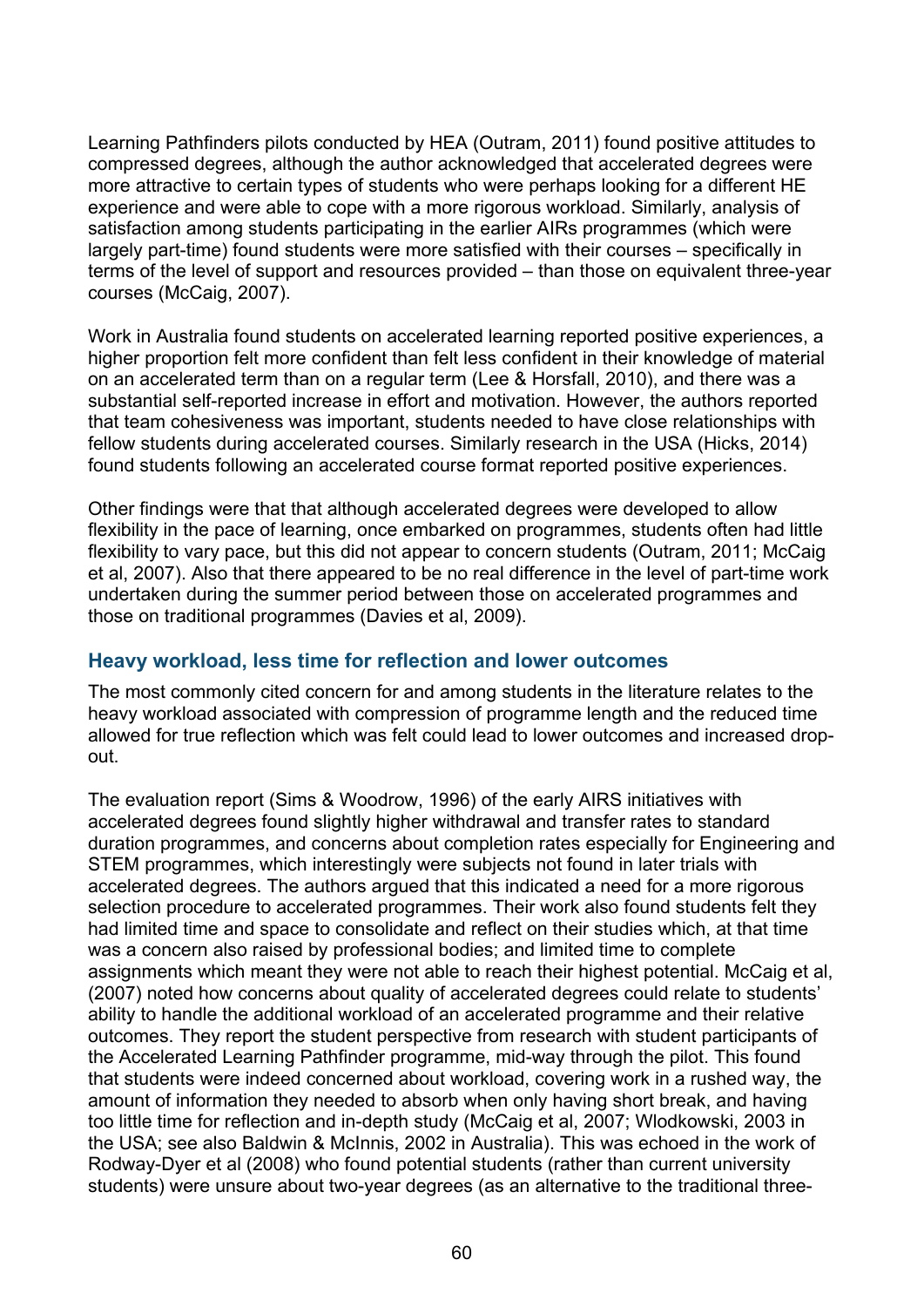year course), and their main concerns related to the workload being compressed into two years and losing their summer break.

The issue about condensed study is often referred to as 'cramming'. It has been argued that an undergraduate degree programme requires three years to allow for maturation, and that holiday periods allow time for reflection and the thinking essential to developing maturity. Thus accelerated programmes could lead to cramming with students adopting a 'surface' (memorising) approach to learning and resulting in lower quality of outcomes (discussed in HEFCE 2011; see also Baldwin & McInnis, 2002). This is an issue raised by the University and Colleges Union (UCU, 2010, and also noted in McCaig et al, 2007), although their statement was not accompanied by any evidence:

*'We are concerned about the potential for two-year degree programmes to encourage 'cramming to complete the course'. Fast track programmes will make it harder for students to combine study with periods of reflection, critical thinking and a 'deep approach' to learning. We have already seen a significant expansion in the numbers of universities having to put on 'remedial' English and Maths classes in the first year of a three-year undergraduate degree. A major expansion of accelerated degrees is likely to aggravate these trends.' (UCU, 2010)*

Interestingly, cramming was also a concern among EU member states when some countries had to comply with the new structures setting out that Bachelor's level qualifications (first cycle, see above) took three years. Curricular design aimed at complying with the new degree structure, in many cases, resulted in compressed Bachelor's degrees. As has been pointed out, following the Bologna Process*, 'the primary worries are that curricula are becoming more rigid and compressed with less space for creativity and innovation, and in this respect there were frequent complaints that too many units of former longer degrees are being crammed into first-cycle programmes'* (EUA, 2010).

The research evidence however, indicates that there is no evidence of surface learning, less reflection or lower outcomes. Work by Fallows and Symon (1999) focusing on the University of Luton found better performance by students in the Extended Academic Year pilot, but they attributed this to smaller group sizes and higher motivation of students. McCaig and colleagues found that institutions reported the pressure felt by students was not necessarily greater than felt by those on standard programmes, nor the outcomes any lower; as institutions provided adequate student support and systems in place to transfer to the standard programme, if students found the workload too heavy. Also instead of having lower outcomes, participants had higher attendance, were more likely to submit work for assessment, and were more engaged in student life (indicated by acting as representatives on university committees) (McCaig et al, 2007). Similarly, the work of Davies and colleagues (2009) at the University of Staffordshire found first year accelerated degree students were more interested in their course and less likely to adopt a surface approach than their three-year degree peers (but the difference disappeared by the final year of study). They also found that students on fast-track degrees outperformed those on traditional programmes, although they acknowledged this could be due to selection effects of more highly motivated students selecting the fast-track option and university staff selecting the more able students for the accelerated mode. The final evaluation of the Flexible Learning Pathfinder pilots across the participating institutions concluded there was evidence that the achievements of accelerated degree students are comparable to those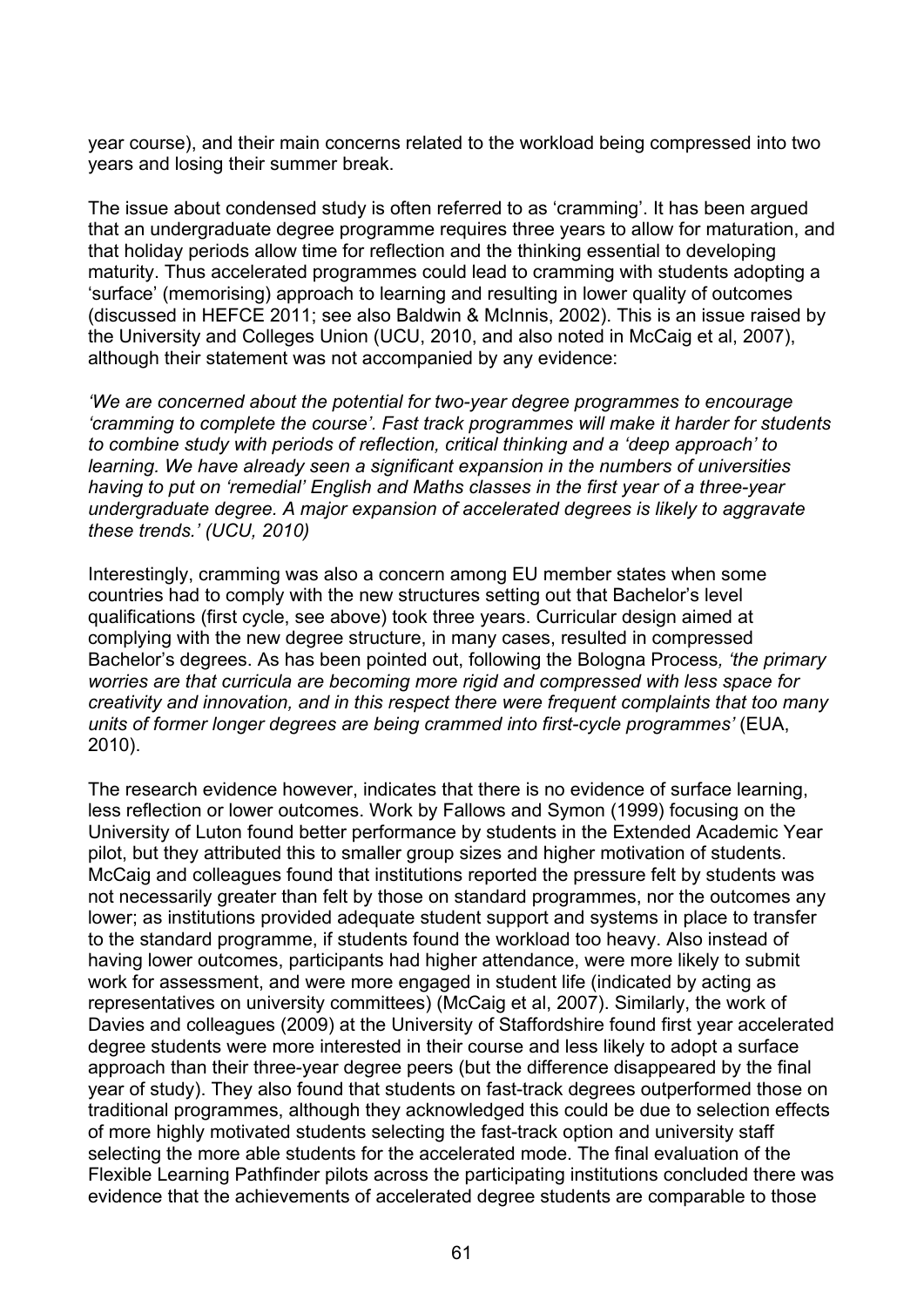of students on conventional programmes; and in some cases, results and achievements have been outstanding (Outram, 2011; HEFCE 2011). In addition, research into outcomes finds similar employment rates. For example, research on the AIRS initiative found the same proportion of accelerated course graduates in employment as those on standard duration courses, but did find a higher unemployment rate (almost double the national rate) (Sims & Woodrow, 1996).

Wlodkowski (2003) researching accelerated learning in the USA (not all of this full degree programmes) found evidence that time was only a modest predictor of achievement and other stronger factors were student capability, quality of instruction, and personal motivation. Further research suggests learners retain knowledge better without long gaps between study and application of knowledge, and that accelerated or intensive knowledge can stimulate deeper and more thorough understanding particularly among highly able students (Seamon, 2004, reported in McCaig et al, 2007). Also work in the USA using the National Survey of Student Engagement in one university, found students on accelerated degree programmes were either no less likely to report engagement indicators or actually more likely to report engagement outcomes compared to students on traditional degree programmes, particularly relating to critical thinking and oral and written communication – key outcomes for employers. However, the authors felt this could be due to accelerated students' life-stage rather than the delivery mode which made a difference (Rawls & Hammons, 2012). Also a small-scale study in the USA (Hicks, 2014) comparing an accelerated course format with a traditional course format for students on a Bachelor's degree in Criminal justice, found students rated their accelerated coursework as intellectually stimulating, relevant, and useful; and reported that the course provided enough time to allow for proper study and reflection. The author concluded that: *'accelerated formats have been found to offer high-quality instruction in a convenient, user-friendly package'* (Hicks, 2014, p.81).

# **Costs**

One of the often cited benefits for accelerated degrees is the potential to reduce study costs (see Chapter 6 below), however, there is some literature that indicates concerns among stakeholders that students studying or considering studying on accelerated programmes can incur greater costs in the short-term (although benefiting from reduced costs in the longer term). It is argued that students could face increased living costs per year and no opportunities to work, and so would need higher student loans and maintenance grants to compensate (Rodway-Dyer, 2008), and different, perhaps costly, housing arrangements over summer (Rodway-Dyer, 2008). Also for those students with family commitments, studying over a longer period in the year could cause greater financial strain with higher costs of childcare (Collins et al, 2013).

# **Issues for employers**

A key potential barrier for students to taking up accelerated degrees are concerns about lower employability, and accelerated degrees having less value in the graduate market. For example, the evaluation report (Sims & Woodrow, 1996) of the AIRs initiative found students were concerned that employers may not be adequately informed about the AIR course, were worried about employer scepticism, and so were unsure whether the accelerated course would improve or impede their employment prospects. Students were also concerned about the absence of professional recognition for their course, which could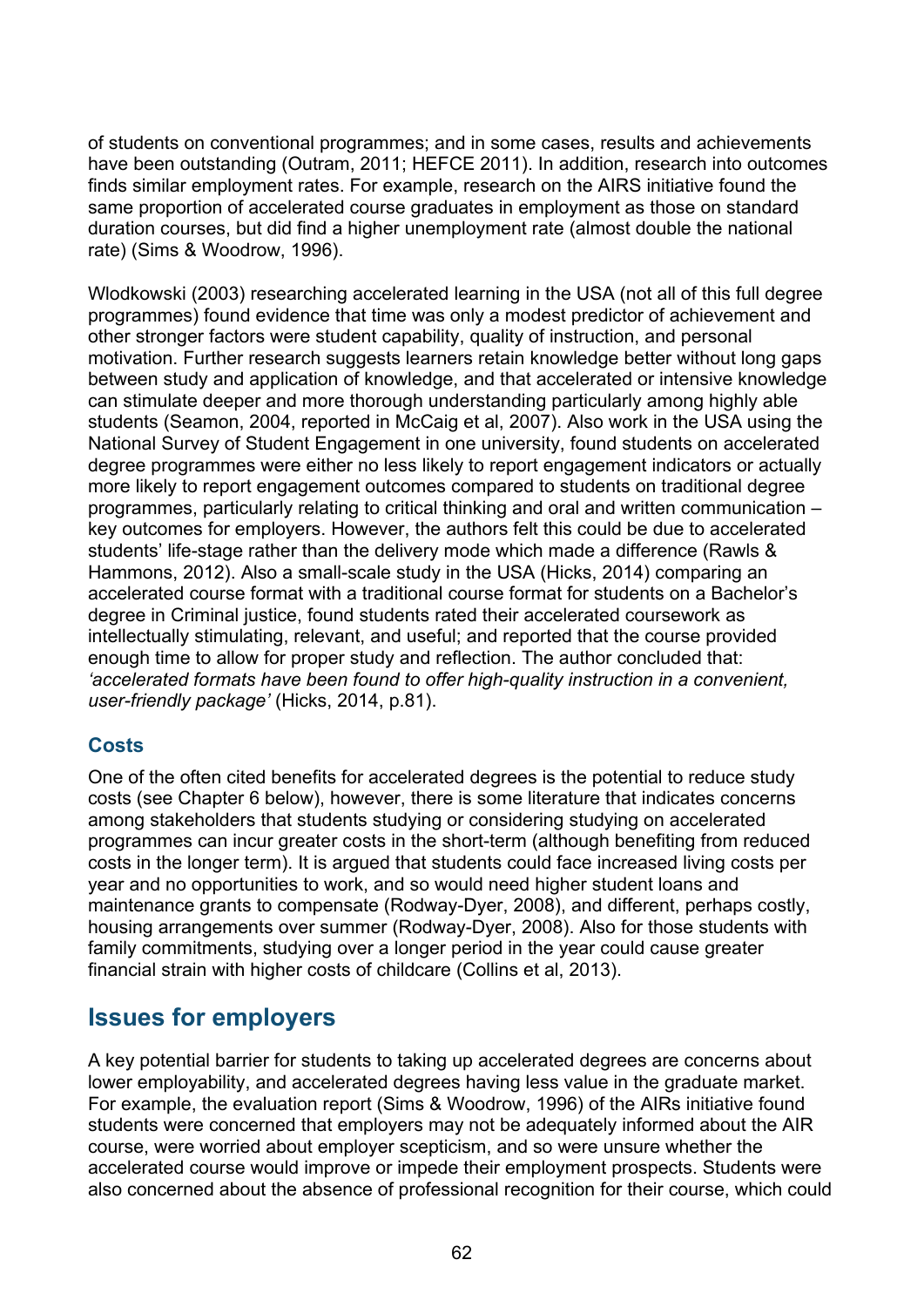adversely affect career prospects. The authors felt that professional bodies appeared to be reserving judgement on accelerated courses, and some had negative perceptions based on inaccurate information (i.e. fewer weeks of study than traditional duration programmes). Similarly, market research by participating institutions in the Flexible Learning Pathfinders pilots highlighted that students were concerned that employers would not value two-year degrees as much as three-year programmes (McCaig et al, 2007; Davies et al, 2009).

This concern therefore relates to employers' perceptions of and attitudes towards accelerated degrees, and the impact this has on students, as employers' views on the quality of programmes are important to students. Unfortunately, the lack of the employer perspective is notable in the literature on accelerated degrees, and where primary research has been undertaken this has tended to focus on students and HE staff rather than gather feedback from employers and their attitudes to and acceptance or otherwise of accelerated degrees. This is despite the assertion that government encouragement of accelerated degrees and other more flexible provision is to meet the needs of employers for employable graduates and skilled employees (HEFCE, 2011); and despite the apparent interest from employers in flexible study methods to help them to quickly plug skills gaps. The National Strategy for Access and Student Success notes:

*'Partnerships between HE providers and employers can create pathways for mature students to enter HE, with a corresponding benefit to businesses in creating bettereducated, more highly qualified staff. In its Ambition 2020 report, the UK Commission for Employment and Skills (UKCES) argues that addressing the skills gap in the workforce will require a focus on the adult workforce, and the development of innovative and flexible provision which meets the needs of employers and their staff. The recent CBI report 'Tomorrow's growth' says surveys have shown an increasing interest from businesses in working more closely with universities and colleges to deliver more flexible options including higher-level apprenticeships and co-designed courses' (OFFA/HEFCE, 2014, p42)*

The two key studies capturing employer feedback are the work of McCaig et al (2007) in the UK and by Rood (2011) in the USA.

The qualitative work by McCaig et al (2007) investigated how employers and professional bodies viewed the quality and standards of accelerated learning programmes. They undertook fieldwork with representatives from professional bodies covering a range of professions, employer groups, Heads of Quality in four of the Flexible Learning Pathfinder pilot institutions and two additional HEIs to gather views about quality and validation issues. They found that students' concerns were unfounded, and that employers would value accelerated degrees and traditional degrees equally, and they did not identify significant concerns about quality and standards for accelerated degrees. They found most of the consulted professional bodies accredit or recognise accelerated programmes of study or support the principle of acceleration of at least part of their qualifying processes. Many recognised demand for accelerated programmes of study. Most did not see quality assurance as an issue as accelerated courses were assessed by the Quality Assurance Agency (using the same procedures such as validation and review that apply to traditional degrees) or professional bodies own arrangements. Some felt that standards and outputs were more significant than the duration of the course. Similarly, Sector Skills Councils felt employers would be more concerned with the outcomes and outputs of study rather than the length/duration.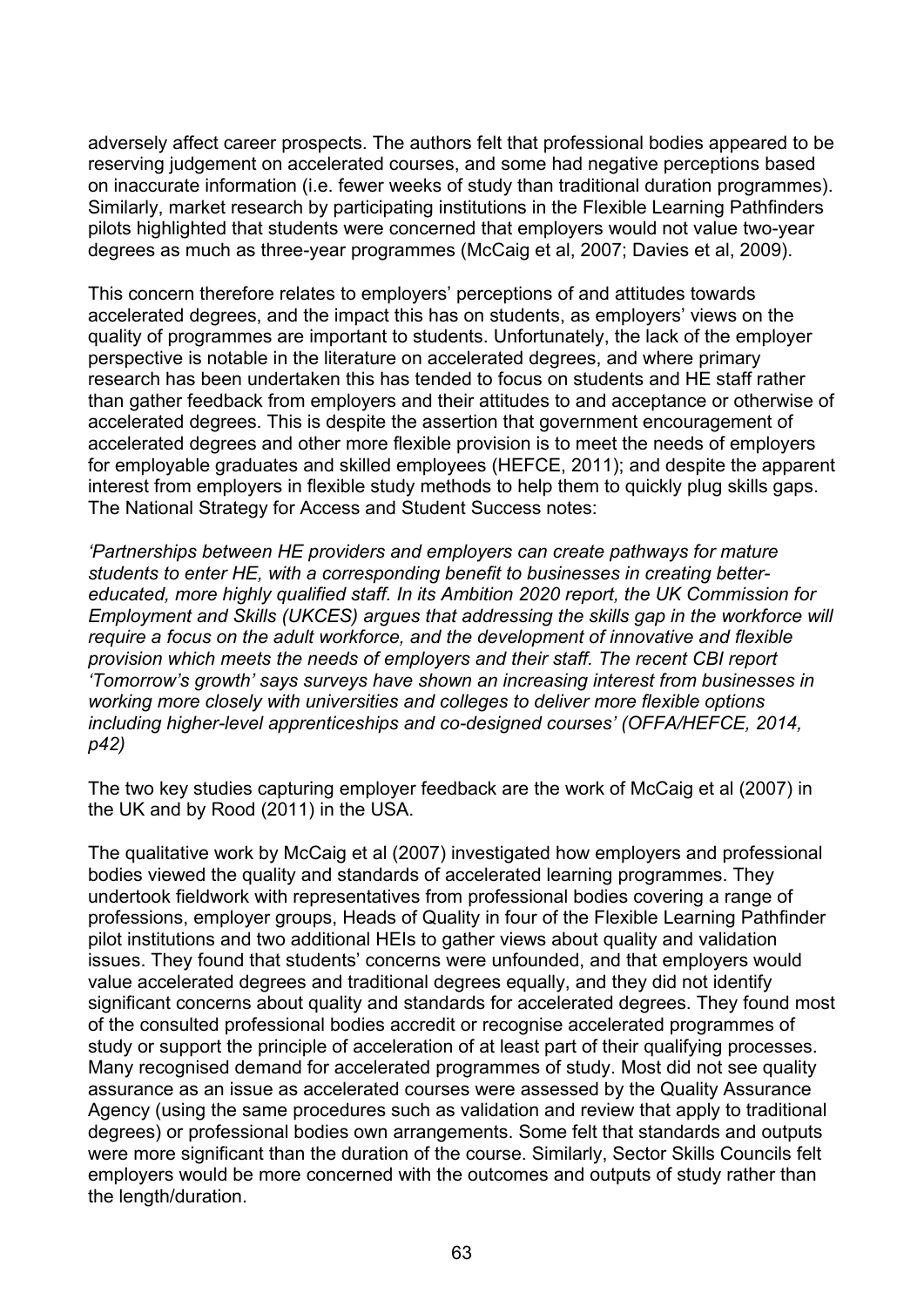They argued that accelerated degrees and further development in this area of flexible provision will make HE more responsive to employer as well as to student needs, and they can provide a quicker route to employment in sectors where there are skills shortages. However, they felt there was a need to market the usefulness for employment of accelerated degrees to students (rather than to employers).

Quantitative research in the USA exploring employer attitudes by Rood (2011), aimed to explore employer perceptions of accelerated versus traditionally obtained Bachelor's degrees in hiring decisions. His key research question was: do employers view graduates of traditional four-year programmes (in the USA) more favourably than graduates of accelerated degree programmes (other factors being equal)? The author was concerned that how courses are delivered may matter to employers and could devalue an accelerated degree. However, his conclusions were similar to that of McCaig et al (2007) in that employers are not concerned about accelerated study, and traditional programmes are not preferred above accelerated programmes.

Rood's study involved surveying a random sample of businesses in Western New York, and responses were gained from 250 employers. It explored degree of preference for traditional versus accelerated programmes in general, in screening decisions during recruitment and in actual hiring decisions (derived from a number of items and using scenarios). Qualitative feedback showed how employers felt experience was more important to them than academic credentials and the survey findings revealed that on average, employers are indifferent to one degree type versus the other. However, familiarity with accelerated degree programme graduates increased preference for accelerated degree holders (or reduced the indifference between the two types of programme graduates). Other findings were: a general preference for traditional degree study among those with higher levels of education, but this did not translate into a bias in the actual hiring decision; and a more open attitude among employers in the wholesale sector compared to manufacturing, technical or retail industries (Rood, 2011). Rood (2011) also cites the work of Adams and DeFleur (2006) and Mandemach and Dennis (2008) which explored the attitudes of employers of online degree programmes and found scepticism from employers about the acceptability of online delivery and the absence classroom interaction.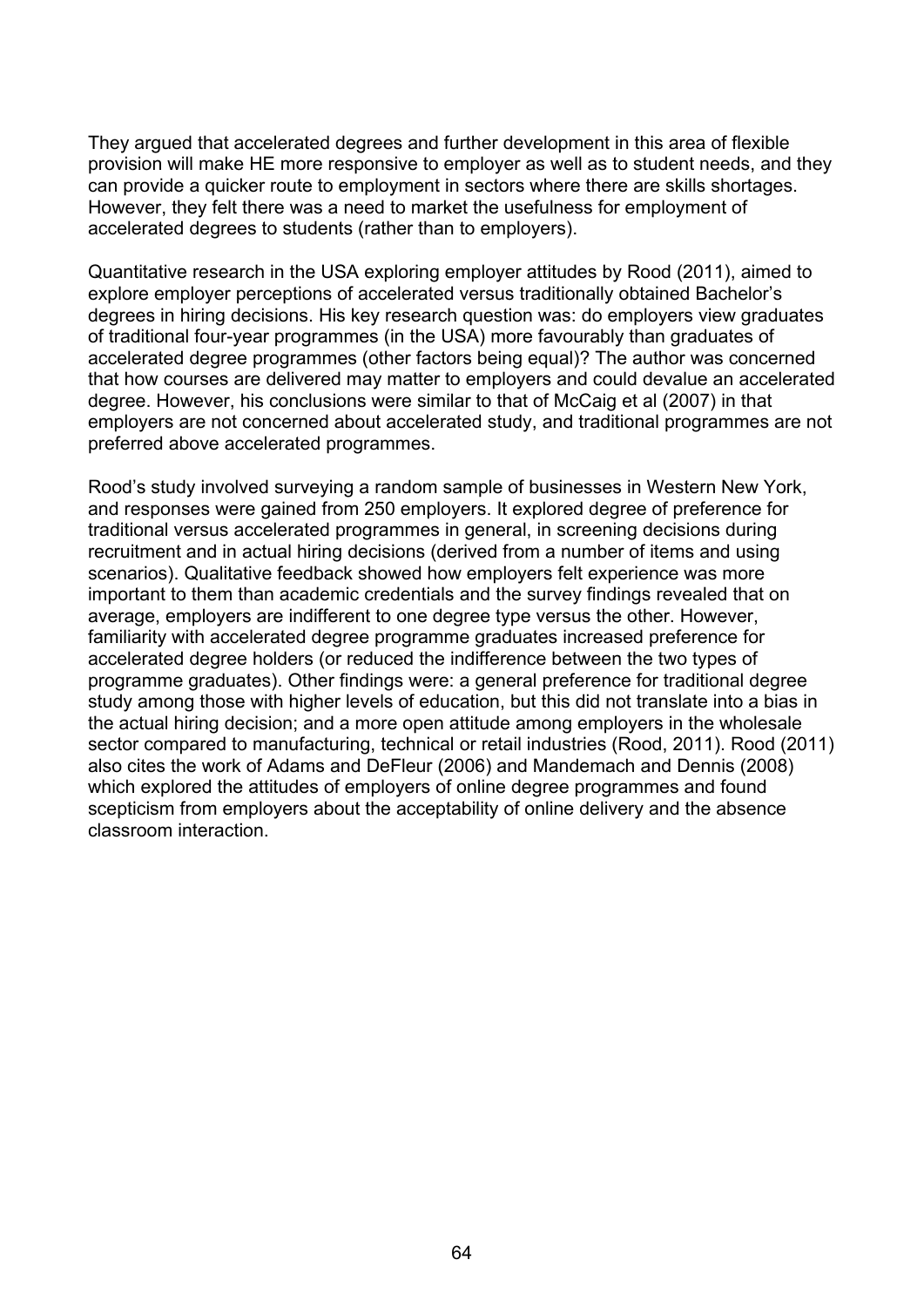# **Chapter 6: Benefits**

This chapter focuses on the real and perceived benefits of accelerated degrees, positive perceptions of accelerated degrees, positive experiences of and outcomes from accelerated degrees, and means to encourage greater take-up.

There is a scarcity of literature that captures the benefits of accelerated study, and particularly of robust studies of the effectiveness of accelerated degrees that make comparisons between the outcomes of students on accelerated programmes compared with those on traditional programmes. This reflects the historically low level of engagement with accelerated degrees in higher education in the UK. Work in the USA and to some extent Australia is more advanced, but again this has been criticised for failing to take account of the different populations or selection effect of those choosing accelerated rather than traditional degrees. It also fails to look at longer term rather than just immediate outcomes, and take account of subject differences and different learning approaches (timing of class, class size, teaching style etc.). The evaluation work in the USA also appears to confuse acceleration and intensification – seemingly very different approaches – and focus on accelerated courses rather than whole programmes which makes it difficult to identify the true benefits of accelerated degrees (Serdyukov, 2008; Marques, 2012).

The literature that does exist suggests that accelerated degrees are seen to offer a range of benefits: they allow individuals to move more quickly to the labour market; they can act as a way to widen participation and to increase qualifications in the labour force; they provide students with more choice and thus convenience; and can reduce the costs of study. These benefits have been used to promote accelerated degrees to the sector and as a justification for policy interest (see Chapter 4).

## **Financial benefits**

 $\overline{a}$ 

The literature on accelerated learning features finance as a strong potential motivator for students to be interested in and take-up accelerated study. Accelerated study allows for reduced overall fee costs (in many cases where tuition fee costs per year are fixed) and reduced living costs as students are studying for less time over the duration of a degree programme. They also lead to lower opportunity costs as students are away from the workplace for less time. Essentially students accrue two years of student debt rather than three, have to cover their maintenance costs for two years rather than three, and can also enter the job market a year earlier – potentially earning a year's salary during the time it would have taken them to obtain a conventional three-year degree (HEFCE, 2011).

However, as noted in Chapter 5, there are some interesting counter arguments, particularly in relation to maintenance or living costs. Firstly, a student on an accelerated programme may have to pay more living costs per year as they will be studying for more weeks in the year<sup>[11](#page-64-0)</sup> (for example they will need to cover the costs of their accommodation for longer in the year), and secondly if they are studying for more weeks in the year they

<span id="page-64-0"></span> $11$  Students on courses where the academic year exceeds the standard 30 weeks may be eligible for a Long Courses Loan. However, it is only available to students with a low household income (Long Courses Loan 2015/16, Student Finance England; [http://www.practitioners.slc.co.uk/media/2572/sfe\\_long\\_course\\_loan\\_1516\\_d.pdf\)](http://www.practitioners.slc.co.uk/media/2572/sfe_long_course_loan_1516_d.pdf). Maintenance loans are not available at all for those already qualified to degree level.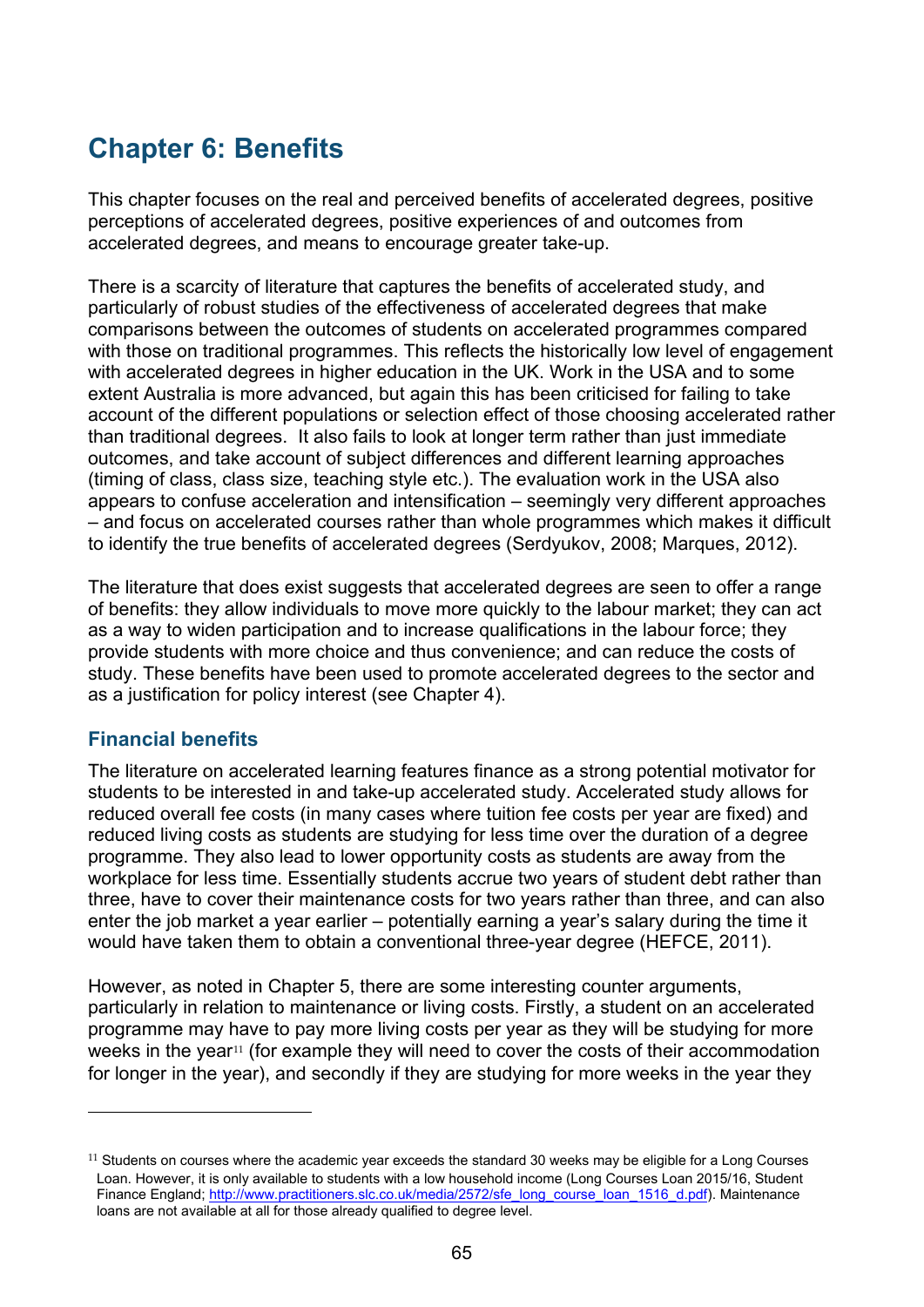will have less time to undertake paid work and thus accrue more debt (as they cannot offset this against earnings). Yet the literature does indicate that overall, studying for two years rather than three does lead to savings because of the way in which the fee regime operates with a set fee per year not per degree programme. Work by Davies et al (2009) explored the extent of the potential savings and estimated this to be £20,000 for students studying fast-track undergraduate degrees at publicly funded HEIs. They calculated this figure by adding the standard tuition fee to the average new graduate salary (which were at that time £3,225 for fees and between £16,000 and £17,000 for new graduate salary), but they did acknowledge there is no data on the actual salary difference arising from accelerated degrees. The authors also posited that an increase in tuition fees for undergraduate study would increase the incentive for students to enrol on fast-track degrees. However, HEFCE (2011) are more circumspect. In their report on diverse provision they note:

*'These benefits may, or may not, be diluted by the impact of any changes following the Independent Review of Higher Education Funding and Student Finance. In a variable fee environment, some institutions might choose to charge higher fees for their accelerated degrees. This, in fact, is Davies' recommendation: he suggests that institutions need to charge an additional 25-50 per cent in order to cover their costs. This might make accelerated degrees less financially attractive to students, although any increase in fees would need to be offset against the benefits of entering the job market a year earlier. It should be noted, though, that this rationale may be less compelling while there is a shortage of graduate jobs'. (HEFCE, 2011, p24)* 

However, there has been no new research into the demand for accelerated degrees in England since the change in fees introduced in 2012/13. The University of Buckingham also highlight the potential cost savings of accelerated degrees. Their website suggests that their two-year honours degrees offer value for money compared to traditional threeyear degrees, despite higher tuition costs (of between £12,000 and £13,000 a year, as tuition and living costs are accrued for two rather than three years. They estimate a saving of just under £10,000. Davies et al (2009) looked at how universities in the Flexible Learning Pathfinder pilots were marketing these programmes, particularly the benefits that were highlighted on these University websites. They found that almost all referred to the lower costs and also quicker entry to the graduate job market.

Davies et al (2009) looked at how universities in the Flexible Learning Pathfinder pilots were marketing these programmes, particularly the benefits that were highlighted on these University websites. They found that almost all referred to the lower costs as well as quicker entry to the graduate job market. This would indicate an assumption that an accelerated degree is attractive to students as it saves both time and money, however, little research has been undertaken to gather students' actual views (McCaig et al, 2007). Research with student participants of the Accelerated Learning Pathfinder programmes undertaken mid-way through the pilot by the participating institutions indicated that financial considerations, particularly reduced costs, were indeed a key draw for students. Other attractions were providing evidence to employers that students had commitment and the ability to work hard, and faster entry into a profession (McCaig et al, 2007). Indeed, research with a small number of current and potential university students at one of the Pathfinder institutions found that although cost savings were seen as an important attraction factor, it was the work focus of the two-year programme that was most important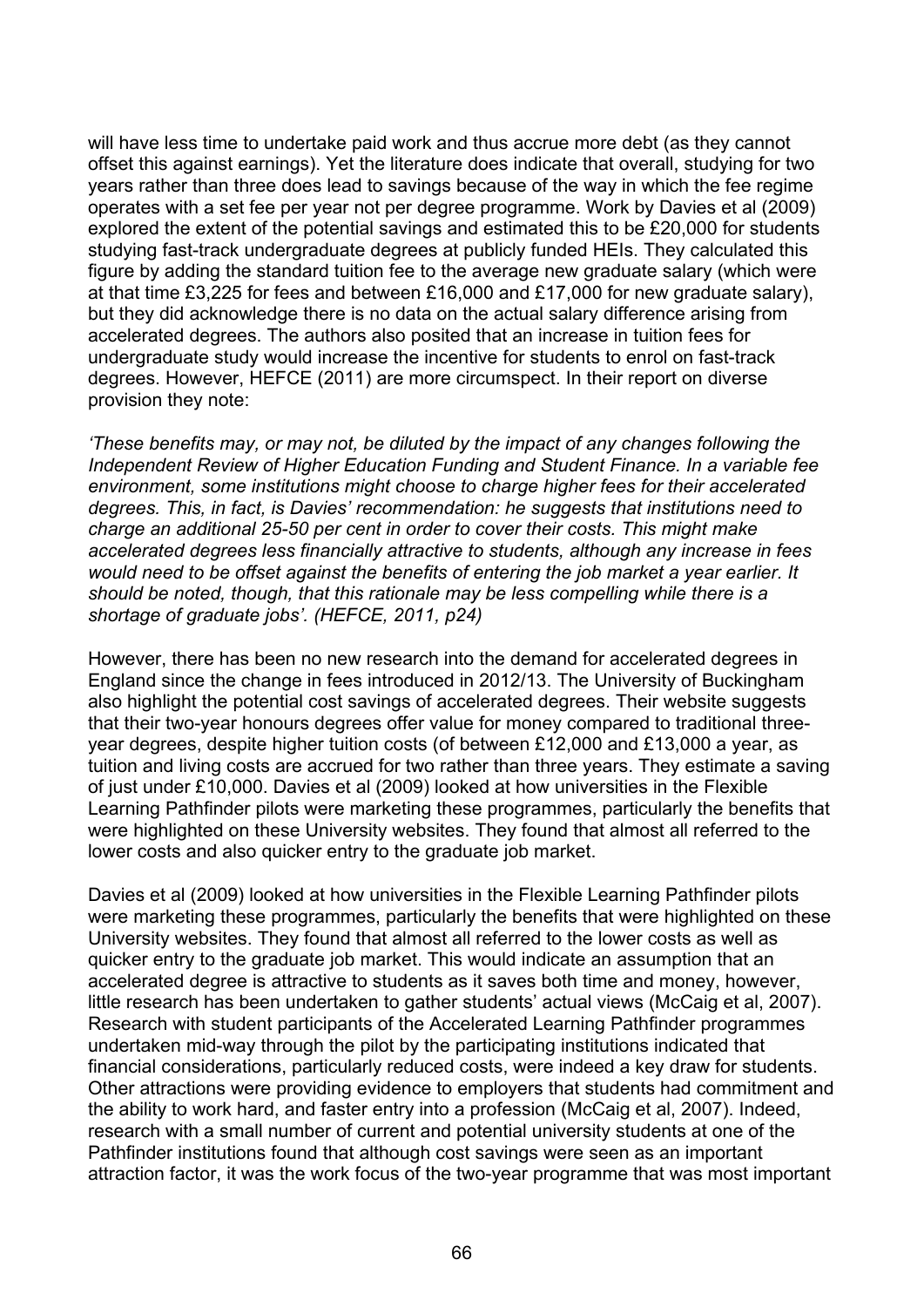– giving them better career prospects, standing out from the crowd and creating employment contacts (Rodway-Dyer et al, 2008).

# **Faster movement into work**

*'Accelerated degrees present a way for people already in work or returning to work to upskill to degree level while taking the minimum of time away from their employment – perhaps as an alternative to part-time study' (HEFCE, 2011, p27)*

Another potential motivator or perceived benefit to accelerated degrees indicated by the literature is their efficiency, in that they can be completed in a faster time than a 'traditional' first degree programme. This is reported to be a motivator for students (generally mature students) who may be looking to re-enter the labour market quickly; and also for employers, who may be looking to address skills issues and find faster pathways into professions (CBI, 2013; UKCES, 2009).

McCaig et al (2007) noted how accelerated degrees such as those piloted in the Flexible Learning Pathfinder programme were predicated on there being demand from employers and professional bodies for faster routes into various professions, as well as demand from mature students for more flexible ways of attaining qualifications more quickly. Programmes therefore tend to attract those wanting to change careers and re-enter the labour market as quickly as possible. Early indications mid-way through the Flexible Learning Pathfinder pilots did indeed suggest that one of the main benefits to students of accelerated degrees was being able to enter work sooner, essentially a year early. Similarly, Sector Skills Councils interviewed as part of the research felt accelerated degrees were a way to address skills shortages. Employers generally saw no distinction between accelerated and three-year degrees and some felt completion of an accelerated degree would set an applicant apart from others, as evidence of hard work, determination and achievement (also noted in HEFCE, 2011).

Market research conducted at the University of Plymouth found that 50 per cent of the small group of current university students (N=56) they surveyed expressed an interest in a two-year honours degree. These students were attracted primarily by perceived better career prospects and standing out from the crowd. The work-based learning aspect that could create employment contacts followed by saving a years' fees (thus reducing costs and debt). However, getting to the job market earlier was much less important (Rodway-Dyer et al, 2008).

A literature review in the USA notes how the most obvious advantage of accelerated learning is faster pace towards degree completion, but that it also comes with a more *'to the point approach' and 'greater attunement into real-world preparedness'* (Marques, 2012, p105).

## **Better learning outcomes**

Despite concerns about students having to cram and thus not have time for reflection and maturity, research indicates that accelerated degrees (or at least accelerated courses within degree programmes) can lead to better outcomes. Yet the literature does indicate that this could be due to the different characteristics and motivations of accelerated learners and/or the smaller group size and greater group cohesiveness in accelerated programmes. This perhaps raises questions: firstly, about the transferability of the benefits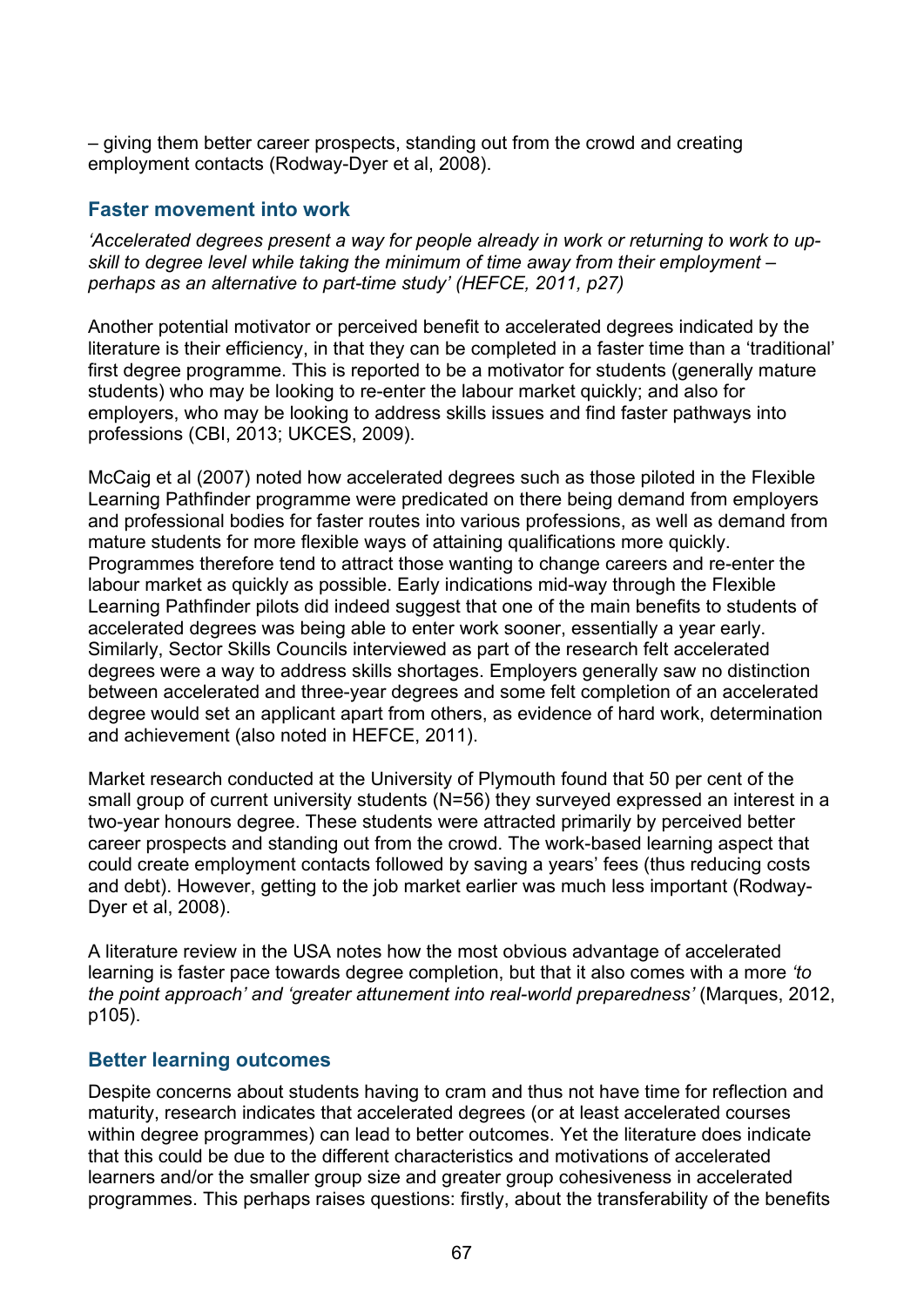of accelerated degrees to wider groups of students than those currently engaged in these programmes; and secondly, whether expansion of programmes would increase the size of groups and reduce the positive cohort effect.

The evaluation report of the Accelerated and Intensive Routes to higher education pilot in the 1990s found a number of positive outcomes:

- The pass rates for first year AIR students were consistently high and comparable to those on standard duration programmes.
- There were higher student satisfaction rates for AIR students, particularly as it enabled them to return to work more quickly and could study at a steady pace, and there were higher satisfaction scores for support and resources than found for those on standard courses (with reasonable facilities provided during the summer recess).
- The same proportion of accelerated course graduates were in employment as those on standard duration courses and a similar proportion went on to postgraduate study as those on standard duration courses so it is a reasonable route to postgraduate study. However, unemployment rates were found to be higher (at almost double the national rate).
- Most students felt the accelerated course had a positive effect on their career development, personal skills (e.g. ability to prioritise and organise tasks, and time management) and confidence (Sims & Woodrow, 1996).

The evaluation of the Extended Academic Year experiment at the University of Luton noted how the accelerated students had marginally higher grades and a higher degree of satisfaction with the quality of their course than students studying in the mainstream academic year, despite being subject to the same assessment procedures and indicators. The authors attributed this to motivation and cohort effects:

*'In the absence of other evidence to the contrary, this is attributed to the smaller group sizes for the EAY modules that contributed to the development of greater individual motivation. Furthermore, it was observed that the participants gained benefit from belonging to a group which was clearly being given special opportunities'. (Fallows and Symon, 1999, p.220)*

More recently the work of Davies et al (2009), which compared the outcomes of students on fast-track degrees to those on equivalent traditional programmes at the University of Staffordshire (one of the Flexible Learning Pathfinder pilot HEIs), found students on the fast-track programmes outperformed those on traditional programmes by an average of two-thirds of a degree classification. This is despite lower GCSE grades and the difference remains even when controlling for age and movement between fast-track and traditional programmes. These greater outcomes persisted across years of study and subjects of study. The authors noted that the latter finding could therefore negate concerns that acceleration is not appropriate for more traditionally academic subjects. However, they acknowledged the greater performance could be due to selection effects: that more highly motivated students selected the fast-track option and university staff selected (via interviews) the more able students for the accelerated mode. The greater performance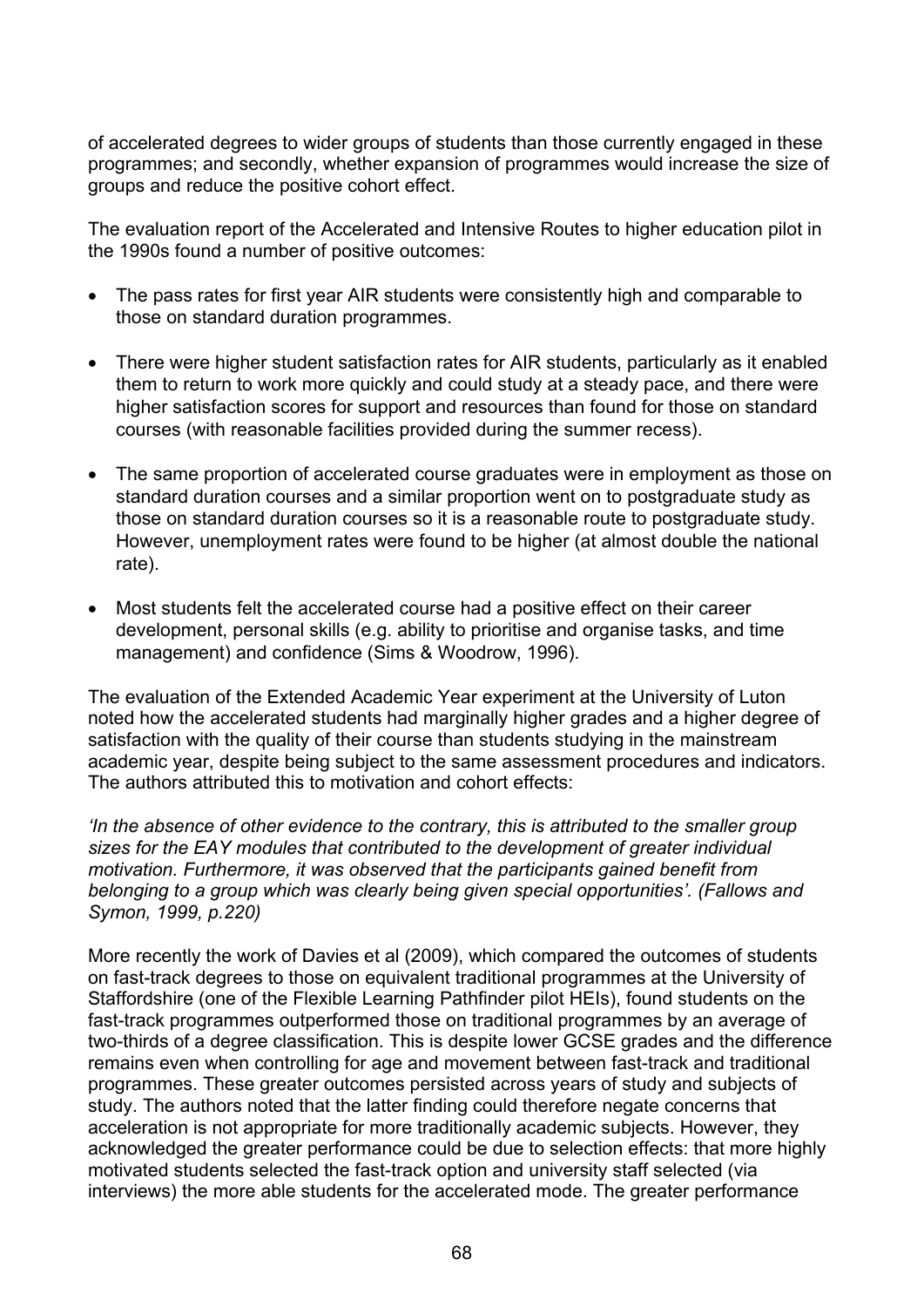could also be compounded by peer effects, with students having higher expectations for their own performance. The authors found the start of their programmes, fast-track students were more interested in their course and less likely to adopt a surface only approach to their learning than those on equivalent traditional programmes, but the gap disappears towards the end of programmes. They concluded that this 'signalling' effect, i.e. that students on fast-track degrees are more motivated and gain better outcomes, should have a positive effect on the market value of accelerated degrees. Similarly, drawing on feedback from the Flexible Learning Pathfinders, McCaig et al (2007) reported that instead of having lower outcomes, students on accelerated degrees compared to those on standard programmes had higher attendance, were more likely to submit work for assessment, and were more engaged in student life (indicated by acting as representatives on university committees); and Outram (2011) concluded that achievements were at least comparable, and in some cases, results and achievements were higher for those on accelerated degrees.

However, HEFCE analysing data from across the Flexible Learning Pathfinder pilots found lower satisfaction with course among students on accelerated degrees than those on standard programmes. Commenting on findings, they also noted how they could not draw any conclusions about the employment rates of accelerated degree graduates as the survey data was limited (only 35 graduates from accelerated degrees responded to the Destinations of Leavers from Higher Education – DLHE – survey in 2008-09) (HEFCE 2011, 2011a).

Findings of more positive outcomes for accelerated learning are also noted in the USA, although as noted earlier, it is difficult here to disentangle acceleration effects from intensification effects.

A study in one institution in the USA using the National Survey of Student Engagement (NSSE), as an indicator for student learning, compared the engagement and outcomes of final year undergraduate students on traditional and accelerated degrees (30 compared with 137 individuals). The accelerated students differed from the traditional students in that they were older, had to have at least five years of work experience as a requirement for the course and mainly studied in the evenings. The results indicated that for the majority of indicators, students on accelerated study programmes were no different to those on traditional programmes. They were equally likely to report engaging in such behaviours as discussing ideas with faculty members and others outside of class, putting together concepts from different courses for assignments and class discussions, and using information technology and computers for academic work. However, for other items, accelerated degree students' reported more engagement in the measured activities: more likely to ask questions in class, work on assignments requiring the integration of ideas from various sources, analyse and synthesise ideas, apply theories and concepts to the real world, work with others effectively, and include diverse perspectives in their discussions and assignments. The researchers felt this was linked to students' life stage and the cognitive processes found in middle to later adulthood, with more and varied life experiences and exposure to the world of work. They also found accelerated learners had more positive outcomes in relation to critical thinking, and oral and written communication. The authors note this was an important finding to counter criticisms of accelerated programmes lacking academic substance, rigour and insufficient time for learning and concluded: '*the findings suggest that students in such programmes do seem to participate in their education, engage in behaviours designed to achieve critical learning outcomes,*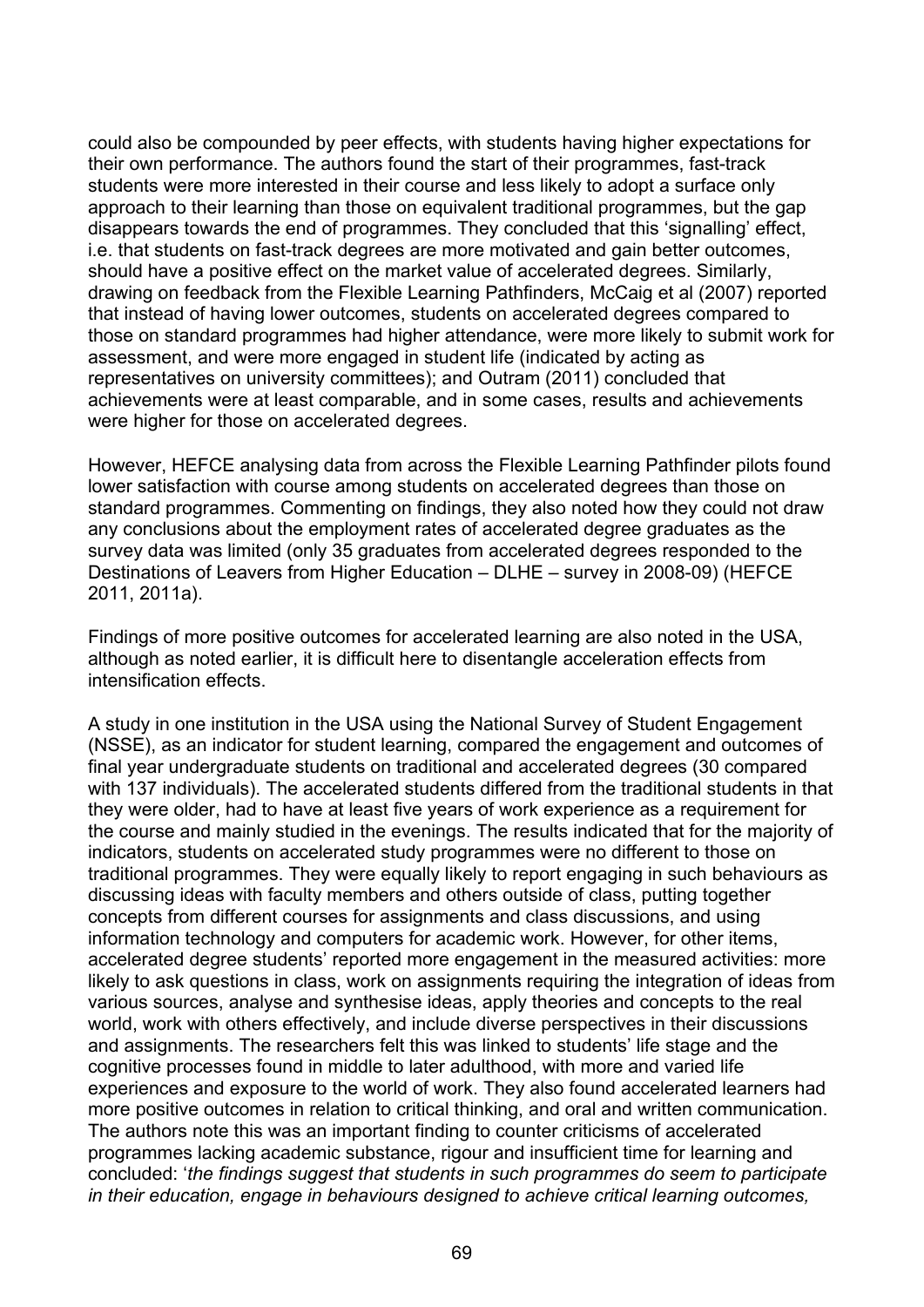*and are involved with experiences where they gain valuable skills and outcomes'* (Rawls & Hammons, 2012).

A literature review by Tatum in the USA looked at multiple dimensions of effectiveness across a range of studies and concluded that:

*'when comparisons are made with more traditional forms of education (e.g. semester and quarter systems) very few studies report superior outcomes for the traditional method. The most common finding is that there is no difference between the two approaches to higher education. Quite frequently the literature shows that the accelerated format produces better learning and achievement than the traditional format… there is a growing body of evidence that students like and prefer the accelerated, intense pace better than extended schedules, even though it is stressful and highly demanding of students' time' (Tatum, 2010, p43).* 

However, Tatum does acknowledge that these positive outcomes are probably due to the kinds of students attracted to accelerated study, who tend to be older and highly motivated. It is also worth noting that the financial system in the USA for funding higher education and supporting students is very different to the situation in England and other UK countries.

Additionally, a literature review by Marques (2012) in the USA, identifies the advantages of accelerated courses (although this includes intensified as well as just accelerated learning). Marques notes how these courses can be rewarding and powerful learning experiences for students and faculty, and can lead to similar or even better learning outcomes. Again it is acknowledged that this is due to the characteristics of the students and the work they put in (mental investment, commitment and zero absence), and also the cohort effect which is argued to be an important factor for retention on accelerated courses (Marques, 2012).

Similarly work by Lee and Horsfall (2010) in Australia capturing faculty and student perspectives on experiences of both 12-week semester long courses and six-week accelerated courses also found benefits in the accelerated format. Students reported how they felt more focused and immersed in the learning experience which led them to feel more motivated and more confident. The authors felt this was due to the learning process itself – an intensified, active learning cycle of theory, practice, and feedback; and also a stronger social learning experience derived from peer support, guidance and feedback. Baldwin and McInnis (2002) also noted how the social dimension of learning was an important factor in student success.

## **Other benefits**

These include the skills gained or signalled through accelerated study such as time management, efficiency, working under pressure and prioritising, which can allow students to stand out from the crowd (McCaig et al, 2007; Rodway-Dyer, 2008); the smaller group size and more casual approach available to learning in some accelerated programmes (Australian research in McCaig et al, 2007); and the ability to tailor the pace of study programmes and time to complete the qualification (speed up but also slow down, Collins et al, 2013; but Outram (2011) noted that in the UK, once on an accelerated programme there is little scope in pace).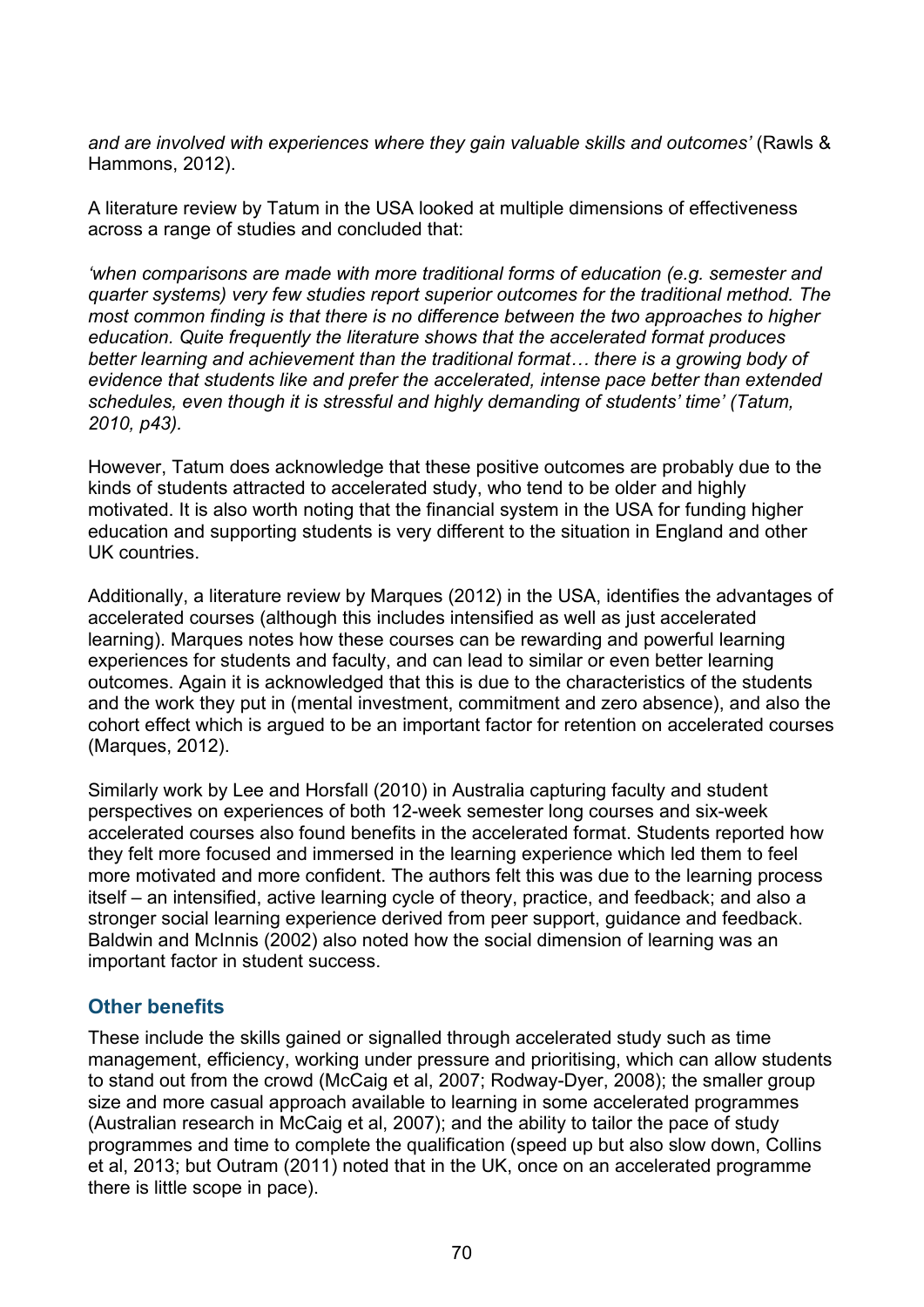# **Encouraging take-up**

Some of the research focused on accelerated degrees or flexible provision more broadly provides suggestions for encouraging greater provision and take-up of accelerated degrees. Whereas other research that sets out the barriers for accelerated degrees can provide ideas of areas to challenge and to make changes; and similarly research that highlights the benefits for accelerated degrees indicates aspects to highlight to the potential market.

The HEA summit on flexible learning made a number of recommendations in relation to accelerated programmes. It recommended that:

- Mainstream funding mechanisms should be changed so that they could incentivise flexible learning, thus funding for undergraduate study should not be time-based but credit based (recommendation 2).
- Models should be produced to clarify how the student support system would work for students on accelerated programmes (recommendation 5).
- Evidence is collected on the nature of the student experience of those on flexible learning programmes (recommendation 6), as all stakeholders including potential students need to be better informed about what flexible learning is and how it can be done well. The report suggests that a guide is produced for students setting out options for flexible learning and case study examples (and endorsements from employers); and a guide for institutions setting out good practice principles and practical advice for developing flexible learning (recommendation 7).
- Senior managers reward and recognise staff (academic and professional) involved in flexible learning programmes, and review their role and workload implications (Tallantyre, 2013).

Outram (2011) in his final evaluation of the HEFCE funded Flexible Learning Pathfinder projects outlined a number of actions that he felt might be taken to support the development of accelerated degrees: 1) publicity; 2) change of funding structures: 3) changes to institutional processes and systems; 4) demonstration that accelerated degrees do not contradict the Bologna Process expectations and deliver the same outcomes and achievements for students as traditional degrees; and 5) need for organisation development from the wider sector to support new forms of delivery.

HEFCE (2011) also highlight the importance of appropriate financial incentives and wider sector support, and suggest providing additional funding for accelerated degrees. They noted that this could be achieved 'naturally' if HE funding moved to funding on the basis of credit, or funds could be provided through a (increased) targeted allocation, or additional development funding could be provided to help institutions start up accelerated programmes. However, they acknowledge that changes to funding 'will be challenging during a period of highly restricted public spending'. A further suggestion is for institutions to be able to charge higher fees for accelerated degrees to reflect the higher costs of development and delivery, although this could discourage some students. HEFCE also highlight the importance of raising awareness and countering negative perceptions (often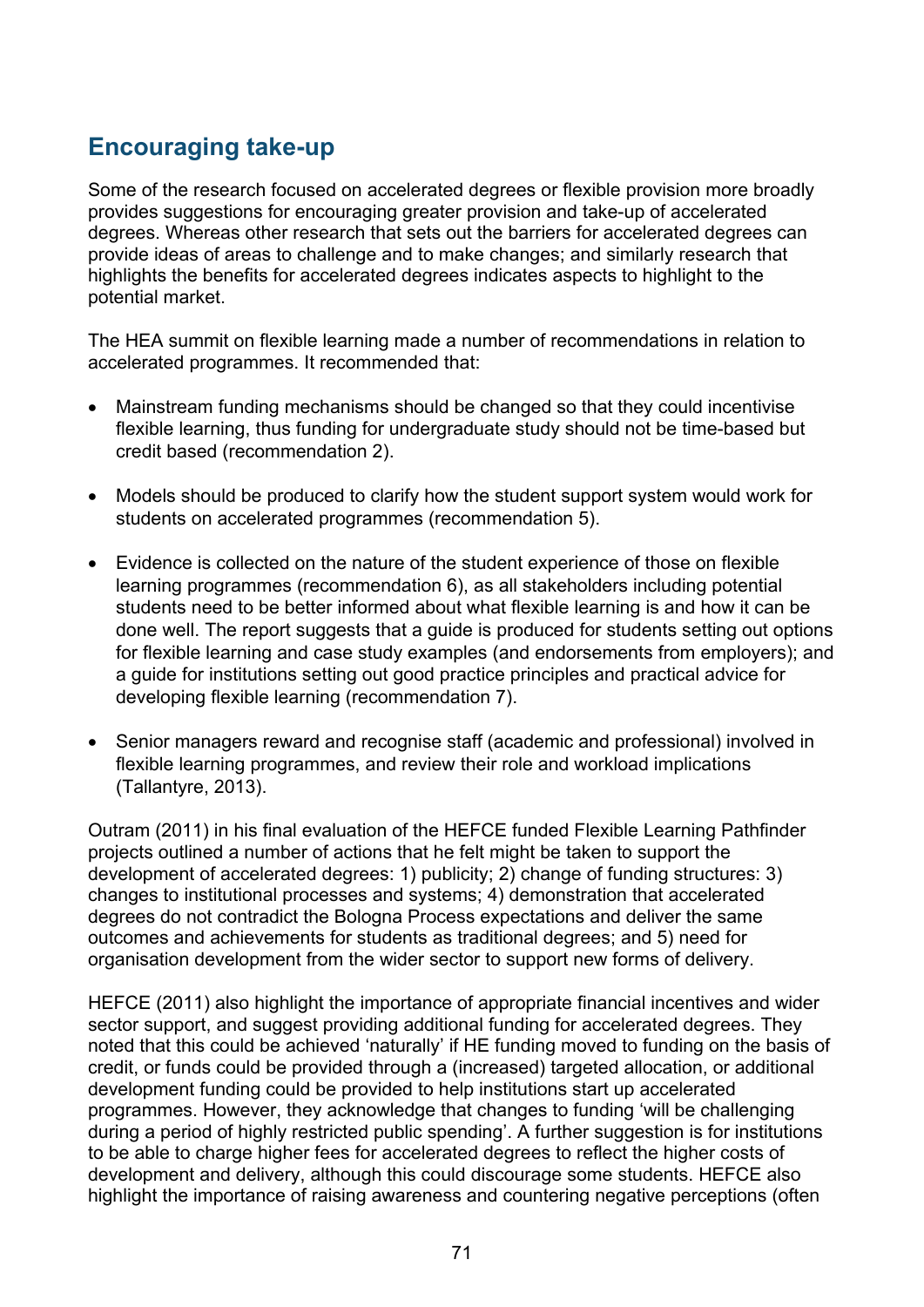promulgated by the media), and note how demand from students might be increased with better information.

In addition, this review has also indicated four areas for activity to encourage institutions (stimulate supply) and potential students (stimulate demand): quality; finance; market; and staff.

**Quality**: Concerns about quality and the student experience need to be addressed. Accelerated degrees are subject to the same quality assessment procedures as standard programmes and there are indications that they achieve the same if not better satisfaction and learning outcomes and destinations. These positive messages then need to be highlighted to all stakeholders including potential students, their parents and advisers, and employers; this could help to increase and broaden demand. However, outcomes data should continue to be collected and analysed – particularly if provision expands – and this could be supported by changes to national data collection so that accelerated programmes can be easily identified. The literature indicates that enhanced outcomes may be driven by the nature and profile of those attracted to accelerated study and selected for accelerated courses (e.g. through interviews) – so if the profile of participants change, there is a need to monitor how outcomes may be affected to test whether accelerated programmes benefit all types of students. Similarly, enhanced outcomes may result from small group size, perceived special treatment, strong peer bonds and possibly different teaching and learning approaches. Again there is a need to monitor outcome and experiences if the accelerated model deviates from this pattern, to test whether accelerated programmes can be scaled up with no loss of benefits to participants.

**Finance**: Finance is an issue for institutions and for students. Accelerated degrees can be cheaper in the long run for students which can act as a key draw, but in the short-term students can incur financial pressures which perhaps could be alleviated by changes to student finance. More and better information about the real costs per year and over the lifetime of an accelerated degree would also help students make informed decisions. There are suggestions that accelerated degrees should be charged at a higher rate than standard/traditional programmes and then marketed as a premier route; but this should be market-tested to see what impact it would have on demand, and which groups of potential students would be most affected. There is a perception that accelerated degrees are more costly to deliver for institutions – high development costs and additional teaching and support costs to deliver through the summer period – and so institutions need to charge more to recoup their costs. Alternatively, institutions could attract more sustained additional central funding (e.g. from HEFCE) which would indicate government and sector level commitment to this alternative form of flexible provision, a move which is currently seen with degree apprenticeships. There is some indication that in the long run institutions can achieve savings, partly due to a higher throughput of students, however, savings will depend on a higher demand from students. Perhaps then the costing work undertaken in 2011 should be revisited under the new financial regime.

**Market**: The market for accelerated degrees in the UK is considered niche – for mature students, studying humanities or social sciences, and in modern universities who already offer a range of flexibilities. Yet it is acknowledged that there is a large-scale lack of awareness among potential students and their supporters and advisers. Action needed here is two-fold: firstly, market research with potential students to explore potential for take-up in this current context of higher fees and uncapped recruitment (in England). This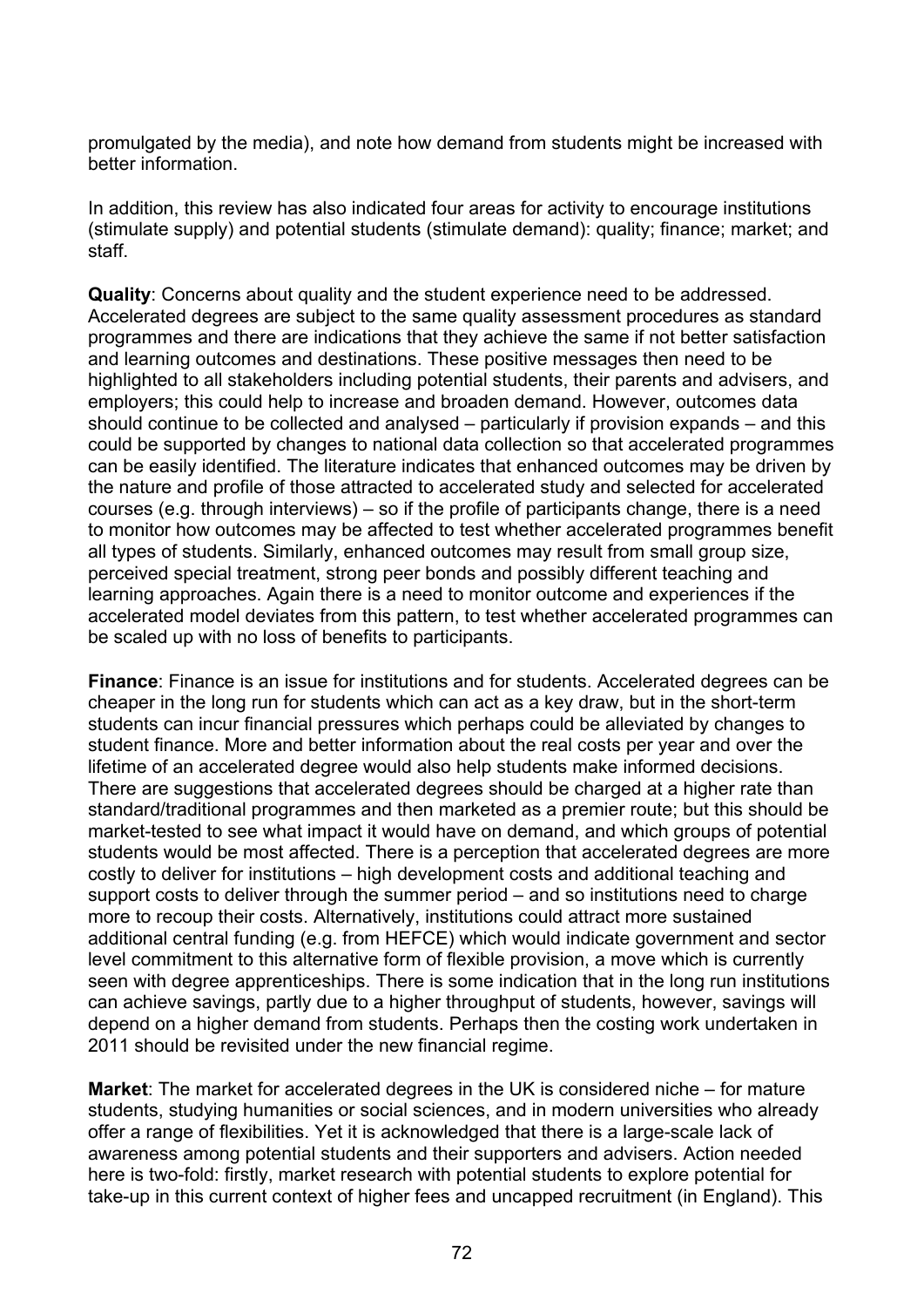needs to be undertaken with the younger 'traditional' HE student market to see if accelerated degrees could be expanded to this largely untouched market; and with the adult learner market (including those with no previous HE experience and those with HE qualifications but wishing to retrain) to see if the adult market can grow as it has in the USA and Australia; and also with employers. This could form part of wider work to assess potential attractiveness of different forms of HE provision and price sensitivity. To date there has been only limited small scale market research – often with current HE students as they are easiest to engage in such research – and almost nothing involving employers. Secondly there is a need for a strong information and marketing activity both locally by institutions and nationally by sector bodies. This needs to let stakeholders know what is meant by acceleration of degrees in the UK (same number of teaching weeks spread over a more condensed period), to explain how they work in practice, to highlight potential benefits but also outline the commitment required. It would also help to determine a common terminology in the sector, make accelerated degrees more visible and allow for potential students to be able to use duration as a search criterion when researching potential options. If new models of accelerated degrees emerge – such as the intense programmes offered in the USA – these too need to be explained (and also monitored separately to understand their take-up and impacts).

**Staff:** A key issue for institutions is staff reluctance, and this appears common. Staff can be concerned for the impact that accelerated degree provision and year-round teaching in particular could have on their roles, workloads and contracts. Staff involved in delivering accelerated degrees can find the experience rewarding, but also isolating and hard work and some early initiatives relied on the good will and enthusiasm of a subset of academics and professional support staff which is unsustainable in the longer term. All staff need to be informed about the aims for accelerated degrees, reassured that there will be effective workload planning and that their own workload will be unaffected (or a least any increases will be acknowledged and rewarded), reassured that their opportunities to engage in wider activities will be unaffected, be given appropriate preparation and assessment time (and support); and (where appropriate) be involved in the development of accelerated programmes. Staff experiences and feedback need to be collected to identify any further problems in delivery and administration of programmes and issues for potential expansion to new subject areas, new student groups and larger numbers.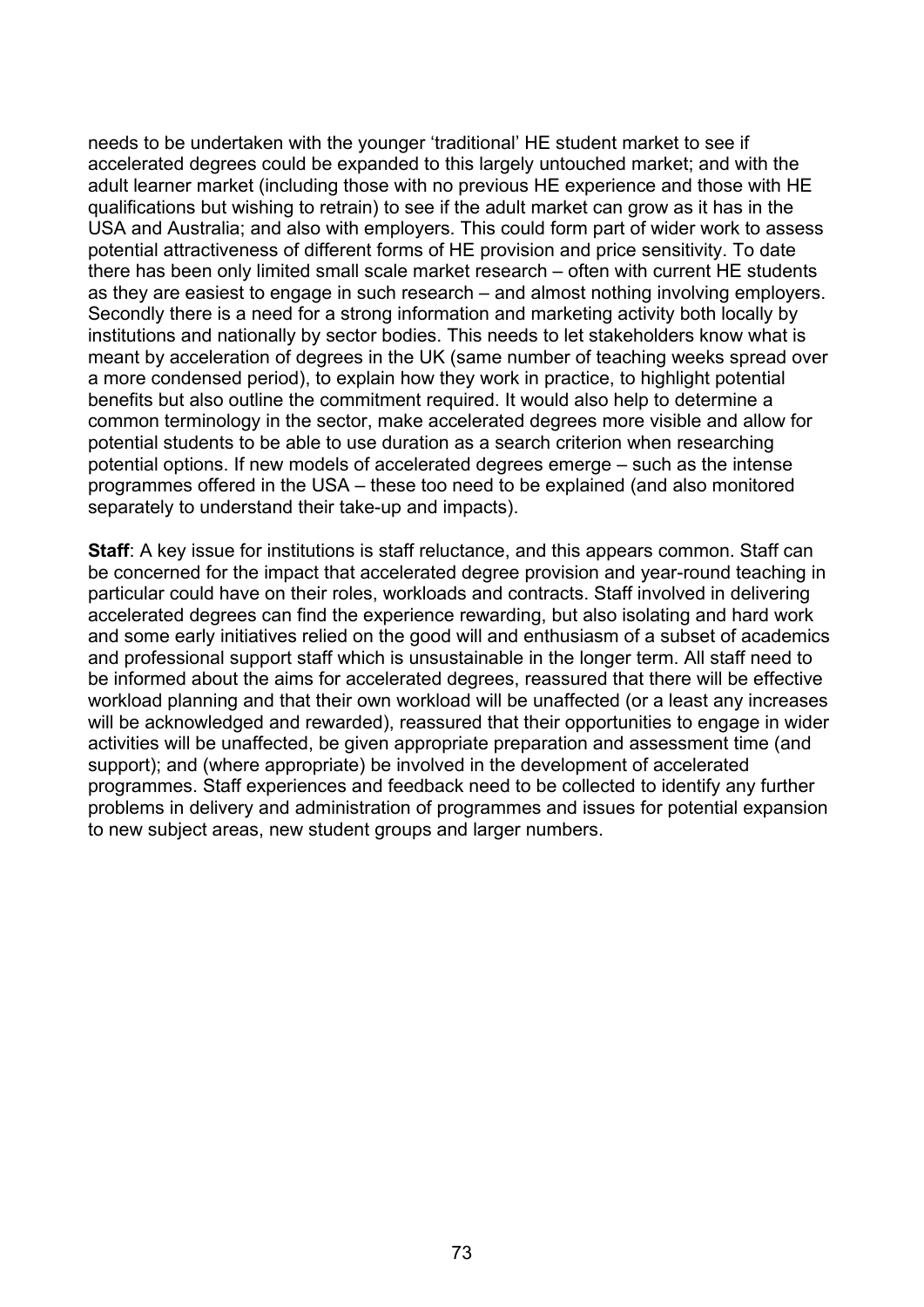## **Bibliography**

Association of Catalan Public Universities (ACUP), (2015). *Implementation of the Bologna Degree Structure in the European Higher Education Area*

Baldwin, G. and McInnis, C. (2002). *The Organisation of the Academic Year: Trends, implications and issues*, Centre for the Study of Higher Education, University of Melbourne. A report for the Higher Education Group, Department of Education, Science and Training (DEST). May 2002

Barnett, R. (2014). *Conditions of Flexibility: Securing a more responsive higher education system*, Higher Education Academy

Blass, E., Jasman, A., & Shelley, S. (2010). 'Visioning 2035: The Future of the Higher Education Sector in the UK.' *Futures*, vol. 42(5), pp. 445-453.

Boyd, D. (2004). 'Effective teaching in accelerated learning programs'. *Adult Learning*, Vol. 15(1-2), p. 40.

Bradford, G. R. (2011). 'A Relationship Study of Student Satisfaction with Learning Online and Cognitive Load: Initial Results'. *The Internet and Higher Education*, vol. 14(4), pp. 217- 226.

BIS (2015). *Teaching Excellence, Social Mobility and Student Choice* 

BIS (2009). *HEFCE Grant Settlement*

BIS (2009a). *Higher ambitions: the future of universities in a knowledge economy*

CBI (2013). *Tomorrow's Growth*, CBI

Collins, A., Hay, I., Heiner, I. (2013). 'Start with the End in Mind: Experiences of Accelerated Course Completion by Pre-Service Teachers and Educators', *Australian Journal of Teacher Education*, vol. 38(10), pp. 1-20

Conservative Party (2015). *The Conservative Party Manifesto 2015*

Curaj, A., Scott, P., Vlasceanu, L. and Wilson, L. (eds.), (2012). *European Higher Education at the Crossroads - Between the Bologna Process and National Reforms*, Springer

Davies, P., K. Slack and C. Howard (2012). 'Variation in the Length of an Undergraduate Degree: Participation and Outcomes', *Studies in Higher Education,* vol. 37(4), pp. 431-447.

Davies, P., Howard, C., Slack, K. (2009). *An Evaluation of the Introduction of Fast-Track (2 Year) Degree Programmes: Final Report*, Staffordshire University

DfE (2003). *The Future of Higher Education*, The Stationery Office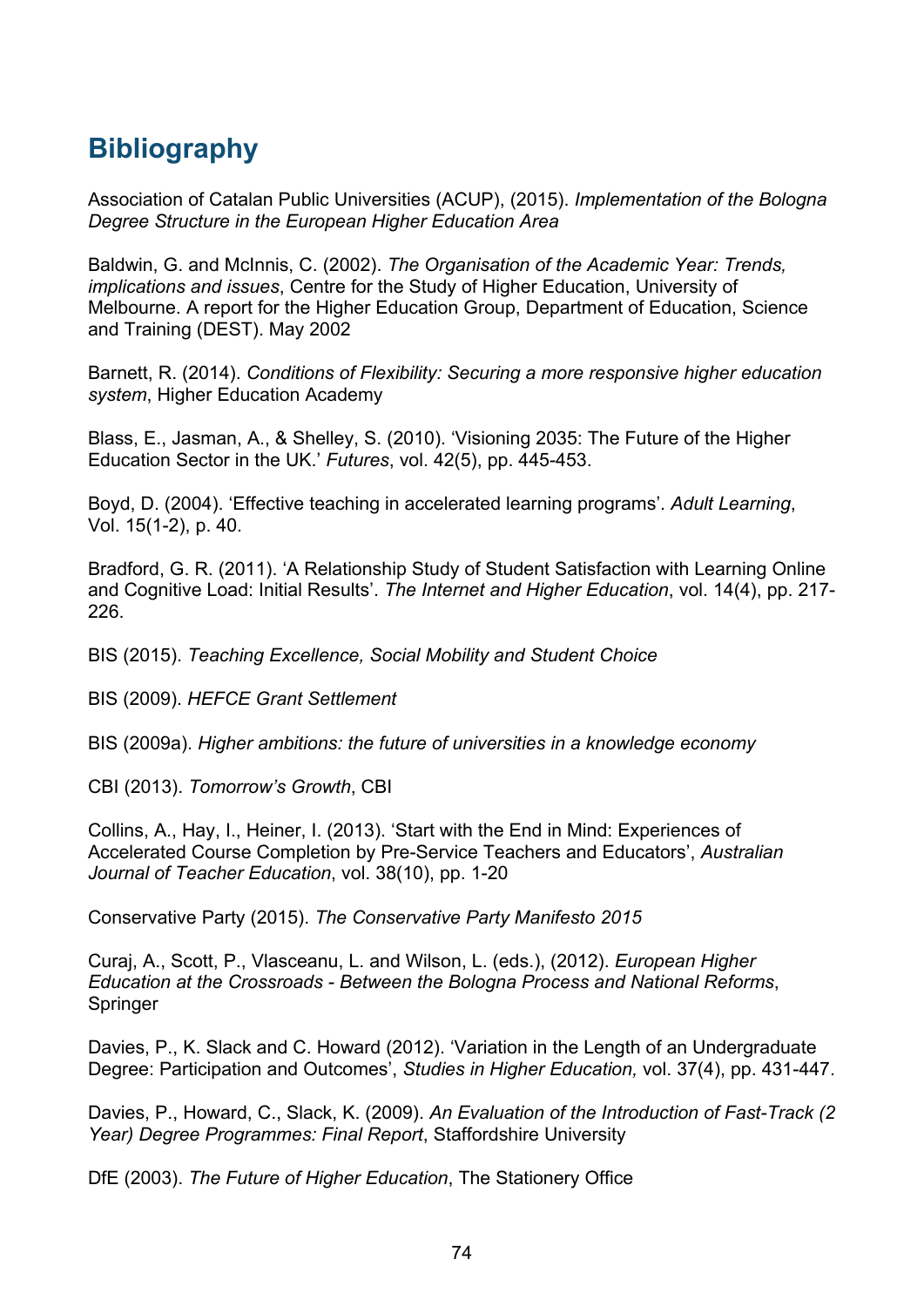DfES (1991). *Higher Education: A New Framework*

Dunkel, T. (2009). 'The Bologna Process - Between Structural Convergence and Institutional Diversity', *European Journal of Vocational Training*, No. 46, 2009/1

Dziuban, C.D., Hartman, J.L., Moskal, P.D. (2004). 'Blended learning'*. EDUCAUSE Center for Applied Research Bulletin*, vol. 7(1), pp. 12

Enders, J., de Boer, H.F. and Westerheijden, D.F. (eds.), (2011). *Reform of Higher Education in Europe*, Springer

European Association of Distance Teaching Universities (EADTU), (2015). *Institutional MOOC Strategies in Europe*, February, [http://www.eadtu.eu/documents/Publications/OEenM/Institutional\\_MOOC\\_strategies\\_in\\_E](http://www.eadtu.eu/documents/Publications/OEenM/Institutional_MOOC_strategies_in_Europe.pdf) [urope.pdf](http://www.eadtu.eu/documents/Publications/OEenM/Institutional_MOOC_strategies_in_Europe.pdf)

European Commission/EACEA/Eurydice (2015). *The European Higher Education Area in 2015: Bologna Process Implementation Report.* Luxembourg: Publications Office of the European Union,

[http://eacea.ec.europa.eu/education/eurydice/documents/thematic\\_reports/182EN.pdf](http://eacea.ec.europa.eu/education/eurydice/documents/thematic_reports/182EN.pdf)

European Commission/EACEA/Eurydice (2014). *Modernisation of Higher Education in Europe: Access, Retention and Employability 2014*, Eurydice Report, Luxembourg: Publications Office of the European Union, [http://eacea.ec.europa.eu/education/eurydice/documents/thematic\\_reports/165EN.pdf](http://eacea.ec.europa.eu/education/eurydice/documents/thematic_reports/165EN.pdf)

European Commission (2015a). *The Bologna Process: Setting up the European Higher Education Area*, [http://eur-lex.europa.eu/legal](http://eur-lex.europa.eu/legal-content/EN/TXT/HTML/?uri=URISERV:c11088&from=EN)[content/EN/TXT/HTML/?uri=URISERV:c11088&from=EN](http://eur-lex.europa.eu/legal-content/EN/TXT/HTML/?uri=URISERV:c11088&from=EN)

European Commission (2015b). *ECTS Users' Guide 2015*

European Commission (2013a). *Opening up Education: Innovative Teaching and Learning for All through new Technologies and Open Educational Resources*, COM(2013), 654 final, Brussels, 25.9.2013, [http://ec.europa.eu/transparency/regdoc/rep/1/2013/EN/1-2013-](http://ec.europa.eu/transparency/regdoc/rep/1/2013/EN/1-2013-654-EN-F1-1.Pdf) [654-EN-F1-1.Pdf](http://ec.europa.eu/transparency/regdoc/rep/1/2013/EN/1-2013-654-EN-F1-1.Pdf)

European Commission (2013b). *Analysis and Mapping of Innovative Teaching and Learning for All through new Technologies and Open Educational Resources in Europe*, SWD(2013), 341 final, Brussels, 25.9.2013, [http://ec.europa.eu/smart](http://ec.europa.eu/smart-regulation/impact/ia_carried_out/docs/ia_2013/swd_2013_0341_en.pdf)[regulation/impact/ia\\_carried\\_out/docs/ia\\_2013/swd\\_2013\\_0341\\_en.pdf](http://ec.europa.eu/smart-regulation/impact/ia_carried_out/docs/ia_2013/swd_2013_0341_en.pdf)

European Higher Education Area (EHEA) (2015). *National Report regarding the Bologna Process Implementation 2012-2015 - United Kingdom*, [http://www.ehea.info/Uploads/SubmitedFiles/4\\_2015/134140.pdf](http://www.ehea.info/Uploads/SubmitedFiles/4_2015/134140.pdf)

European University Association (EUA) (2014). *e-Learning in European Higher Education Institutions - Results of a Mapping Survey Conducted in October-December 2013*, [http://www.eua.be/Libraries/publication/e-learning\\_survey](http://www.eua.be/Libraries/publication/e-learning_survey)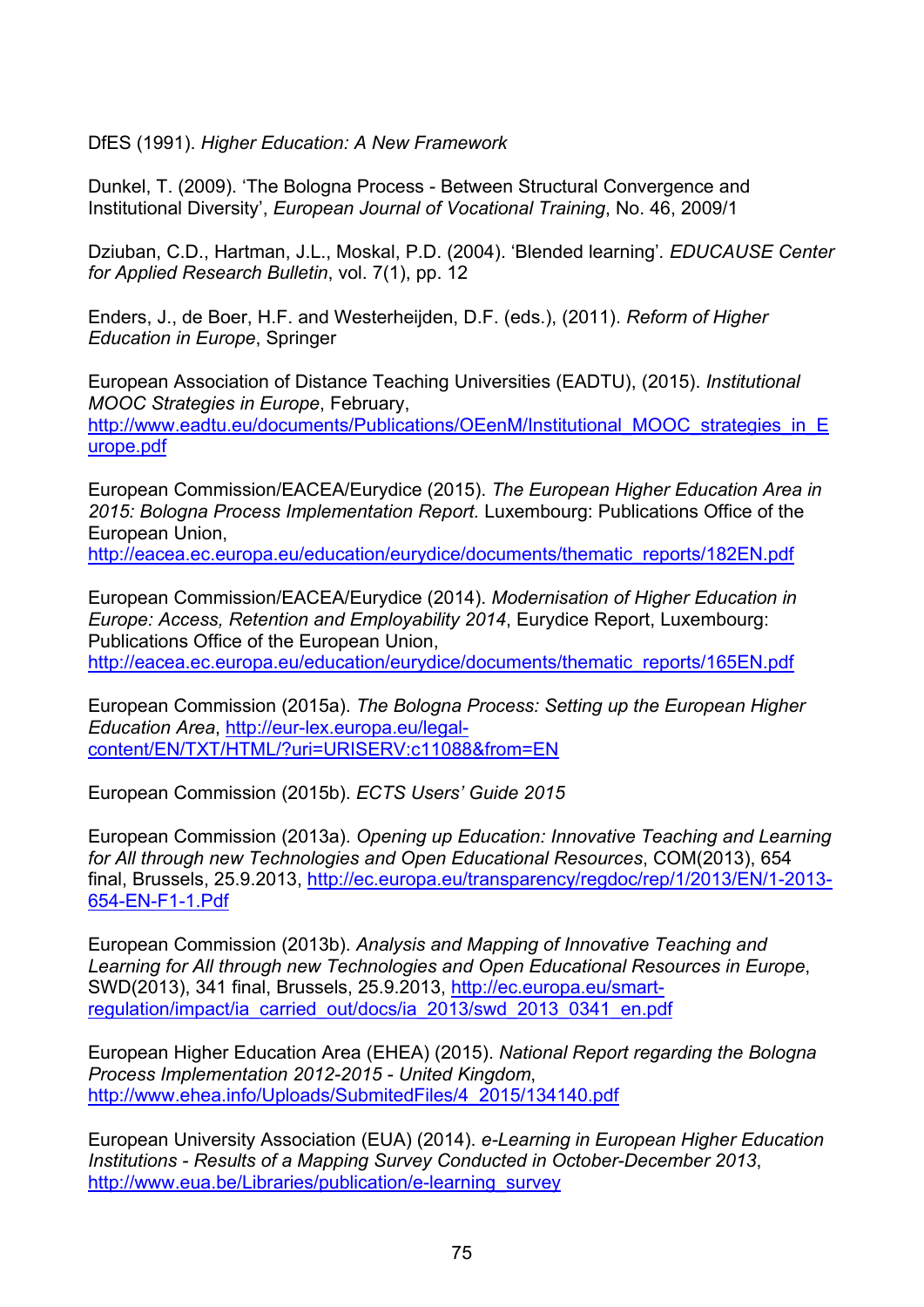European University Association (EUA) (2010). *Trends 2010: A Decade of Change in European Higher Educatio*n, [http://www.eua.be/Libraries/publications-homepage](http://www.eua.be/Libraries/publications-homepage-list/Trends2010)[list/Trends2010](http://www.eua.be/Libraries/publications-homepage-list/Trends2010) 

Fallows. S. and Symon. G. (1999). 'Year-round university education: an experiment to extend the teaching year', *Research in Post-Compulsory Education*, vol. 4(2), pp. 215-228

Flowers Commission (1993). *The Review of the Academic Year: a report of the Committee of Enquiry into the Organisation of the Academic Year*. Prepared for the Committee of Vice Chancellors and Principals (CVCP), Department of Education for Northern Ireland (DENI), Higher Education Funding Council for England (HEFCE), Higher Education Funding Council for Wales (HEFCW) and the Standing Conference of Principals (SCOP). Bristol: HEFCE.

Foster, W., Hart, L. and Lewis T. (2011). *Costing study of two year accelerated honours degrees,* Liz Hart Associates for HEFCE

Garrison, D. R. and Vaughan, N. D. (2008). *Blended learning in higher education: Framework, principles, and guidelines*. John Wiley & Sons.

Hampel, R. and de los Arcos, B. (2013). 'Interacting at a Distance: A Critical Review of the Role of ICT in Developing the Learner–Context Interface in a University Language Programme'. *Innovation in Language Learning and Teaching*, vol. 7(2), pp. 158–178

HEFCE (2011). *Diverse Provision in Higher Education: Options and Challenges*, Report to the Department for Business, Innovation and Skills 2010

HEFCE (2011a). *Flexible Learning Pathfinders: Key Statistics 2008/09*, HEFCE (2011/05)

HEFCE (1994). *Organisation of the Academic Year.* Joint consultation paper by CVCP, DENI, SCOP, HEFCE, HEFCW. Document M6/94. Available at the following URL (active at 1 November 1999): available online at: [http://www.niss.ac.uk/education/hefce/pub94/m6\\_94.html](http://www.niss.ac.uk/education/hefce/pub94/m6_94.html)

HEFCE (1999). *Changing Times: The Extended Academic Year Experiment*, HEFCE

Hicks, W.L. (2014). 'Pedagogy in the Twenty-first Century: An Analysis of Accelerated Courses in Criminal Justice', *Journal of Criminal Justice Education*, vol. 25(1), pp. 69-83

High Level Group on the Modernisation of Higher Education, (2014). *Report to the European Commission on New Modes of Learning and Teaching in Higher Education*

Imel, S. (2002). 'Accelerated Learning in Adult Education and Training and Development', ERIC Trends and Issues Alert, 33

Jansen, D., Schuwer, R., Teixeira, A., and Aydin, C. H. (2015). 'Comparing MOOC Adoption Strategies in Europe: Results from the HOME Project Survey', *International Review of Research in Open and Distributed Learning*, vol. 16(6), <http://www.irrodl.org/index.php/irrodl/article/view/2154/3524>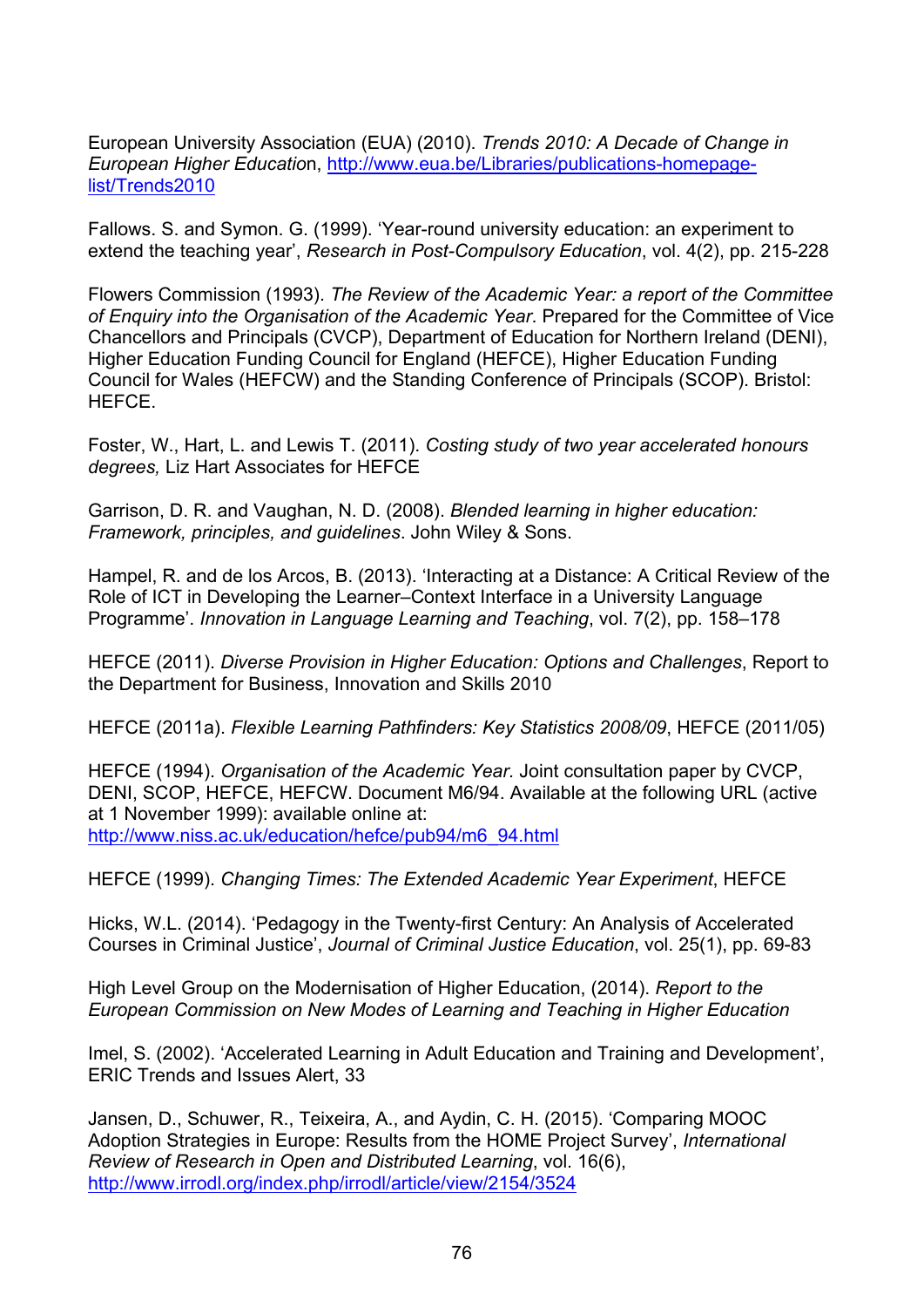Johnson, C. and Rose, A. D. (2015). 'Professing Reform While Seeking Acceptance: The Dilemmas of Teaching Accelerated Courses in Higher Education', *The Journal of Continuing Higher Education*, vol. 63(1), pp. 3-14

JISC infoNet, (2007). *Bologna Process & Strategic Challenges*, <http://tools.jiscinfonet.ac.uk/downloads/bologna/Bologna.pdf>

Kinash, S., Knight, D., & McLean, M. (2015). 'Does digital scholarship through online lectures affect student learning?', *Educational Technology & Society*, vol. 18(2), pp. 129- 139.

Kirsch, M. and Beernaert, Y. (2011). Short-cycle Higher Education in Europe - Level 5: The Missing Link, Report for the European Association of Institutions in Higher Education, <http://www.kutsekoda.ee/fwk/contenthelper/10462244/10462247>

Lee, N. and Horsfall, B. (2010). 'Accelerated learning: A study of faculty and student experiences'. *Innovative Higher Education*, vol. 35(3), pp. 191-202

McCaig, C., Bowers-Brown, T. and Drew, S. (2007). *Accelerated learning programmes: A review of quality, extent and demand*, Higher Education Academy

Marques. J. (2012). 'The Dynamics of Accelerated Learning', *Business Education and Accreditation*, vol. 4(1), pp. 101-111

Million+/NUS (2012). *Never Too Late to Learn: Mature Students in Higher Education*

Moore. J., Sander. J. and Higham. L. (2013). *Literature Review of research into widening participation to higher education: Report to HEFCE and OFFA*, HEFCE

Muetz. K. and Frush. K. (2007). *Are Accelerated Learning Formats the Answer to Meeting the Demand for Increased Adult Programmes?,* Adult Education Research Conference Paper 15.

Osbourne, M. and Young, D. (2006). *Flexibility and Widening Participation, Higher Education Academy*, Education Subject Centre ESCalate

Osgerby, J., (2013). Students' Perceptions of the Introduction of a Blended Learning Environment: An Exploratory Case Study', *Accounting Education*, vol. 22(1), pp. 85-99

OFFA and HEFCE (2014). *National Strategy for Access and Student Success in Higher Education,* BIS

Outram, S. (2011). *Final Evaluation of the HEFCE-funded Flexible Learning Pathfinder Projects,* The Higher Education Academy

Pollard, E., Newton, B., Hillage, J. (2012). *Expanding and Improving Part-time Higher Education*, Research Paper 68, Department for Business, Innovation and Skills (BIS)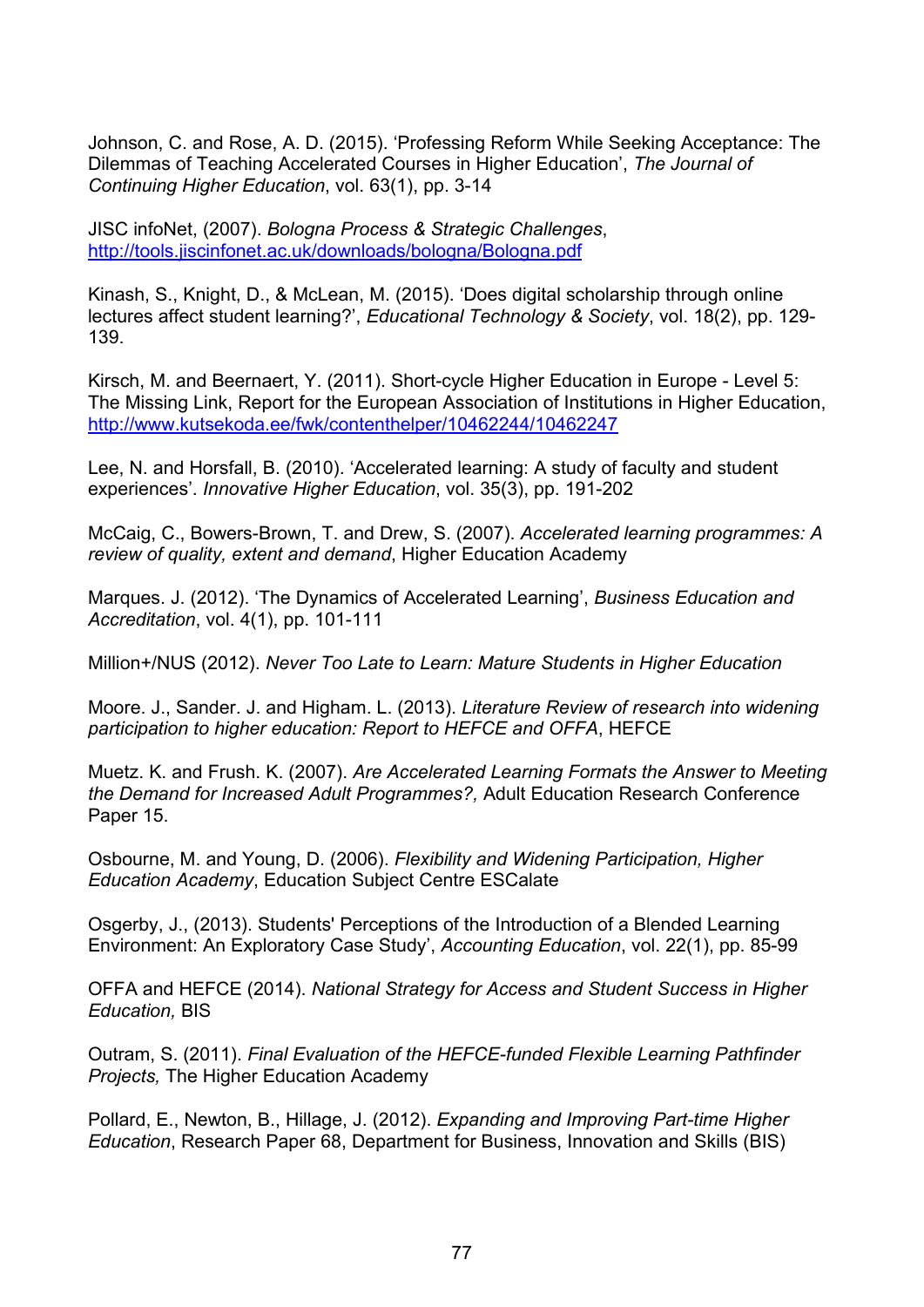Quality Assurance Agency for Higher Education (QAA), (2014). *UK Quality Code for Higher Education - Part A: Setting and Maintaining Academic Standards*, <http://www.qaa.ac.uk/en/Publications/Documents/qualifications-frameworks.pdf>

Rawls. J. and Hammons, S. (2012). 'Assessing Undergraduate Learning Outcomes Between Accelerated Degree and Traditional Student Populations', *The Journal of Continuing Higher Education*, vol. 60(2), pp. 80-92

Rodway-Dyer, S., Parkinson, R. and Burchett, S. (2008). *Feasibility Study into a Two Year Honours Degree in Biological Monitoring and Ecological Surveying: HEFCE Flexible Learning Pathfinder Project*, University of Portsmouth

Rood, R. (2011). 'Traditional Versus Accelerated Degree Program Graduates: A Survey of Employer Preferences', *The Journal of Continuing Higher Education*, vol. 59(3), pp. 122- 134

Russell Group (2010). Vince Cable's Views on Higher Education Reform, News article <http://russellgroup.ac.uk/news/vince-cables-views-on-higher-education-reform/> (retrieved 21/04/16)

Scott, P.A. (2003). 'Attributes of high quality accelerated courses', *New Directions for Adult and Continuing Education*, no. 97, pp. 29-38

Serdyukov. P. (2008). 'Accelerated Learning: What is it?' *Journal of Research in Innovative Teaching*, vol. 1(1), pp. 35-39

Sims, L. and Woodrow, M. (1996). *Accelerated and Intensive Routes to Higher Education: Third Annual Report of the Research and Evaluation Project: the Employability of AIRS Graduates and the Perceptions of Professional Bodies*. University of North London

Slantcheva-Durst, S. (2015). 'Shifting Private-Public Patterns in Short-Cycle Higher Education Across Europe', *International Higher Education*, no. 82(), <https://ejournals.bc.edu/ojs/index.php/ihe/article/viewFile/8868/7939>

Slantcheva-Durst, S. (2010). Chapter 1: Redefining Short-Cycle Higher Education Across Europe: The Challenges of Bologna, Community College Review, 2010

SQW/TNS (2006). *Demand for flexible and innovative types of higher education: report to HEFCE*, SQW

Sweeny, S., (2010). *Bologna Process Responding to the Post-2010 Challenge, The Higher Education Academy,* <https://www.heacademy.ac.uk/sites/default/files/bolognaprocess.pdf>

Tallantyre, F. (2013). *Flexible Learning Summit Report,* Higher Education Academy

Tatum, C. (2010). 'Accelerated Education: Learning on the Fast-Track', *Journal of Research in Innovative Teaching,* vol. 3(1), pp. 33-50

UCU (2010). *Two-year degrees*: Policy Briefing, UCU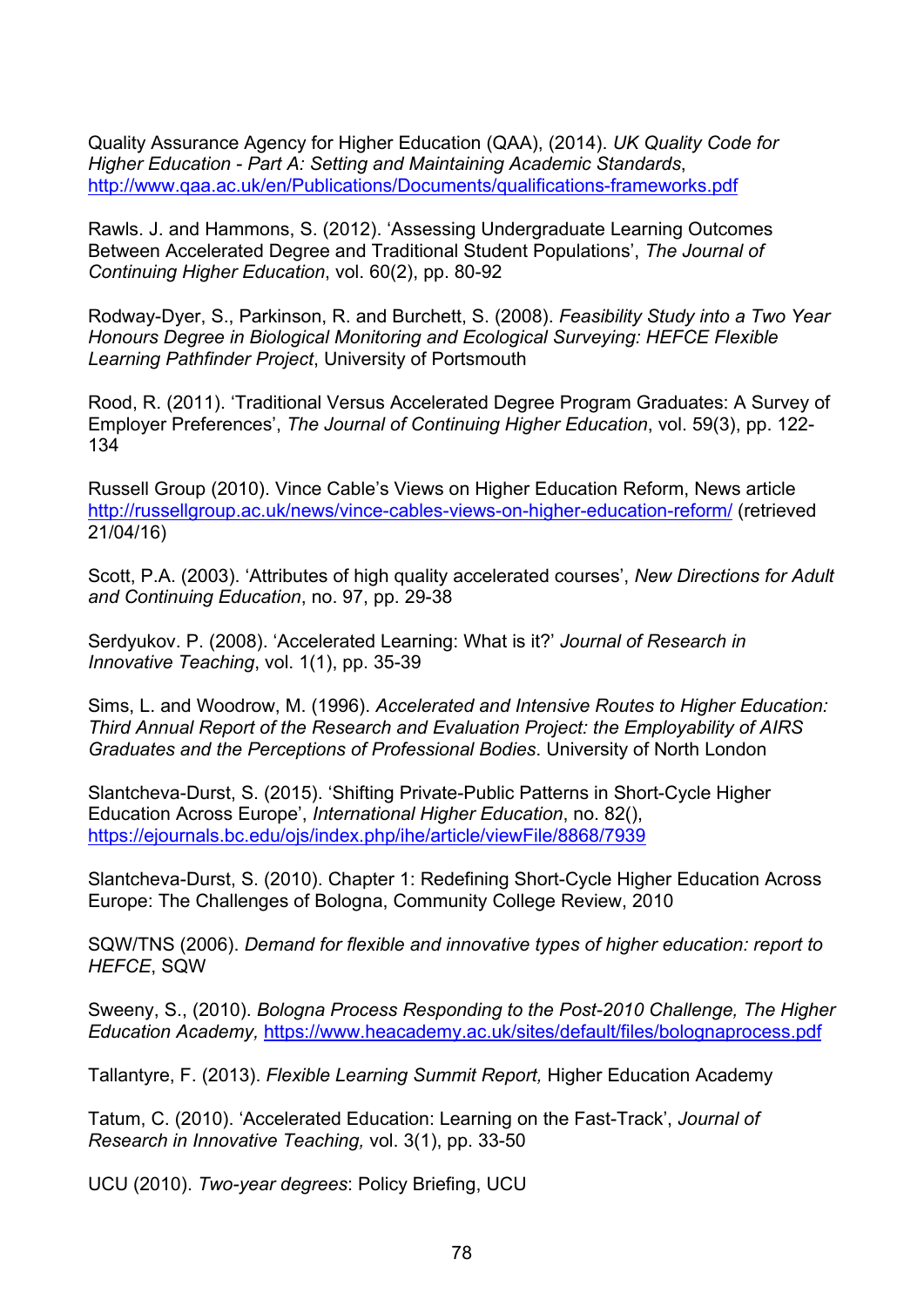UKCES (2009) *Ambition 2020: World class skills and jobs for the UK – the 2009 report,* UK Commission for Employment and Skills

UUK (2015). *Patterns and Trends in UK Higher Education*, Universities UK

Wilkins, S., Martin, S. and Walker, I. (2010). 'Exploring the impacts of accelerated delivery on student learning, achievement and satisfaction'. *Research in Post-Compulsory Education*, vol. 15(4), pp. 455-472

Wlodkowski, R.J. (2003). 'Accelerated Learning in Colleges and Universities', *New Directions for Adult and Continuing Education*, vol. 97, Spring 2003